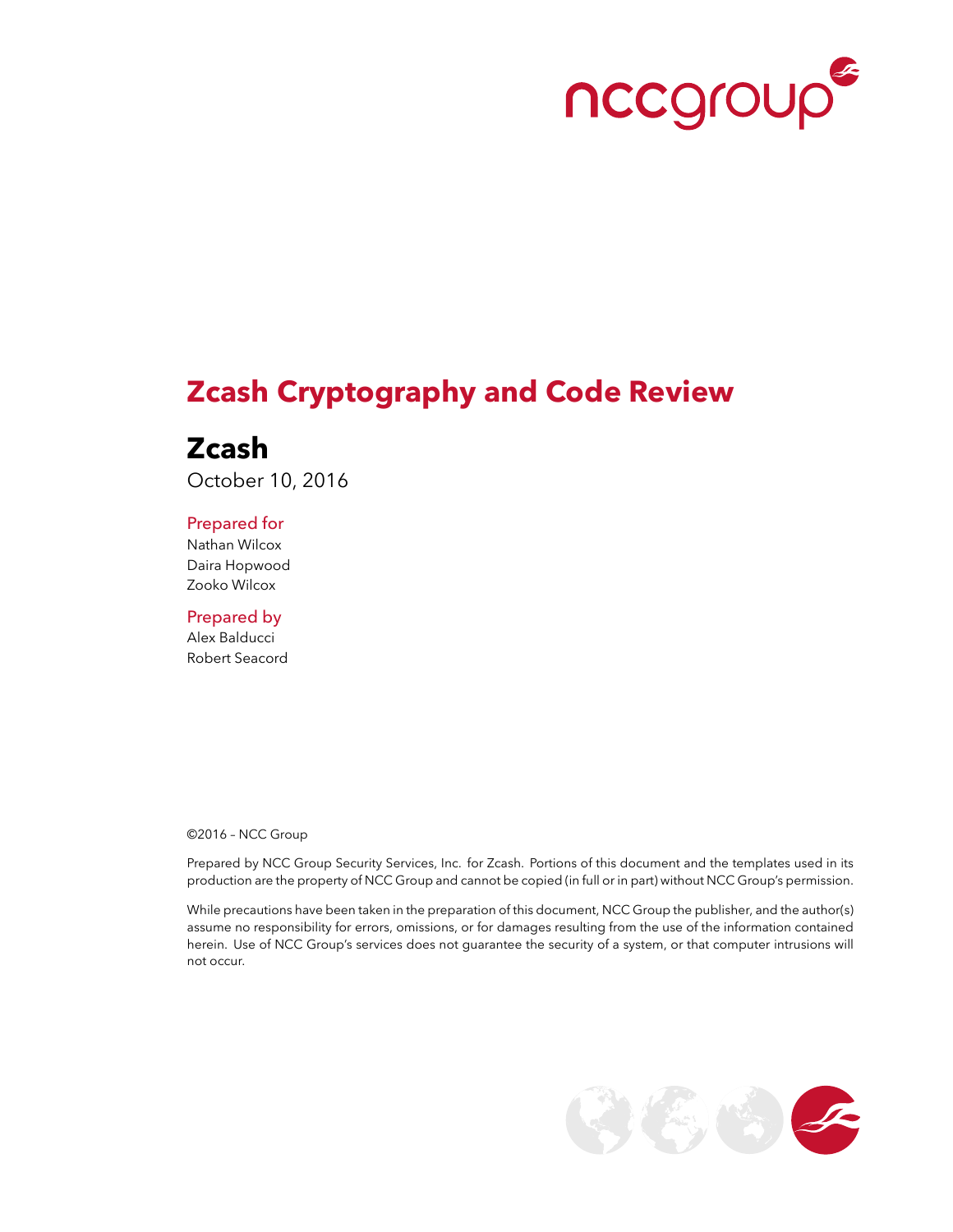## **Executive Summary**



## **Synopsis**

In August 2016, Zcash engaged NCC Group to perform a targeted review of the Zcash cryptocurrency implementation. The review was performed in two parts, conducted simultaneously. The first part was conducted by NCC Group's Cryptography Services Practice, and was focused on validating that the implementation of Zcash adhered to the specification of the Zcash Protocol Specification version 20[1](#page-1-0)6.0-alpha-3.1-58-g871<sup>1</sup> as well as ensuring that the cryptographic implementation was free from security errors. The second part was a C++ source code review for vulnerabilities that can occur in unmanaged languages, focusing on the Zcash and libsnark libraries. The review also included a cursory review of dependent libraries and recommendations for improving software assurance practices at Zcash.

This assessment was atypical for NCC Group because it emphasized remediation over analyzing exploitability, including issues reported by tools. This means that less time was spent determining how specific security flaws might be exploited and more time identifying as many possible security issues and associated remediation as time allowed.

The engagement ran from August 8 to September 1, 2016, with the majority of the work conducted in the first three weeks. Two consultants were staffed on each part of the engagement, with one consultant acting as Technical Lead.

### **Scope**

NCC Group's evaluation included:

- Statically analyzing the code using Coverity Prevent, GCC, and LDRA.
- Instrumenting the code with AddressSanitizer, ThreadSanitizer, and UndefinedBehaviorSanitizer and performing dynamic analysis by running the full test suite and RPC tests.
- Fuzzing Zcash and the libsnark library using the American Fuzzy Lop (AFL) fuzzer.<sup>[2](#page-1-1)</sup>
- Reviewing the Zcash specification and matching the implementation against it.
- Analyzing the constraints used for proving and verifying zkSNARKs. Zero-Knowledge Succinct Noninteractive Argument of Knowledge (zkSNARK) is the cryptographic tool underlying Zcash.

## **Key Findings**

NCC Group did not find any critical severity issues that would undermine the integrity of the Zcash blockchain or undermine the security of confidential transactions. NCC Group identified a number of C++ coding errors that could result in stack-based buffer overflows, data races, memory use-after-free issues, memory leaks, and other potentially exploitable runtime error conditions. Additionally, most, if not all, third-party open source library dependencies were identified as being out of date. Key findings from the engagement included:

- A potentially remotely accessible stack-based buffer overflow that could allow an attacker the ability to execute arbitrary code on a running zcashd host.
- Zcash zkSNARK proving and verification keys can be tampered with in transit during initial download because of missing verification logic.
- Out-of-date versions of third-party libraries were identified, including Berkeley DB, OpenSSL, and Boost. Many of these libraries have significantly revised the versions used by Zcash to address multiple CVEs.

## **Limitations**

Zcash is a complicated cryptographic protocol that builds upon cutting-edge academic research. NCC Group reviewed the protocol by comparing the specification to the implementation, but did not give the protocol and underlying cryptographic constructions the scrutiny it might receive in a rigorous academic review.

Because of the quantity of static and dynamic analysis diagnostics, some findings were not fully analyzed during the assessment. The raw data, however, was provided to Zcash for further analysis. Some effort was redirected to propose detailed remediations to the development team in the form of pull requests to improve the likelihood that the repairs would be made before the initial release of the product.

<span id="page-1-1"></span><span id="page-1-0"></span><sup>1</sup><https://github.com/zcash/zips/blob/zips27.reorganisation.0/protocol/protocol.pdf> <sup>2</sup><http://lcamtuf.coredump.cx/afl/>

<sup>2 |</sup> Zcash Cryptography and Code Review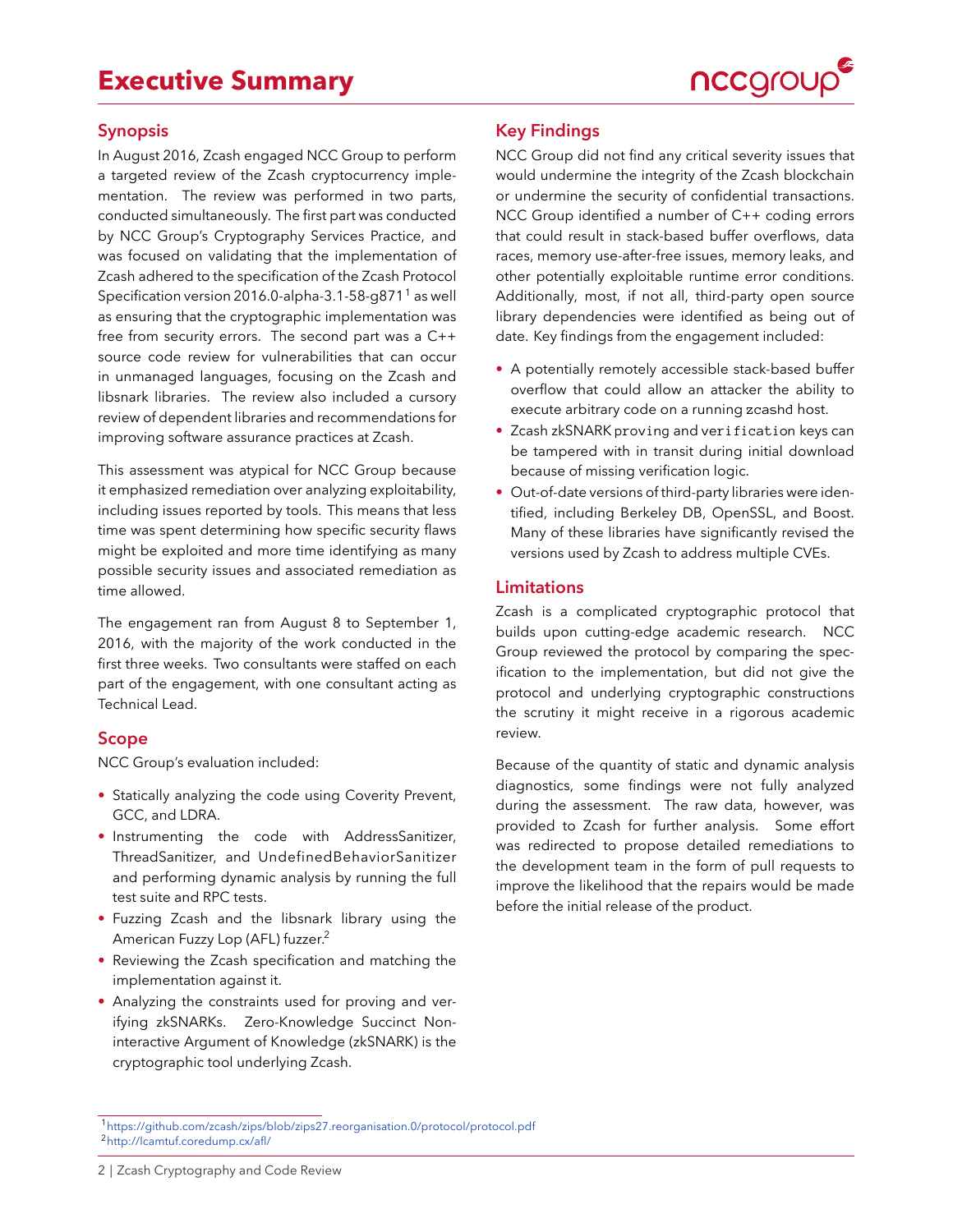# **Dashboard**



## **Target Metadata**

| Target Metadata    |                               |                    | <b>Engagement Data</b>            |  |  |
|--------------------|-------------------------------|--------------------|-----------------------------------|--|--|
| <b>Name</b>        | Zcash                         | Type               | Cryptographic & Code Review       |  |  |
| <b>Type</b>        | Bitcoin-forked cryptocurrency | <b>Method</b>      | Source Review and Static Analysis |  |  |
| <b>Platforms</b>   | $C++$                         | <b>Dates</b>       | 2016-08-08 to 2016-09-02          |  |  |
| <b>Environment</b> | Branch zc.v0.11.2.z8          | <b>Consultants</b> | 4                                 |  |  |
|                    |                               | Level of effort    | 45 person-days                    |  |  |

## **Targets**

**Zcash v0.11.2.z8** <https://github.com/zcash/zcash/tree/v0.11.2.z8>

## **[Vulnerability Breakdown](#page-38-0)**

| Critical Risk issues | O  |  |
|----------------------|----|--|
| High Risk issues     | 2  |  |
| Medium Risk issues   | 3  |  |
| Low Risk issues      | 8  |  |
| Informational issues | 2  |  |
| <b>Total issues</b>  | 15 |  |

## **[Category Breakdown](#page-38-0)**



## **Component Breakdown**



| Key |  |                                        |
|-----|--|----------------------------------------|
|     |  | Critical High Medium Low Informational |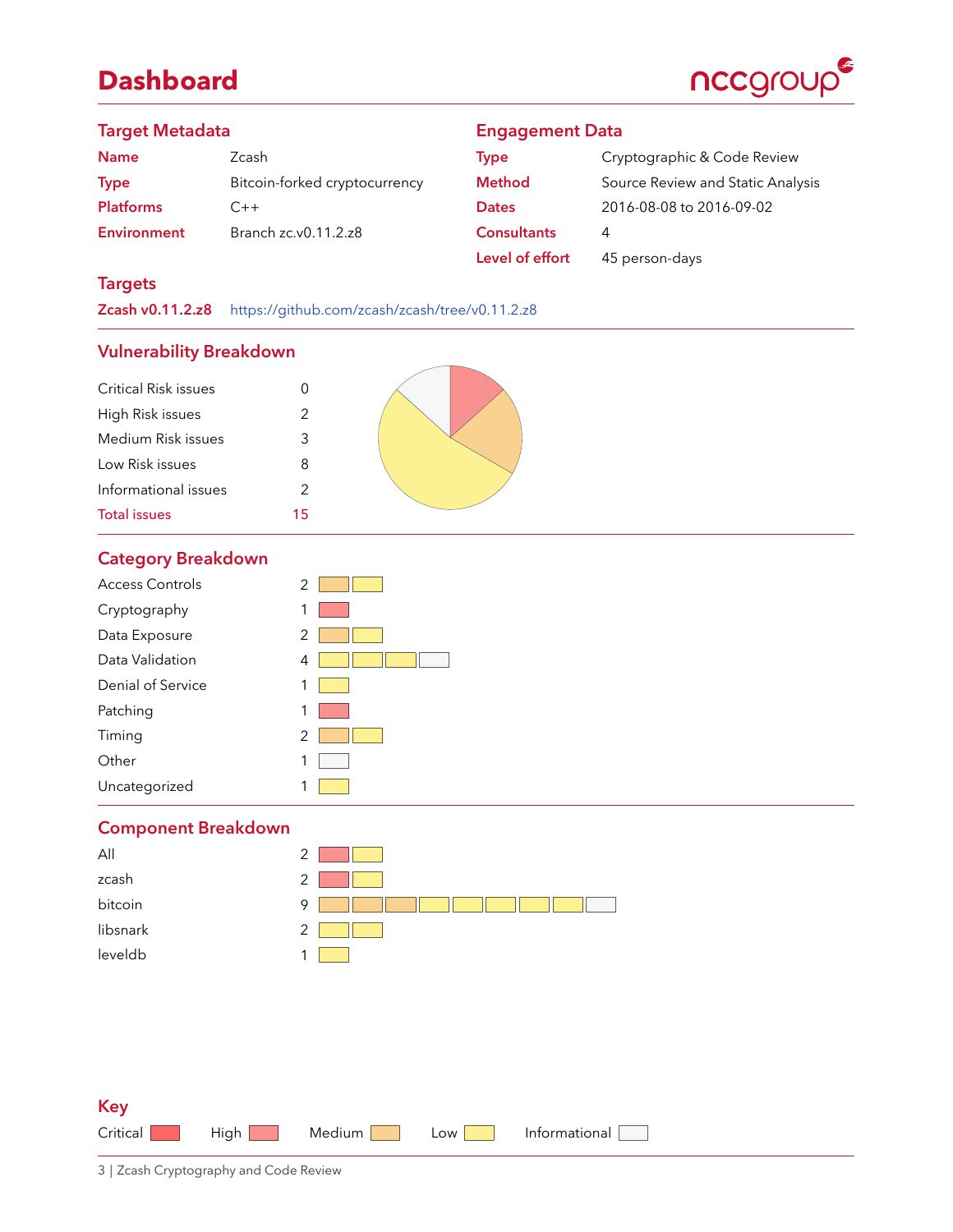

## <span id="page-3-3"></span>**Cryptographic Review**

### **Specification Review**

NCC Group's Cryptography Services reviewed Zcash's implementation of the *Zcash Protocol Specification* version 2016.0-alpha-3.1-58-g87[3](#page-3-0) for inconsistencies and compared it to its precursor, described in *Zerocash: Decentralized Anonymous Payments from Bitcoin*. [4](#page-3-1) The *Zcash Protocol Specification* is mostly complete; however, several important topics are implemented in the code but not yet fully documented in the specification $^5\!$  $^5\!$  $^5\!$ :

- 1. Coinbase and nonconfidential-to-confidential transactions are not adequately defined. When a transaction only has a vpub\_old—a public input value and no confidential input notes—two *dummy* input notes are attached to the Zcash transaction. These dummy input notes have a value equal to zero and random values for the spending key (public and private portions), rho and r. While these values are random, the dummy note is still valid; that is, the nullifier and MAC are still well-formed.
- 2. Coinbase and nonconfidential-to-confidential transactions both skip the Merkle tree constraints. When a transaction does not have any previous confidential transactions associated with it, the Merkle tree checks (for example, does this note commitment have a valid path to the root of the tree?) must be skipped (because these are fake notes, they do not exist in the tree!). To simplify this process, an additional parameter value\_enforced is included. When the transaction value is zero (that is, dummy input notes have been added), value\_enforced is allowed to take the value of zero; when a transaction value is non-zero, value\_enforced is set to one. The value\_enforced argument is passed to the Merkle tree constraint system and will determine whether a valid path needs to be provided or not.
- 3. Coinbase transactions must be spent using a confidential transaction.
- 4. A founder's reward is taken from each block up until the first subsidy halving interval.

Issues 1, 2, and 4 listed above have been documented in the protocol specification since the original release of this report to Zcash.

### **Implementation Review**

NCC Group examined the implementation of the *Zcash Protocol Specification*. All details, cryptographic primitives, and constructions in the specification were in scope; however, an academic review of the scheme was not performed. NCC Group did not examine the specific encodings and serializations of addresses, keys, notes, and other items that were being changed.

### **Fairie Gold Attack**

An initial focus of the review was on the Fairie Gold attack described in section 7.4 of the specification and an alternative attack put forward. In the original Zcash design, nullifiers of notes were derived from the spending key and a unique per note value rho. Because the value rho for each note is attacker controlled, the spender of a note can create multiple notes (spends) with the same nullifier; recipients of these crafted notes will not be able to spend them as the nullifier already exists in the nullifier set. To thwart this, Zcash forces the nullifiers to be unique by deriving them from several other parameters, including the nullifiers of the previous transaction, and enforces this in the zkSNARK circuit.

NCC Group also evaluated if an attacker can perform the same attack against coinbase transactions or nonconfidentialto-confidential transactions (where there are no previous nullifiers). For these two cases, because there are no confidential input notes, two fake, random, well-formed, zero-valued dummy notes are added to the transactions as described above. Without modification, the output notes will always have random nullifiers (because the input notes have random nullifiers) and the attack fails. The only way to repeat subsequent nullifiers (the goal of the attack) is to repeat the dummy input notes. However, repeating these dummy input notes will fail as nodes will flag this as a double-spend attempt (the nullifier is already present in the nullifier set). Because of this, a modified Fairie Gold attack

<span id="page-3-0"></span><sup>3</sup><https://github.com/zcash/zips/blob/zips27.reorganisation.0/protocol/protocol.pdf>

<span id="page-3-1"></span><sup>4</sup><http://zerocash-project.org/media/pdf/zerocash-extended-20140518.pdf>

<span id="page-3-2"></span><sup>&</sup>lt;sup>5</sup>It should be noted that the Zcash Protocol Specification highlights (literally) the differences between it and the Zerocash protocol.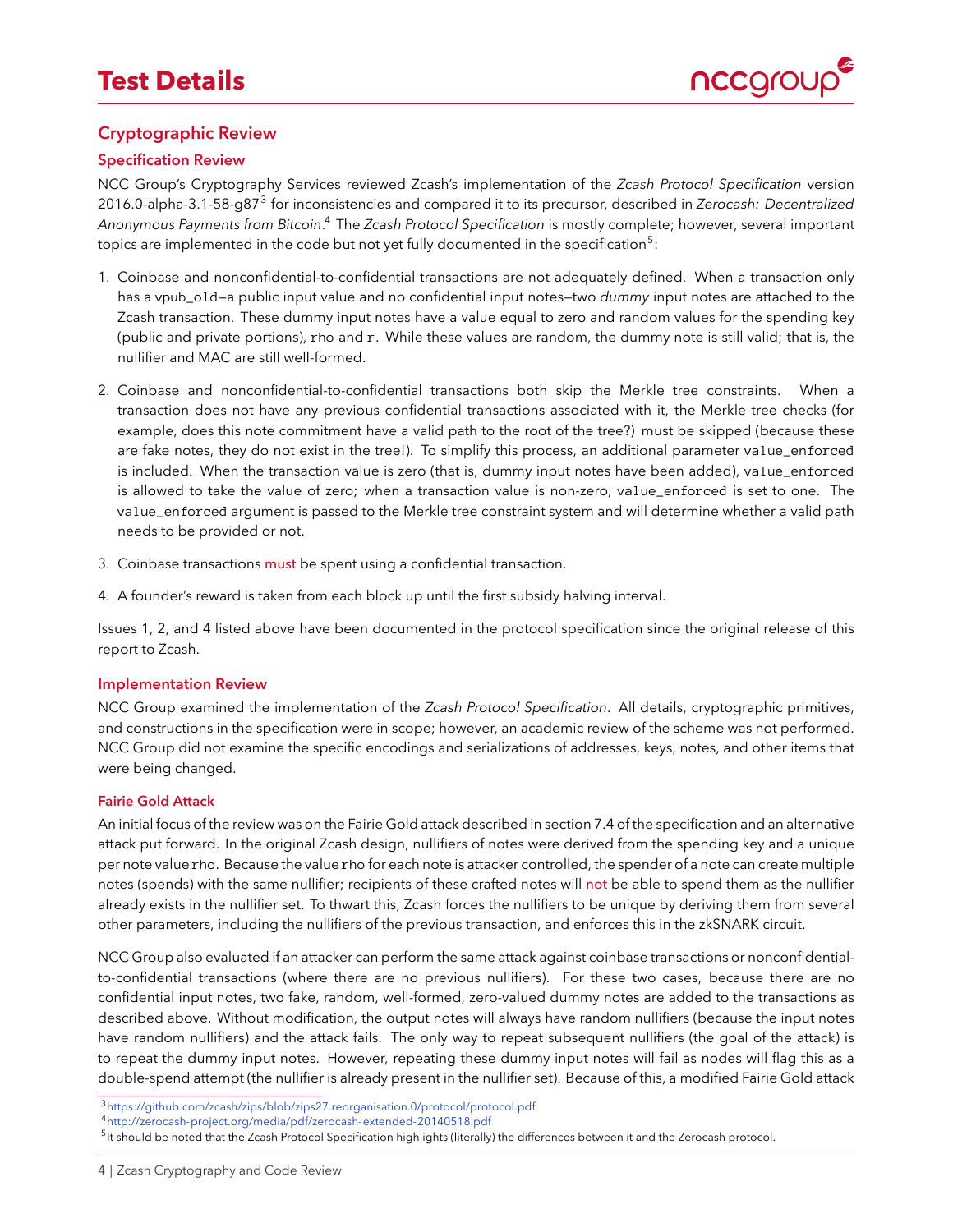

is not possible against coinbase or nonconfidential-to-confidential transactions.

#### **Walkthrough**

NCC Group walked through each section of the specification and identified that the implementation matches each part. Furthermore, the constraint system used during proof creation and verification was reviewed. Each constraint was documented and compared to the JoinSplit circuit requirements in section 4.2.6 of the specification. Other constraints, such as booleanity and equivalence of packed and unpacked items were documented and determined to be correct. See [Appendix F on page 61](#page-60-0) for more details.

#### **A Vulnerable Looking Function**

During the review of the implementation, NCC Group identified an apparently dangerous encryption function that is actually completely safe. During note encryption, a symmetric key is generated by stretching a shared Diffie-Hellman secret, the spender's public key, the receiver's public key, hSig, and a nonce. Repeated calls to this encryption function will increase the nonce by one each time and keep all other parameters the same. The nonce is an unsigned char and thus the symmetric keys will be repeated after 256 encryption operations on implementations where unsigned char is represented by 8 bits. The symmetric encryption operation is ChaCha20, a stream cipher, resulting in a loss of confidentiality if one symmetric key encrypts two distinct notes. This is compounded by using a constant nonce for each operation. However, this function is not vulnerable to attack because of two design decisions that make such an attack impossible:

- 1. A compile time flag ZC\_NUM\_JS\_OUTPUTS sets the limit of notes (and consequently, encryption operations) to two.
- 2. An if statement checks if the nonce has reached the maximum value 0xff and if so, an error is thrown.

While this is not a vulnerability, *if* the limit on encrypted notes is ever increased, care should be taken when modifying this function. If the number of input / output notes on a transaction is increased, the size of the nonce *must* increase correspondingly.

#### **libsnark Constraints**

NCC Group reviewed the constraints used by the Zcash zkSNARK circuit and found that the necessary constraints exist to fulfill the obligations of the protocol. Additionally, a cursory review of constraints used by libsnark was performed. See [Appendix F on page 61](#page-60-0) for more details.

### **Source Code Review**

NCC Group analyzed the source code using a variety of static and dynamic analysis tools. Specifically, NCC Group:

- 1. Analyzed the code using a variety of additional GCC flags.
- 2. Instrumented the code using AddressSanitizer (ASan) and tested with full tests and RPC tests as described by [Issue](https://github.com/zcash/zcash/issues/777) [#777.](https://github.com/zcash/zcash/issues/777) The ASan memory error detector for C++ discovers:
	- Use after free (dangling pointer dereference)
	- Heap buffer overflow
	- Stack buffer overflow
	- Global buffer overflow
	- Use after return
	- Use after scope
	- Initialization order bugs
	- Memory leaks
- 3. Instrumented the code using ThreadSanitizer (TSan) and tested with full tests and RPC tests as described by [Issue](https://github.com/zcash/zcash/issues/1244) [#1244.](https://github.com/zcash/zcash/issues/1244) TSan is a data race detector for C++. Data races are one of the most common and hardest-to-debug types of bugs in concurrent systems. A data race occurs when two threads access the same variable concurrently and at least one of the accesses is write. Data races are undefined behavior in C++.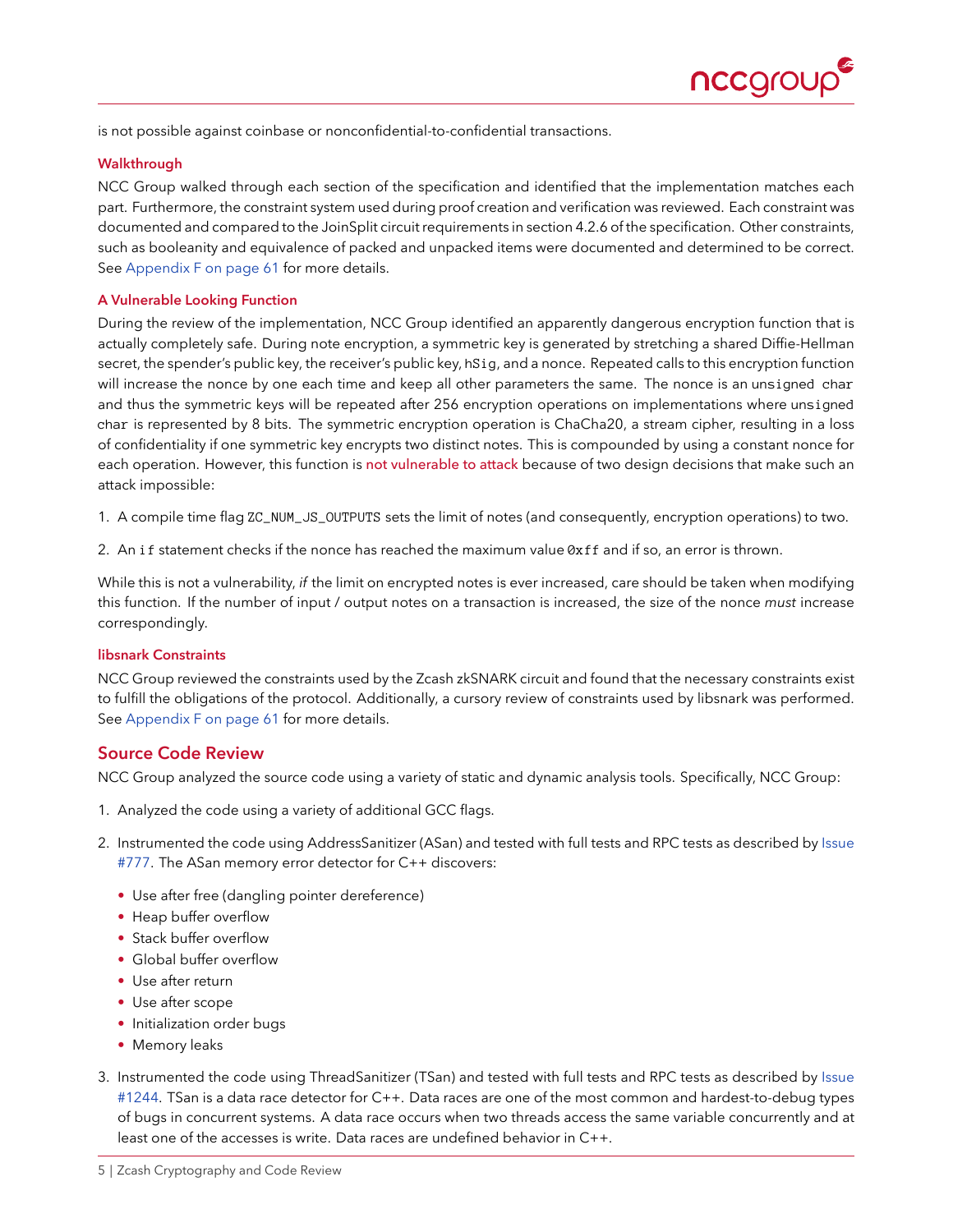

- 4. Instrumented the code using UndefinedBehaviorSanitizer (UBSan) and tested with full tests and RPC tests as described by [Issue #1318](https://github.com/zcash/zcash/issues/1318). UBSan is a fast undefined behavior detector. UBSan modifies the program at compile time to catch various kinds of undefined behavior during program execution, for example:
	- Using misaligned or null pointer
	- Conversion to, from, or between floating-point types that would overflow the destination
- 5. Analyzed the 18,338,489 lines of code using Coverity Prevent, which identified 669 defects. These defects were triaged and 54 were dismissed. Defects in dependent but downstream versions of open source libraries were mostly unevaluated. Registered users of the service can [sign in](https://scan.coverity.com/users/sign_in) to Coverity Scan to view the results of these scans. To request access, contact Nathan Wilcox, Daira Hopwood, or another registered Zcash administrator.
- 6. Analyzed the code using the LDRA Testbed static analysis tool for violations of the *CERT C++ Coding Standard*[6](#page-5-0) and *The CERT C Coding Standard*. [7](#page-5-1)

NCC Group reviewed the output of these tools for true and false positives and in many cases provided patches to repair the defect or to silence false positive diagnostics. Additional recommendations are contained within this report.

NCC Group evaluated downstream dependencies used by Zcash, to determine if they should be repaired or upgraded including:

- libsnark
- Berkeley DB
- Boost
- OpenSSL

NCC Group provided diffs to update the build process to include recent version of these dependencies and tested the code with these updates.

<span id="page-5-0"></span><sup>6</sup><https://www.securecoding.cert.org/confluence/pages/viewpage.action?pageId=637>

<span id="page-5-1"></span><sup>7</sup><http://www.informit.com/store/cert-c-coding-standard-second-edition-98-rules-for-9780133805383>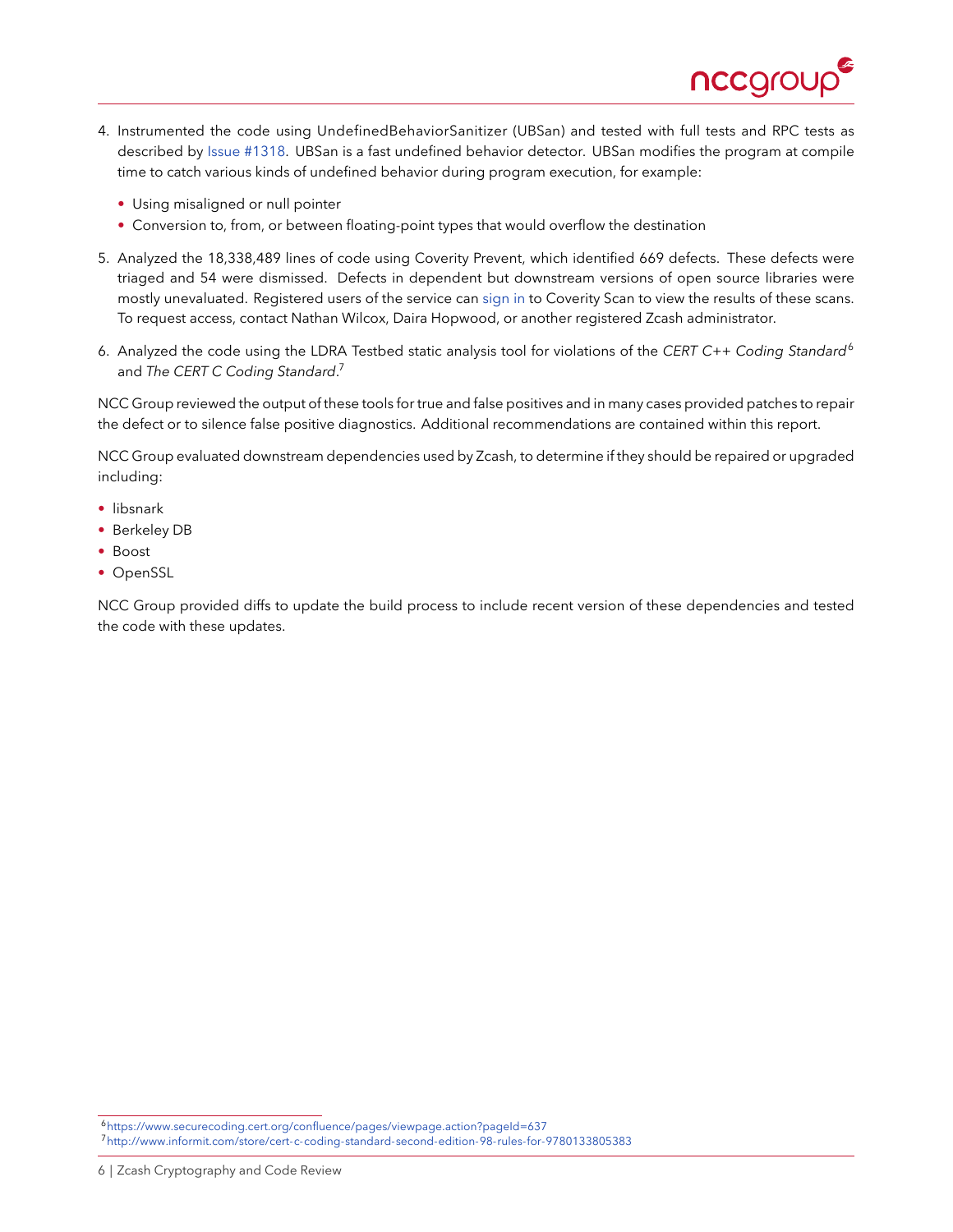## **Strategic Recommendations**



Integrate runtime analysis Integrate AddressSanitizer, ThreadSanitizer, and UndefinedBehaviorSanitizer in the normal continuous integration and development process. [Issue #777](https://github.com/zcash/zcash/issues/777) describes how to modify the build process to test with AddressSanitizer. [Issue #1244](https://github.com/zcash/zcash/issues/1244) describes how to modify the build process to test with ThreadSanitizer. [Issue #1318](https://github.com/zcash/zcash/issues/1318) describes how to modify the build process to test with UndefinedBehaviorSanitizer.

Use static analysis tools Regularly run static analysis tools, such as the Coverity Prevent Scan, $8$  and address any findings.

Upgrade dependencies Upgrade existing dependencies and create a process for identifying and upgrading dependent libraries to their latest versions. Rebaseline with Bitcoin, if feasible.

Offer Training Offer the "Secure Coding in C and  $C++''$  training available from NCC Group<sup>[9](#page-6-1)</sup> or other providers to Zcash developers. Novice and intermediate developers can benefit from the entire four-day course while expert programmers may also benefit from training modules on Integers and Compiler Optimizations.

Switch to C++11 threading The C++11 threading capabilities update and replace those of Boost threading. Boost threading is less likely to be maintained now that this functionality has been incorporated into the standard. A similar transition is occurring in the Bitcoin code base (see Bitcoin [Issue #6211,](https://github.com/bitcoin/bitcoin/issues/6211) which will eventually necessitate this change. Consequently, rebaselining with Bitcoin should drive this change.

Continue fuzzing libsnark using AFL Using the drivers NCC Group has provided in [Appendix E on page 58](#page-57-0) as a base, continue fuzzing dependencies to identify malicious inputs and remediate any issues found.

Complete the specification As stated in [Test Details on page 4](#page-3-3), certain details of the specification are missing but have been implemented and some even have 'TODO' placeholders in the specification. All details of the protocol should be clearly documented within the specification.

Perform a review of libsnark NCC Group performed a cursory look at libsnark, mostly to gain an understanding of how it works, and not a full review. Consider performing a full review of libsnark functionality used by Zcash. In particular, confirm that all basic constraints work as assumed.

Continue adhering to cryptographic best-practices Both the *Zcash Protocol Specification* and implementation adhere to a high standard of quality. This results in an easy to audit codebase that is remarkably free of cryptographic errors. Continuing this practice will help Zcash hold up against attacks not known today.

Consider implementing zkSNARK proofs in a memory safe language The libsnark code is one of the more vulnerable components in the Zcash daemon. While great effort has been made to sanitize untrusted data passed into the third-party library, memory safety issues are still an area of concern. The Zcash team has been experimenting with implementing the zkSNARK proofs in Rust for verification and safety benefits. NCC Group supports replacing this code with a more secure implementation, if feasible.

<span id="page-6-0"></span><sup>8</sup><https://scan.coverity.com/>

<span id="page-6-1"></span><sup>9</sup><https://www.nccgroup.trust/us/our-services/security-consulting/security-training/>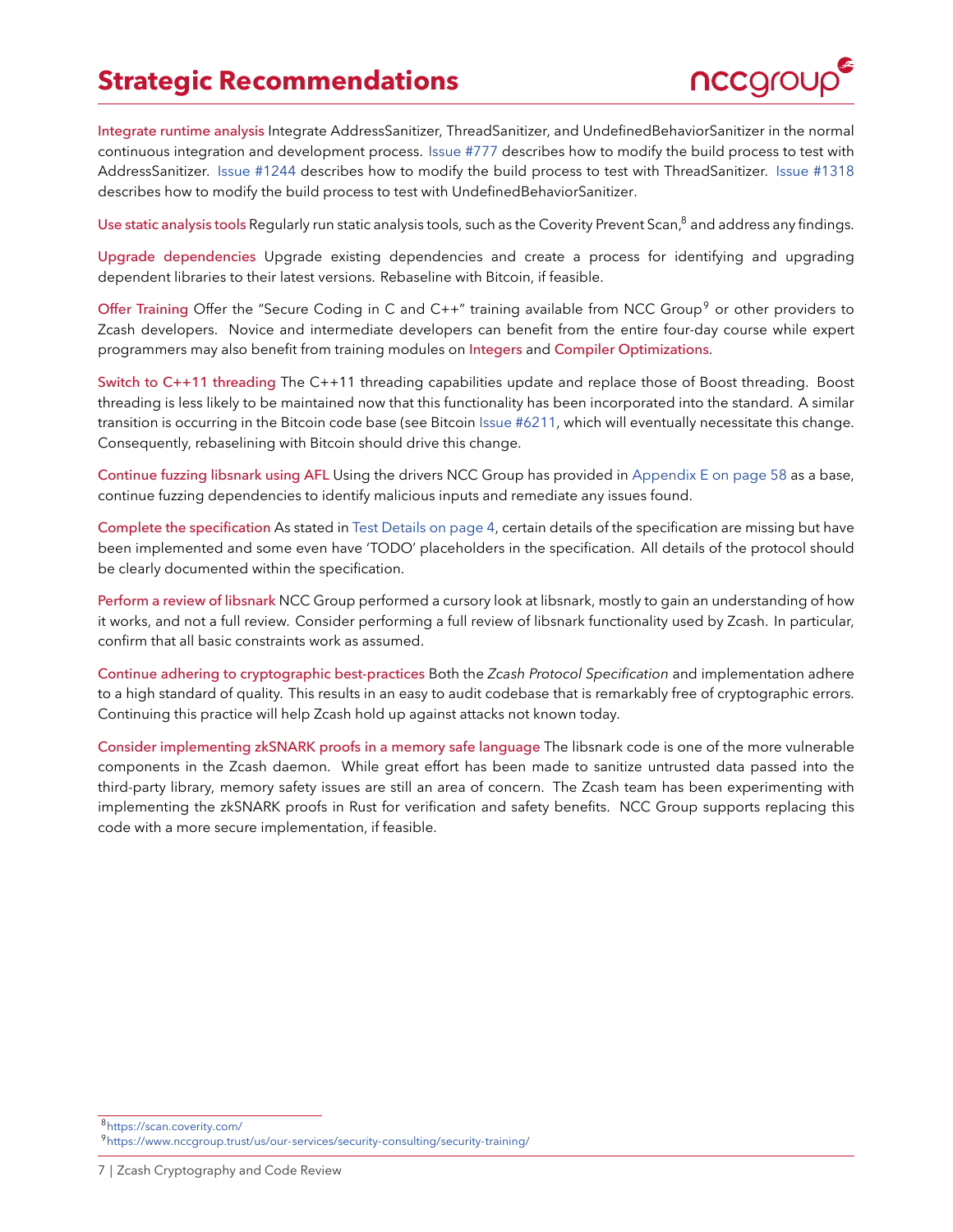# **Table of Vulnerabilities**



For each finding, NCC Group uses a composite risk score that takes into account the severity of the risk, application's exposure and user population, technical difficulty of exploitation, and other factors. For an explanation of NCC Group's risk rating and vulnerability categorization, see [Appendix A on page 39](#page-38-0).

| <b>Title</b>                                                               | <b>Status</b> | ID  | <b>Risk</b>   |
|----------------------------------------------------------------------------|---------------|-----|---------------|
| Use of Obsolete Open Source Libraries                                      | Reported      | 007 | High          |
| Key Retrieval Script Subject to Man-in-the-Middle Attack                   | Reported      | 017 | High          |
| Lock Order Inversion                                                       | Reported      | 006 | Medium        |
| Heap Use After Free                                                        | Fixed         | 011 | Medium        |
| Stack-based Buffer Overflow in LogPrint                                    | Reported      | 014 | Medium        |
| <b>Direct Memory Leaks</b>                                                 | Reported      | 002 | Low           |
| Conversion to std: : size_t from long int                                  | Reported      | 003 | Low           |
| Load of Misaligned Address for Type const uint32_t                         | Reported      | 004 | Low           |
| Multiple Data Races                                                        | Reported      | 005 | Low           |
| Uninitialized Objects                                                      | Reported      | 008 | Low           |
| Allocator/Deallocator Mismatch                                             | Fixed         | 010 | Low           |
| Use of Reserved Identifiers                                                | Reported      | 012 | Low           |
| Out-of-bounds Read in Boost date Class                                     | Reported      | 015 | Low           |
| Dead Code                                                                  | Reported      | 009 | Informational |
| Generous Miners using Alternative Clients may Cause<br>Unintentional Forks | Reported      | 016 | Informational |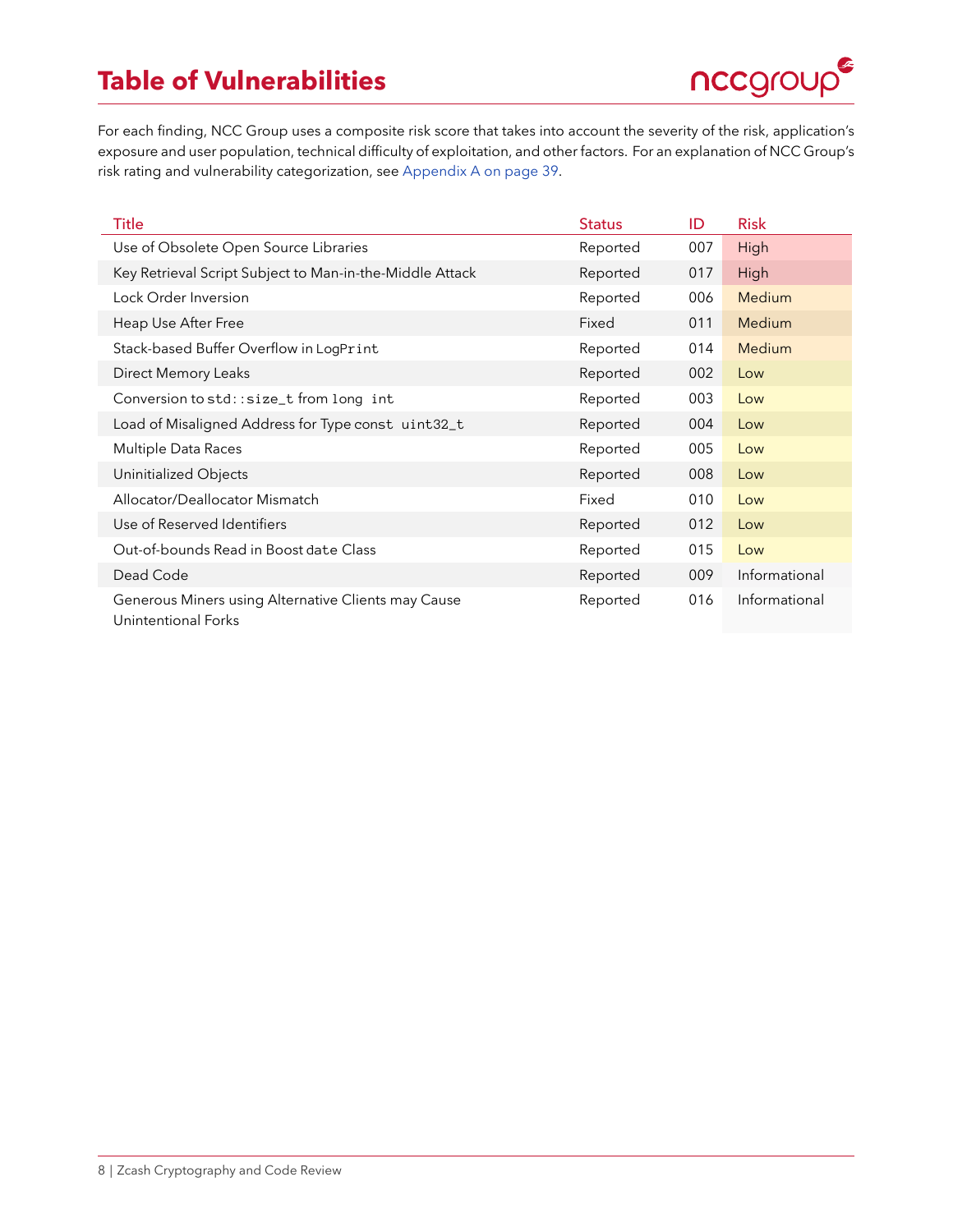# **Vulnerability Details**



<span id="page-8-0"></span>

| <b>Vulnerability</b>           | Use of Obsolete Open Source Libraries                                                                                                                                                                                                                                                                                                                                                                               |
|--------------------------------|---------------------------------------------------------------------------------------------------------------------------------------------------------------------------------------------------------------------------------------------------------------------------------------------------------------------------------------------------------------------------------------------------------------------|
| <b>Risk</b>                    | Impact: High, Exploitability: High<br>High                                                                                                                                                                                                                                                                                                                                                                          |
| Identifier                     | NCC-Zcash2016-007                                                                                                                                                                                                                                                                                                                                                                                                   |
| <b>Client Vulnerability ID</b> | #1348, #1257, #759                                                                                                                                                                                                                                                                                                                                                                                                  |
| <b>Status</b>                  | Reported                                                                                                                                                                                                                                                                                                                                                                                                            |
| Category                       | Patching                                                                                                                                                                                                                                                                                                                                                                                                            |
| Component                      | All                                                                                                                                                                                                                                                                                                                                                                                                                 |
| Location                       | · depends/packages/bdb.mk<br>· depends/packages/boost.mk<br>· depends/packages/dbus.mk<br>· depends/packages/openssl.mk<br>• Other packages                                                                                                                                                                                                                                                                         |
| Impact                         | Obsolete or outdated open source libraries can result in easily exploited vulnerabilities.<br>These libraries are constantly evolving as defects and vulnerabilities are discovered in them.<br>The history of these libraries, including any discovered vulnerabilities, is readily available,<br>and exploits are frequently developed to target applications that use vulnerable versions of<br>these libraries. |
| Description                    | The depends/packages contains *.mk files for various packages including Berkeley DB,<br>Boost, dbus, and OpenSSL. Many of these packages have not been updated for two years<br>while none of them have been updated more recently than four months ago.                                                                                                                                                            |
|                                | The recommendation section contains detailed recommendations for updating Berkeley DB<br>and Boost but the remainder of these packages need to be evaluated as well. For example,<br>the dbus package is currently at version 1.8.6 while the latest version from 2016-08-15 is<br>1.11.4 <sup>10</sup>                                                                                                             |
|                                | The OpenSSL package is currently at version 1.0.1 while the latest version is 1.0.2. <sup>11</sup> However,<br>special care should be taken when upgrading OpenSSL because OpenSSL 1.1.0a, released<br>on 22nd September 2016, contains a critical severity vulnerability where according to the<br>OpenSSL Security Advisory <sup>12</sup> :                                                                       |
|                                | a message larger than approx 16k is received then the underlying buffer to store<br>the incoming message is reallocated and moved. A dangling pointer to the old<br>location is left which results in an attempt to write to the previously freed location.<br>This is likely to result in a crash; however, it could potentially lead to execution of<br>arbitrary code.                                           |
|                                | As a result, OpenSSL 1.1.0 users should upgrade to 1.1.0b.                                                                                                                                                                                                                                                                                                                                                          |
|                                | The CVE repository lists 24 vulnerabilities reported against the Berkeley DB in 2015 <sup>13</sup> of<br>which 23 have a CVSS Score of 6.9.                                                                                                                                                                                                                                                                         |
|                                | The Boost library has three reported CVEs <sup>14</sup> each with a CVSS Score of 5.0.                                                                                                                                                                                                                                                                                                                              |
|                                | 10https://dbus.freedesktop.org/releases/dbus/<br><sup>11</sup> https://www.openssl.org/source/<br><sup>12</sup> https://www.openssl.org/news/secadv/20160926.txt<br><sup>13</sup> https://www.cvedetails.com/vulnerability-list/vendor_id-93/product_id-32070/Oracle-Berkeley-Db.html                                                                                                                               |

<span id="page-8-5"></span><span id="page-8-4"></span><span id="page-8-3"></span><span id="page-8-2"></span><span id="page-8-1"></span><sup>14</sup>[https://www.cvedetails.com/product/13033/Boost-Boost.html?vendor\\_id=7685](https://www.cvedetails.com/product/13033/Boost-Boost.html?vendor_id=7685)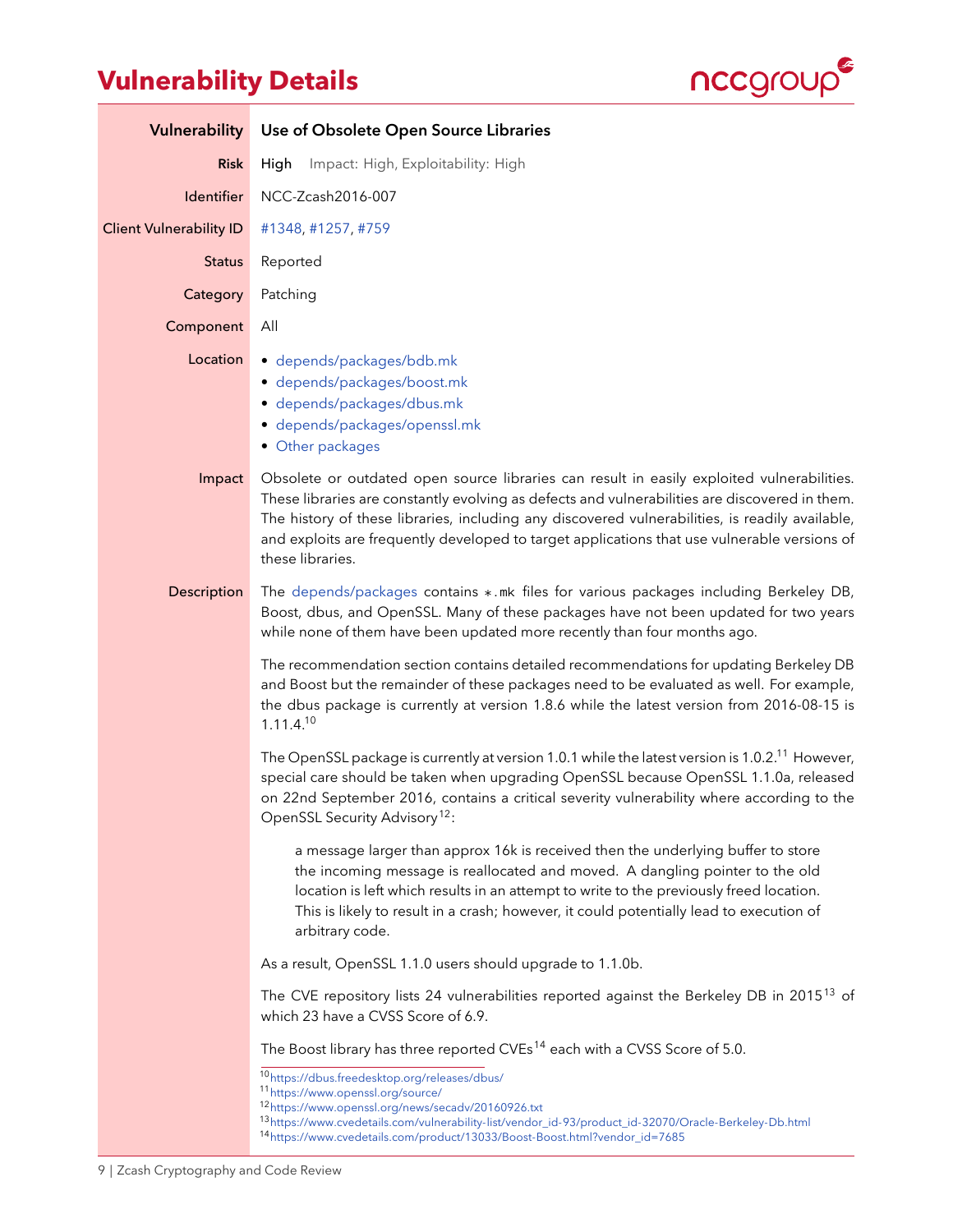

Zcash should also backport any security or other bug fixes from the Bitcoin 1.0 release codebase. See [Issue #759.](https://github.com/zcash/zcash/issues/759)

Recommendation NCC Group recommends following a continuous integration process whereby new, stable releases of open source libraries are continuously integrated into Zcash during development and locked down during final system test. The evolution of these libraries should be monitored and critical security patches applied. Examples of out-of-date open source libraries include Berkeley DB and Boost.

> Upgrade from Berkeley DB v4.8 to the latest release, v6.2.23 at the time of writing (see [Issue #1255](https://github.com/zcash/zcash/issues/1255)). Among other changes (see [Changes to upgrade bdb #1255](https://github.com/rcseacord/zcash/commit/edc4f0ba0614bf48a3e856898a8b26c91ec56735)), modify [depends/packages/bdb.mk:](https://github.com/rcseacord/zcash/blob/zc.v0.11.2.latest/depends/packages/bdb.mk)

```
-$(package)_version=4.8.30
+$(package)_version=6.2.23
```
Upgrade from Boost version 1.57.0 to 1.61.0 (see [Issue #944](https://github.com/zcash/zcash/issues/944). Among other changes, modify [depends/packages/boost.mk](https://github.com/rcseacord/zcash/commit/f855a43ae8459a0a3ad2bb0b5c846304befe9fe6):

```
-$(package)_version=1_57_0
-$(package)_download_path=http://sourceforge.net/projects/boost/files/boost/1.57.0
+$(package)_version=1_61_0
+$(package)_download_path=https://sourceforge.net/projects/boost/files/boost/1.61.
\rightarrow 0
```
This upgrade requires a single change to the source code at [src/wallet/db.cpp#L46](https://github.com/rcseacord/zcash/commit/f855a43ae8459a0a3ad2bb0b5c846304befe9fe6):

```
if (!fMockDb)
        DbEnv(0).remove(strPath.c_str(), 0);
+ DbEnv(u_int32_t{0}).remove(strPath.c_str(), 0);
 }
```
The Boost upgrade also creates some problems with false positive deprecated header warnings (see [Issue #1259](https://github.com/zcash/zcash/issues/1259)) that should be resolved to improve the analyzability of the builds.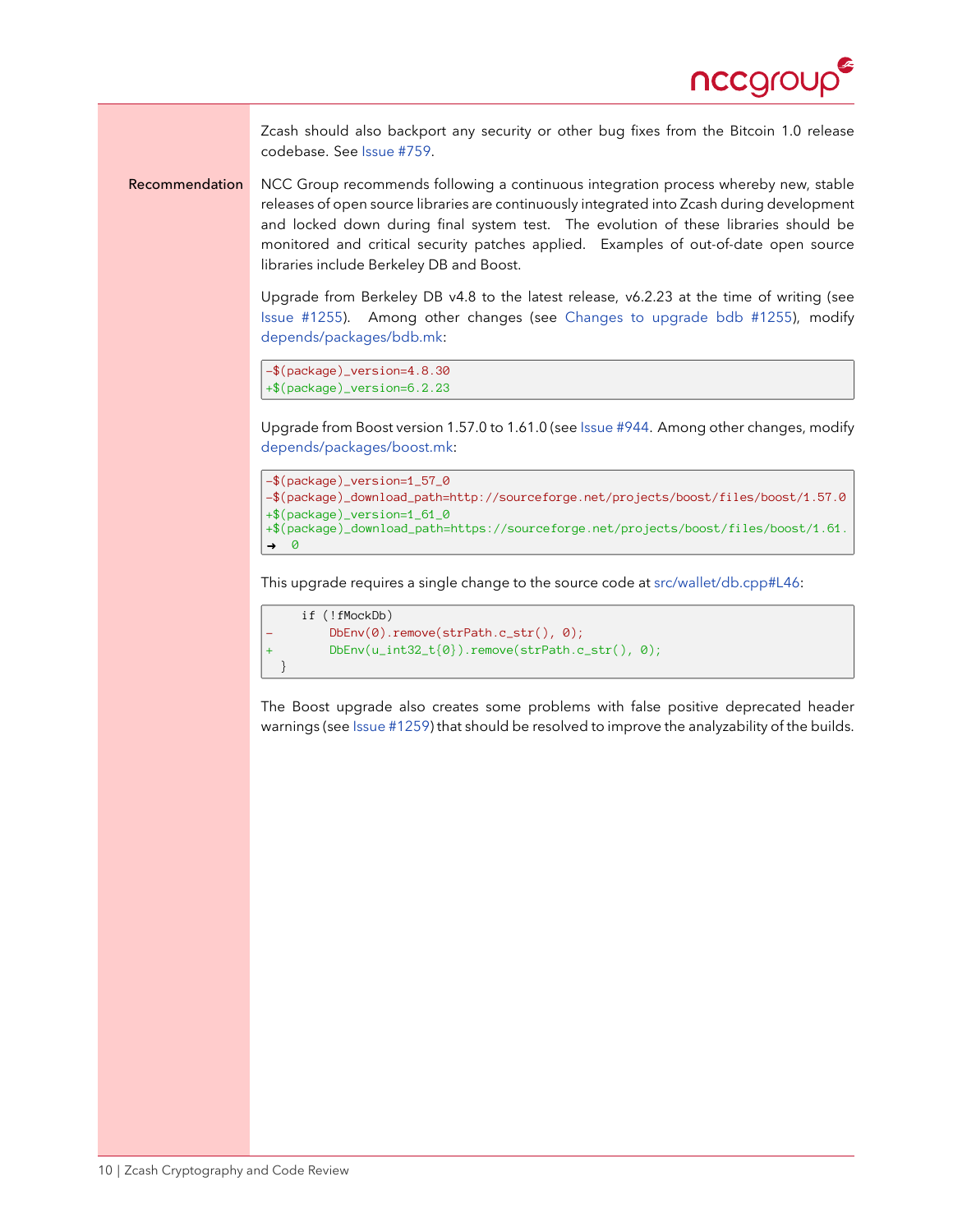

<span id="page-10-0"></span>

| <b>Vulnerability</b>           | Key Retrieval Script Subject to Man-in-the-Middle Attack                                                                                                                                                                                                                                                                                                                                                                                                                                                                                                                                                                                                                                    |
|--------------------------------|---------------------------------------------------------------------------------------------------------------------------------------------------------------------------------------------------------------------------------------------------------------------------------------------------------------------------------------------------------------------------------------------------------------------------------------------------------------------------------------------------------------------------------------------------------------------------------------------------------------------------------------------------------------------------------------------|
| <b>Risk</b>                    | Impact: High, Exploitability: Medium<br>High                                                                                                                                                                                                                                                                                                                                                                                                                                                                                                                                                                                                                                                |
| Identifier                     | NCC-Zcash2016-017                                                                                                                                                                                                                                                                                                                                                                                                                                                                                                                                                                                                                                                                           |
| <b>Client Vulnerability ID</b> | #1346                                                                                                                                                                                                                                                                                                                                                                                                                                                                                                                                                                                                                                                                                       |
| <b>Status</b>                  | Reported                                                                                                                                                                                                                                                                                                                                                                                                                                                                                                                                                                                                                                                                                    |
| Category                       | Cryptography                                                                                                                                                                                                                                                                                                                                                                                                                                                                                                                                                                                                                                                                                |
| Component                      | zcash                                                                                                                                                                                                                                                                                                                                                                                                                                                                                                                                                                                                                                                                                       |
| Location                       | zcutil/fetch-params.sh:17                                                                                                                                                                                                                                                                                                                                                                                                                                                                                                                                                                                                                                                                   |
| Impact                         | An adversary who is able to conduct a man-in-the-middle attack could tamper with<br>verification and proving keys upon deploying the Zcash daemon. This exposes a variety of<br>possible denial-of-service avenues, forgery scenarios, and memory safety issues that would<br>otherwise be inaccessible when loading trusted keys.                                                                                                                                                                                                                                                                                                                                                          |
| Description                    | The fetch-params sh script retrieves the verification and proving keys from the z.cash<br>domain and must be executed at least once for the daemon to function. While this connection<br>is made over TLS, no certificate validation is performed because of a known wget discrepancy<br>(see the code comments below). Rather, SHA256 checksums are computed and checked<br>against known good values within the script body.                                                                                                                                                                                                                                                              |
|                                | Unfortunately, these keys are copied and linked prior to validation and are not removed if<br>the checksums do not match. The keys are loaded upon execution of the daemon regardless<br>of prior validation result and could be tampered in transit, effectively bypassing the SHA256<br>checksums.                                                                                                                                                                                                                                                                                                                                                                                        |
|                                | The following code segment highlights this issue. As shown below, the control flow of the<br>script moves the keys prior to validation within the fetch_params function. Also note that<br>there is no error handling logic to handle a failure condition during checksum validation<br>defaulting to a warning message being displayed.                                                                                                                                                                                                                                                                                                                                                    |
|                                | function fetch_params {<br>local url="\$1"<br>local output="\$2"<br>local dlname="\${output}.dl"<br>$if \mid [-f "$output" ]$<br>then<br>echo "Retrieving: \$url"<br># Note: --no-check-certificate should be ok, since we rely on<br># sha256 for integrity, and there's no confidentiality requirement.<br># Our website uses letsencrypt certificates which are not supported<br># by some wget installations, so we expect some cert failures.<br>wget $\sqrt$<br>--progress=dot:giga<br>--no-check-certificate \<br>--output-document="\$dlname" \<br>$--continue$<br>"\$url"<br># Only after successful download do we update the parameter load path:<br>mv -v "\$dlname" "\$output" |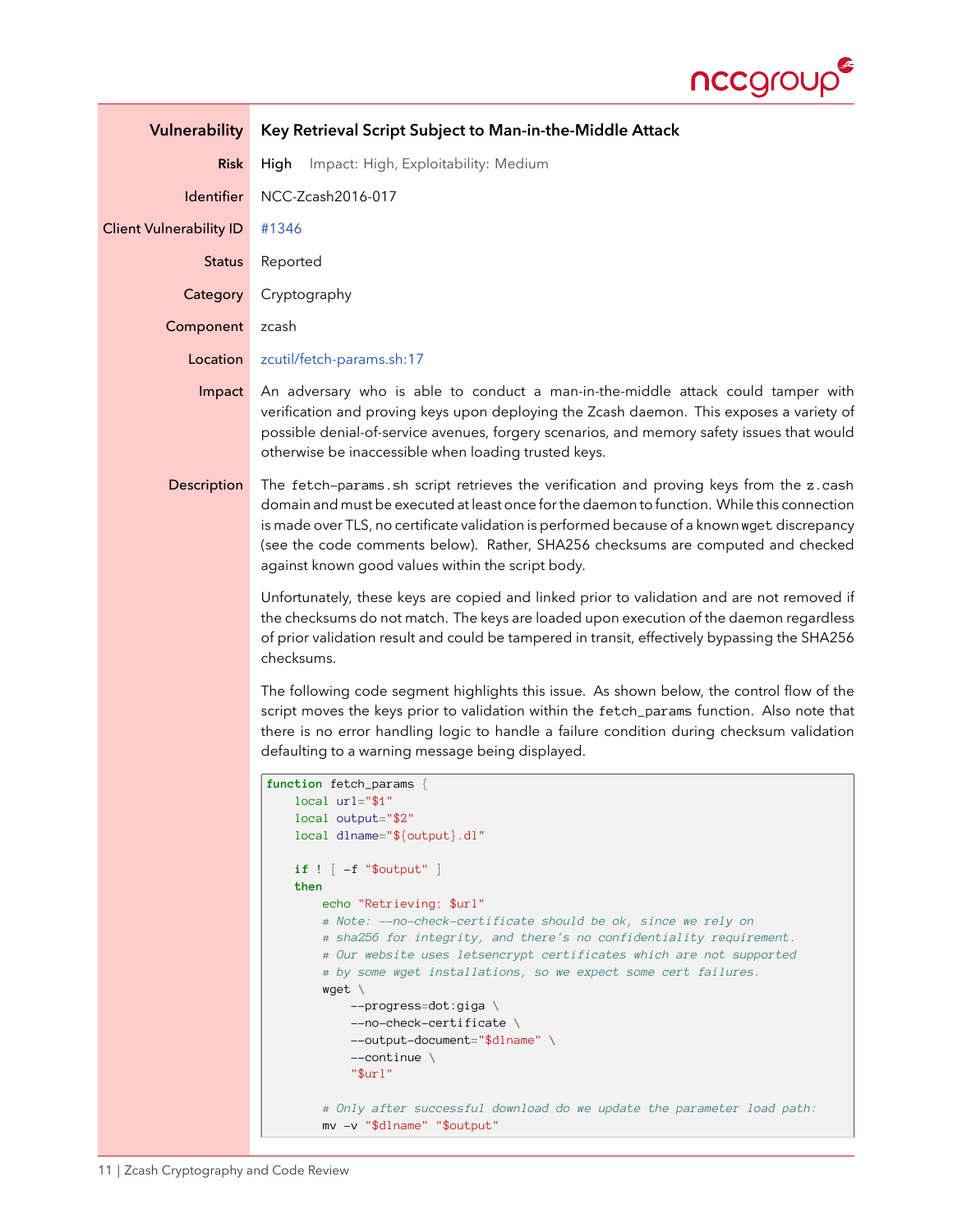

|                | fi                                                                                                                                                                                                                                                                     |
|----------------|------------------------------------------------------------------------------------------------------------------------------------------------------------------------------------------------------------------------------------------------------------------------|
|                | truncated for brevity                                                                                                                                                                                                                                                  |
|                | mkdir -p "\$REGTEST_DIR"                                                                                                                                                                                                                                               |
|                | fetch_params "\$REGTEST_PKEY_URL" "\$REGTEST_DIR/\$REGTEST_PKEY_NAME"<br>fetch_params "\$REGTEST_VKEY_URL" "\$REGTEST_DIR/\$REGTEST_VKEY_NAME"                                                                                                                         |
|                | echo 'Updating testnet3 symlinks to regtest parameters.'<br>mkdir -p "\$TESTNET3_DIR"<br>In -sf "/regtest/\$REGTEST_PKEY_NAME" "\$TESTNET3_DIR/\$REGTEST_PKEY_NAME"<br>In -sf "/regtest/\$REGTEST_VKEY_NAME" "\$TESTNET3_DIR/\$REGTEST_VKEY_NAME"                      |
|                | cd "\$PARAMS_DIR"                                                                                                                                                                                                                                                      |
|                | # Now verify their hashes:<br>echo 'Verifying parameter file integrity via sha256sum'                                                                                                                                                                                  |
|                | shasum -a 256 -- check < <eof<br>226913bbdc48b70834f8e044d194ddb61c8e15329f67cdc6014f4e5ac11a82ab regtest/\$REGTEST<br/><math>\rightarrow</math> <math>\_</math>PKEY<math>\_</math>NAME</eof<br>                                                                       |
|                | 226913bbdc48b70834f8e044d194ddb61c8e15329f67cdc6014f4e5ac11a82ab testnet3/\$REGTES<br>→ T_PKEY_NAME                                                                                                                                                                    |
|                | 4c151c562fce2cdee55ac0a0f8bd9454eb69e6a0db9a8443b58b770ec29b37f5 regtest/\$REGTEST<br>$\rightarrow$ VKEY NAME<br>4c151c562fce2cdee55ac0a0f8bd9454eb69e6a0db9a8443b58b770ec29b37f5 testnet3/\$REGTES                                                                    |
|                | $\rightarrow$ T_VKEY_NAME<br><b>EOF</b>                                                                                                                                                                                                                                |
| Recommendation | Guarantee that corrupted keys are discarded upon checksum validation failure, and do not<br>move keys until a successful verification has occurred. Alternatively, this routine could be<br>implemented within the Zcash daemon to be performed during initialization. |
|                | Finally, to the extent that the underlying system supports it, the keys file and containing<br>directories should have file permissions that prevent other users on the system from<br>accessing the keys file.                                                        |
|                |                                                                                                                                                                                                                                                                        |
|                |                                                                                                                                                                                                                                                                        |
|                |                                                                                                                                                                                                                                                                        |
|                |                                                                                                                                                                                                                                                                        |
|                |                                                                                                                                                                                                                                                                        |
|                |                                                                                                                                                                                                                                                                        |
|                |                                                                                                                                                                                                                                                                        |
|                |                                                                                                                                                                                                                                                                        |
|                |                                                                                                                                                                                                                                                                        |
|                |                                                                                                                                                                                                                                                                        |
|                |                                                                                                                                                                                                                                                                        |
|                |                                                                                                                                                                                                                                                                        |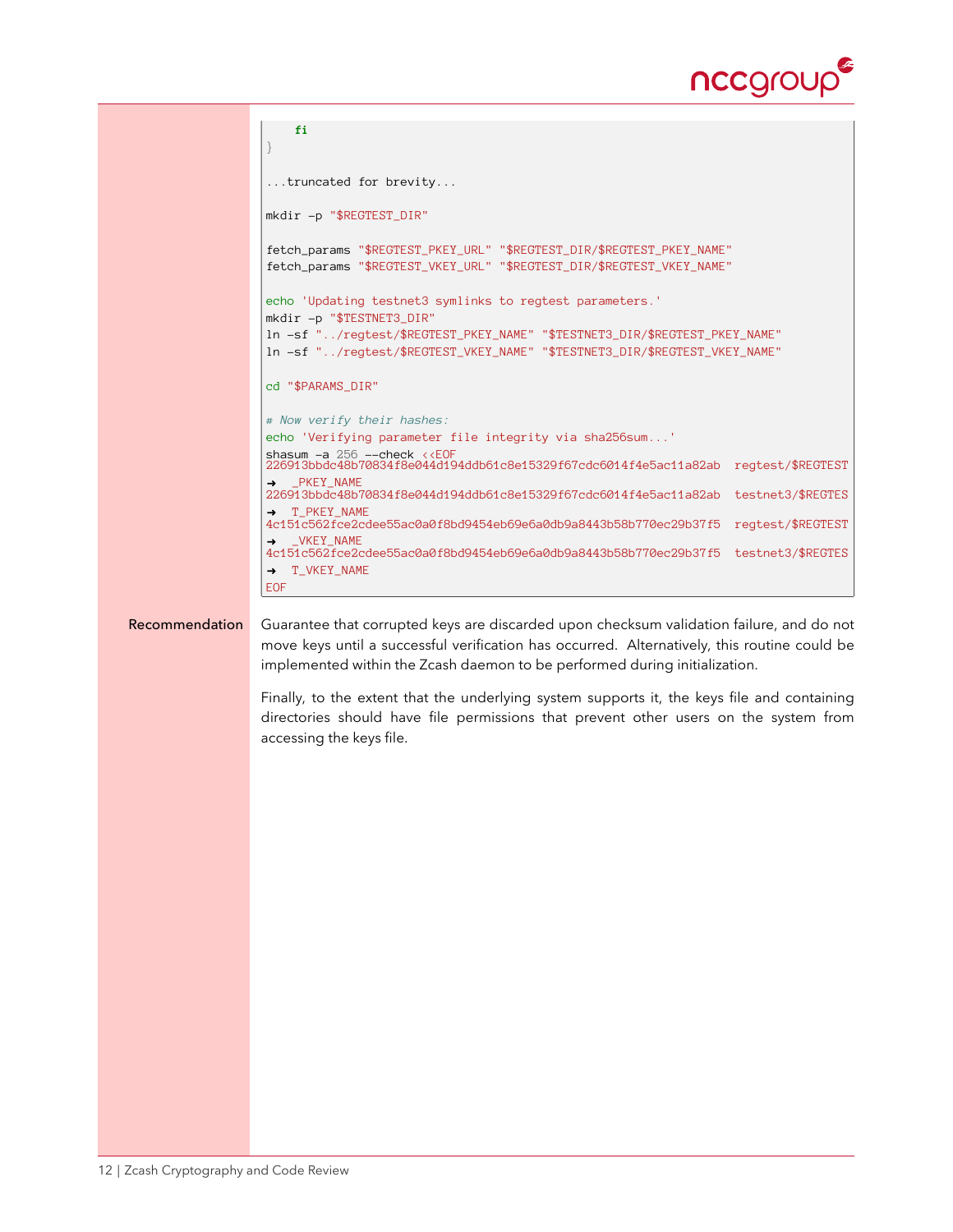

<span id="page-12-0"></span>

| <b>Vulnerability</b>           | <b>Lock Order Inversion</b>                                                                                                                                                                                                                                                                                                                                                                                                                                                                                                                                                                             |
|--------------------------------|---------------------------------------------------------------------------------------------------------------------------------------------------------------------------------------------------------------------------------------------------------------------------------------------------------------------------------------------------------------------------------------------------------------------------------------------------------------------------------------------------------------------------------------------------------------------------------------------------------|
| <b>Risk</b>                    | Medium<br>Impact: Medium, Exploitability: Medium                                                                                                                                                                                                                                                                                                                                                                                                                                                                                                                                                        |
| Identifier                     | NCC-Zcash2016-006                                                                                                                                                                                                                                                                                                                                                                                                                                                                                                                                                                                       |
| <b>Client Vulnerability ID</b> | #1347                                                                                                                                                                                                                                                                                                                                                                                                                                                                                                                                                                                                   |
| <b>Status</b>                  | Reported                                                                                                                                                                                                                                                                                                                                                                                                                                                                                                                                                                                                |
| Category                       | Timing                                                                                                                                                                                                                                                                                                                                                                                                                                                                                                                                                                                                  |
| Component                      | bitcoin                                                                                                                                                                                                                                                                                                                                                                                                                                                                                                                                                                                                 |
| Location                       | • src/net.cpp:1762<br>• src/net.cpp:2049<br>· wallet/wallet.cpp:1406                                                                                                                                                                                                                                                                                                                                                                                                                                                                                                                                    |
| Impact                         | Zcash uses more than one lock at a time without an explicit lock order. Lock order inversion<br>can cause deadlocks that are difficult to debug. For example, if lock A is acquired before lock<br>B somewhere in the code, and lock B is acquired before lock C elsewhere in the code, then<br>the lock order is A, B, C and this order should be followed throughout the code. Lock order<br>inversion occurs when the locking order is not followed-for example, if lock B is acquired<br>before lock A. If deadlock can be induced by an attacker, it can be used as a denial-of-service<br>attack. |
| Description                    | The cs_mapRelay lock is acquired at src/net.cpp:1762                                                                                                                                                                                                                                                                                                                                                                                                                                                                                                                                                    |
|                                | void RelayTransaction(const CTransaction& tx, const CDataStream& ss)<br>€<br>CInv inv(MSG_TX, tx.GetTxid());<br>₹<br>LOCK(cs_mapRelay);<br>// Expire old relay messages                                                                                                                                                                                                                                                                                                                                                                                                                                 |
|                                | The cs_mapRelay lock is acquired at src/net.cpp:2049                                                                                                                                                                                                                                                                                                                                                                                                                                                                                                                                                    |
|                                | void CNode::BeginMessage(const char* pszCommand) EXCLUSIVE_LOCK_FUNCTION(cs_vSend)<br>₹<br>ENTER_CRITICAL_SECTION(cs_vSend);<br>$assert(s$ Send.size() == 0);<br>ssSend << CMessageHeader(Params().MessageStart(), pszCommand, 0);<br>LogPrint("net", "sending: %s ", SanitizeString(pszCommand));                                                                                                                                                                                                                                                                                                      |
|                                | This lock is released in either CNode:: AbortMessage() or CNode:: EndMessage(), depend-<br>ing on how the message terminates.                                                                                                                                                                                                                                                                                                                                                                                                                                                                           |
|                                | The cs_wallet lock is acquired at wallet/wallet.cpp:1406                                                                                                                                                                                                                                                                                                                                                                                                                                                                                                                                                |
|                                | std::vector <uint256> CWallet::ResendWalletTransactionsBefore(int64_t nTime)<br/>€<br/>std::vector<uint256> result;</uint256></uint256>                                                                                                                                                                                                                                                                                                                                                                                                                                                                 |
|                                | $LOCK(cs-wallet);$                                                                                                                                                                                                                                                                                                                                                                                                                                                                                                                                                                                      |
| <b>Reproduction Steps</b>      | Run the full RPC Tests instrumented with ThreadSanitizer and search the output for "lock-<br>order-inversion":                                                                                                                                                                                                                                                                                                                                                                                                                                                                                          |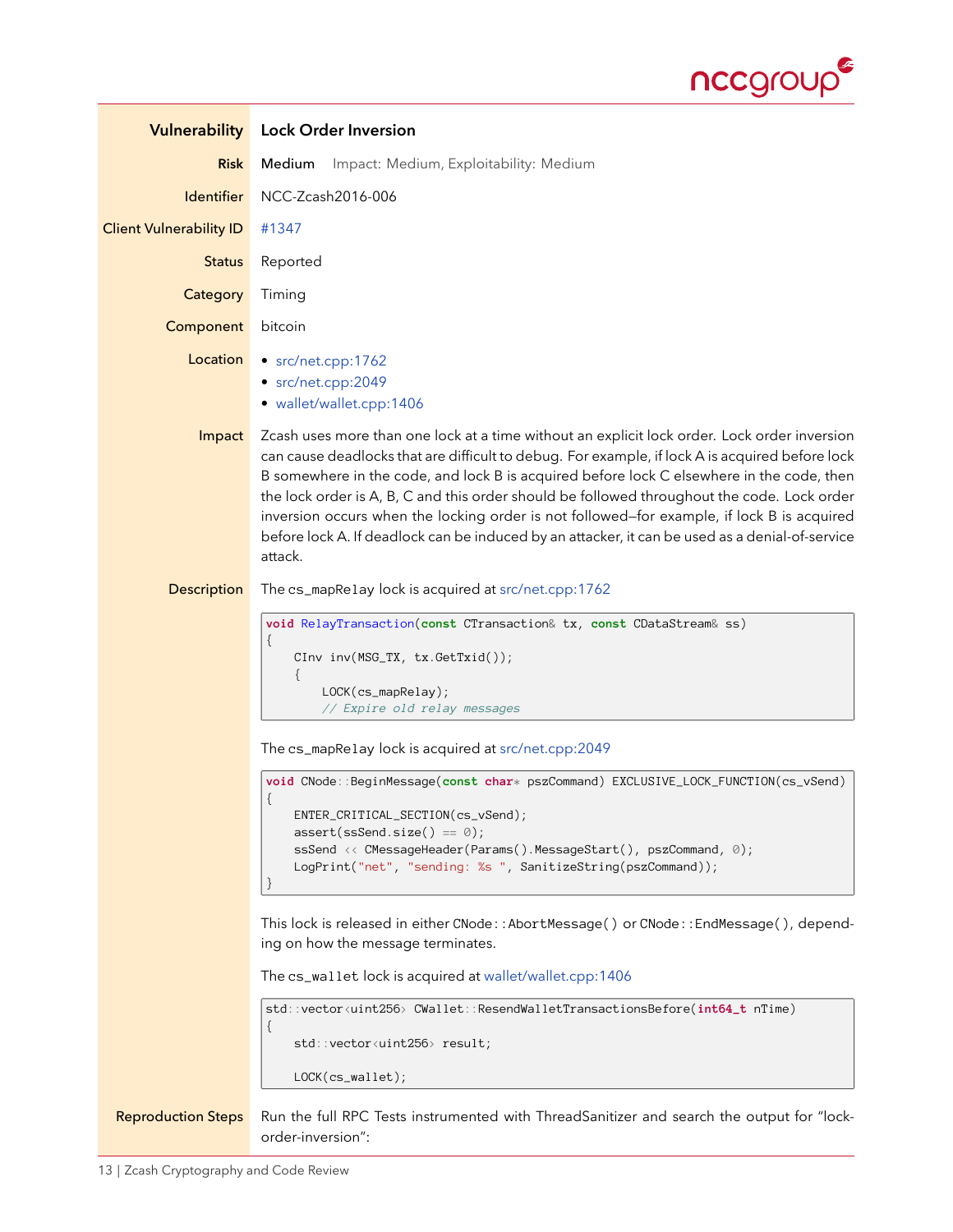

./qa/pull-tester/rpc-tests.sh

Recommendation In the general case, all threads must acquire locks in the same order to avoid lock inversion.

The upstream Bitcoin master branch has a relevant pull request [bitcoin/bitcoin#8606](https://github.com/bitcoin/bitcoin/pull/8606) This change ensures that the cs\_filter lock is never held while taking the cs\_main or CNode::cs\_vSend locks.

|     | else if $(inv.\ttype == MSG_FILTERED_BLOCK)$              |
|-----|-----------------------------------------------------------|
|     |                                                           |
|     | $LOCK(pfrom\rightarrow cs_fitter)$ ;                      |
|     | if (pfrom->pfilter)                                       |
| $+$ | $bool$ send = false;                                      |
| $+$ | CMerkleBlock merkleBlock;                                 |
|     |                                                           |
| -   | CMerkleBlock merkleBlock(block, *pfrom->pfilter);         |
| $+$ | $LOCK(pfrom\rightarrow cs_fitter)$ ;                      |
| $+$ | if (pfrom->pfilter) {                                     |
| $+$ | $send = true;$                                            |
| $+$ | $merkleBlock = CMerkleBlock(block, *pfrom->pfilter);$     |
| $+$ |                                                           |
| $+$ |                                                           |
| $+$ | if (send) {                                               |
|     | pfrom->PushMessage(NetMsgType::MERKLEBLOCK, merkleBlock); |

Consequently, NCC Group recommends that this problem be addressed as part of the larger effort to rebaseline with the current bitcoin version.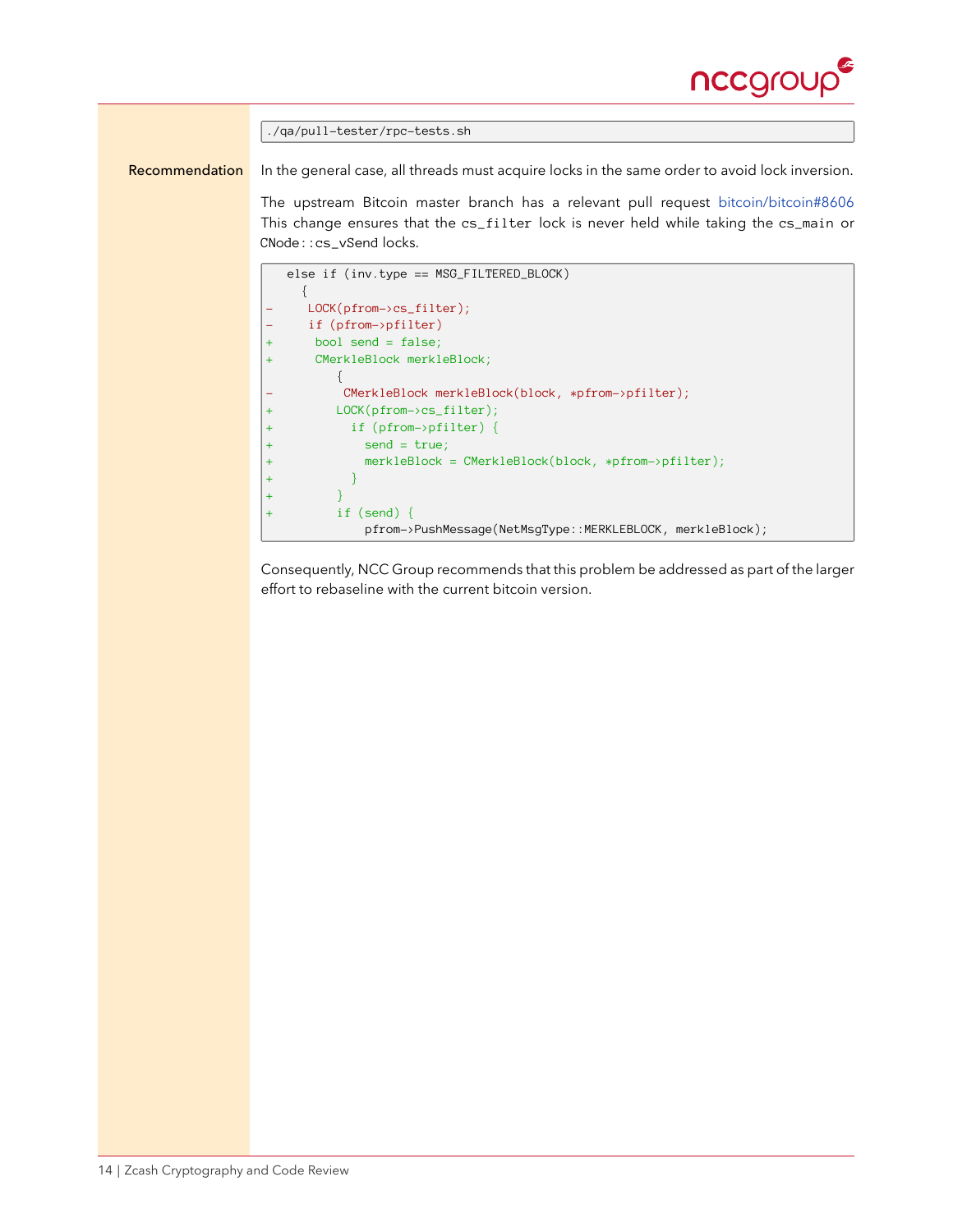

<span id="page-14-1"></span><span id="page-14-0"></span>

|                                | <b>Vulnerability</b> Heap Use After Free                                                                                                                                                                                                                                                                                                                                                                                                                                      |
|--------------------------------|-------------------------------------------------------------------------------------------------------------------------------------------------------------------------------------------------------------------------------------------------------------------------------------------------------------------------------------------------------------------------------------------------------------------------------------------------------------------------------|
| <b>Risk</b>                    | Impact: Medium, Exploitability: Medium<br>Medium                                                                                                                                                                                                                                                                                                                                                                                                                              |
| Identifier                     | NCC-Zcash2016-011                                                                                                                                                                                                                                                                                                                                                                                                                                                             |
| <b>Client Vulnerability ID</b> | #1241                                                                                                                                                                                                                                                                                                                                                                                                                                                                         |
| <b>Status</b>                  | Fixed                                                                                                                                                                                                                                                                                                                                                                                                                                                                         |
| Category                       | Data Exposure                                                                                                                                                                                                                                                                                                                                                                                                                                                                 |
| Component                      | bitcoin                                                                                                                                                                                                                                                                                                                                                                                                                                                                       |
| Location                       | src/scheduler.cpp:58                                                                                                                                                                                                                                                                                                                                                                                                                                                          |
| Impact                         | Reading deallocated memory can result in leaking sensitive information.                                                                                                                                                                                                                                                                                                                                                                                                       |
|                                | Zcash enhances privacy for users by encrypting sender, amount, and recipient data within<br>single-signature transactions published to its public blockchain ledger. Zcash privacy<br>requires that the data itself is in need of protection. <sup>15</sup> Zcash does not encrypt data for multi-<br>signature, protect against correlations made with public transactions (for example, when<br>Zcash is traded to/from another cryptocurrency), or obfuscate IP addresses. |
|                                | In general, information leaks can compromise security by leaking confidential or sensitive<br>information including keys, passwords, and sensitive data. The information leak described in<br>this vulnerability finding is in the Boost library and so it is difficult to determine everywhere<br>this code is used, what types of information may be leaked, and the method by which they<br>might be leaked to an attacker.                                                |
| Description                    | The following code at src/scheduler.cpp:58 results in a read of 8 bytes after the memory has<br>been deallocated:                                                                                                                                                                                                                                                                                                                                                             |
|                                | while (!shouldStop() && !taskQueue.empty() &&<br>newTaskScheduled.wait_until<>(lock, taskQueue.begin()->first) !=<br>boost:: cv_status:: timeout) {<br>// Keep waiting until timeout<br>}                                                                                                                                                                                                                                                                                     |
|                                | See Issue #1241 for a detailed stack trace.                                                                                                                                                                                                                                                                                                                                                                                                                                   |
|                                | This has defect was reported against the Boost C++ libraries as Ticket #11097. This bug<br>was opened on March 10, 2015 with little progress before August 8, 2016, after which some<br>additional prodding by Daira Hopwood of Zcash helped get the issue resolved.                                                                                                                                                                                                          |
|                                | Boost developers identified the following call to super : : data_.top().time was passing the<br>time by reference when it actually needed to be copied as the storage can be rearranged:                                                                                                                                                                                                                                                                                      |
|                                | super::not_empty_.wait_until(lk, super::data_.top().time);                                                                                                                                                                                                                                                                                                                                                                                                                    |
|                                | The following patch was applied to repair the issue:                                                                                                                                                                                                                                                                                                                                                                                                                          |
|                                | template <class class="" clock="" t,=""><br/>bool sync_timed_queue<t, clock="">::wait_until_not_empty_time_reached_or_<br/>closed(unique_lock<mutex>&amp; lk)<br/>→<br/><math>\{</math><br/>for <math>(j)</math></mutex></t,></class>                                                                                                                                                                                                                                         |
|                                | <sup>15</sup> https://z.cash/support/faq.html#does-zcash-offer-total-anonymity-for-transactions                                                                                                                                                                                                                                                                                                                                                                               |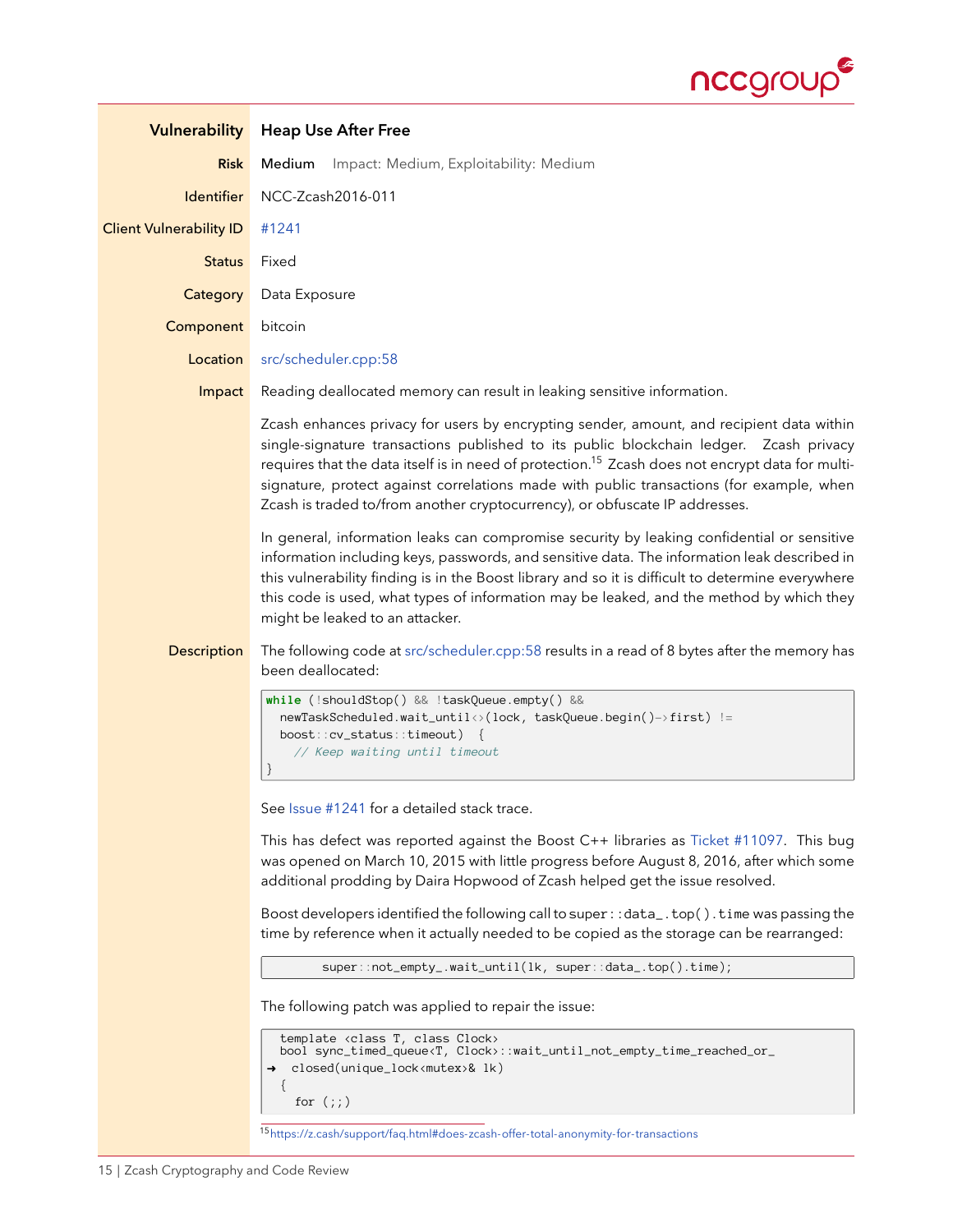

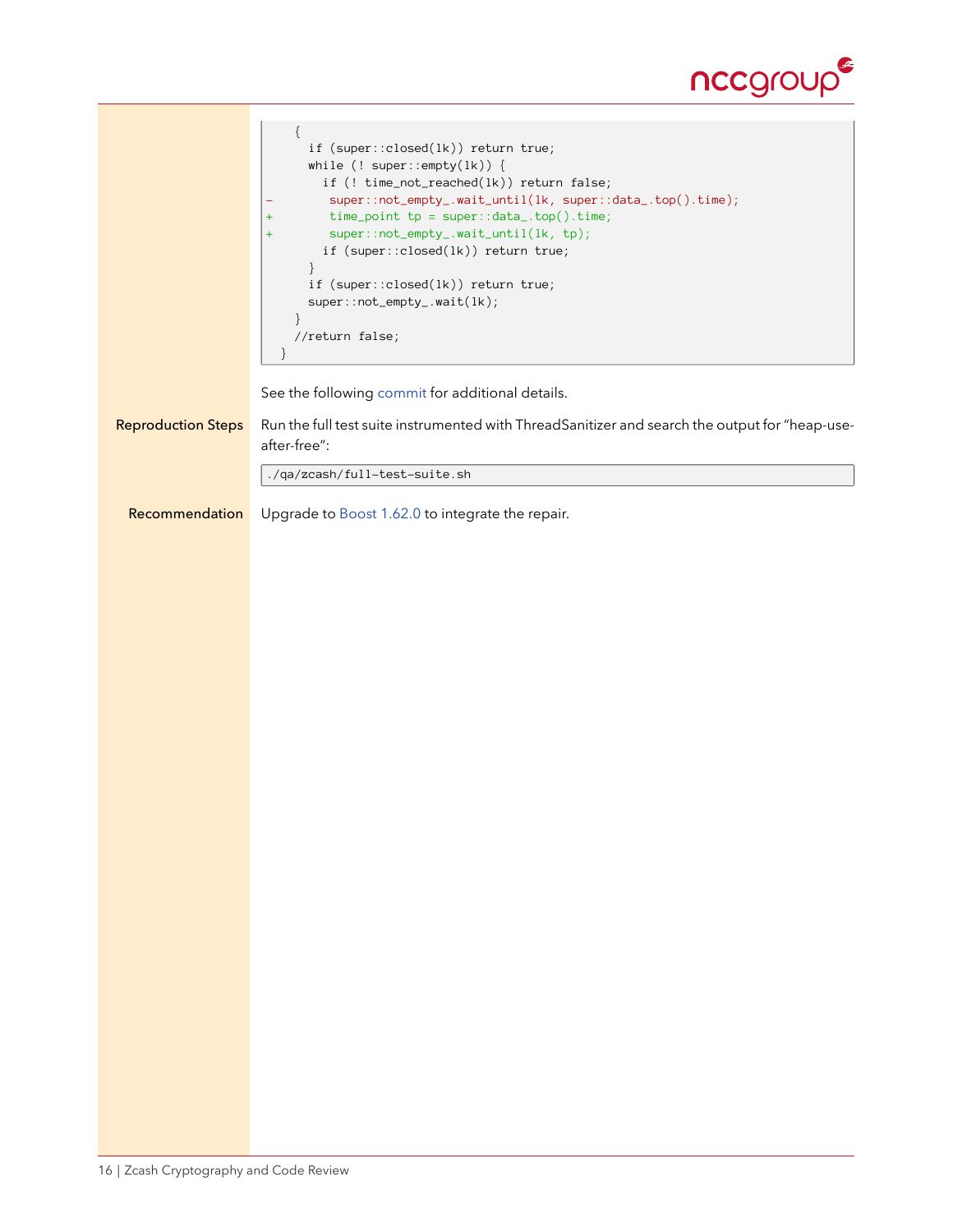

<span id="page-16-0"></span>

| <b>Vulnerability</b>           | Stack-based Buffer Overflow in LogPrint                                                                                                                                                                                                                                                           |
|--------------------------------|---------------------------------------------------------------------------------------------------------------------------------------------------------------------------------------------------------------------------------------------------------------------------------------------------|
| <b>Risk</b>                    | Medium<br>Impact: Medium, Exploitability: Medium                                                                                                                                                                                                                                                  |
| Identifier                     | NCC-Zcash2016-014                                                                                                                                                                                                                                                                                 |
| <b>Client Vulnerability ID</b> | #1349                                                                                                                                                                                                                                                                                             |
| <b>Status</b>                  | Reported                                                                                                                                                                                                                                                                                          |
| Category                       | <b>Access Controls</b>                                                                                                                                                                                                                                                                            |
| Component                      | bitcoin                                                                                                                                                                                                                                                                                           |
| Location                       | • tinyformat.h:465<br>• src/util.h:90<br>• src/tinyformat.h:L901                                                                                                                                                                                                                                  |
| Impact                         | Stack-based buffer overflows can frequently be exploited to execute arbitrary code with<br>the permissions of the vulnerable process. The LogPrint feature of Zcash is a potentially<br>remotely-accessible attack surface.                                                                       |
| Description                    | The following macro invocation appears at locationutil.h:90:                                                                                                                                                                                                                                      |
|                                | TINYFORMAT_FOREACH_ARGNUM(MAKE_ERROR_AND_LOG_FUNC)                                                                                                                                                                                                                                                |
|                                | The macro TINYFORMAT_FOREACH_ARGNUM generates 16 user defined function bodies:<br>#define TINYFORMAT_FOREACH_ARGNUM(m)<br>$m(1)$ $m(2)$ $m(3)$ $m(4)$ $m(5)$ $m(6)$ $m(7)$ $m(8)$ $m(9)$ $m(10)$ $m(11)$ $m(12)$ $m(13)$ $m(14)$ $m(1)$<br>5) $m(16)$<br>$\rightarrow$                            |
|                                | A section of the MAKE_ERROR_AND_LOG_FUNC macro appears as follows:<br>#define MAKE_ERROR_AND_LOG_FUNC(n)<br>Print to debug. log if -debug=category switch is given OR category is NUL<br>/**<br>$L. * / \sqrt{}$<br>$\rightarrow$<br>$template$ <tinyformat argtypes(<math="">n)&gt;</tinyformat> |
|                                | static inline int LogPrint(const char* category, const char* format, TINYFORMA<br>$T_V$ VARARGS $(n)$ )<br>if(!LogAcceptCategory(category)) return 0;<br>return LogPrintStr(tfm::format(format, TINYFORMAT_PASSARGS(n))); \                                                                       |
|                                | The format method calls FormatIterator at location tinyformat.h:901:                                                                                                                                                                                                                              |
|                                | void format(std::ostream& out, const char* fmt, const T1& v1, const Args& args)<br>$\mathcal{L}$<br>detail::FormatIterator fmtIter(out, fmt);<br>format(fmtIter, $v1$ , args);<br>}                                                                                                               |
|                                | A stack-based buffer overflow is present in the tiny format::detail::FormatIterator::F<br>ormatIterator(std::ostream& out, const char* fmt) method of tinyformat.h:465:                                                                                                                           |
|                                | // out is the output stream, fmt is the full format string<br>FormatIterator(std::ostream& out, const char* fmt)                                                                                                                                                                                  |

17 | Zcash Cryptography and Code Review

: m\_out(out),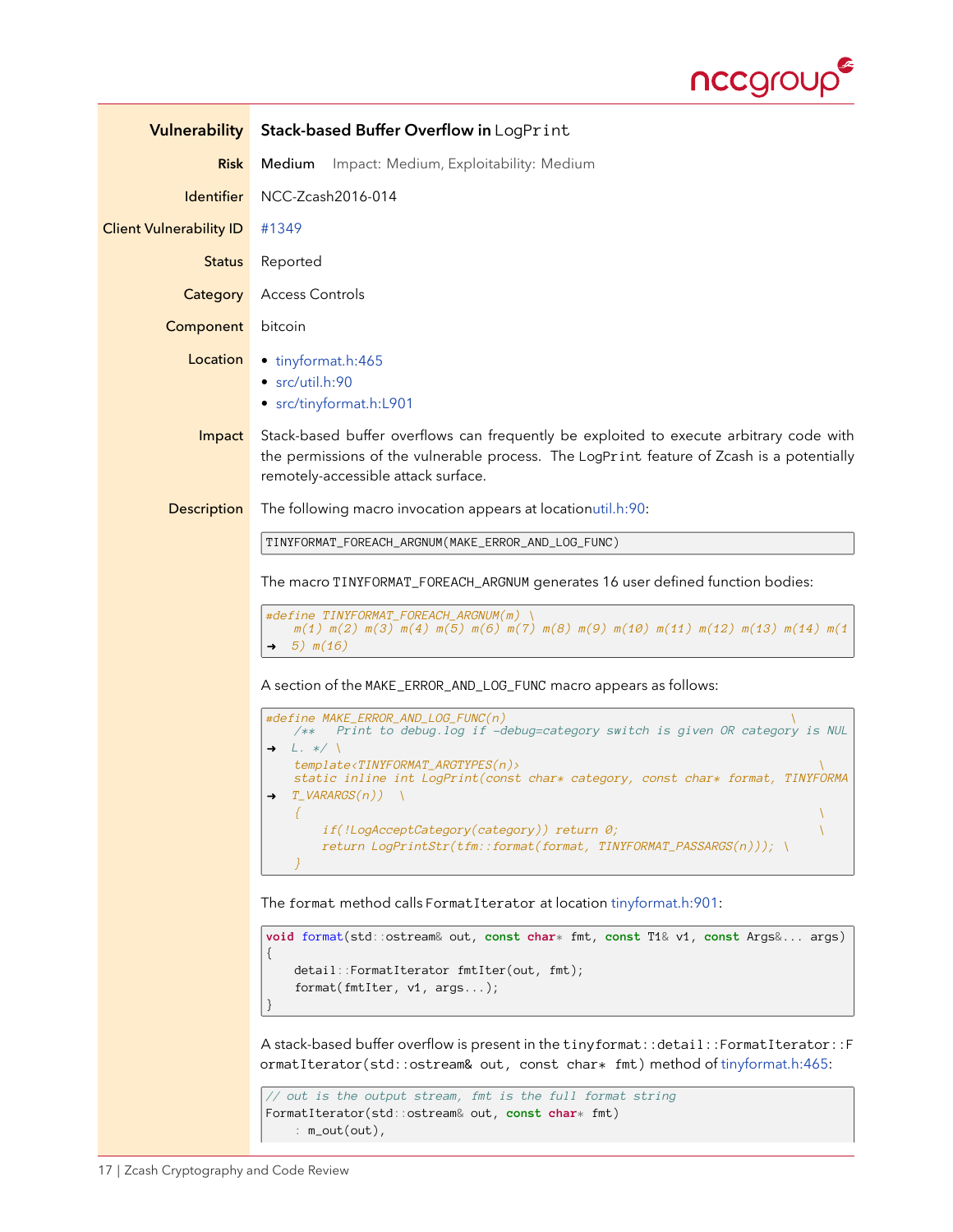

|                           | $m_fmt(fmt)$ ,<br>m_extraFlags(Flag_None),<br>m_wantWidth(false),<br>m_wantPrecision(false),<br>$m_\text{variableWidth}(\emptyset)$ ,<br>$m_$ variable $Precision(\emptyset)$ ,<br>m_origWidth(out.width()),<br>m_origPrecision(out.precision()),<br>m_origFlags(out.flags()),<br>m_origFill(out.fill())<br>$\{\quad\}$ |
|---------------------------|-------------------------------------------------------------------------------------------------------------------------------------------------------------------------------------------------------------------------------------------------------------------------------------------------------------------------|
|                           | See Appendix C on page 53 for the complete diagnostic issued by AddressSanitizer.                                                                                                                                                                                                                                       |
| <b>Reproduction Steps</b> | Run the full RPC Tests instrumented with AddressSanitizer and search the output for "stack-<br>buffer-overflow":                                                                                                                                                                                                        |
|                           | ./qa/pull-tester/rpc-tests.sh                                                                                                                                                                                                                                                                                           |
| Recommendation            | These functions have been largely rewritten in the upstream versions of these files in<br>the Bitcoin master tree. Integrate changes from src/util.cpp, src/util.h, src/tinyformat.h,<br>src/utiltime.cpp, and src/utiltime.h.                                                                                          |
|                           |                                                                                                                                                                                                                                                                                                                         |
|                           |                                                                                                                                                                                                                                                                                                                         |
|                           |                                                                                                                                                                                                                                                                                                                         |
|                           |                                                                                                                                                                                                                                                                                                                         |
|                           |                                                                                                                                                                                                                                                                                                                         |
|                           |                                                                                                                                                                                                                                                                                                                         |
|                           |                                                                                                                                                                                                                                                                                                                         |
|                           |                                                                                                                                                                                                                                                                                                                         |
|                           |                                                                                                                                                                                                                                                                                                                         |
|                           |                                                                                                                                                                                                                                                                                                                         |
|                           |                                                                                                                                                                                                                                                                                                                         |
|                           |                                                                                                                                                                                                                                                                                                                         |
|                           |                                                                                                                                                                                                                                                                                                                         |
|                           |                                                                                                                                                                                                                                                                                                                         |
|                           |                                                                                                                                                                                                                                                                                                                         |
|                           |                                                                                                                                                                                                                                                                                                                         |
|                           |                                                                                                                                                                                                                                                                                                                         |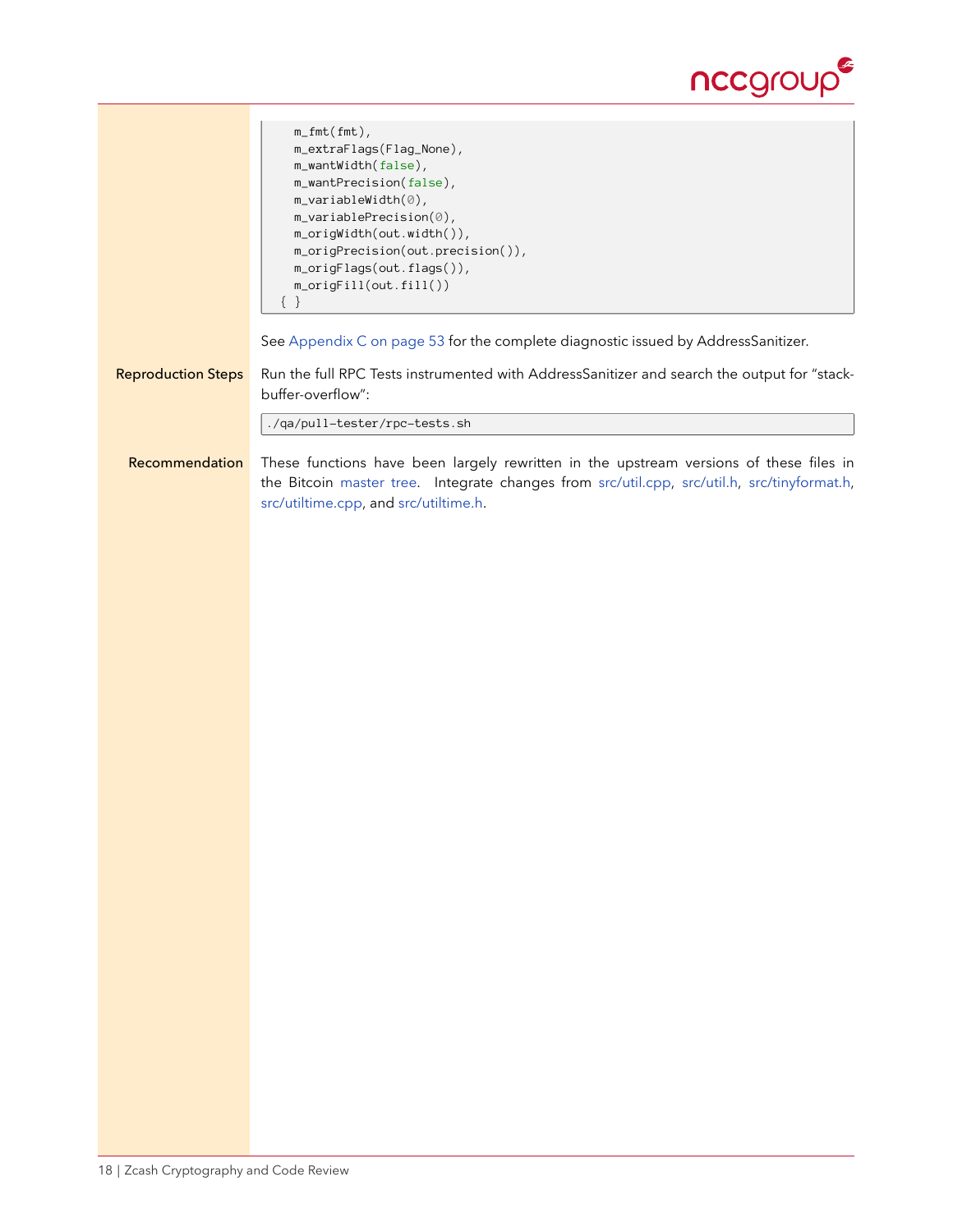

<span id="page-18-0"></span>

|                                | <b>Vulnerability</b> Direct Memory Leaks                                                                                                                                                                                                                                                                                                                                                                                                                                 |
|--------------------------------|--------------------------------------------------------------------------------------------------------------------------------------------------------------------------------------------------------------------------------------------------------------------------------------------------------------------------------------------------------------------------------------------------------------------------------------------------------------------------|
| <b>Risk</b>                    | Impact: Low, Exploitability: Low<br>Low                                                                                                                                                                                                                                                                                                                                                                                                                                  |
| <b>Identifier</b>              | NCC-Zcash2016-002                                                                                                                                                                                                                                                                                                                                                                                                                                                        |
| <b>Client Vulnerability ID</b> | #1217, #1218, #1225                                                                                                                                                                                                                                                                                                                                                                                                                                                      |
| <b>Status</b>                  | Reported                                                                                                                                                                                                                                                                                                                                                                                                                                                                 |
| Category                       | Denial of Service                                                                                                                                                                                                                                                                                                                                                                                                                                                        |
| Component                      | libsnark                                                                                                                                                                                                                                                                                                                                                                                                                                                                 |
| Location                       | • zcash/JoinSplit.cpp:121<br>• zcash/JoinSplit.cpp:122                                                                                                                                                                                                                                                                                                                                                                                                                   |
| Impact                         | Memory leaks can be used by an attacker to create a resource exhaustion attack. This is a<br>primarily a concern if the library is used as a component of a long running service.                                                                                                                                                                                                                                                                                        |
| <b>Description</b>             | The proving and verification keys are generated on lines 119-122 of file JoinSplit.cpp:                                                                                                                                                                                                                                                                                                                                                                                  |
|                                | $void generate() { }$<br>protoboard <fieldt>pb;</fieldt>                                                                                                                                                                                                                                                                                                                                                                                                                 |
|                                | joinsplit_gadget <fieldt, numinputs,="" numoutputs=""> g(pb);<br/>g.generate_r1cs_constraints();</fieldt,>                                                                                                                                                                                                                                                                                                                                                               |
|                                | const rics_constraint_system <fieldt> constraint_system =<br/>pb.get_constraint_system();<br/>r1cs_ppzksnark_keypair<ppzksnark_ppt> keypair =<br/>r1cs_ppzksnark_generator<ppzksnark_ppt>(constraint_system);<br/><math>pk = keypair.py</math>;<br/><math>vk = keypair.vk;</math></ppzksnark_ppt></ppzksnark_ppt></fieldt>                                                                                                                                               |
|                                | The proving and verification keys are leaked when the generate () method exits. This results<br>in a direct leak of 328,652,640 bytes in 1 object allocated in operator new (unsigned long)<br>(see Issue #1217), a direct leak of 323860224 byte(s) in 1 object(s) allocated in operator<br>new(unsigned long) (see Issue #1218), and a direct leak of 864 bytes in 1 object allocated<br>from operator new (unsigned long) (see Issue #1225) for detailed diagnostics. |
| <b>Reproduction Steps</b>      | Run the full test suite instrumented with AddressSanitizer and search the output for "detected<br>memory leaks":                                                                                                                                                                                                                                                                                                                                                         |
|                                | ./qa/zcash/full-test-suite.sh                                                                                                                                                                                                                                                                                                                                                                                                                                            |
| Recommendation                 | Memory associated with the proving and verification keys must be either statically allocated<br>(provided no more than one copy is required) or deallocated when no longer required.                                                                                                                                                                                                                                                                                     |
|                                |                                                                                                                                                                                                                                                                                                                                                                                                                                                                          |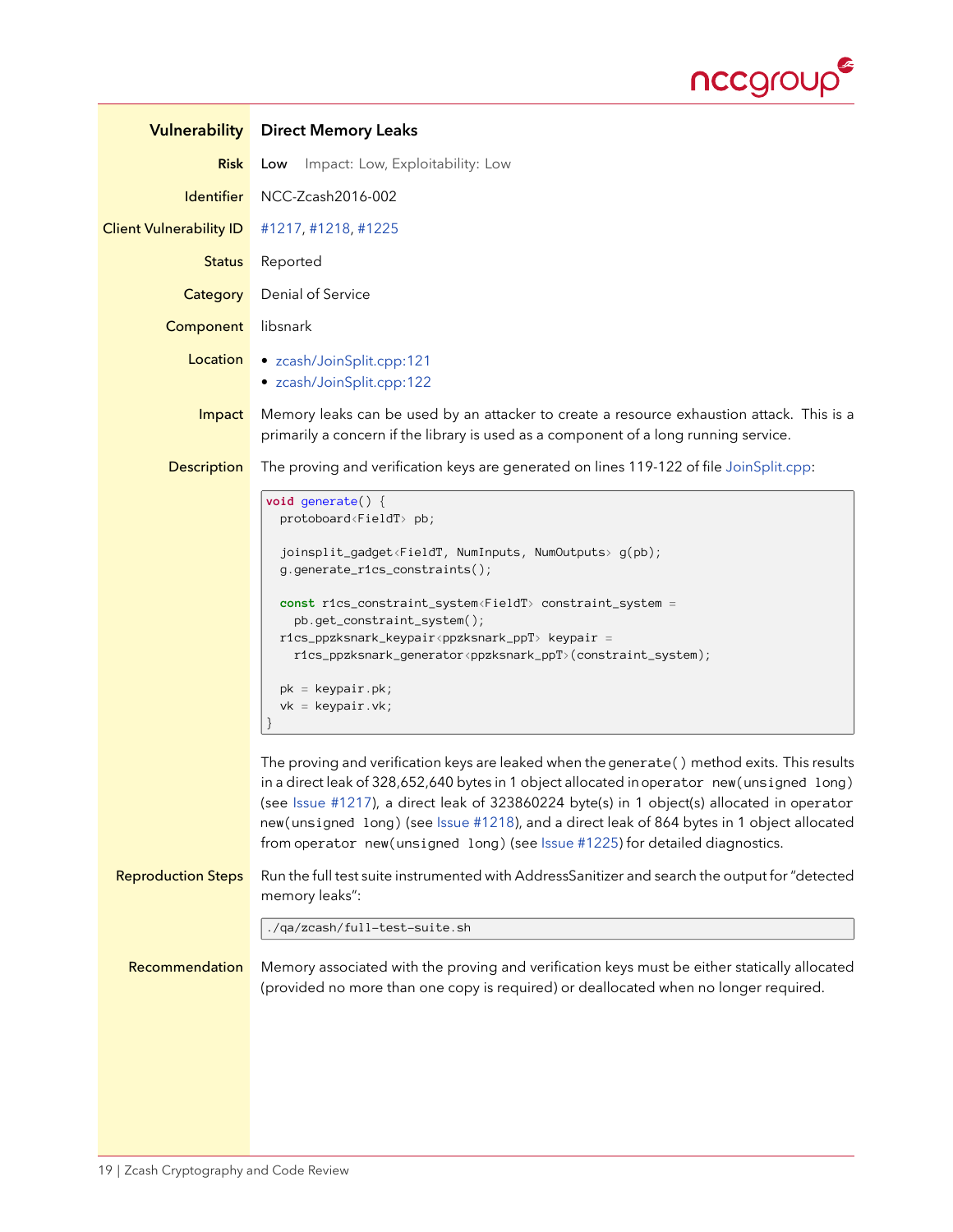

<span id="page-19-0"></span>

|                                | Vulnerability Conversion to std: : size_t from long int                                                                                                                                                                                                                                                                                                                                                                                                                                                                                                                                                                                                                                                                                                                                                                                                                                                                                                                                                                                                                                                                                                                                                                                                                                                                                                                                                                                                                                                                                                                                                                                                                                                                                                                           |
|--------------------------------|-----------------------------------------------------------------------------------------------------------------------------------------------------------------------------------------------------------------------------------------------------------------------------------------------------------------------------------------------------------------------------------------------------------------------------------------------------------------------------------------------------------------------------------------------------------------------------------------------------------------------------------------------------------------------------------------------------------------------------------------------------------------------------------------------------------------------------------------------------------------------------------------------------------------------------------------------------------------------------------------------------------------------------------------------------------------------------------------------------------------------------------------------------------------------------------------------------------------------------------------------------------------------------------------------------------------------------------------------------------------------------------------------------------------------------------------------------------------------------------------------------------------------------------------------------------------------------------------------------------------------------------------------------------------------------------------------------------------------------------------------------------------------------------|
| <b>Risk</b>                    | Impact: Low, Exploitability: Low<br>Low                                                                                                                                                                                                                                                                                                                                                                                                                                                                                                                                                                                                                                                                                                                                                                                                                                                                                                                                                                                                                                                                                                                                                                                                                                                                                                                                                                                                                                                                                                                                                                                                                                                                                                                                           |
| Identifier                     | NCC-Zcash2016-003                                                                                                                                                                                                                                                                                                                                                                                                                                                                                                                                                                                                                                                                                                                                                                                                                                                                                                                                                                                                                                                                                                                                                                                                                                                                                                                                                                                                                                                                                                                                                                                                                                                                                                                                                                 |
| <b>Client Vulnerability ID</b> | #1240                                                                                                                                                                                                                                                                                                                                                                                                                                                                                                                                                                                                                                                                                                                                                                                                                                                                                                                                                                                                                                                                                                                                                                                                                                                                                                                                                                                                                                                                                                                                                                                                                                                                                                                                                                             |
| <b>Status</b>                  | Reported                                                                                                                                                                                                                                                                                                                                                                                                                                                                                                                                                                                                                                                                                                                                                                                                                                                                                                                                                                                                                                                                                                                                                                                                                                                                                                                                                                                                                                                                                                                                                                                                                                                                                                                                                                          |
| Category                       | <b>Access Controls</b>                                                                                                                                                                                                                                                                                                                                                                                                                                                                                                                                                                                                                                                                                                                                                                                                                                                                                                                                                                                                                                                                                                                                                                                                                                                                                                                                                                                                                                                                                                                                                                                                                                                                                                                                                            |
| Component                      | libsnark                                                                                                                                                                                                                                                                                                                                                                                                                                                                                                                                                                                                                                                                                                                                                                                                                                                                                                                                                                                                                                                                                                                                                                                                                                                                                                                                                                                                                                                                                                                                                                                                                                                                                                                                                                          |
| Location                       | · alt_bn128_pairing.cpp:327:38<br>· alt_bn128_pairing.cpp:437:47<br>· alt_bn128_pairing.cpp:329:47<br>· field_utils.tcc:175:29<br>· alt_bn128_pairing.cpp:381:38<br>· field_utils.tcc:177:34<br>· alt_bn128_pairing.cpp:383:47<br>· field utils.tcc:178:12<br>· field_utils.tcc:178:36<br>· alt_bn128_pairing.cpp:435:3                                                                                                                                                                                                                                                                                                                                                                                                                                                                                                                                                                                                                                                                                                                                                                                                                                                                                                                                                                                                                                                                                                                                                                                                                                                                                                                                                                                                                                                           |
| Impact                         | The long int type is a signed, implementation-defined type that must minimally support<br>values in the range of -2,147,483,647 to +2,147,483,647. The size_t type is an unsigned<br>type that can represent the size of any object that can be allocated by an implementation. The<br>size_t type is typically a 32-bit unsigned value (0 to 4,294,967,295) on implementations that<br>support 32-bit addressing and a 64-bit unsigned value (0 to 18,446,744,073,709,551,615) on<br>implementations that support 64-bit addressing. If the size_t bound of the loop is greater<br>than LONG_MAX, long int iterators are likely to wrap before reaching the bound, which will<br>result in negative indices and out-of-bounds memory accesses.                                                                                                                                                                                                                                                                                                                                                                                                                                                                                                                                                                                                                                                                                                                                                                                                                                                                                                                                                                                                                                   |
| Description                    | The following diagnostics are generated by gcc when compiling with the -Wsign-conversi<br>on flag:                                                                                                                                                                                                                                                                                                                                                                                                                                                                                                                                                                                                                                                                                                                                                                                                                                                                                                                                                                                                                                                                                                                                                                                                                                                                                                                                                                                                                                                                                                                                                                                                                                                                                |
|                                | src/algebra/curves/alt_bn128/alt_bn128_pairing.cpp:327:38: warning: conversion to<br>long int from size_t {aka long unsigned int} may change the sign of the result<br>$\rightarrow$<br>[-Wsign-conversion]<br>$\rightarrow$<br>for (long i = loop_count.max_bits(); i >= $\emptyset$ ; --i)<br>src/algebra/curves/alt_bn128/alt_bn128_pairing.cpp:329:47: warning: conversion to<br>std::size_t {aka long unsigned int} from long int may change the sign of the r<br>$result$ $[-Wsign-conversion]$<br>$\rightarrow$<br>const bool bit = loop_count.test_bit(i);<br>src/algebra/curves/alt_bn128/alt_bn128_pairing.cpp: In function libsnark::alt_bn12<br>8_Fq12 libsnark::alt_bn128_ate_miller_loop(const libsnark::alt_bn128_ate_G1_pr<br>$\rightarrow$<br>ecomp&, const libsnark::alt_bn128_ate_G2_precomp&):<br>$\rightarrow$<br>src/algebra/curves/alt_bn128/alt_bn128_pairing.cpp:381:38: warning: conversion to<br>long int from size_t {aka long unsigned int} may change the sign of the result<br>$\rightarrow$<br>[-Wsign-conversion]<br>→<br>for (long i = loop_count.max_bits(); i >= 0; --i)<br>src/algebra/curves/alt_bn128/alt_bn128_pairing.cpp:383:47: warning: conversion to<br>std::size_t {aka long unsigned int} from long int may change the sign of the r<br>$\rightarrow$<br>esult [-Wsign-conversion]<br>$\rightarrow$<br>const bool bit = loop_count.test_bit(i);<br>src/algebra/curves/alt_bn128/alt_bn128_pairing.cpp: In function libsnark::alt_bn12<br>8_Fq12 libsnark::alt_bn128_ate_double_miller_loop(const libsnark::alt_bn128_at<br>$\rightarrow$<br>e_G1_precomp&, const libsnark::alt_bn128_ate_G2_precomp&, const libsnark::alt_<br>$\rightarrow$<br>bn128_ate_G1_precomp&, const libsnark::alt_bn128_ate_G2_precomp&):<br>$\rightarrow$ |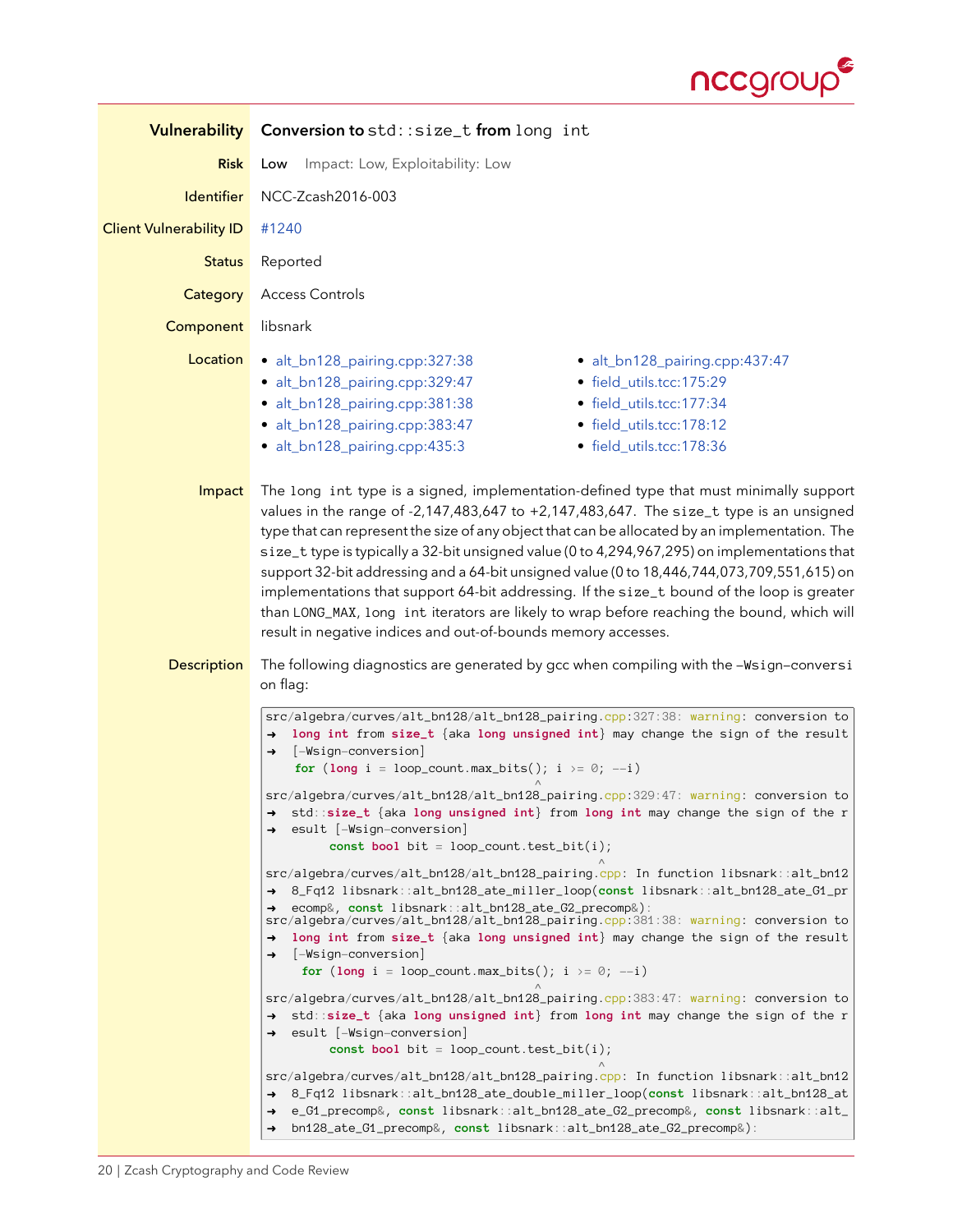

```
src/algebra/curves/alt_bn128/alt_bn128_pairing.cpp:435:38: warning: conversion to
                     long int from size_t {aka long unsigned int} may change the sign of the result
                     \rightarrow [-Wsign-conversion]
                          for (long i = loop_count.max\_bits(); i \ge 0; --i)
                     ^
src/algebra/curves/alt_bn128/alt_bn128_pairing.cpp:437:47: warning: conversion to
                     std::size_t {aka long unsigned int} from long int may change the sign of the r
                       esult [-Wsign-conversion]
                     \rightarrowconst bool bit = loop_count.test_bit(i);
                     ^
src/algebra/fields/field_utils.tcc:175:29: warning: conversion to long int from
                     std::vector<libsnark::Fp2_model<4l, ((const libsnark::bigint<4l>&)(& libsnar
                       k::alt_bn128_modulus_q))> >::size_type {aka long unsigned int} may change the
                     \rightarrowsign of the result [-Wsign-conversion]
                     \rightarrowfor (long i = vec.size() - 1; i \ge 0; --i)^
src/algebra/fields/field_utils.tcc:177:34: warning: conversion to std::vector<lib
                     snark::Fp2_model<4l, ((const libsnark::bigint<4l>&)(& libsnark::alt_bn128_modu
                       lus_q))> >::size_type {aka long unsigned int} from long int may change the si
                     gn of the result [-Wsign-conversion]
                              const FieldT old_el = vec[i];
                     ه<br>src/algebra/fields/field_utils.t<u>cc</u>:178:12: warning: conversion to std::vector<lib
                     snark::Fp2_model<4l, ((const libsnark::bigint<4l>&)(& libsnark::alt_bn128_modu
                     lus_q))> >::size_type {aka long unsigned int} from long int may change the si
                     gn of the result [-Wsign-conversion]
                              vec[i] = acc_inverse * prod[i];^<br>src/algebra/fields/field_utils.tcc:178:36: warning: conversion to  std::vector<lib
                     snark::Fp2_model<4l, ((const libsnark::bigint<4l>&)(& libsnark::alt_bn128_modu
                     lus_q))> >::size_type {aka long unsigned int} from long int may change the si
                     gn of the result [-Wsign-conversion]
                              vec[i] = acc_inverse * prod[i];\wedgeReproduction Steps Compile with GCC using the -Wsign-conversion flag.
 Recommendation Declare the loop counter as size_t when the loop bound can be greater than LONG_MAX, for
                    example:
```

```
for (long i = loop_count.max_bits(); i \ge 0; -i)+ for (size_t i = loop_count.max_bits(); i \geq size_t\{0\}; --i)
```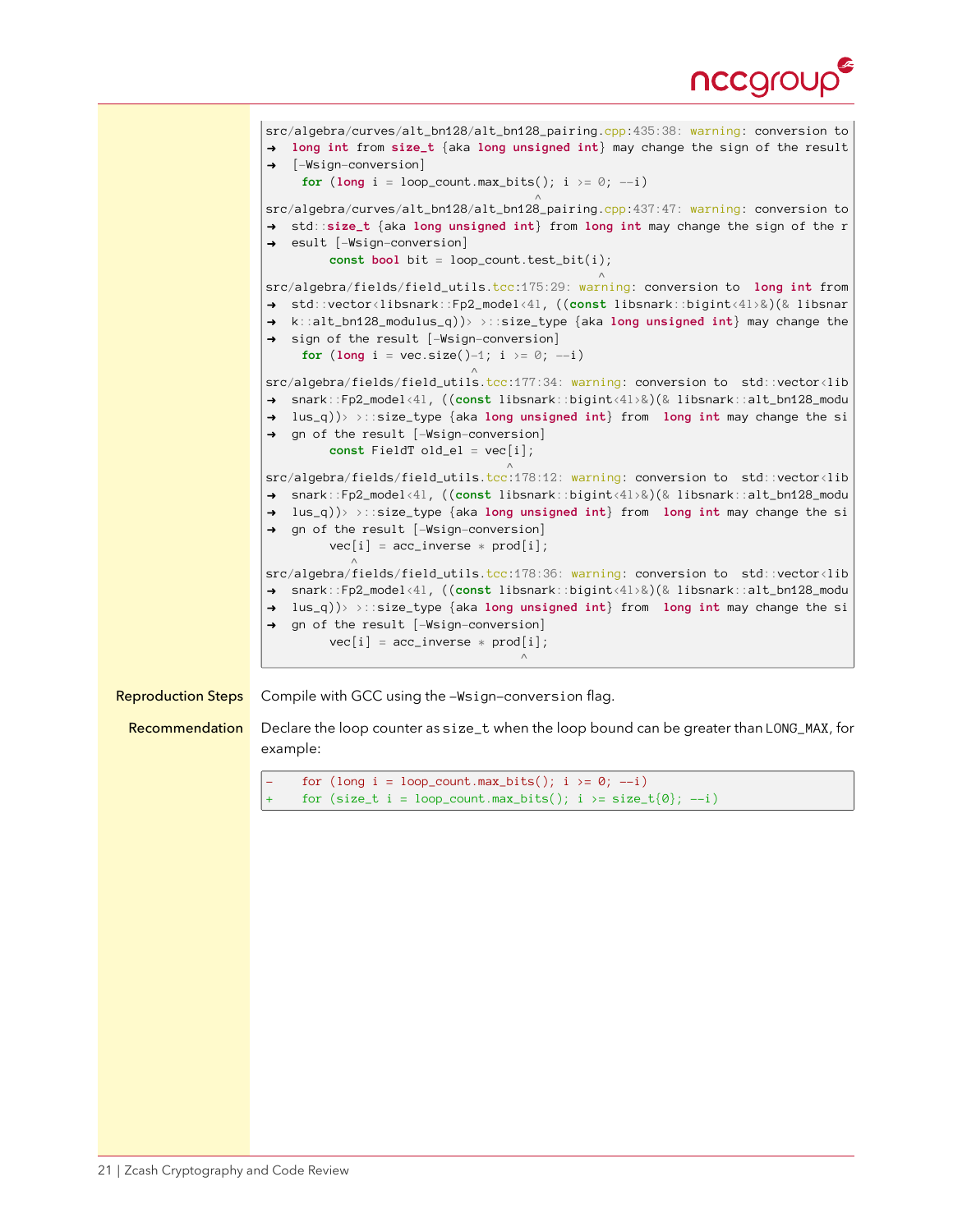

<span id="page-21-0"></span>

|                                | Vulnerability Load of Misaligned Address for Type const uint32_t                                                                                                                                                                                                                                                                                                                                                                                                                                                                                                                                                                                                                                                                                                                    |  |
|--------------------------------|-------------------------------------------------------------------------------------------------------------------------------------------------------------------------------------------------------------------------------------------------------------------------------------------------------------------------------------------------------------------------------------------------------------------------------------------------------------------------------------------------------------------------------------------------------------------------------------------------------------------------------------------------------------------------------------------------------------------------------------------------------------------------------------|--|
| <b>Risk</b>                    | Impact: Low, Exploitability: Low<br>Low                                                                                                                                                                                                                                                                                                                                                                                                                                                                                                                                                                                                                                                                                                                                             |  |
| Identifier                     | NCC-Zcash2016-004                                                                                                                                                                                                                                                                                                                                                                                                                                                                                                                                                                                                                                                                                                                                                                   |  |
| <b>Client Vulnerability ID</b> | #1246                                                                                                                                                                                                                                                                                                                                                                                                                                                                                                                                                                                                                                                                                                                                                                               |  |
| <b>Status</b>                  | Reported                                                                                                                                                                                                                                                                                                                                                                                                                                                                                                                                                                                                                                                                                                                                                                            |  |
| Category                       | Data Validation                                                                                                                                                                                                                                                                                                                                                                                                                                                                                                                                                                                                                                                                                                                                                                     |  |
| Component                      | bitcoin                                                                                                                                                                                                                                                                                                                                                                                                                                                                                                                                                                                                                                                                                                                                                                             |  |
| Location                       | $\bullet$ uint256.h:22<br>$\bullet$ uint256.cpp:129                                                                                                                                                                                                                                                                                                                                                                                                                                                                                                                                                                                                                                                                                                                                 |  |
| Impact                         | Object types have alignment requirements that place restrictions on the addresses at which<br>an object of that type may be allocated. A pointer to an object type may be converted<br>to a pointer to a different object type. If the resulting pointer is not correctly aligned for<br>the referenced type, the behavior is undefined. Undefined behavior allows the compiler to<br>ignore the situation completely, with unpredictable results. Frequently, misaligned access<br>results in crashes and performance issues. The type mismatch, that is the underlying cause<br>of the alignment error, can also result in invalid optimizations resulting from incorrect aliasing<br>assumptions.                                                                                |  |
| Description                    | Line 22 of file uint256.h includes the following definition:<br>uint8_t data[WIDTH];                                                                                                                                                                                                                                                                                                                                                                                                                                                                                                                                                                                                                                                                                                |  |
|                                | Note that data is defined as an array of uint8_t.<br>The uint256:: GetHash function is defined at uint256.cpp:129:<br>uint64_t uint256::GetHash(const uint256& salt) const<br>$\{$<br>$uint32_t a, b, c;$<br>const uint32_t $*pn = (const unit32_t*)data;$<br>const uint32_t *salt_pn = (const uint32_t*)salt.data;<br>$a = b = c = 0$ xdeadbeef + WIDTH;<br>$a := pn[0] \wedge salt\_pn[0];$<br>b += $pn[1]$ ^ salt_pn[1];<br>c += $pn[2]$ ^ salt_pn[2];<br>HashMix $(a, b, c)$ ;<br>$a == pn[3] \wedge salt\_pn[3];$<br>b += $pn[4] \wedge salt\_pn[4]$ ;<br>$c := pn[5]$ ^ salt_pn[5];<br>HashMix $(a, b, c)$ ;<br>$a == pn[6] \wedge salt\_pn[6];$<br>b += $pn[7]$ ^ salt_pn[7];<br>HashFinal $(a, b, c)$ ;<br><b>return</b> $(((\text{uint64\_t})b) \leftrightarrow 32)   c);$ |  |

The cast of data to const uint32\_t\* in the second line of the function creates a misaligned pointer and is thus undefined behavior.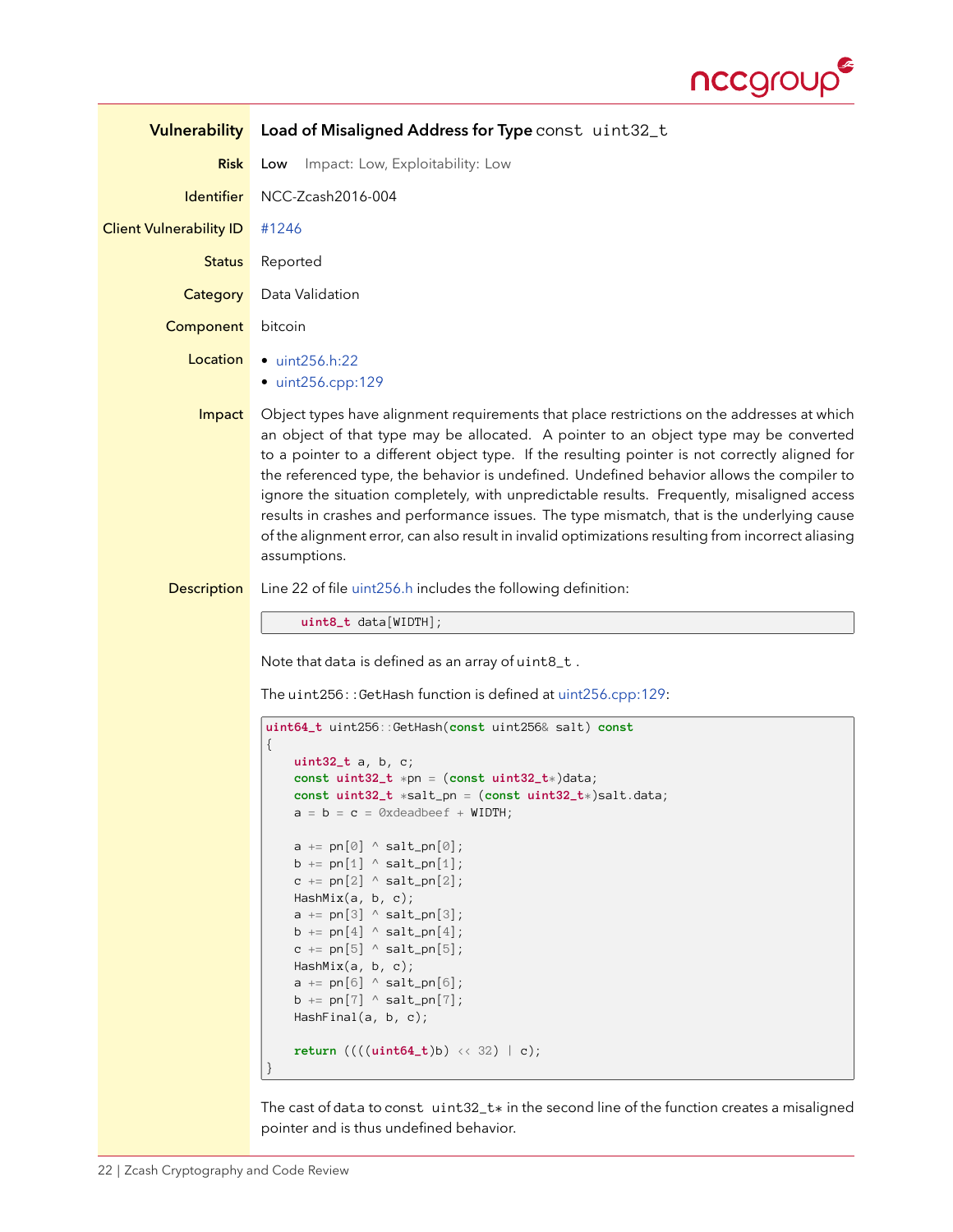

| for "load of misaligned address":<br>./ga/pull-tester/rpc-tests.sh                                                                                                                                                         |  |
|----------------------------------------------------------------------------------------------------------------------------------------------------------------------------------------------------------------------------|--|
| Align data to have the same alignment as uint32_t:<br>Recommendation<br>protected:<br>enum { $WIDTH=BITS/8$ };<br>uint8_t data[WIDTH];<br>-<br>$alignas(uint32_t)$ uint8_t data[WIDTH];<br>$+$<br>public:<br>$base_llob()$ |  |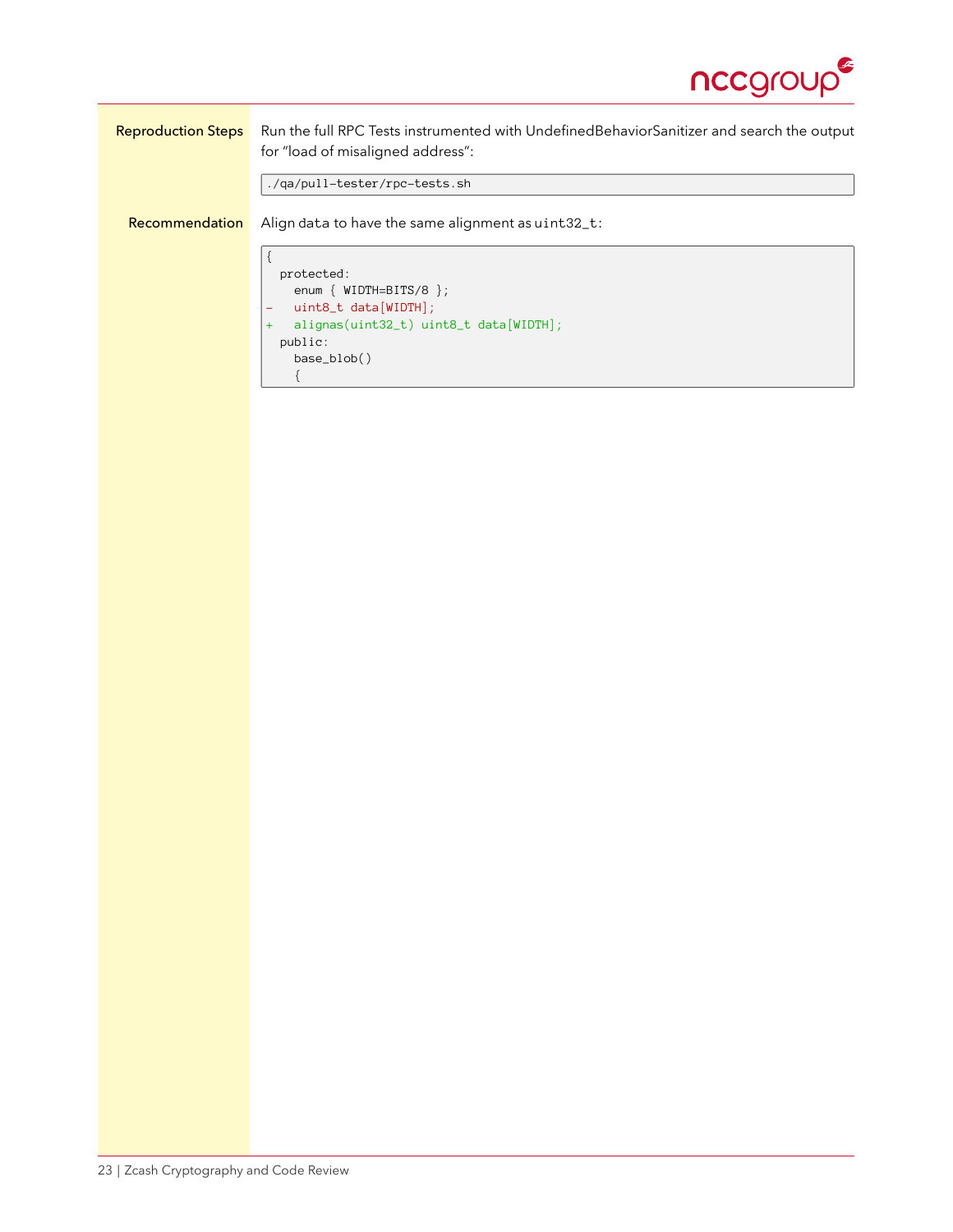

<span id="page-23-1"></span><span id="page-23-0"></span>

| <b>Vulnerability</b>           | <b>Multiple Data Races</b>                                              |                                                                                                                                                                                                                                                                                                                                                                                                                                                                                                                                                                                                                                                                                              |
|--------------------------------|-------------------------------------------------------------------------|----------------------------------------------------------------------------------------------------------------------------------------------------------------------------------------------------------------------------------------------------------------------------------------------------------------------------------------------------------------------------------------------------------------------------------------------------------------------------------------------------------------------------------------------------------------------------------------------------------------------------------------------------------------------------------------------|
| <b>Risk</b>                    | Impact: Medium, Exploitability: Low<br>Low                              |                                                                                                                                                                                                                                                                                                                                                                                                                                                                                                                                                                                                                                                                                              |
| Identifier                     | NCC-Zcash2016-005                                                       |                                                                                                                                                                                                                                                                                                                                                                                                                                                                                                                                                                                                                                                                                              |
| <b>Client Vulnerability ID</b> | #1247, #1280, #1281, #1286                                              |                                                                                                                                                                                                                                                                                                                                                                                                                                                                                                                                                                                                                                                                                              |
| <b>Status</b>                  | Reported                                                                |                                                                                                                                                                                                                                                                                                                                                                                                                                                                                                                                                                                                                                                                                              |
| Category                       | Timing                                                                  |                                                                                                                                                                                                                                                                                                                                                                                                                                                                                                                                                                                                                                                                                              |
| Component                      | bitcoin                                                                 |                                                                                                                                                                                                                                                                                                                                                                                                                                                                                                                                                                                                                                                                                              |
| Location                       | • src/init.cpp:116                                                      | $\bullet$ src/net.h:241                                                                                                                                                                                                                                                                                                                                                                                                                                                                                                                                                                                                                                                                      |
|                                | • src/main.cpp:1430                                                     | $\bullet$ src/net.h:250                                                                                                                                                                                                                                                                                                                                                                                                                                                                                                                                                                                                                                                                      |
|                                | • src/main.cpp:4268                                                     | • src/net.h:253                                                                                                                                                                                                                                                                                                                                                                                                                                                                                                                                                                                                                                                                              |
|                                | • src/net.cpp:75                                                        | $\bullet$ src/net.h:260                                                                                                                                                                                                                                                                                                                                                                                                                                                                                                                                                                                                                                                                      |
|                                | • src/net.cpp:106                                                       | • src/net.h:316                                                                                                                                                                                                                                                                                                                                                                                                                                                                                                                                                                                                                                                                              |
|                                | • src/net.cpp:501                                                       | • src/rpcnet.cpp:138                                                                                                                                                                                                                                                                                                                                                                                                                                                                                                                                                                                                                                                                         |
|                                | $\bullet$ src/net.h:147                                                 | • src/wallet/db.h:23                                                                                                                                                                                                                                                                                                                                                                                                                                                                                                                                                                                                                                                                         |
|                                | $\bullet$ src/net.h:169                                                 | $\bullet$ src/net.h:261                                                                                                                                                                                                                                                                                                                                                                                                                                                                                                                                                                                                                                                                      |
| Impact                         | and writing corrupted values.                                           | The execution of a program contains a data race if it contains two conflicting actions in<br>different threads, at least one of which is not atomic, and neither happens before the other.<br>Any such data race results in undefined behavior. The compiler can ignore undefined<br>behavior completely, with unpredictable results. Data races can frequently result in reading                                                                                                                                                                                                                                                                                                            |
| Description                    | eliminate the remaining data races.                                     | Zcash makes use of both pthreads and OpenMP for parallel execution. Instrumenting the<br>code using ThreadAnalyzer (see Issue #1244 for details of the test configuration) resulted in<br>the generation of $\sim$ 10.5MB of diagnostic information. Implementation of the recommended<br>repairs in for this finding reduced the size of this file to 62KB. Further repairs are required to                                                                                                                                                                                                                                                                                                 |
| <b>Reproduction Steps</b>      | race":                                                                  | Run the full RPC Tests instrumented with ThreadSanitizer and search the output for "data                                                                                                                                                                                                                                                                                                                                                                                                                                                                                                                                                                                                     |
|                                | ./qa/pull-tester/rpc-tests.sh                                           |                                                                                                                                                                                                                                                                                                                                                                                                                                                                                                                                                                                                                                                                                              |
| Recommendation                 |                                                                         | Most of the data races involved reads and writes of 1, 4, or 8 bytes. These problems are best<br>remedied by making the associated Boolean, integer, and pointer objects atomic. Atomic<br>types are types that encapsulate a value whose access is guaranteed to not cause data races<br>and can be used to synchronize memory accesses among different threads.                                                                                                                                                                                                                                                                                                                            |
|                                | necessary to address a separate stack overflow issue (see Issue #1122). | In some cases, atomic types cannot be easily used because they are not supported by the<br>JSON Spirit library or the serialization code used by Bitcoin. In other documented cases,<br>this problem can be solved by introducing Critical Sections. However, this is a heavy weight<br>solution to this problem which might be better addressed by the use of atomics if the JSON<br>Spirit and Serialization libraries are updated or replaced. Replacing the JSON-spirit API <sup>16</sup><br>with the UniValue API may solve this problem, but has not been tested. This change is also<br>16http://www.codeproject.com/Articles/20027/JSON-Spirit-A-C-JSON-Parser-Generator-Implemented |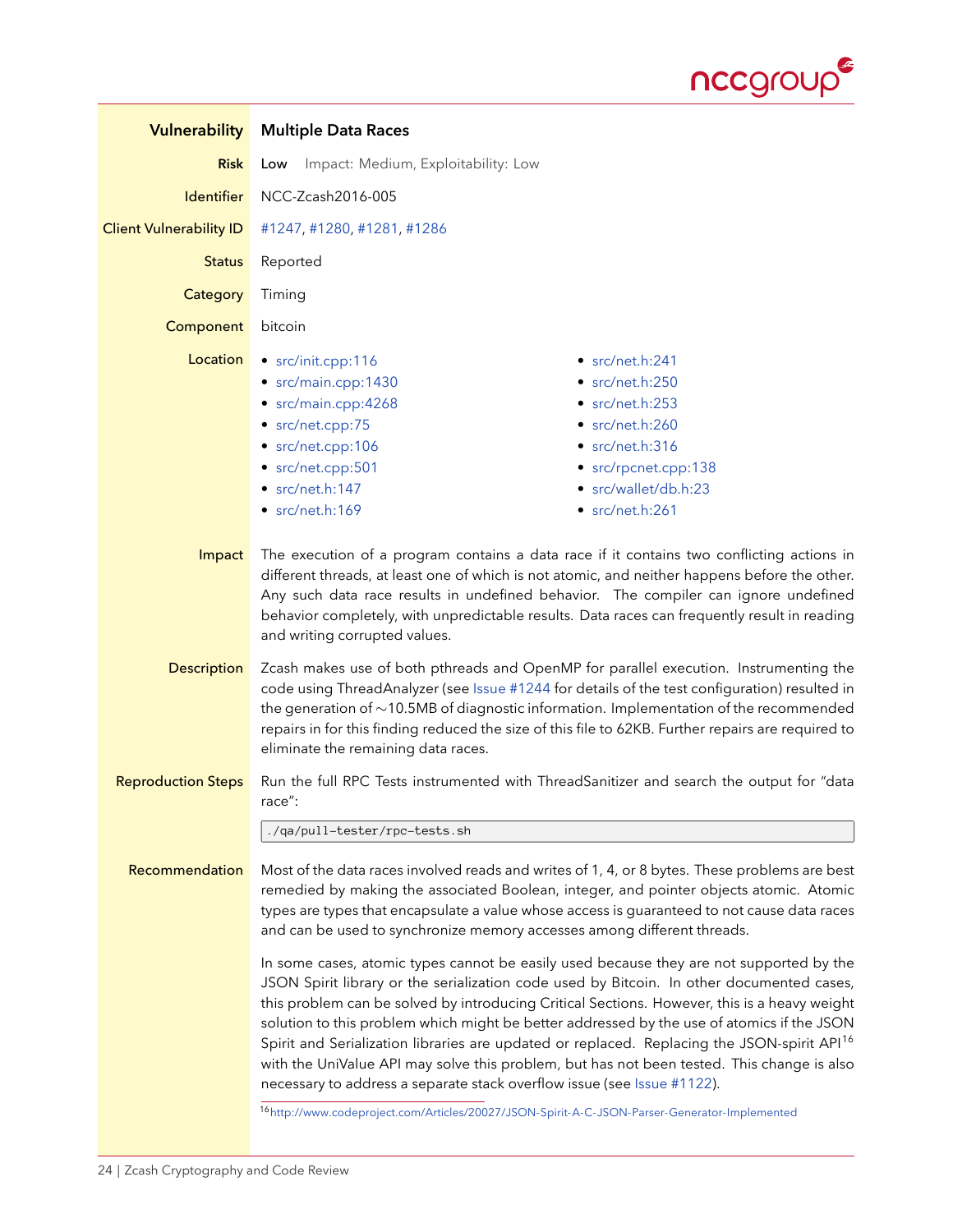

In [src/init.cpp:116](https://github.com/zcash/zcash/blob/zc.v0.11.2.latest/src/init.cpp#L116) make fRequestShutdown atomic:

```
-volatile bool fRequestShutdown = false;
+volatile std::atomic<bool>fRequestShutdown(false);
```
In [src/main.cpp:1430](https://github.com/zcash/zcash/blob/zc.v0.11.2.latest/src/main.cpp#L1430) make both fLargeWorkForkFound and fLargeWorkInvalidChainFou nd atomic:

```
-bool fLargeWorkForkFound = false;
-bool fLargeWorkInvalidChainFound = false;
+std::atomic<bool>fLargeWorkForkFound(false);
+std::atomic<bool> fLargeWorkInvalidChainFound(false);
```
In [src/main.cpp:4268](https://github.com/zcash/zcash/blob/zc.v0.11.2.latest/src/main.cpp#L4268) acquire and release the lock for the cs\_pfrom CCriticalSection.

```
bool static ProcessMessage(CNode* pfrom, string strCommand, CDataStream& vRecv,
→ int64_t nTimeReceived)
{
+ LOCK(cs_pfrom);
    const CChainParams& chainparams = Params();
    RandAddSeedPerfmon();
```
In [src/net.cpp:75](https://github.com/zcash/zcash/blob/zc.v0.11.2.latest/src/net.cpp#L75) create a CCriticalSection object cs\_pfrom.

+CCriticalSection cs\_pfrom;

In [src/net.cpp:106](https://github.com/zcash/zcash/blob/zc.v0.11.2.latest/src/net.cpp#L106) create a CCriticalSection object cs\_CNodeStatus.

+CCriticalSection cs\_CNodeStatus;

In [src/net.cpp:501](https://github.com/zcash/zcash/blob/zc.v0.11.2.latest/src/net.cpp#L501) acquire and release the lock for the cs\_CNodeStatus CCriticalSection:

```
void CNode::copyStats(CNodeStats &stats)
 {
     LOCK(cs_CNodeStatus);
     stats.nodeid = this->GetId();
```
In [src/net.h:147](https://github.com/zcash/zcash/blob/zc.v0.11.2.latest/src/net.h#147) create an external reference for cs\_pfrom:

+extern CCriticalSection cs\_pfrom;

In [src/net.h:169](https://github.com/zcash/zcash/blob/zc.v0.11.2.latest/src/net.h#L169) create an external reference for cs\_CNodeStatus:

+extern CCriticalSection cs\_CNodeStatus;

In [src/net.h:241](https://github.com/zcash/zcash/blob/zc.v0.11.2.latest/src/net.h#L241) make nSendSize, nSendOffset, and nSendBytes atomic types:

```
size_t nSendSize; // total size of all vSendMsg entries
  size_t nSendOffset; // offset inside the first vSendMsg already sent
   - uint64_t nSendBytes;
+ std::atomic<size_t> nSendSize; // total size of all vSendMsg entries
+ std::atomic<size_t> nSendOffset; // offset inside the sent vSendMsg
    std::atomic<uint64_t> nSendBytes;
```
In [src/net.h:250](https://github.com/zcash/zcash/blob/zc.v0.11.2.latest/src/net.h#L250) make nRecvBytes and nRecvVersion atomic types: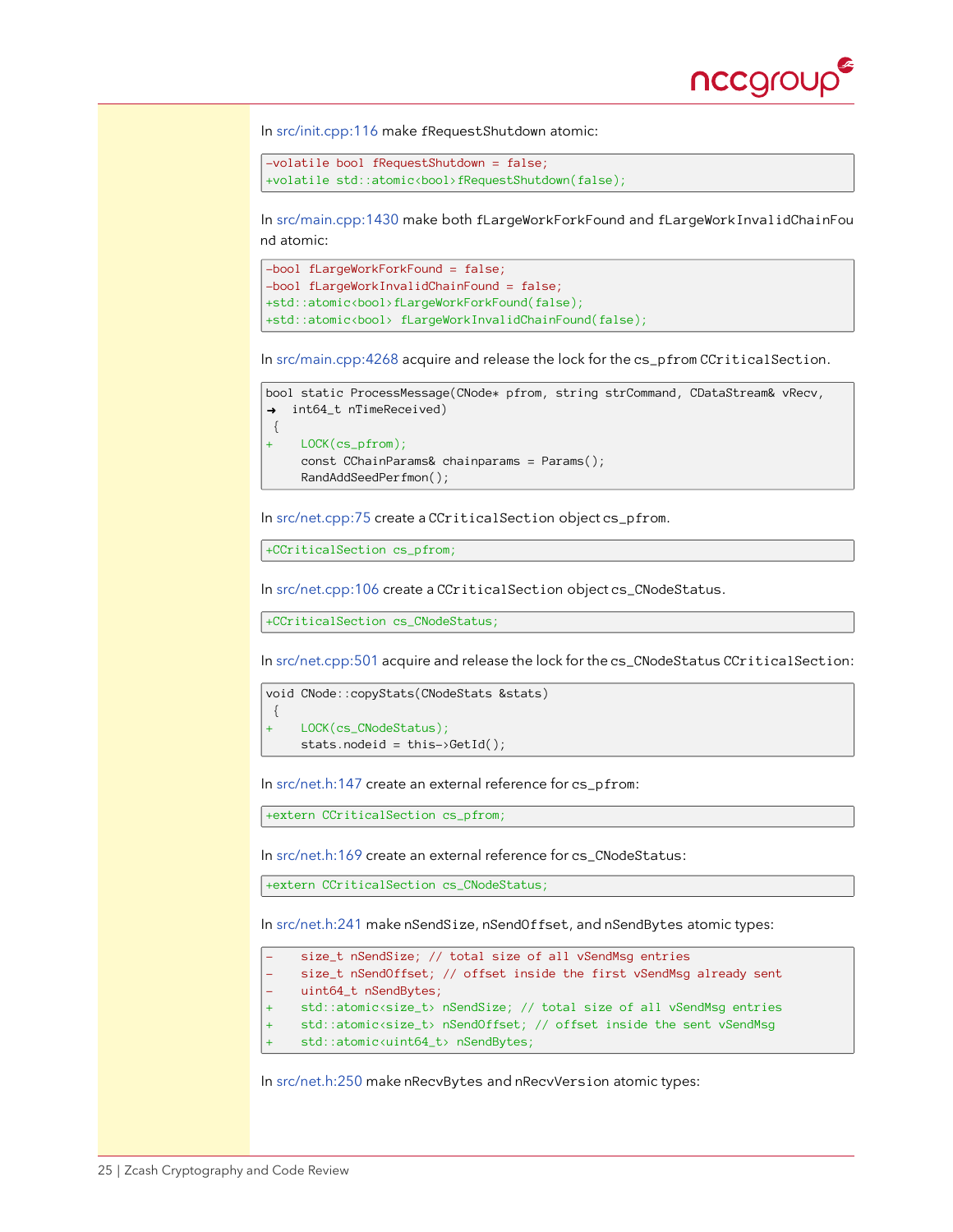



- int nRecvVersion;
- + std::atomic<uint64\_t> nRecvBytes;
- + std::atomic<int> nRecvVersion;

In [src/net.h:253](https://github.com/zcash/zcash/blob/zc.v0.11.2.latest/src/net.h#L253) make nLastSend, nLastRecv, nTimeConnected, and nTimeOffset atomic types:

|            | int64_t nLastSend;                              |
|------------|-------------------------------------------------|
|            | int64_t nLastRecv;                              |
|            | int64_t nTimeConnected;                         |
|            | int64_t nTimeOffset;                            |
| $\ddot{+}$ | std::atomic <int64_t> nLastSend;</int64_t>      |
| $\ddot{}$  | std::atomic <int64_t> nLastRecv;</int64_t>      |
| $\ddot{}$  | std::atomic <int64_t> nTimeConnected;</int64_t> |
| $+$        | std::atomic <int64_t> nTimeOffset;</int64_t>    |

In [src/net.h:260](https://github.com/zcash/zcash/blob/zc.v0.11.2.latest/src/net.h#L260) make fWhitelisted, fOneShot, fClient, fInbound, fNetworkNode, fNetworkNode, fSuccessfullyConnected, and fDisconnect atomic types:

|                              | bool fWhitelisted; // This peer can bypass DoS banning.                      |
|------------------------------|------------------------------------------------------------------------------|
| $\overline{\phantom{m}}$     | bool fOneShot;                                                               |
| $\overline{\phantom{m}}$     | bool fClient;                                                                |
| $\qquad \qquad \blacksquare$ | bool fInbound;                                                               |
| $\overline{\phantom{m}}$     | bool fNetworkNode;                                                           |
| $\equiv$                     | bool fSuccessfullyConnected;                                                 |
| $\overline{\phantom{m}}$     | bool fDisconnect;                                                            |
| $+$                          | std::atomic <bool> fWhitelisted; // This peer can bypass DoS banning.</bool> |
| $+$                          | std::atomic <bool> fOneShot;</bool>                                          |
| $+$                          | std::atomic <bool> fClient;</bool>                                           |
| $+$                          | std::atomic <bool> fInbound;</bool>                                          |
| $+$                          | std::atomic <bool> fNetworkNode;</bool>                                      |
| $+$                          | std::atomic <bool> fSuccessfullyConnected;</bool>                            |
| $+$                          | std::atomic <bool> fDisconnect;</bool>                                       |

In [src/net.h:316](https://github.com/zcash/zcash/blob/zc.v0.11.2.latest/src/net.h#L316) make nPingNonceSent, nPingUsecStart, nPingUsecTime, and fPingQueued atomic types:

```
uint64_t nPingNonceSent;
+ std::atomic<uint64_t> nPingNonceSent;
    // Time (in usec) the last ping was sent, or 0 if no ping was ever sent.
    - int64_t nPingUsecStart;
+ std::atomic<int64_t> nPingUsecStart;
    // Last measured round-trip time.
    - int64_t nPingUsecTime;
+ std::atomic<int64_t> nPingUsecTime;
    // Whether a ping is requested.
    - bool fPingQueued;
+ std::atomic<bool> fPingQueued;
```
In [src/rpcnet.cpp:138](https://github.com/zcash/zcash/blob/zc.v0.11.2.latest/src/rpcnet.cpp#L138) cast stats.nTimeConnected and stats.nTimeOffset to int64\_t:

```
- obj.push_back(Pair("conntime", stats.nTimeConnected));
- obj.push_back(Pair("timeoffset", stats.nTimeOffset));
+ obj.push_back(Pair("conntime", (int64_t)stats.nTimeConnected));
+ obj.push_back(Pair("timeoffset", (int64_t)stats.nTimeOffset));
```
In [src/wallet/db.h:23](https://github.com/zcash/zcash/blob/zc.v0.11.2.latest/src/wallet/db.h#L23) make nWalletDBUpdated an atomic type: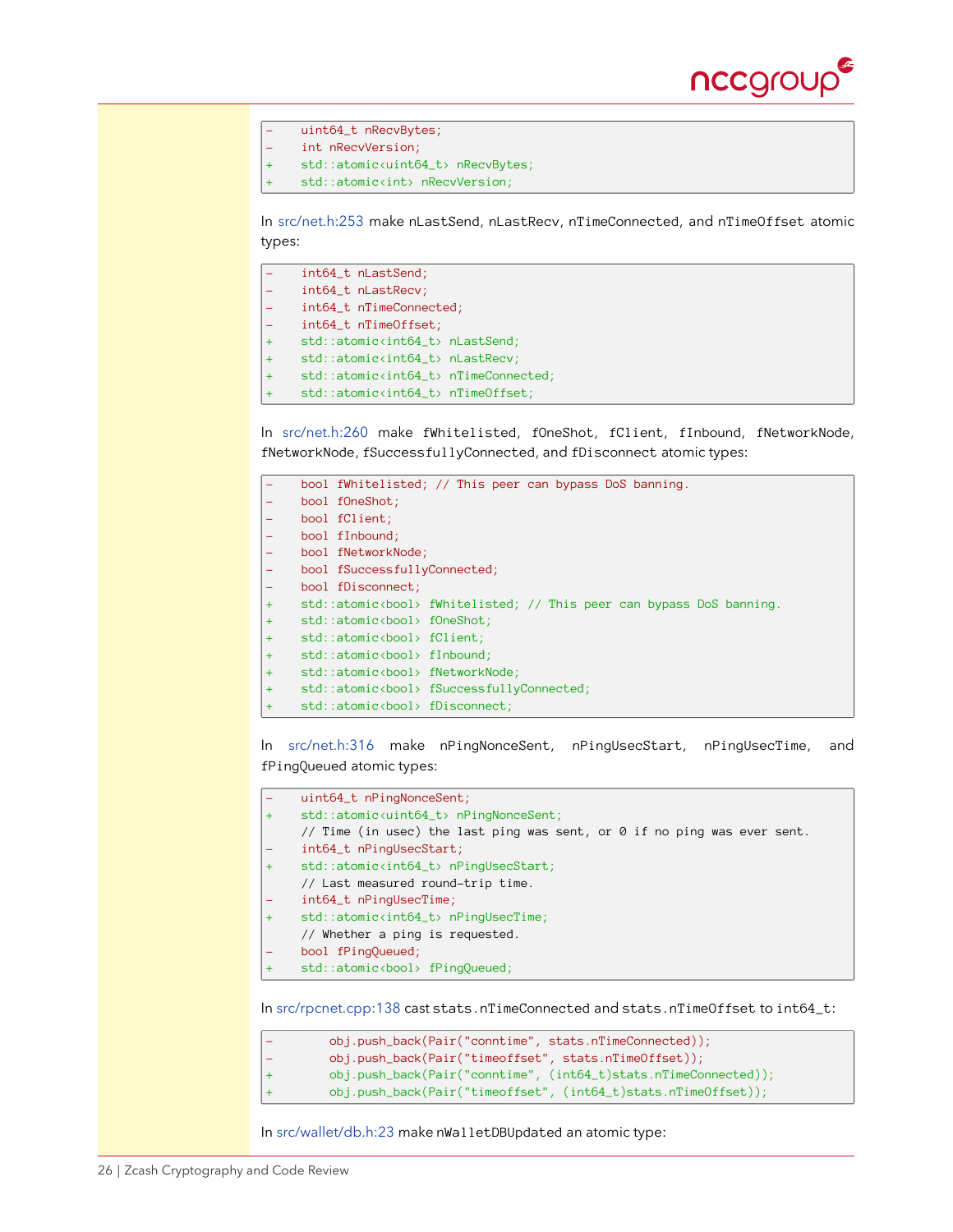

-extern unsigned int nWalletDBUpdated; +extern std::atomic<unsigned int> nWalletDBUpdated;

The nVersion field of class CNode defined at line in [net.h:261](https://github.com/zcash/zcash/blob/zc.v0.11.2.latest/src/net.h#L261) needs to be atomic:

std::atomic<**int**> nVersion;

Unfortunately, this creates a compilation problem with the serialization:

```
In file included from amount.h:9:0,
                 from main.h:13,
                 from main.cpp:6:
serialize.h: In instantiation of void Unserialize(Stream&, T&, long int, int) [wit
h Stream = CDataStream; T = std::atomic<int>]:
streams.h:291:22: required from CDataStream& CDataStream::operator>>(T&) [with T
\rightarrow = std::atomic<int>]
main.cpp:4293:25: required from here
serialize.h:572:7: error: struct std::atomic<int> has no member Unserialize
     a.Unserialize(is, (int)nType, nVersion);
```
Ideally this problem would be solved by fixing or replacing the serialization code with code that supports atomics. Alternatively, a critical section can be used although this is an overly heavy weight mechanism to deal with this specific issue.

See [Appendix B on page 41](#page-40-0) for a sample ThreadSanitizer diagnostic associated with this error.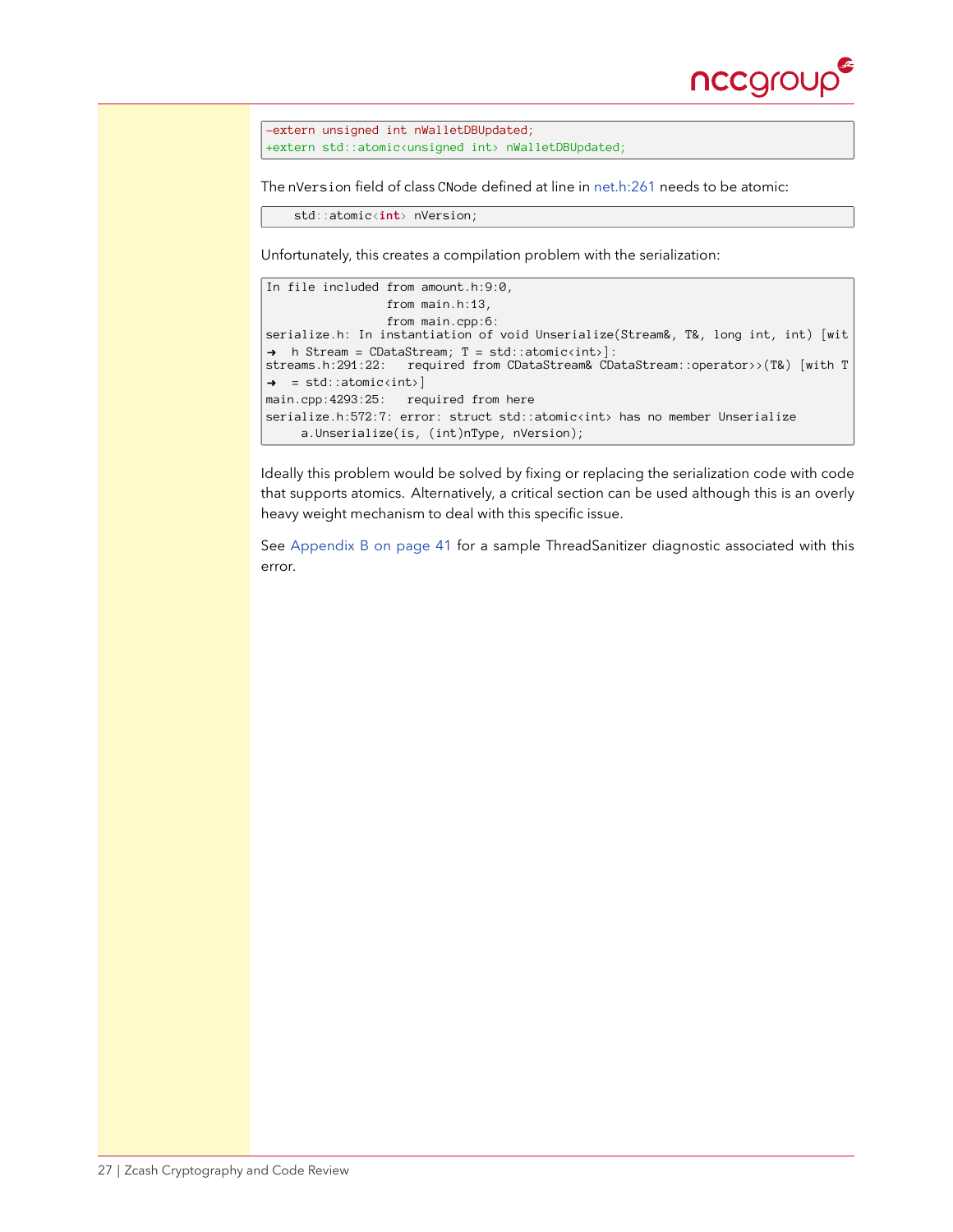

<span id="page-27-0"></span>

| <b>Vulnerability</b>           | <b>Uninitialized Objects</b>                                                                                                                                                                                                                                                                                                                                                                                                                                                                                                                                                                                    |
|--------------------------------|-----------------------------------------------------------------------------------------------------------------------------------------------------------------------------------------------------------------------------------------------------------------------------------------------------------------------------------------------------------------------------------------------------------------------------------------------------------------------------------------------------------------------------------------------------------------------------------------------------------------|
| <b>Risk</b>                    | Impact: Low, Exploitability: Low<br>Low                                                                                                                                                                                                                                                                                                                                                                                                                                                                                                                                                                         |
| Identifier                     | NCC-Zcash2016-008                                                                                                                                                                                                                                                                                                                                                                                                                                                                                                                                                                                               |
| <b>Client Vulnerability ID</b> | CID 1352727, CID 1352712, CID 1352709, CID 1352698, CID 1352676, CID 1352664, CID<br>1352635, CID 1352623, CID 1064010, CID 1064009, etc.                                                                                                                                                                                                                                                                                                                                                                                                                                                                       |
| <b>Status</b>                  | Reported                                                                                                                                                                                                                                                                                                                                                                                                                                                                                                                                                                                                        |
| Category                       | Data Validation                                                                                                                                                                                                                                                                                                                                                                                                                                                                                                                                                                                                 |
| Component                      | bitcoin   zcash   leveldb                                                                                                                                                                                                                                                                                                                                                                                                                                                                                                                                                                                       |
| Location                       | · /src/leveldb/port/atomic_pointer.h:112<br>• /src/rpcrawtransaction.cpp:429<br>· /src/leveldb/include/leveldb/cache.h:34<br>• /src/test/coins_tests.cpp:487<br>• /src/test/coins_tests.cpp:512<br>· /src/leveldb/db/version_edit.h:25<br>• /src/leveldb/db/dbformat.h:75<br>• /src/policy/fees.h:108<br>· /src/chainparams.cpp:83<br>· /src/leveldb/db/db_impl.cc:48<br>· /src/wallet/test/wallet_tests.cpp:45<br>· /src/leveldb/db/db_impl.cc:81<br>· /src/wallet/wallet.cpp:1970<br>· /src/zcash/IncrementalMerkleTree.hpp:139<br>• /src/miner.cpp:355<br>$\bullet$ etc.<br>· /src/leveldb/table/block.cc:38 |
| Impact                         | Reading an uninitialized object is undefined behavior. Any operation performed on<br>indeterminate values will have an indeterminate value as a result. Library functions will<br>exhibit undefined behavior when used on indeterminate values. Compilers may optimize<br>out expressions that include indeterminate values or treat uninitialized objects as wobbly<br>values that are allowed to change value on each read. This can lead to unpredictable code<br>execution and results that vary based on the specific compiler implementation used.<br>For example, consider the following code:           |
|                                | void $f(void)$ {<br>unsigned char $x[1]$ ; /* intentionally uninitialized */<br>$X[0]$ $\sim = X[0]$ ;<br>$printf("%d\n'', x[0]);$<br>$printf("%d\n'', x[0]);$<br>return;<br>In this example, the unsigned char array x is intentionally uninitialized, but cannot contain                                                                                                                                                                                                                                                                                                                                      |
|                                | a trap representation because it has a character type. Consequently, the value is both<br>indeterminate and an unspecified value. The bitwise exclusive OR operation, which would<br>produce a zero on an initialized value, will produce an indeterminate result that may or may<br>not be zero. An optimizing compiler has the license to remove this code because it has<br>undefined behavior. The two printf calls exhibit undefined behavior, and consequently,<br>might do anything including printing two different values for x [0].                                                                   |
|                                | <b>Description</b> Local automatic variables assume unexpected values if they are read before they are                                                                                                                                                                                                                                                                                                                                                                                                                                                                                                          |

<mark>Description</mark> Local, automatic variables assume unexpected values if they are read before they are initialized. The C++ Standard,<sup>[17](#page-27-1)</sup> [dcl.init], paragraph 12, states:

If no initializer is specified for an object, the object is default-initialized. When

<span id="page-27-1"></span><sup>17</sup>[ISO/IEC 14882-2014. Programming Languages —- C++, Fourth Edition,](http://www.iso.org/iso/home/store/catalogue_tc/catalogue_detail.htm?csnumber=64029) 2014.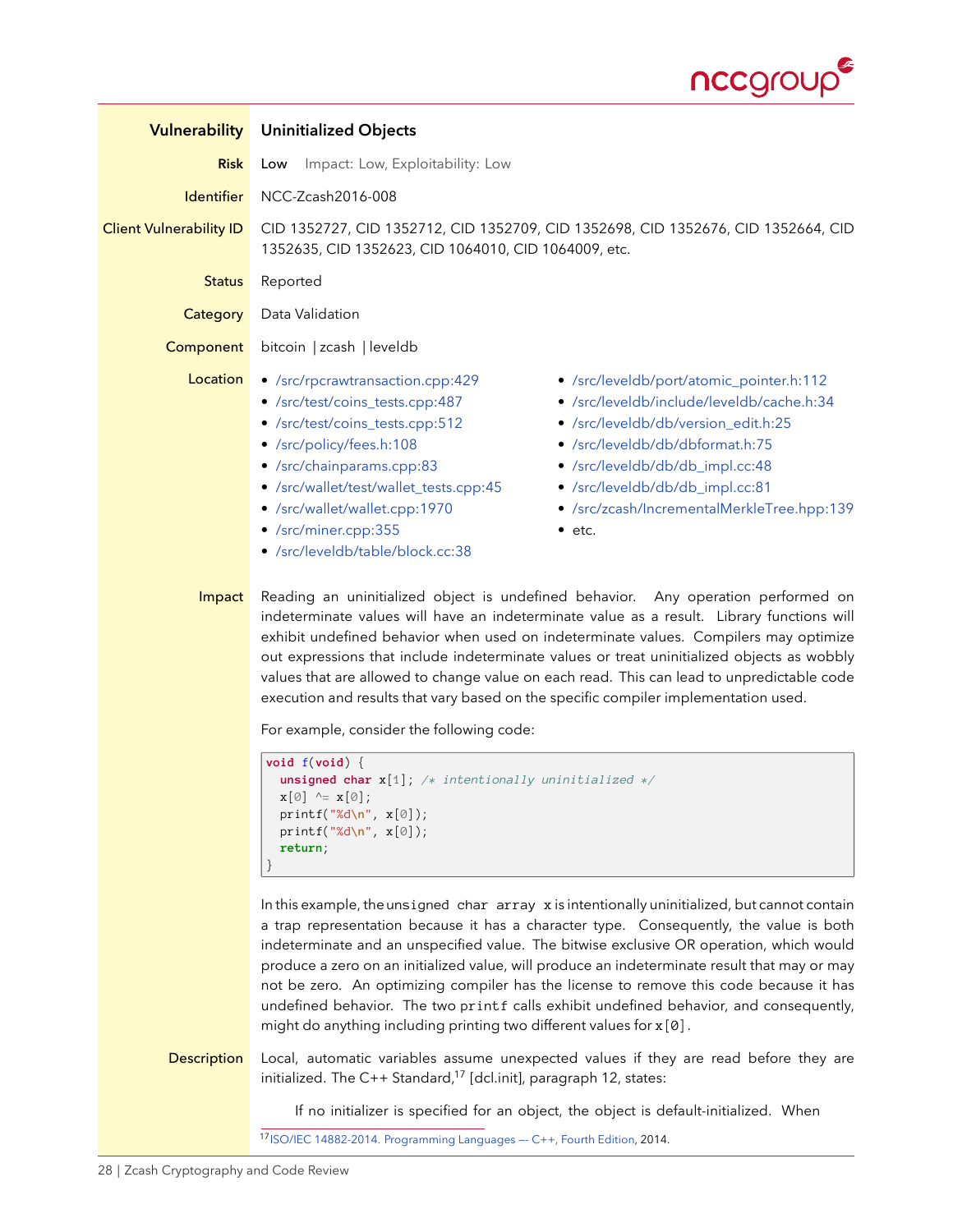

storage for an object with automatic or dynamic storage duration is obtained, the object has an indeterminate value, and if no initialization is performed for the object, that object retains an indeterminate value until that value is replaced. If an indeterminate value is produced by an evaluation, the behavior is undefined except in the following cases:

- 1. If an indeterminate value of unsigned char type is produced by the evaluation of:
	- the second or third operand of a conditional expression,
	- the right operand of a comma expression,
	- the operand of a cast or conversion to an unsigned narrow character type, or
	- a discarded-value expression, then the result of the operation is an indeterminate value.
- 2. If an indeterminate value of unsigned char type is produced by the evaluation of the right operand of a simple assignment operator whose first operand is an lvalue of unsigned narrow character type, an indeterminate value replaces the value of the object referred to by the left operand.
- 3. If an indeterminate value of unsigned char type is produced by the evaluation of the initialization expression when initializing an object of unsigned narrow character type, that object is initialized to an indeterminate value.

As a result, objects of type T with automatic or dynamic storage duration must be explicitly initialized before having their value read as part of an expression unless T is a class type or an array thereof or is an unsigned narrow character type. If T is an unsigned narrow character type, it may be used to initialize an object of unsigned narrow character type, which results in both objects having an indeterminate value. This technique can be used to implement copy operations such as std:: memcpy() without triggering undefined behavior.

Additionally, memory dynamically allocated with a new expression is default-initialized when the new-initialized is omitted. Memory allocated by the standard library function std::calloc() is zero-initialized. Memory allocated by the standard library function std::realloc() assumes the values of the original pointer but may not initialize the full range of memory. Memory allocated by any other means (std::malloc(), allocator objects, operator new(), and so on) is assumed to be default-initialized.

Objects of static or thread storage duration are zero-initialized before any other initialization takes place and need not be explicitly initialized before having their value read.

Reproduction Steps Run the Coverity Prevent scan and filter for issue types: "uninitialized scalar variable", "uninitialized scalar field", and "uninitialized pointer field".

Recommendation Thoroughly investigating this is an unbounded problem, while repairing it is fairly straightforward. Provide initial values for all uninitialized objects.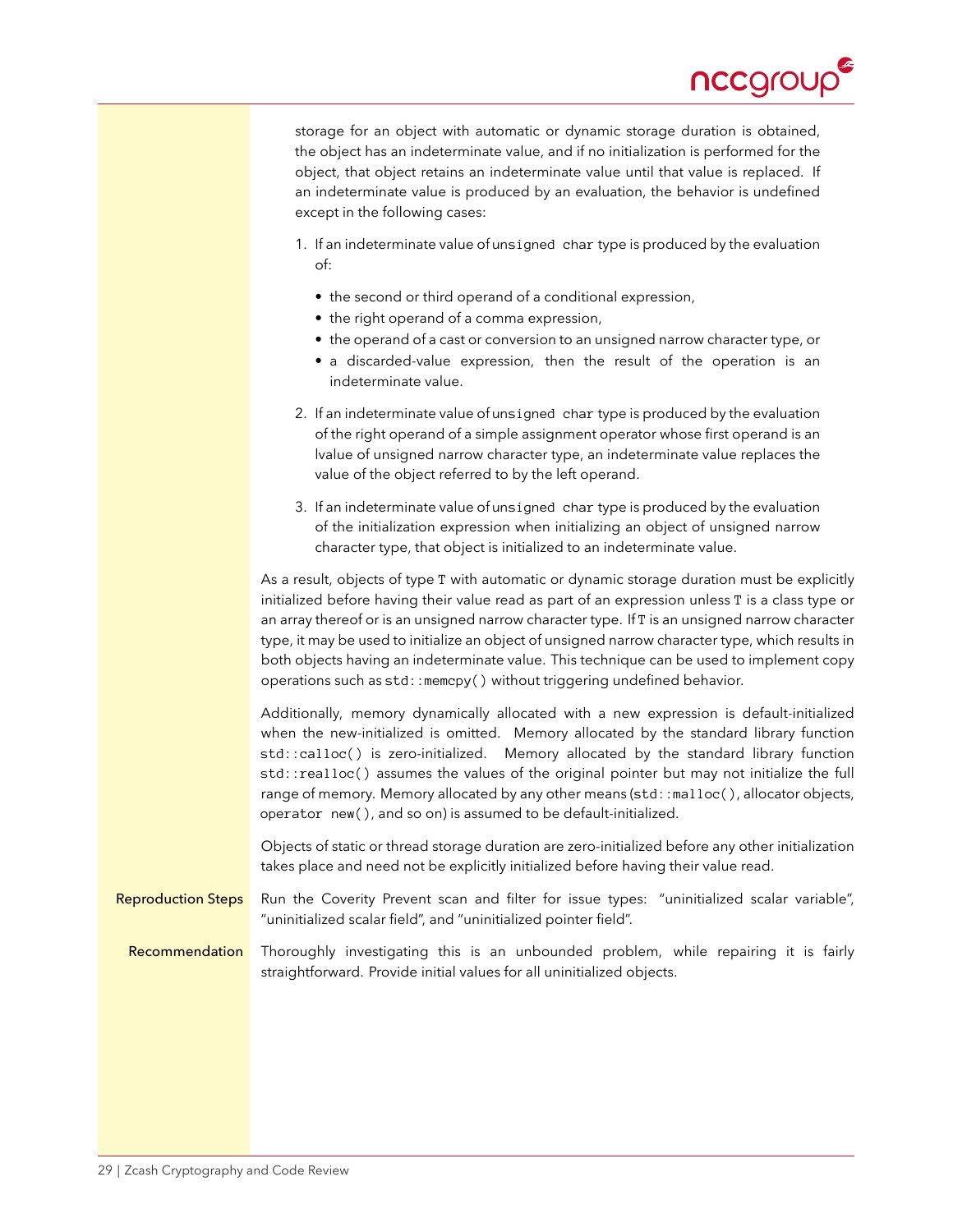

<span id="page-29-0"></span>

|                                | <b>Vulnerability</b> Allocator/Deallocator Mismatch                                                                                                                                                                                                                                                                                    |
|--------------------------------|----------------------------------------------------------------------------------------------------------------------------------------------------------------------------------------------------------------------------------------------------------------------------------------------------------------------------------------|
| <b>Risk</b>                    | Impact: Low, Exploitability: Low<br>Low                                                                                                                                                                                                                                                                                                |
| <b>Identifier</b>              | NCC-Zcash2016-010                                                                                                                                                                                                                                                                                                                      |
| <b>Client Vulnerability ID</b> | #1214                                                                                                                                                                                                                                                                                                                                  |
| <b>Status</b>                  | Fixed                                                                                                                                                                                                                                                                                                                                  |
| Category                       | Uncategorized                                                                                                                                                                                                                                                                                                                          |
| Component                      | bitcoin                                                                                                                                                                                                                                                                                                                                |
| Location                       | equihash.cpp:203                                                                                                                                                                                                                                                                                                                       |
| Impact                         | Passing a pointer value to a deallocation function that was not previously obtained by the<br>matching allocation function results in undefined behavior, which can lead to exploitable<br>vulnerabilities.                                                                                                                            |
| Description                    | The following code at equihash.cpp:203 incorrectly matches operator new [] with operator<br>delete:                                                                                                                                                                                                                                    |
|                                | std::shared_ptr <eh_trunc> TruncatedStepRow<width>::GetTruncatedIndices(size_t len,<br/>size_t lenIndices) const<br/><math>\rightarrow</math><br/><math>\{</math><br/>std::shared_ptr<eh_trunc> p (new eh_trunc[lenIndices]);<br/>std::copy(hash+len, hash+len+lenIndices, p.get());<br/>return p;<br/>}</eh_trunc></width></eh_trunc> |
|                                | See Issue #1214 for a detailed stack trace of the error.                                                                                                                                                                                                                                                                               |
|                                | This is a violation of the CERT C++ Secure Coding Rule MEM51-CPP. Properly deallocate<br>dynamically allocated resources.                                                                                                                                                                                                              |
|                                | By default, shared_ptr calls delete on the managed object when no more references remain<br>to it. However, allocations using the new [] operator must be matched by a call to delete<br>[] to free the array.                                                                                                                         |
|                                | To correctly use shared_ptr with an array it is necessary to supply a custom deleter.                                                                                                                                                                                                                                                  |
|                                | template< typename T ><br>struct array_deleter {<br>void operator ()( T const $*$ p) {<br>delete[] p;<br>$\}$ ;                                                                                                                                                                                                                        |
|                                | This is accomplished by declaring the shared_ptr as follows:                                                                                                                                                                                                                                                                           |
|                                | std::shared_ptr sp(new int[10], array_deleter());                                                                                                                                                                                                                                                                                      |

The shared\_ptr will now correctly call delete[] when destroying the managed object.

In C++11, the std::default\_delete partial specialization can be used for array types instead of array\_deleter: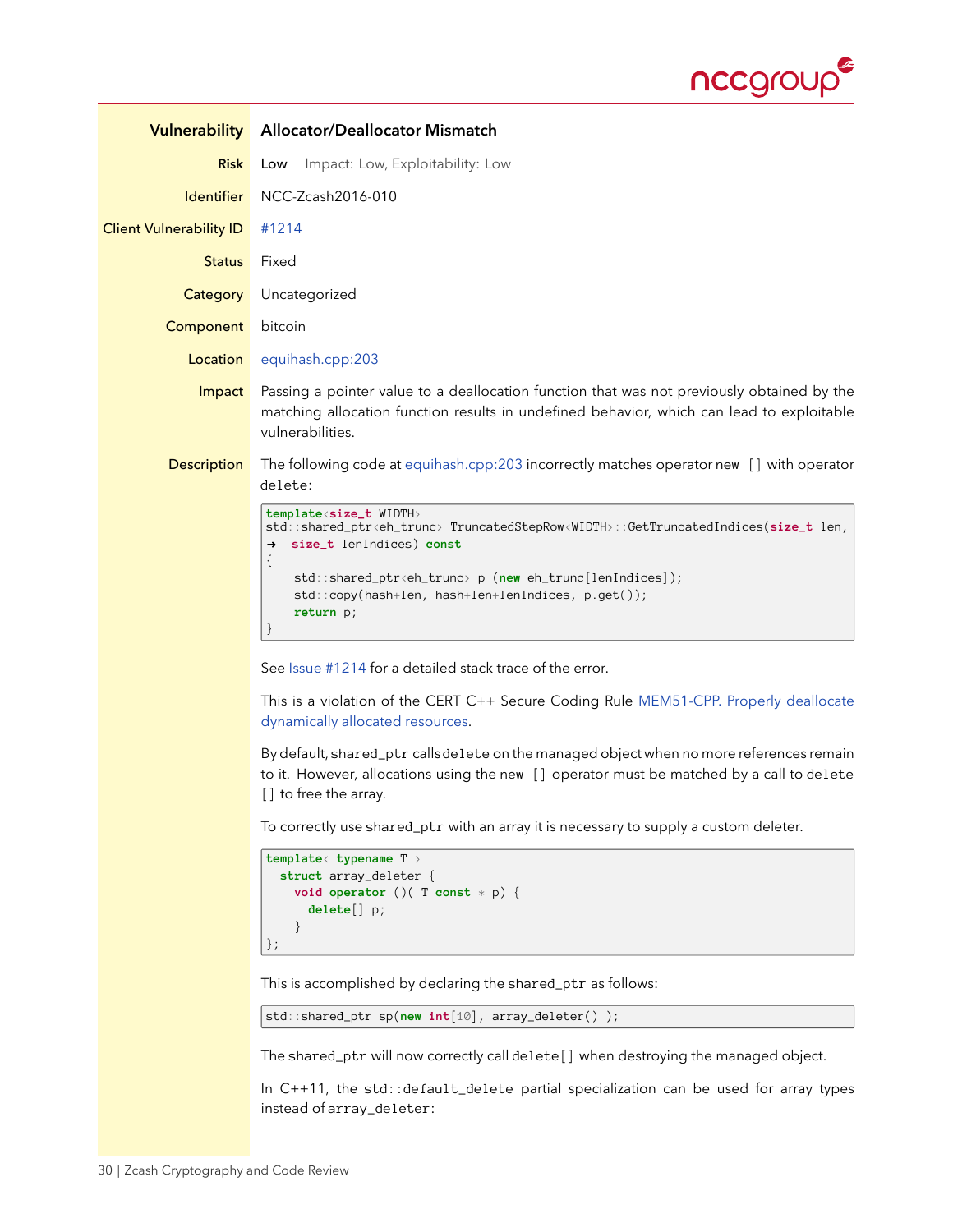

std::shared\_ptr sp(**new int**[10], std::default\_delete() );

A lambda expression can also be used instead of functors:

std::shared\_ptr sp(**new int**[10], { **delete**[] p; } );

Unless the managed object must be shared, a unique\_ptr is better suited for this task, because it has a partial specialization for array types.

std::unique\_ptr up( **new int**[10] ); *// this will correctly call delete []*

Reproduction Steps Run the full test suite instrumented with AddressSanitizer and search the output for "allocdealloc-mismatch":

./qa/zcash/full-test-suite.sh

Recommendation Modify the statement at [equihash.cpp:203](https://github.com/rcseacord/zcash/blob/zc.v0.11.2.latest/src/crypto/equihash.cpp#L203) to retain the shared pointer and use the std::default\_delete partial specialization as follows:

```
- std::shared_ptr<eh_trunc> p (new eh_trunc[lenIndices]);
+ std::shared_ptr<eh_trunc> p (new eh_trunc[lenIndices], std::default_delete<eh
\rightarrow_ttrunc[]>());
```
Use of unique\_ptr in this solution breaks some interfaces, so the issue was mitigated using the std::default\_delete partial specialization solution.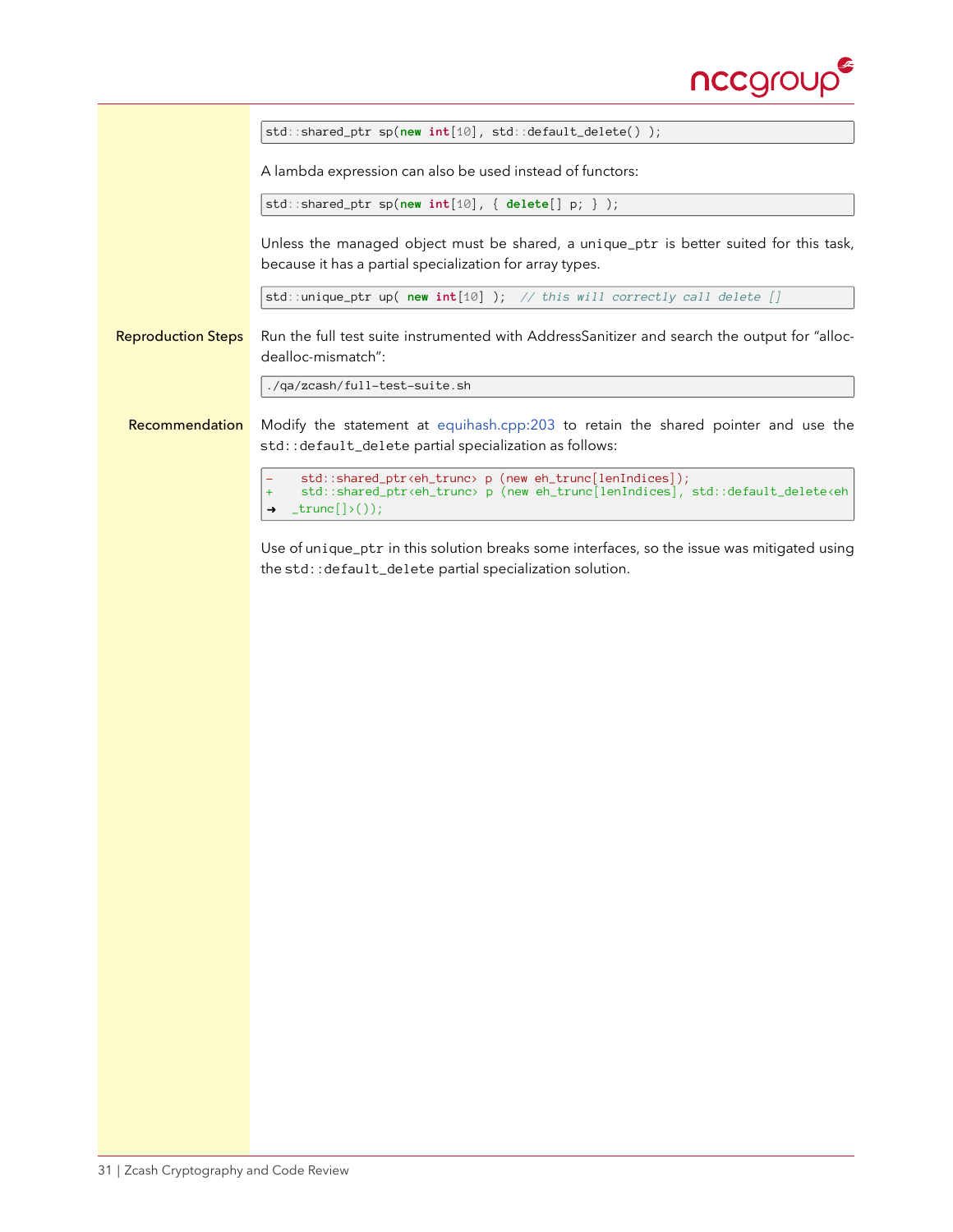

<span id="page-31-0"></span>

| <b>Vulnerability</b>           | Use of Reserved Identifiers                                                                                                                                                                                                                                                                                                                                                                                                                                                                 |
|--------------------------------|---------------------------------------------------------------------------------------------------------------------------------------------------------------------------------------------------------------------------------------------------------------------------------------------------------------------------------------------------------------------------------------------------------------------------------------------------------------------------------------------|
| <b>Risk</b>                    | Impact: Low, Exploitability: Low<br>Low                                                                                                                                                                                                                                                                                                                                                                                                                                                     |
| <b>Identifier</b>              | NCC-Zcash2016-012                                                                                                                                                                                                                                                                                                                                                                                                                                                                           |
| <b>Client Vulnerability ID</b> | #1272                                                                                                                                                                                                                                                                                                                                                                                                                                                                                       |
| <b>Status</b>                  | Reported                                                                                                                                                                                                                                                                                                                                                                                                                                                                                    |
| Category                       | Data Validation                                                                                                                                                                                                                                                                                                                                                                                                                                                                             |
| Component                      | All                                                                                                                                                                                                                                                                                                                                                                                                                                                                                         |
| Location                       | $\bullet$ src/zcash/util.h<br>· src/secp256k1/src/ecmult.h<br>• zcash/Note.hpp<br>• Numerous other locations (see Appendix D on page 55 for a complete list)                                                                                                                                                                                                                                                                                                                                |
| Impact                         | The use of reserved identifiers in inclusion guards or elsewhere in a program is undefined<br>behavior and can result in unexpected program behavior.                                                                                                                                                                                                                                                                                                                                       |
| <b>Description</b>             | A common practice is to use a macro in a preprocessor conditional that guards against<br>multiple inclusions of a header file. While this is a recommended practice, many programs<br>use reserved names as the header guards. Such a name may clash with reserved names<br>defined by the implementation of the C++ standard template library in its headers or with<br>reserved names implicitly predefined by the compiler even when no C++ standard library<br>header is included.      |
|                                | This is a violation of the CERT C++ Secure Coding Rule DCL51-CPP. Do not declare or define<br>a reserved identifier.                                                                                                                                                                                                                                                                                                                                                                        |
|                                | Here are examples of using reserved identifiers in inclusion guards:                                                                                                                                                                                                                                                                                                                                                                                                                        |
|                                | In file src/zcash/util.h:                                                                                                                                                                                                                                                                                                                                                                                                                                                                   |
|                                | #define __ZCASH_UTIL_H                                                                                                                                                                                                                                                                                                                                                                                                                                                                      |
|                                | In file src/secp256k1/src/ecmult.h:                                                                                                                                                                                                                                                                                                                                                                                                                                                         |
|                                | #define _SECP256K1_ECMULT_                                                                                                                                                                                                                                                                                                                                                                                                                                                                  |
|                                | In file zcash/Note.hpp:                                                                                                                                                                                                                                                                                                                                                                                                                                                                     |
|                                | #define _ZCNOTE_H_                                                                                                                                                                                                                                                                                                                                                                                                                                                                          |
|                                | See Appendix D on page 55 for a complete list of reserved identifiers used in Zcash.                                                                                                                                                                                                                                                                                                                                                                                                        |
|                                | The C++ Standard, [reserved.names] [ISO/IEC 14882-2014], specifies the following rules<br>regarding reserved names:                                                                                                                                                                                                                                                                                                                                                                         |
|                                | A translation unit that includes a standard library header shall not #define or #undef names<br>declared in any standard library header.<br>• A translation unit shall not #define or #undef names lexically identical to keywords, to the<br>identifiers listed in Table 3, or to the attribute-tokens described in 7.6.<br>• Each name that contains a double underscore _ or begins with an underscore followed<br>by an uppercase letter is reserved to the implementation for any use. |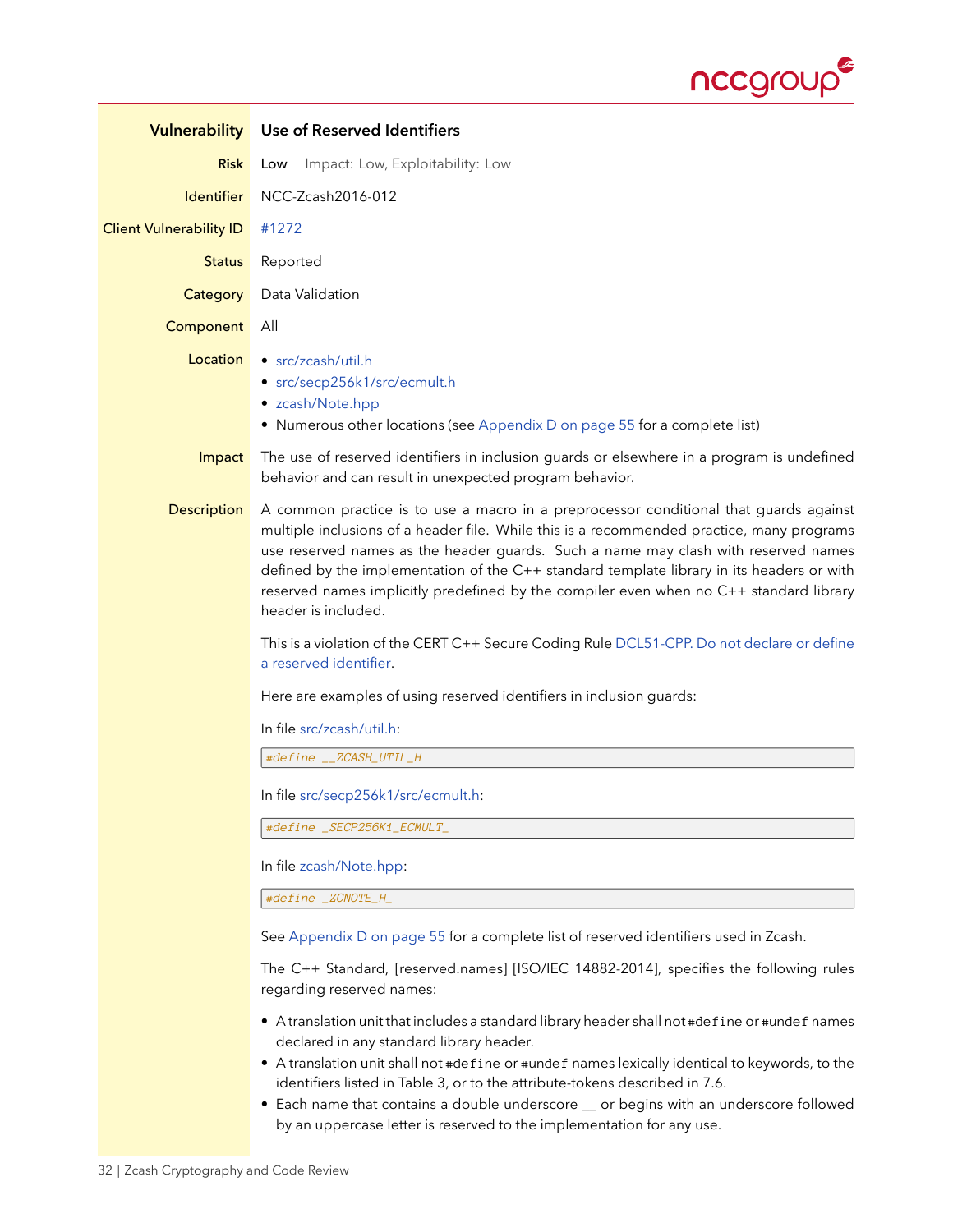|                           | • Each name that begins with an underscore is reserved to the implementation for use as a<br>name in the global namespace.                                                                                                                                                                                                                                                                                                                                                                                                                 |
|---------------------------|--------------------------------------------------------------------------------------------------------------------------------------------------------------------------------------------------------------------------------------------------------------------------------------------------------------------------------------------------------------------------------------------------------------------------------------------------------------------------------------------------------------------------------------------|
|                           | • Each name declared as an object with external linkage in a header is reserved to the<br>implementation to designate that library object with external linkage, both in namespace<br>std and in the global namespace.                                                                                                                                                                                                                                                                                                                     |
|                           | • Each global function signature declared with external linkage in a header is reserved to the<br>implementation to designate that function signature with external linkage.                                                                                                                                                                                                                                                                                                                                                               |
|                           | • Each name from the Standard C library declared with external linkage is reserved to the<br>implementation for use as a name with extern "C" linkage, both in namespace std and in<br>the global namespace.                                                                                                                                                                                                                                                                                                                               |
|                           | • Each function signature from the Standard C library declared with external linkage is<br>reserved to the implementation for use as a function signature with both extern "C" and<br>extern "C++" linkage, or as a name of namespace scope in the global namespace. For<br>each type T from the Standard C library, the types :: T and std:: T are reserved to the<br>implementation and, when defined, :: T shall be identical to std: : T.<br>• Literal suffix identifiers that do not start with an underscore are reserved for future |
|                           | standardization.                                                                                                                                                                                                                                                                                                                                                                                                                                                                                                                           |
|                           | The identifiers and attribute names referred to in the preceding excerpt are override, final,<br>alignas, carries_dependency, deprecated, and noreturn.                                                                                                                                                                                                                                                                                                                                                                                    |
|                           | No other identifiers are reserved. Declaring or defining an identifier in a context in which it<br>is reserved results in undefined behavior.                                                                                                                                                                                                                                                                                                                                                                                              |
| <b>Reproduction Steps</b> | Analyze using LDRA or use a grep command such as:                                                                                                                                                                                                                                                                                                                                                                                                                                                                                          |
|                           | grep $-r$ "#define $\lrcorner$ "                                                                                                                                                                                                                                                                                                                                                                                                                                                                                                           |
|                           |                                                                                                                                                                                                                                                                                                                                                                                                                                                                                                                                            |
| Recommendation            | Ensure that all uses of reserved identifiers in inclusion guards and elsewhere are eliminated<br>from the code.                                                                                                                                                                                                                                                                                                                                                                                                                            |
|                           | One solution for inclusion guards is to simply rename the identifiers as to not violate the C++<br>rules for reserved identifiers.                                                                                                                                                                                                                                                                                                                                                                                                         |
|                           | Another solution is to replace the use of inclusion guards with the once pragma:                                                                                                                                                                                                                                                                                                                                                                                                                                                           |
|                           | #pragma once                                                                                                                                                                                                                                                                                                                                                                                                                                                                                                                               |
|                           | The once pragma is already used extensively in this code base so it should be supported by<br>all currently supported compilers.                                                                                                                                                                                                                                                                                                                                                                                                           |
|                           | There are a variety of arguments for and against each approach, but a single solution (that<br>does not involve reserved identifiers) should be selected and used consistently.                                                                                                                                                                                                                                                                                                                                                            |
|                           |                                                                                                                                                                                                                                                                                                                                                                                                                                                                                                                                            |
|                           |                                                                                                                                                                                                                                                                                                                                                                                                                                                                                                                                            |
|                           |                                                                                                                                                                                                                                                                                                                                                                                                                                                                                                                                            |
|                           |                                                                                                                                                                                                                                                                                                                                                                                                                                                                                                                                            |
|                           |                                                                                                                                                                                                                                                                                                                                                                                                                                                                                                                                            |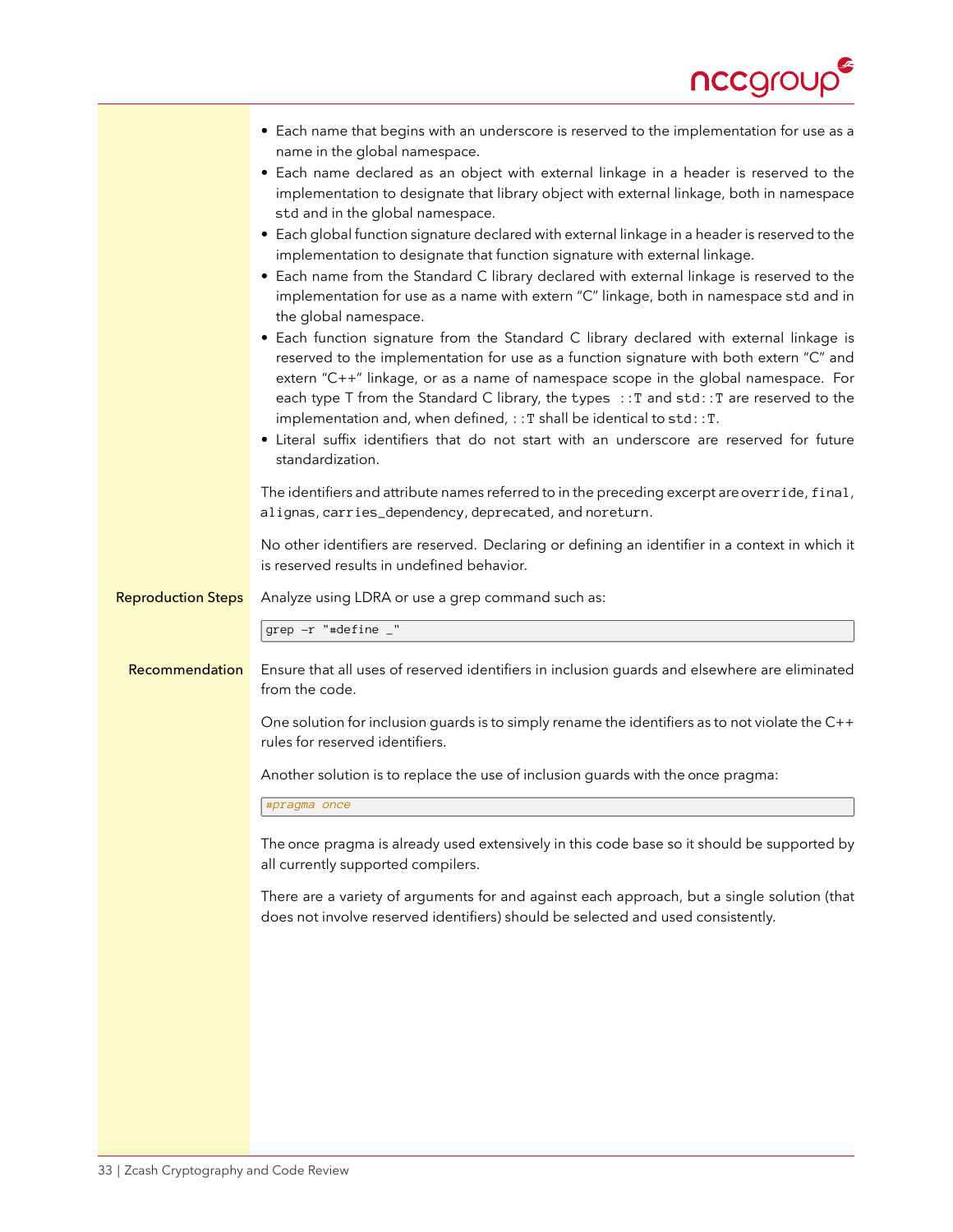

<span id="page-33-0"></span>

|                                | Vulnerability Out-of-bounds Read in Boost date Class                                                                                                                                                                                                                                                                                                                                                                                                                                                                                                                                                                                                                                                                                                                                                                                                                                                                     |
|--------------------------------|--------------------------------------------------------------------------------------------------------------------------------------------------------------------------------------------------------------------------------------------------------------------------------------------------------------------------------------------------------------------------------------------------------------------------------------------------------------------------------------------------------------------------------------------------------------------------------------------------------------------------------------------------------------------------------------------------------------------------------------------------------------------------------------------------------------------------------------------------------------------------------------------------------------------------|
| <b>Risk</b>                    | Impact: Low, Exploitability: Low<br>Low                                                                                                                                                                                                                                                                                                                                                                                                                                                                                                                                                                                                                                                                                                                                                                                                                                                                                  |
| Identifier                     | NCC-Zcash2016-015                                                                                                                                                                                                                                                                                                                                                                                                                                                                                                                                                                                                                                                                                                                                                                                                                                                                                                        |
| <b>Client Vulnerability ID</b> | #1459                                                                                                                                                                                                                                                                                                                                                                                                                                                                                                                                                                                                                                                                                                                                                                                                                                                                                                                    |
| <b>Status</b>                  | Reported                                                                                                                                                                                                                                                                                                                                                                                                                                                                                                                                                                                                                                                                                                                                                                                                                                                                                                                 |
| Category                       | Data Exposure                                                                                                                                                                                                                                                                                                                                                                                                                                                                                                                                                                                                                                                                                                                                                                                                                                                                                                            |
| Component                      | bitcoin                                                                                                                                                                                                                                                                                                                                                                                                                                                                                                                                                                                                                                                                                                                                                                                                                                                                                                                  |
| Location                       | • utiltime.cpp:37<br>· date.hpp:71<br>· gregorian_calendar.ipp                                                                                                                                                                                                                                                                                                                                                                                                                                                                                                                                                                                                                                                                                                                                                                                                                                                           |
| Impact                         | An out-of-bounds read in a date constructor in the Boost libraries is undefined behavior and<br>may result in data leaks.                                                                                                                                                                                                                                                                                                                                                                                                                                                                                                                                                                                                                                                                                                                                                                                                |
| <b>Description</b>             | AddressSanitizer reports a two byte out-of-bounds read occurs at location date.hpp:71:                                                                                                                                                                                                                                                                                                                                                                                                                                                                                                                                                                                                                                                                                                                                                                                                                                   |
|                                | date(year_type y, month_type m, day_type d)<br>: days_(calendar::day_number(ymd_type(y, m, d)))<br>$\{\}$                                                                                                                                                                                                                                                                                                                                                                                                                                                                                                                                                                                                                                                                                                                                                                                                                |
|                                | days_ is an int type:                                                                                                                                                                                                                                                                                                                                                                                                                                                                                                                                                                                                                                                                                                                                                                                                                                                                                                    |
|                                | explicit date(date_int_type days) : days_(days) {}<br>explicit date(date_rep_type days) : days_(days.as_number()) {}<br>date_int_type days_;                                                                                                                                                                                                                                                                                                                                                                                                                                                                                                                                                                                                                                                                                                                                                                             |
|                                | The ymd_type_ type is defined in gregorian_calendar.ipp and defines a date split into<br>components of unsigned short type:                                                                                                                                                                                                                                                                                                                                                                                                                                                                                                                                                                                                                                                                                                                                                                                              |
|                                | template <typename date_int_type_="" typename="" ymd_type_,=""><br/>BOOST_DATE_TIME_INLINE<br/>unsigned short<br/>gregorian_calendar_base<ymd_type_,date_int_type_>::day_of_week(const ymd_type&amp; y<br/><math>md) { }</math><br/><math>\rightarrow</math><br/>unsigned short <math>a = static\_cast \langle unsigned short \rangle ((14 - ymd.month)/12)</math>,<br/>unsigned short <math>y = static\_cast</math><unsigned short="">(ymd.year - a);<br/>unsigned short <math>m = static\_cast \langle unsigned short \rangle (ymd.month + 12*a - 2);</math><br/>unsigned short <math>d = static\_cast \times unsigned short \times ((ymd.day + y + (y/4) - (y/100)</math><br/><math>+ (y/400) + (31*m)/12) %</math><br/>//std::cout &lt;&lt; year &lt;&lt; "-" &lt;&lt; month &lt;&lt; "-" &lt;&lt; day &lt;&lt; " is day: " &lt;&lt; d &lt;&lt; "\n";<br/>return d;</unsigned></ymd_type_,date_int_type_></typename> |
|                                | The day_number() member function returns a value of type uint32_t:                                                                                                                                                                                                                                                                                                                                                                                                                                                                                                                                                                                                                                                                                                                                                                                                                                                       |
|                                | boost::gregorian::date $d(2014, 10, 18)$ ;<br>$uint32_t$ number = d.day_number();                                                                                                                                                                                                                                                                                                                                                                                                                                                                                                                                                                                                                                                                                                                                                                                                                                        |
|                                | It is unclear where the two byte out-of-bounds read occurs, but it may be a mismatch between<br>the four byte uint32_t type and the two byte unsigned short.                                                                                                                                                                                                                                                                                                                                                                                                                                                                                                                                                                                                                                                                                                                                                             |

Reproduction Steps Run the full RPC Tests instrumented with AddressSanitizer and search the output for "stack-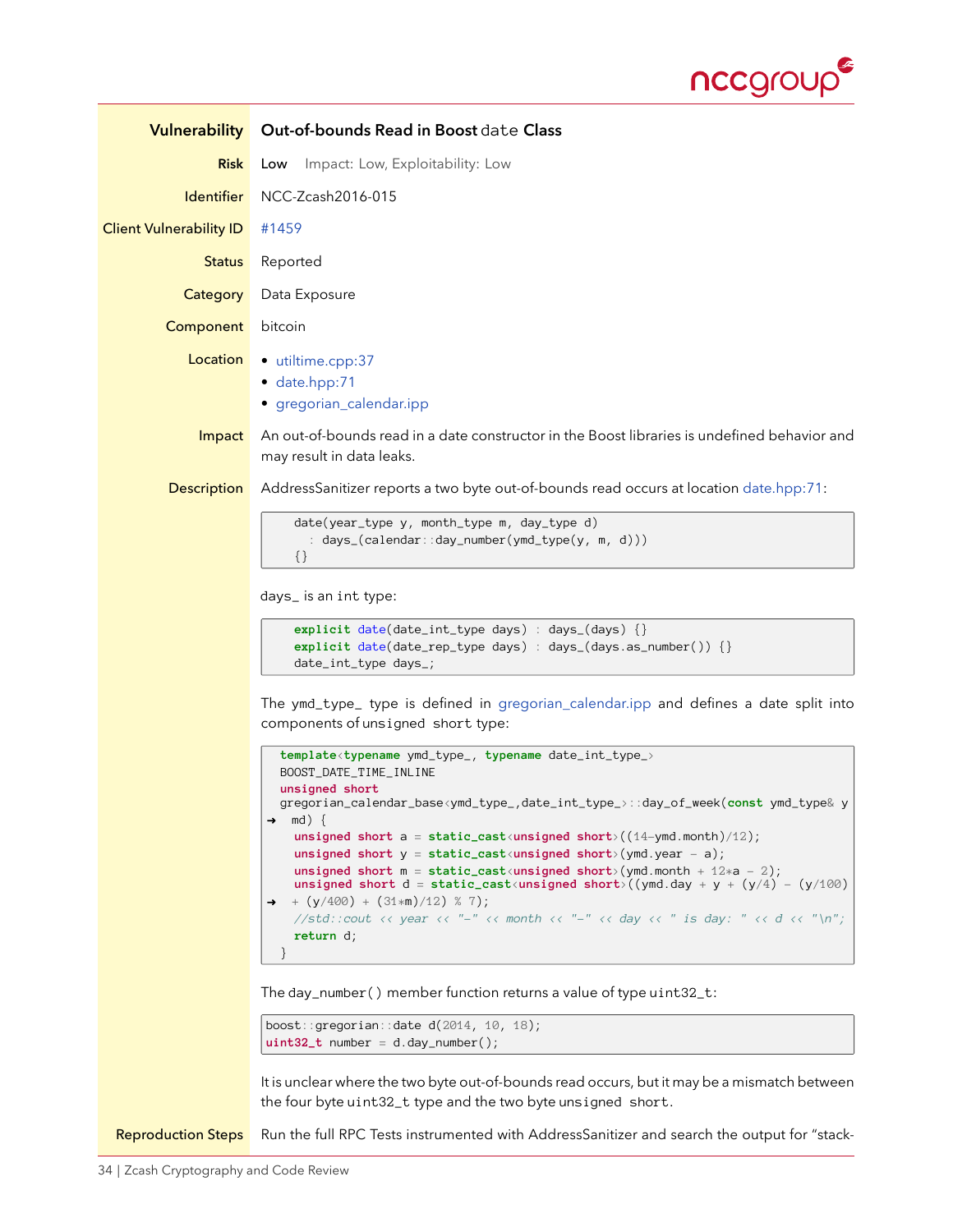

buffer-overflow":

./qa/pull-tester/rpc-tests.sh

Recommendation The invoking code in Zcash is at location [utiltime.cpp:37:](https://github.com/zcash/zcash/blob/zc.v0.11.2.latest/src/utiltime.cpp#L37)

```
int64_t now = (boost::posix_time::microsec_clock::universal_time() -
      boost::posix_time::ptime(boost::gregorian::date(1970,1,1))).total_microseco
\rightarrow nds();
```
Replacing this code with the following code that uses the C++ std::chrono class eliminates the problem:

**int64\_t** now = std::chrono::duration\_cast<std::chrono::milliseconds>(std::chrono::s ystem\_clock::now().time\_since\_epoch()).count();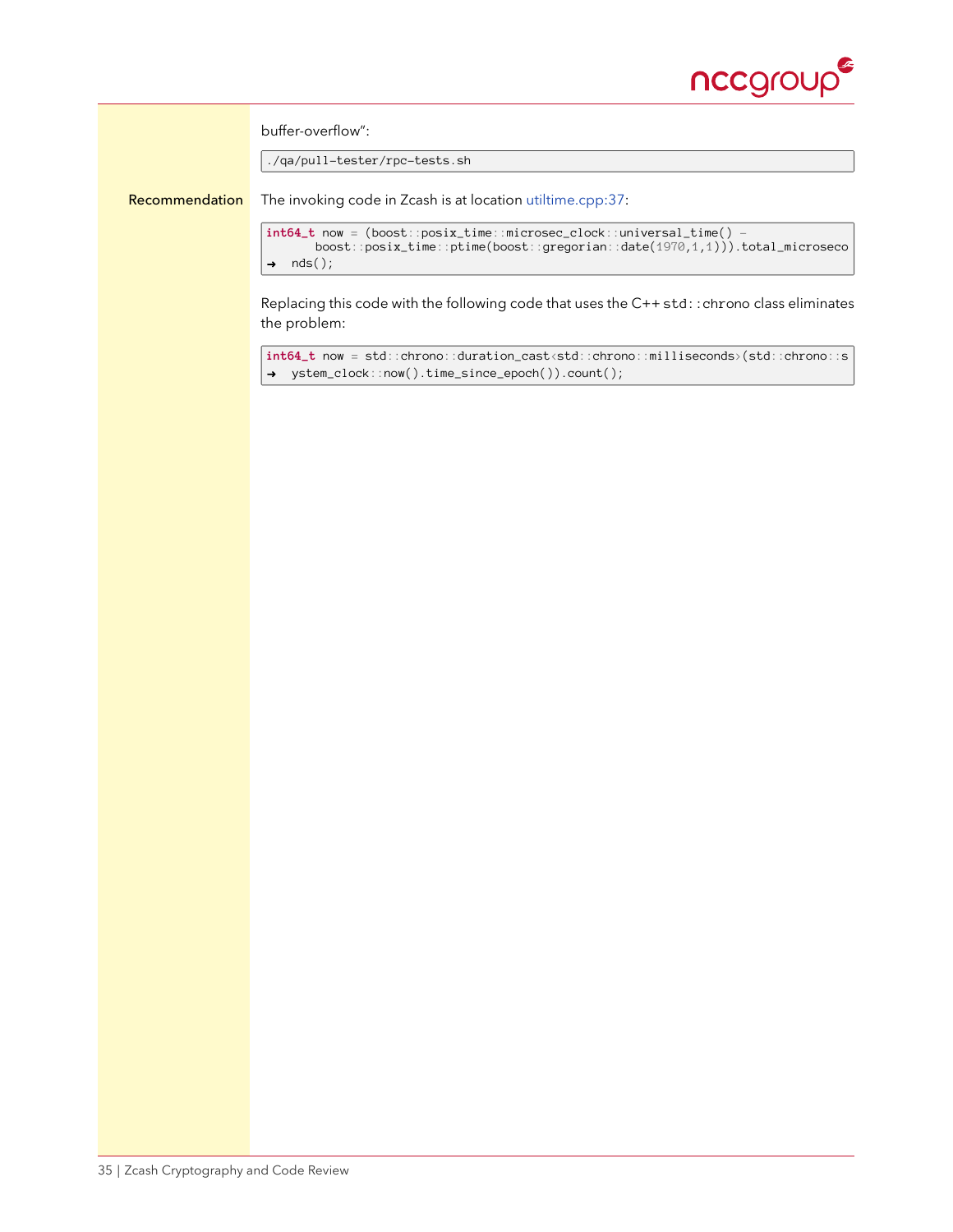

<span id="page-35-0"></span>

| <b>Vulnerability</b> Dead Code |                                                                                                                                                                                                                                                                                                                                                                                                                                                                                                                                                                                                                                                                                                                       |
|--------------------------------|-----------------------------------------------------------------------------------------------------------------------------------------------------------------------------------------------------------------------------------------------------------------------------------------------------------------------------------------------------------------------------------------------------------------------------------------------------------------------------------------------------------------------------------------------------------------------------------------------------------------------------------------------------------------------------------------------------------------------|
| <b>Risk</b>                    | Informational<br>Impact: Low, Exploitability: None                                                                                                                                                                                                                                                                                                                                                                                                                                                                                                                                                                                                                                                                    |
| Identifier                     | NCC-Zcash2016-009                                                                                                                                                                                                                                                                                                                                                                                                                                                                                                                                                                                                                                                                                                     |
| <b>Client Vulnerability ID</b> | CID 1352634                                                                                                                                                                                                                                                                                                                                                                                                                                                                                                                                                                                                                                                                                                           |
| <b>Status</b>                  | Reported                                                                                                                                                                                                                                                                                                                                                                                                                                                                                                                                                                                                                                                                                                              |
| Category                       | Data Validation                                                                                                                                                                                                                                                                                                                                                                                                                                                                                                                                                                                                                                                                                                       |
| Component                      | bitcoin                                                                                                                                                                                                                                                                                                                                                                                                                                                                                                                                                                                                                                                                                                               |
| Location                       | rpcserver.cpp:1032                                                                                                                                                                                                                                                                                                                                                                                                                                                                                                                                                                                                                                                                                                    |
| Impact                         | Code that has no effect or is never executed (that is, dead or unreachable code) is typically the<br>result of a coding error and can cause unexpected behavior. Such code is usually optimized<br>out of a program during compilation. However, to improve readability and ensure that logic<br>errors are resolved, dead code should be identified, understood, and eliminated. Similarly,<br>statements or expressions that have no effect should be identified and removed from code.                                                                                                                                                                                                                             |
| Description                    | The g_rpcSignals.PostCommand(*pcmd) at location rpcserver.cpp:1032 is unreachable as<br>the preceding try block will either return or throw an exception.                                                                                                                                                                                                                                                                                                                                                                                                                                                                                                                                                             |
|                                | 1013 json_spirit::Value CRPCTable::execute(const std::string &strMethod, const jso<br>→ n_spirit::Array &params) const<br>1014 {<br>1015<br>// Find method<br>const CRPCCommand *pcmd = tableRPC [strMethod];<br>1016<br>1017<br>if $(\text{1} \text{pc} \text{md})$<br>throw JSONRPCError(RPC_METHOD_NOT_FOUND, "Method not found");<br>1018<br>1019<br>1020<br>g_rpcSignals.PreCommand(*pcmd);<br>1021<br>1022<br>try<br>1023<br>€<br>1024<br>// Execute<br>1025<br>return pcmd->actor(params, false);<br>1026<br>}<br>catch (const std: : exception& e)<br>1027<br>1028<br>₹<br>throw JSONRPCError(RPC_MISC_ERROR, e.what());<br>1029<br>1030<br>}<br>1031<br>1032<br>g_rpcSignals.PostCommand(*pcmd);<br>$1033$ } |
|                                | Consequently, the post commands are never processed. This is a violation of the CERT C<br>Secure Coding Standard recommendation MSC12-C. Detect and remove code that has no<br>effect or is never executed.                                                                                                                                                                                                                                                                                                                                                                                                                                                                                                           |
| <b>Reproduction Steps</b>      | Run the Coverity Prevent scan and filter for issues of type "Structurally dead code".                                                                                                                                                                                                                                                                                                                                                                                                                                                                                                                                                                                                                                 |
| Recommendation                 | Rewrite the code to return after the post commands are processed:                                                                                                                                                                                                                                                                                                                                                                                                                                                                                                                                                                                                                                                     |
|                                | json_spirit::Value CRPCTable::execute(const std::string &strMethod, const json_spi<br>rit:: Array &params) const<br>$\rightarrow$<br>{                                                                                                                                                                                                                                                                                                                                                                                                                                                                                                                                                                                |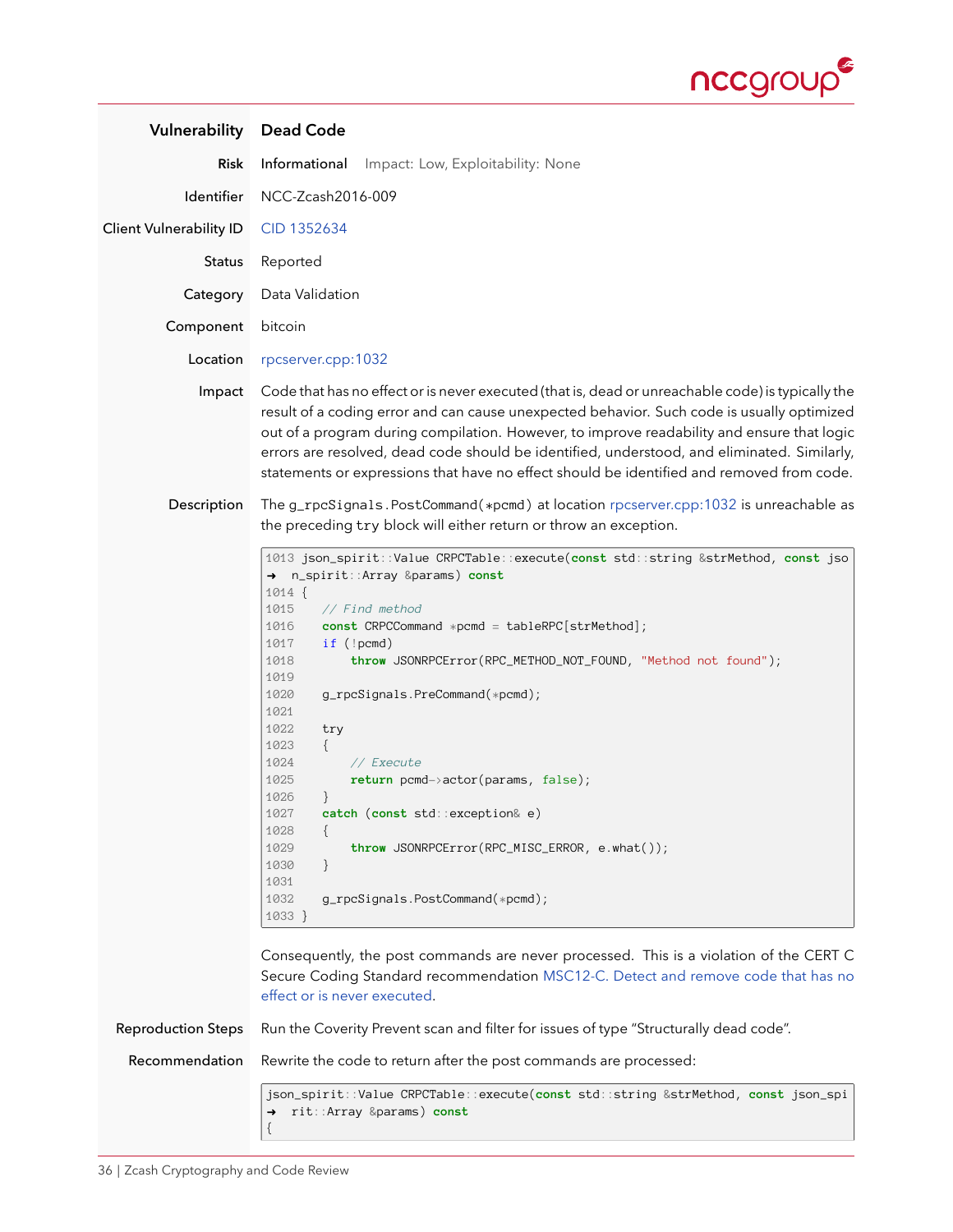

```
json_spirit::Value value;
   // Find method
   const CRPCCommand *pcmd = tableRPC[strMethod];
   if (!pcmd)
       throw JSONRPCError(RPC_METHOD_NOT_FOUND, "Method not found");
   g_rpcSignals.PreCommand(*pcmd);
   try
    {
       // Execute
       value = pcmd->actor(params, false);
   }
   catch (const std::exception& e)
    {
        throw JSONRPCError(RPC_MISC_ERROR, e.what());
   }
   g_rpcSignals.PostCommand(*pcmd);
   return value;
}
```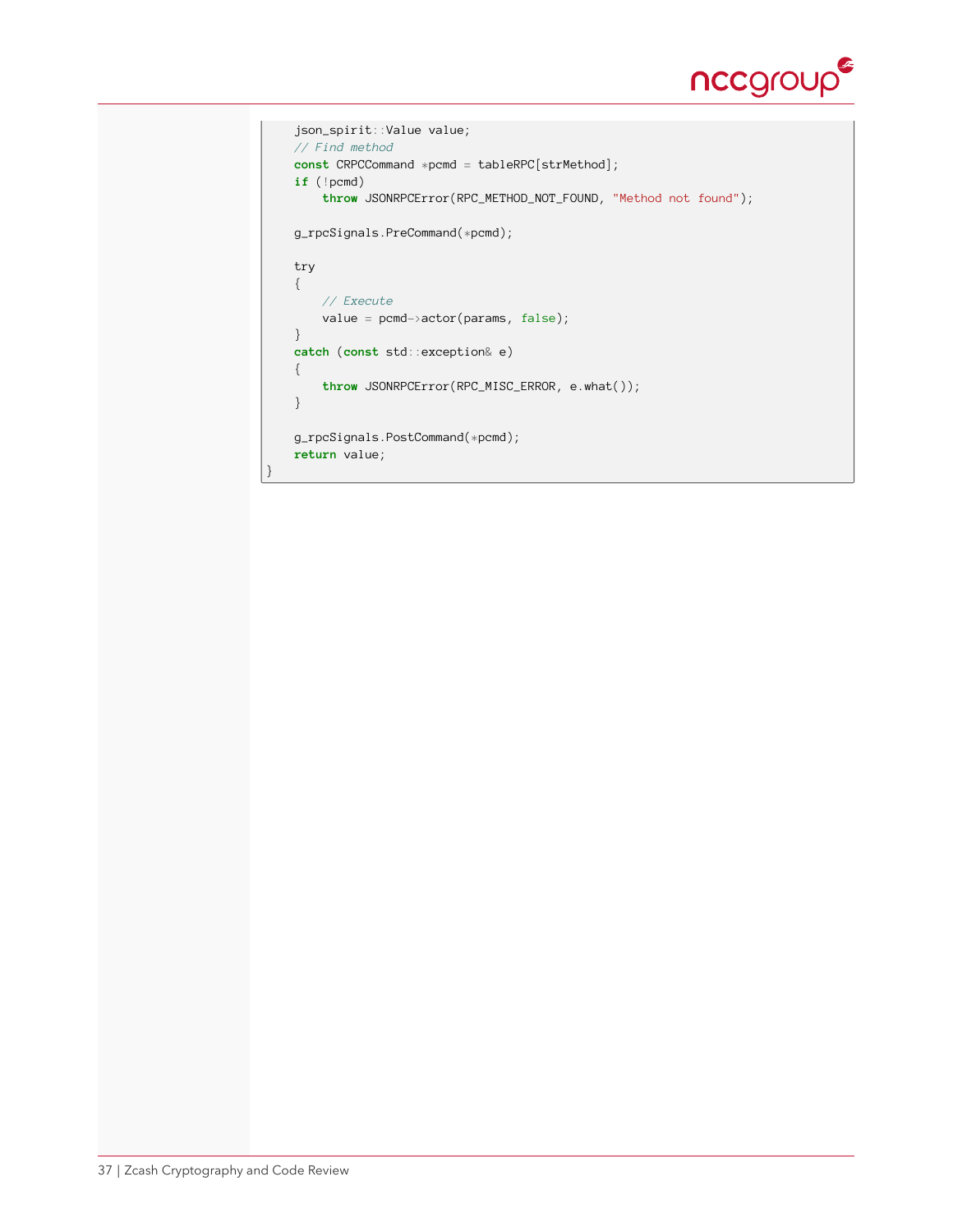

<span id="page-37-0"></span>

|                                | Vulnerability Generous Miners using Alternative Clients may Cause Unintentional Forks                                                                                                                                                       |  |
|--------------------------------|---------------------------------------------------------------------------------------------------------------------------------------------------------------------------------------------------------------------------------------------|--|
| <b>Risk</b>                    | Impact: None, Exploitability: None<br>Informational                                                                                                                                                                                         |  |
| Identifier                     | NCC-Zcash2016-016                                                                                                                                                                                                                           |  |
| <b>Client Vulnerability ID</b> | #1460                                                                                                                                                                                                                                       |  |
| <b>Status</b>                  | Reported                                                                                                                                                                                                                                    |  |
| Category                       | Other                                                                                                                                                                                                                                       |  |
| Impact                         | Alternative client implementations that allow larger founder's rewards may result in<br>unintentional forks.                                                                                                                                |  |
| Description                    | The Zcash protocol specifies that a founder's reward will be paid out to a specific address up<br>until a certain point in time.                                                                                                            |  |
|                                | Currently, there are two ways to pay into this founder's address:                                                                                                                                                                           |  |
|                                | 1. As the founder's address is a public, normal address, any user can simply create a<br>transaction with the founder's address listed as the output.                                                                                       |  |
|                                | 2. Each block that is mined must send 20% of the reward to the founder's address.                                                                                                                                                           |  |
|                                | When checking the validity of a block, the 20% of a reward is checked at location<br>main.cpp:3075:                                                                                                                                         |  |
|                                | BOOST_FOREACH(const CTxOut& output, block.vtx[0].vout) {<br>$if (output.scriptPubKey == ParseHex(FOUNDERS_REWARD_SCRIPT))$ {<br>if (output.nValue == $(GetBlockSubsidy(nHeight, consensusParams) / 5))$ {<br>$found = true;$<br>break,<br>} |  |
|                                | The straight equality check may lead to forks if a miner is particularly generous. If an<br>alternative client is put forth that allows more than 20% of the reward being sent to the                                                       |  |

founder address, forks *may* arise because of the difference in consensus rules. Recommendation Instead of a strict equality check, perform a greater-than-or-equal-to check against 20% of

the block subsidy.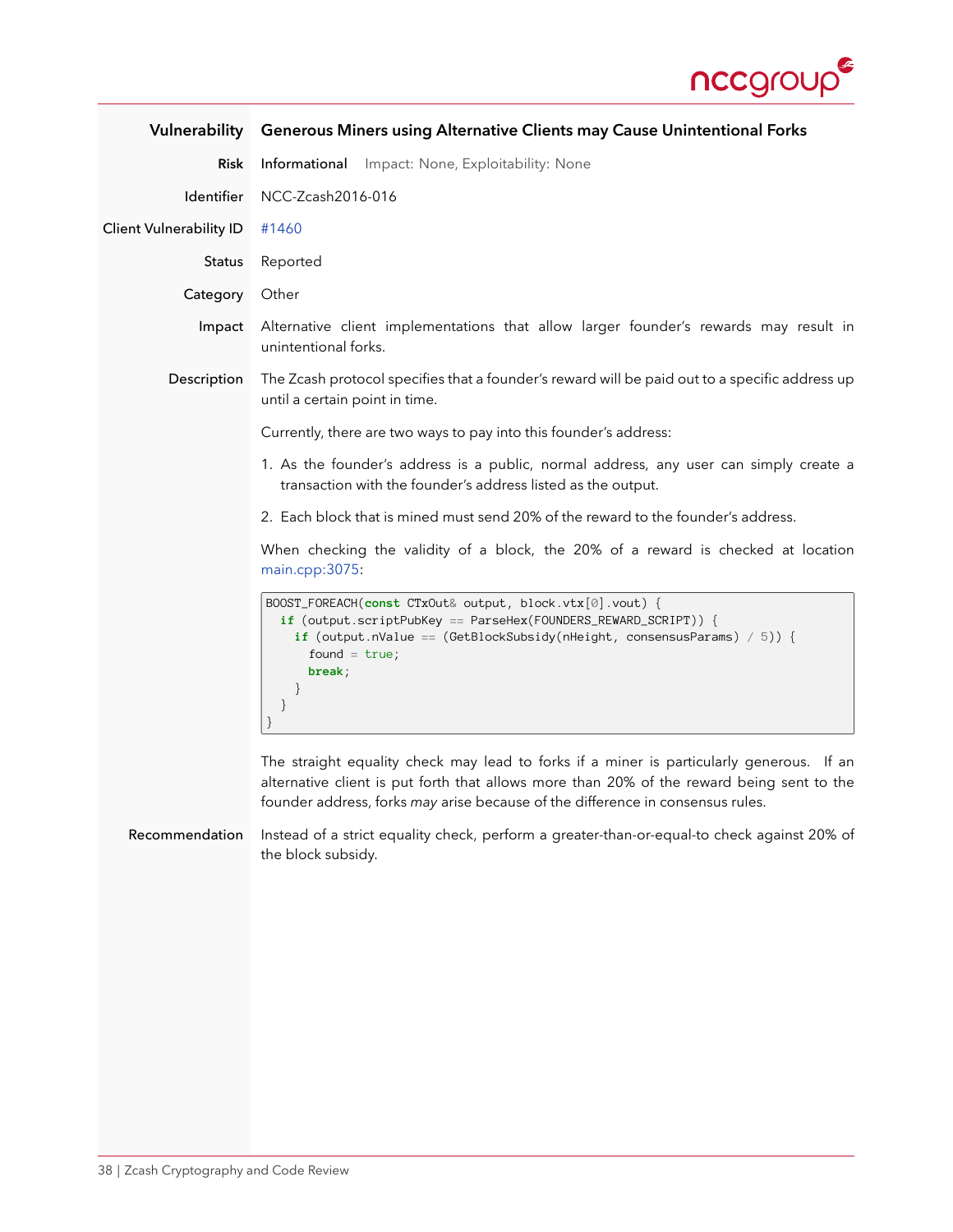

<span id="page-38-0"></span>The following sections describe the risk rating and category assigned to issues NCC Group identified.

## **Risk Scale**

NCC Group uses a composite risk score that takes into account the severity of the risk, application's exposure and user population, technical difficulty of exploitation, and other factors. The risk rating is NCC Group's recommended prioritization for addressing vulnerabilities. Every organization has a different risk sensitivity, so to some extent these recommendations are more relative than absolute guidelines.

### **Overall Risk**

Overall risk reflects NCC Group's estimation of the risk that a vulnerability poses to the target system or systems. It takes into account the impact of the vulnerability, the difficulty of exploitation, and any other relevant factors.

- **Critical** Implies an immediate, easily accessible threat of total compromise.
- **High** Implies an immediate threat of system compromise, or an easily accessible threat of large-scale breach.
- **Medium** A difficult to exploit threat of large-scale breach, or easy compromise of a small portion of the application.
	- **Low** Implies a relatively minor threat to the application.
- **Informational** No immediate threat to the application. May provide suggestions for application improvement, functional issues with the application, or conditions that could later lead to an exploitable vulnerability.

### **Impact**

Impact reflects the effects that successful exploitation upon the target system or systems have. It takes into account potential losses of confidentiality, integrity and availability, as well as potential reputational losses.

- **High** Attackers can read or modify all data in a system, execute arbitrary code on the system, or escalate their privileges to superuser level.
- **Medium** Attackers can read or modify some unauthorized data on a system, deny access to that system, or gain significant internal technical information.
	- **Low** Attackers can gain small amounts of unauthorized information or slightly degrade system performance. May have a negative public perception of security.

### **Exploitability**

Exploitability reflects the ease with which attackers may exploit a vulnerability. It takes into account the level of access required, availability of exploitation information, requirements relating to social engineering, race conditions, brute forcing, etc., and other impediments to exploitation.

- **High** Attackers can unilaterally exploit the vulnerability without special permissions or significant roadblocks.
- **Medium** Attackers would need to leverage a third party, gain non-public information, exploit a race condition, already have privileged access, or otherwise overcome moderate hurdles in order to exploit the vulnerability.
	- **Low** Exploitation requires implausible social engineering, a difficult race condition, guessing difficult-toguess data, or is otherwise unlikely.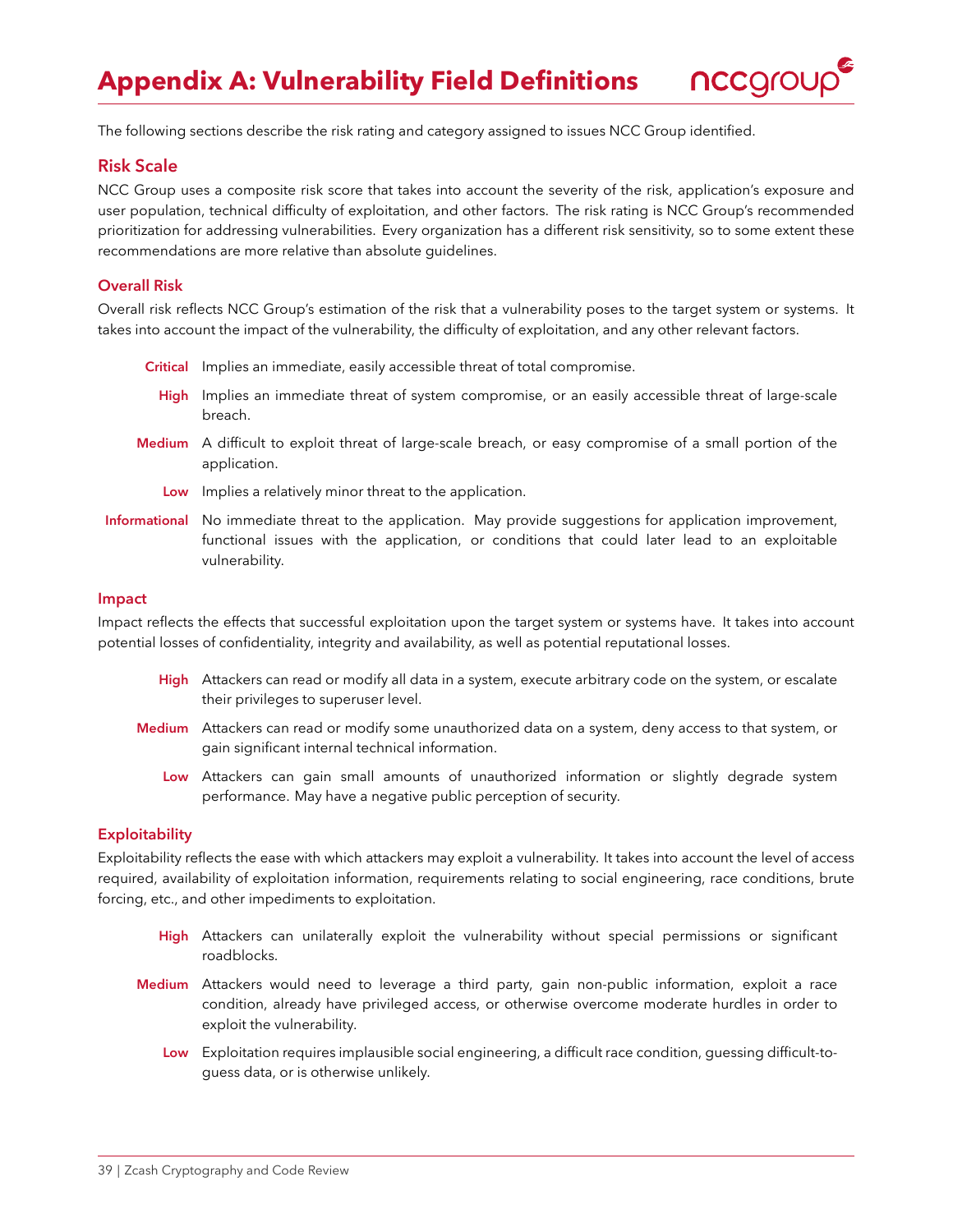

## **Category**

NCC Group categorizes vulnerabilities based on the security area to which those vulnerabilities belong. This can help organizations identify gaps in secure development, deployment, patching, etc.

| Access Controls Related to authorization of users, and assessment of rights.              |
|-------------------------------------------------------------------------------------------|
| Auditing and Logging Related to auditing of actions, or logging of problems.              |
| Authentication Related to the identification of users.                                    |
| <b>Configuration</b> Related to security configurations of servers, devices, or software. |
| Cryptography Related to mathematical protections for data.                                |
| Data Exposure Related to unintended exposure of sensitive information.                    |
| Data Validation Related to improper reliance on the structure or values of data.          |
| Denial of Service Related to causing system failure.                                      |
| Error Reporting Related to the reporting of error conditions in a secure fashion.         |
| Patching Related to keeping software up to date.                                          |
| Session Management Related to the identification of authenticated users.                  |
| <b>Timing</b> Related to race conditions, locking, or order of operations.                |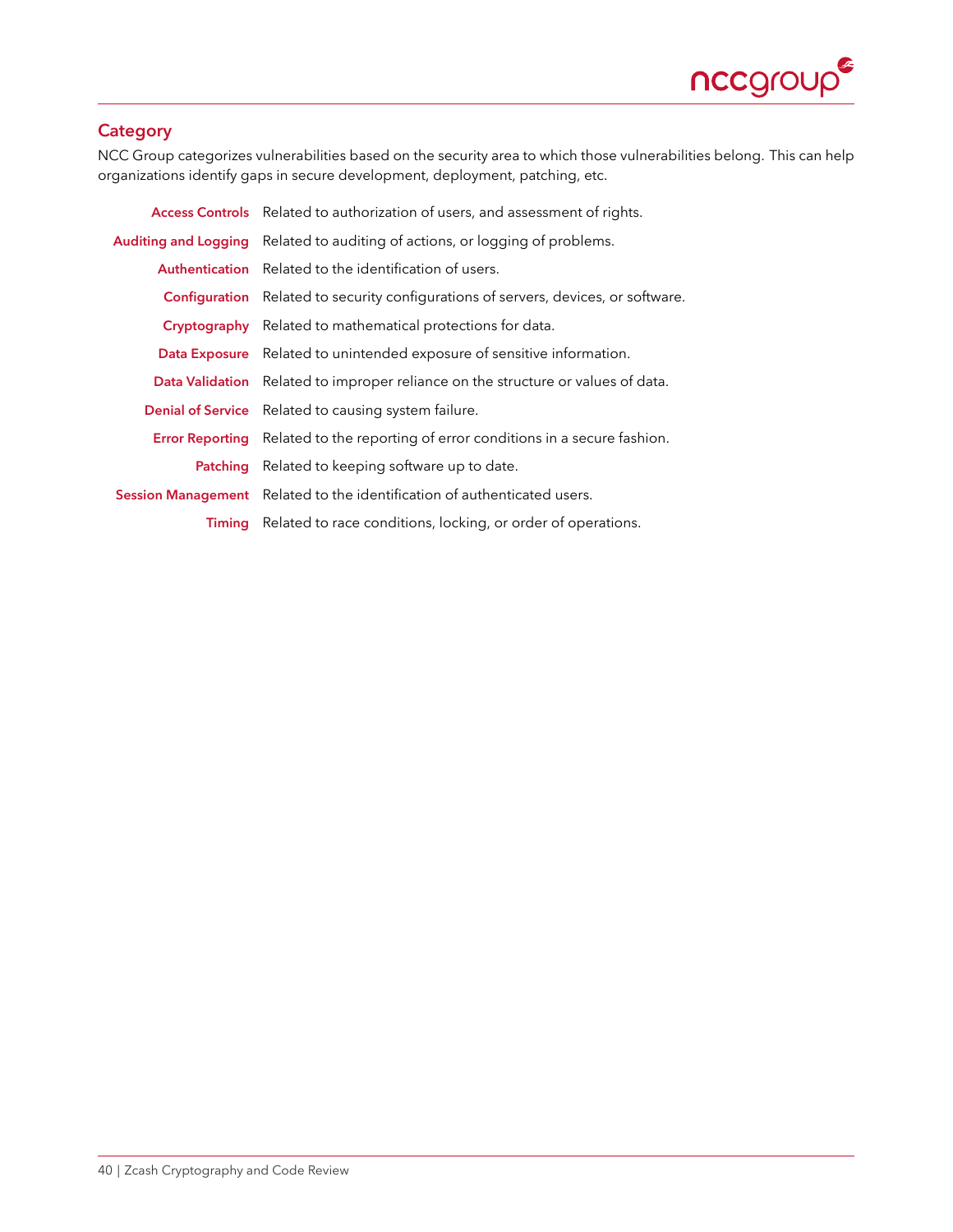# **Appendix B: ThreadSanitizer Diagnostic**



<span id="page-40-0"></span>This appendix contains a sample ThreadSanitizer diagnostic associated with for the vulnerability finding described by [finding NCC-Zcash2016-005 on page 24](#page-23-0). Diagnostics listed in this section can also be found on GitHub.<sup>[18](#page-40-1)</sup>

| WARNING: ThreadSanitizer: data race (pid=28297) |                                                                                                                                                                                                                                                                                                                                                                  |  |
|-------------------------------------------------|------------------------------------------------------------------------------------------------------------------------------------------------------------------------------------------------------------------------------------------------------------------------------------------------------------------------------------------------------------------|--|
|                                                 | Read of size 4 at 0x7d640006ba1c by thread T4 (mutexes: write M83, write M137, write M155):                                                                                                                                                                                                                                                                      |  |
|                                                 | #0 CNode::copyStats(CNodeStats&) /home/test/zcash/src/net.cpp:508 (zcashd+0x0000005c1fcf)                                                                                                                                                                                                                                                                        |  |
|                                                 | #1 CopyNodeStats /home/test/zcash/src/rpcnet.cpp:73 (zcashd+0x0000006efd0e)                                                                                                                                                                                                                                                                                      |  |
|                                                 | #2 getpeerinfo(std::vector <json_spirit::value_impl<json_spirit::config_vector<std::__cxx11::basic_str< th=""></json_spirit::value_impl<json_spirit::config_vector<std::__cxx11::basic_str<>                                                                                                                                                                     |  |
| →                                               | ing <char, std::char_traits<char="">, std::allocator<char> &gt; &gt; &gt; &gt;, std::allocator<json_spirit::value_impl<< th=""></json_spirit::value_impl<<></char></char,>                                                                                                                                                                                       |  |
| →                                               | json_spirit::Config_vector <std::__cxx11::basic_string<char, std::char_traits<char="">, std::allocator<ch< th=""></ch<></std::__cxx11::basic_string<char,>                                                                                                                                                                                                       |  |
| $\rightarrow$                                   | $ar \rightarrow \rightarrow \rightarrow \rightarrow \rightarrow$ const&, bool) /home/test/zcash/src/rpcnet.cpp:121 (zcashd+0x0000006efd0e)<br>#3 CRPCTable::execute(std::_cxx11::basic_string <char, std::char_traits<char="">, std::allocator<char> &gt;</char></char,>                                                                                         |  |
| $\rightarrow$                                   | const&, std::vector <json_spirit::value_impl<json_spirit::config_vector<std::__cxx11::basic_string<cha< th=""></json_spirit::value_impl<json_spirit::config_vector<std::__cxx11::basic_string<cha<>                                                                                                                                                              |  |
| →                                               | r, std::char_traits <char>, std::allocator<char> &gt; &gt; &gt; &gt;, std::allocator<json_spirit::value_impl<json_sp< th=""></json_spirit::value_impl<json_sp<></char></char>                                                                                                                                                                                    |  |
| $\rightarrow$                                   | irit::Config_vector <std::__cxx11::basic_string<char, std::char_traits<char="">, std::allocator<char>&gt;&gt;&gt;</char></std::__cxx11::basic_string<char,>                                                                                                                                                                                                      |  |
| $\rightarrow$                                   | > > > const&) const /home/test/zcash/src/rpcserver.cpp:1026 (zcashd+0x000000060ac69)                                                                                                                                                                                                                                                                             |  |
|                                                 | #4 HTTPReq_JSONRPC /home/test/zcash/src/rpcserver.cpp:950 (zcashd+0x0000000c636)                                                                                                                                                                                                                                                                                 |  |
|                                                 | #5 ServiceConnection(AcceptedConnection*) /home/test/zcash/src/rpcserver.cpp:998 (zcashd+0x00000060c6                                                                                                                                                                                                                                                            |  |
| →                                               | 36)                                                                                                                                                                                                                                                                                                                                                              |  |
|                                                 | #6 RPCAcceptHandler <boost::asio::ip::tcp, boost::asio::socket_acceptor_service<boost::asio::ip::tcp=""></boost::asio::ip::tcp,>                                                                                                                                                                                                                                 |  |
| →                                               | > /home/test/zcash/src/rpcserver.cpp:563 (zcashd+0x00000000d7bb)<br>#7 void boost::_bi::list5 <boost::_bi::value<boost::shared_ptr<boost::asio::basic_socket_acceptor<br></boost::_bi::value<boost::shared_ptr<boost::asio::basic_socket_acceptor<br> koos                                                                                                       |  |
| →                                               | t::asio::ip::tcp, boost::asio::socket_acceptor_service <boost::asio::ip::tcp> &gt; &gt; &gt;, boost::reference_</boost::asio::ip::tcp>                                                                                                                                                                                                                           |  |
| $\rightarrow$                                   | wrapper <boost::asio::ssl::context>, boost::_bi::value<bool>, boost::_bi::value<boost::shared_ptr<acce< th=""></boost::shared_ptr<acce<></bool></boost::asio::ssl::context>                                                                                                                                                                                      |  |
| $\rightarrow$                                   | ptedConnectionImpl <boost::asio::ip::tcp> &gt; &gt;, boost::arg&lt;1&gt; &gt;::operator()<void (*)(boost::shared_ptr<<="" th=""></void></boost::asio::ip::tcp>                                                                                                                                                                                                   |  |
| →                                               | boost::asio::basic_socket_acceptor <boost::asio::ip::tcp, boost::asio::socket_acceptor_service<boost::<="" th=""></boost::asio::ip::tcp,>                                                                                                                                                                                                                        |  |
| →                                               | asio::ip::tcp> > >, boost::asio::ssl::context&, bool, boost::shared_ptr <acceptedconnection>, boost::s</acceptedconnection>                                                                                                                                                                                                                                      |  |
| $\rightarrow$                                   | ystem::error_code const&), boost::_bi::rrlist1 <boost::system::error_code const&=""> &gt;(boost::_bi::type<v< th=""></v<></boost::system::error_code>                                                                                                                                                                                                            |  |
| →                                               | oid>, void (*&)(boost::shared_ptr <boost::asio::basic_socket_acceptor<boost::asio::ip::tcp, boost::asi<="" th=""></boost::asio::basic_socket_acceptor<boost::asio::ip::tcp,>                                                                                                                                                                                     |  |
| $\rightarrow$                                   | o::socket_acceptor_service <boost::asio::ip::tcp> &gt; &gt;, boost::asio::ssl::context&amp;, bool, boost::shared</boost::asio::ip::tcp>                                                                                                                                                                                                                          |  |
| $\rightarrow$                                   | ptr <acceptedconnection>, boost::system::error_code const&amp;), boost::_bi::rrlist1<boost::system::error_< th=""></boost::system::error_<></acceptedconnection>                                                                                                                                                                                                 |  |
| →                                               | code const&>&, int) /home/test/zcash/depends/x86_64-unknown-linux-gnu/include/boost/bind/bind.hpp:53_                                                                                                                                                                                                                                                            |  |
| $\rightarrow$                                   | 1 (zcashd+0x00000061fde7)<br>#8 void boost::_bi::bind_t <void, (*)(boost::shared_ptr<boost::asio::basic_socket_acceptor<boost:<="" th="" void=""></void,>                                                                                                                                                                                                        |  |
| →                                               | :asio::ip::tcp, boost::asio::socket_acceptor_service <boost::asio::ip::tcp> &gt; &gt;, boost::asio::ssl::con</boost::asio::ip::tcp>                                                                                                                                                                                                                              |  |
| →                                               | text&, bool, boost::shared_ptr <acceptedconnection>, boost::system::error_code_const&amp;), boost::_bi::li</acceptedconnection>                                                                                                                                                                                                                                  |  |
| $\rightarrow$                                   | st5 <boost::_bi::value<boost::shared_ptr<boost::asio::basic_socket_acceptor<boost::asio::ip::tcp, boos<="" th=""></boost::_bi::value<boost::shared_ptr<boost::asio::basic_socket_acceptor<boost::asio::ip::tcp,>                                                                                                                                                 |  |
| →                                               | t::asio::socket_acceptor_service <boost::asio::ip::tcp> &gt; &gt; &gt;, boost::reference_wrapper<boost::asio::s< th=""></boost::asio::s<></boost::asio::ip::tcp>                                                                                                                                                                                                 |  |
| $\rightarrow$                                   | sl::context>, boost::_bi::value <bool>, boost::_bi::value<boost::shared_ptr<acceptedconnectionimpl<br></boost::shared_ptr<acceptedconnectionimpl<br> boo</bool>                                                                                                                                                                                                  |  |
| $\rightarrow$                                   | st::asio::ip::tcp> > >, boost::arg<1> > >::operator() <boost::system::error_code const&="">(boost::system</boost::system::error_code>                                                                                                                                                                                                                            |  |
| →                                               | ::error_code const&) /home/test/zcash/depends/x86_64-unknown-linux-gnu/include/boost/bind/bind.hpp:12                                                                                                                                                                                                                                                            |  |
| $\rightarrow$                                   | 34 (zcashd+0x00000061fde7)<br>#9 boost::asio::detail::binder1 <boost::_bi::bind_t<void, (*)(boost::shared_ptr<br="" void=""></boost::_bi::bind_t<void,> boost::asio::bas                                                                                                                                                                                         |  |
| →                                               | ic_socket_acceptor <boost::asio::ip::tcp, boost::asio::socket_acceptor_service<boost::asio::ip::tcp=""> &gt;</boost::asio::ip::tcp,>                                                                                                                                                                                                                             |  |
| $\rightarrow$                                   | >, boost::asio::ssl::context&, bool, boost::shared_ptr <acceptedconnection>, boost::system::error_code</acceptedconnection>                                                                                                                                                                                                                                      |  |
| $\rightarrow$                                   | const&), boost::_bi::list5 <boost::_bi::value<boost::shared_ptr<boost::asio::basic_socket_acceptor<boo< th=""></boost::_bi::value<boost::shared_ptr<boost::asio::basic_socket_acceptor<boo<>                                                                                                                                                                     |  |
| →                                               | st::asio::ip::tcp, boost::asio::socket_acceptor_service <boost::asio::ip::tcp> &gt; &gt; &gt;, boost::reference</boost::asio::ip::tcp>                                                                                                                                                                                                                           |  |
| →                                               | $\_wrapper \verb {  } \verb {  } \verb {  } \verb {  } \verb {  } \verb {  } \verb {  } \verb {  } \verb {  } \verb {  } \verb {  } \verb {  } \verb {  } \verb {  } \verb {  } \verb {  } \verb {  } \verb {  } \verb {  } \verb {  } \verb {  } \verb {  } \verb {  } \verb {  } \verb {  } \verb {  } \verb {  } \verb {  } \verb {  } \verb {  } \verb {  }$ |  |
| →                                               | $eptedConnectionImpl \nboost::asio::ip::tcp>>, \text{ boost::arg} \n\rightarrow, \text{ boost::system::error\_code}>:\text{operator\_corder}$                                                                                                                                                                                                                    |  |
| $\rightarrow$                                   | r()() /home/test/zcash/depends/x86_64-unknown-linux-gnu/include/boost/asio/detail/bind_handler.hpp:47                                                                                                                                                                                                                                                            |  |
| →                                               | (zcashd+0x00000061fde7)                                                                                                                                                                                                                                                                                                                                          |  |

<span id="page-40-1"></span><sup>18</sup>[Issue #1247,](https://github.com/zcash/zcash/issues/1247) [Issue #1280](https://github.com/zcash/zcash/issues/1280), [Issue #1281,](https://github.com/zcash/zcash/issues/1281) and [Issue #1286](https://github.com/zcash/zcash/issues/1286).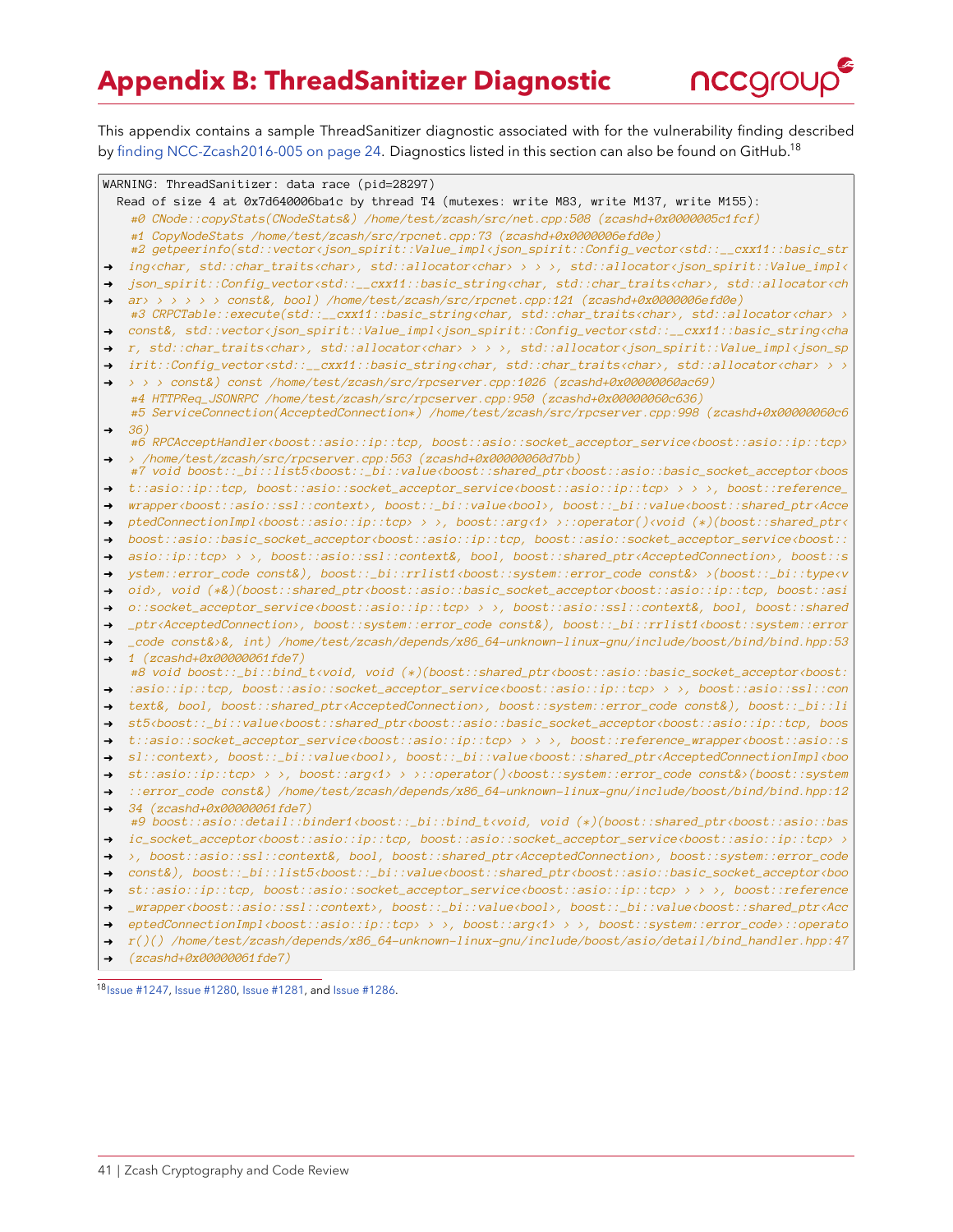

*#10 void boost::asio::asio\_handler\_invoke<boost::asio::detail::binder1<boost::\_bi::bind\_t<void, void*  $\rightarrow$ *(\*)(boost::shared\_ptr<boost::asio::basic\_socket\_acceptor<boost::asio::ip::tcp, boost::asio::socket\_ac ceptor\_service<boost::asio::ip::tcp> > >, boost::asio::ssl::context&, bool, boost::shared\_ptr<Accepte*  $\rightarrow$ *dConnection>, boost::system::error\_code const&), boost::\_bi::list5<boost::\_bi::value<boost::shared\_pt r<boost::asio::basic\_socket\_acceptor<boost::asio::ip::tcp, boost::asio::socket\_acceptor\_service<boost*  $\rightarrow$ *::asio::ip::tcp> > > >, boost::reference\_wrapper<boost::asio::ssl::context>, boost::\_bi::value<bool>,*  $\rightarrow$ *boost::\_bi::value<boost::shared\_ptr<AcceptedConnectionImpl<boost::asio::ip::tcp> > >, boost::arg<1> > >, boost::system::error\_code> >(boost::asio::detail::binder1<boost::\_bi::bind\_t<void, void (\*)(boost: :shared\_ptr<boost::asio::basic\_socket\_acceptor<boost::asio::ip::tcp, boost::asio::socket\_acceptor\_ser vice<boost::asio::ip::tcp> > >, boost::asio::ssl::context&, bool, boost::shared\_ptr<AcceptedConnectio n>, boost::system::error\_code const&), boost::\_bi::list5<boost::\_bi::value<boost::shared\_ptr<boost::a sio::basic\_socket\_acceptor<boost::asio::ip::tcp, boost::asio::socket\_acceptor\_service<boost::asio::ip ::tcp> > > >, boost::reference\_wrapper<boost::asio::ssl::context>, boost::\_bi::value<bool>, boost::\_b i::value<boost::shared\_ptr<AcceptedConnectionImpl<boost::asio::ip::tcp> > >, boost::arg<1> > >, boost ::system::error\_code>&, ...) /home/test/zcash/depends/x86\_64-unknown-linux-gnu/include/boost/asio/han dler\_invoke\_hook.hpp:69 (zcashd+0x00000061fde7) #11 void boost\_asio\_handler\_invoke\_helpers::invoke<boost::asio::detail::binder1<boost::\_bi::bind\_t<vo id, void (\*)(boost::shared\_ptr<boost::asio::basic\_socket\_acceptor<boost::asio::ip::tcp, boost::asio:: socket\_acceptor\_service<boost::asio::ip::tcp> > >, boost::asio::ssl::context&, bool, boost::shared\_pt r<AcceptedConnection>, boost::system::error\_code const&), boost::\_bi::list5<boost::\_bi::value<boost::*  $\rightarrow$ *shared\_ptr<boost::asio::basic\_socket\_acceptor<boost::asio::ip::tcp, boost::asio::socket\_acceptor\_serv ice<boost::asio::ip::tcp> > > >, boost::reference\_wrapper<boost::asio::ssl::context>, boost::\_bi::val*  $\rightarrow$ *ue<bool>, boost::\_bi::value<boost::shared\_ptr<AcceptedConnectionImpl<boost::asio::ip::tcp> > >, boost*  $\rightarrow$ *::arg<1> > >, boost::system::error\_code>, boost::\_bi::bind\_t<void, void (\*)(boost::shared\_ptr<boost:: asio::basic\_socket\_acceptor<boost::asio::ip::tcp, boost::asio::socket\_acceptor\_service<boost::asio::i*  $\rightarrow$  $\rightarrow$ *p::tcp> > >, boost::asio::ssl::context&, bool, boost::shared\_ptr<AcceptedConnection>, boost::system::*  $\rightarrow$ *error\_code const&), boost::\_bi::list5<boost::\_bi::value<boost::shared\_ptr<boost::asio::basic\_socket\_a*  $\rightarrow$ *cceptor<boost::asio::ip::tcp, boost::asio::socket\_acceptor\_service<boost::asio::ip::tcp> > > >, boost ::reference\_wrapper<boost::asio::ssl::context>, boost::\_bi::value<bool>, boost::\_bi::value<boost::sha red\_ptr<AcceptedConnectionImpl<boost::asio::ip::tcp> > >, boost::arg<1> > > >(boost::asio::detail::bi nder1<boost::\_bi::bind\_t<void, void (\*)(boost::shared\_ptr<boost::asio::basic\_socket\_acceptor<boost::a sio::ip::tcp, boost::asio::socket\_acceptor\_service<boost::asio::ip::tcp> > >, boost::asio::ssl::conte xt&, bool, boost::shared\_ptr<AcceptedConnection>, boost::system::error\_code const&), boost::\_bi::list 5<boost::\_bi::value<boost::shared\_ptr<boost::asio::basic\_socket\_acceptor<boost::asio::ip::tcp, boost: :asio::socket\_acceptor\_service<boost::asio::ip::tcp> > > >, boost::reference\_wrapper<boost::asio::ssl ::context>, boost::\_bi::value<bool>, boost::\_bi::value<boost::shared\_ptr<AcceptedConnectionImpl<boost*  $\rightarrow$  $\rightarrow$ *::asio::ip::tcp> > >, boost::arg<1> > >, boost::system::error\_code>&, boost::\_bi::bind\_t<void, void (*  $\rightarrow$ *\*)(boost::shared\_ptr<boost::asio::basic\_socket\_acceptor<boost::asio::ip::tcp, boost::asio::socket\_acc*  $\rightarrow$ *eptor\_service<boost::asio::ip::tcp> > >, boost::asio::ssl::context&, bool, boost::shared\_ptr<Accepted*  $\rightarrow$ *Connection>, boost::system::error\_code const&), boost::\_bi::list5<boost::\_bi::value<boost::shared\_ptr <boost::asio::basic\_socket\_acceptor<boost::asio::ip::tcp, boost::asio::socket\_acceptor\_service<boost:*  $\rightarrow$ *:asio::ip::tcp> > > >, boost::reference\_wrapper<boost::asio::ssl::context>, boost::\_bi::value<bool>, boost::\_bi::value<boost::shared\_ptr<AcceptedConnectionImpl<boost::asio::ip::tcp> > >, boost::arg<1> > >&) /home/test/zcash/depends/x86\_64-unknown-linux-gnu/include/boost/asio/detail/handler\_invoke\_helper s.hpp:37 (zcashd+0x00000061fde7) #12 boost::asio::detail::reactive\_socket\_accept\_op<boost::asio::basic\_socket<boost::asio::ip::tcp, bo ost::asio::stream\_socket\_service<boost::asio::ip::tcp> >, boost::asio::ip::tcp, boost::\_bi::bind\_t<vo id, void (\*)(boost::shared\_ptr<boost::asio::basic\_socket\_acceptor<boost::asio::ip::tcp, boost::asio::*  $\rightarrow$ *socket\_acceptor\_service<boost::asio::ip::tcp> > >, boost::asio::ssl::context&, bool, boost::shared\_pt r<AcceptedConnection>, boost::system::error\_code const&), boost::\_bi::list5<boost::\_bi::value<boost:: shared\_ptr<boost::asio::basic\_socket\_acceptor<boost::asio::ip::tcp, boost::asio::socket\_acceptor\_serv ice<boost::asio::ip::tcp> > > >, boost::reference\_wrapper<boost::asio::ssl::context>, boost::\_bi::val ue<bool>, boost::\_bi::value<boost::shared\_ptr<AcceptedConnectionImpl<boost::asio::ip::tcp> > >, boost ::arg<1> > > >::do\_complete(boost::asio::detail::task\_io\_service\*, boost::asio::detail::task\_io\_servi ce\_operation\*, boost::system::error\_code const&, unsigned long) /home/test/zcash/depends/x86\_64-unkno wn-linux-gnu/include/boost/asio/detail/reactive\_socket\_accept\_op.hpp:123 (zcashd+0x00000061fde7) #13 boost::asio::detail::task\_io\_service\_operation::complete(boost::asio::detail::task\_io\_service&, b oost::system::error\_code const&, unsigned long) /home/test/zcash/depends/x86\_64-unknown-linux-gnu/inc*

*lude/boost/asio/detail/task\_io\_service\_operation.hpp:38 (zcashd+0x00000061ac70)*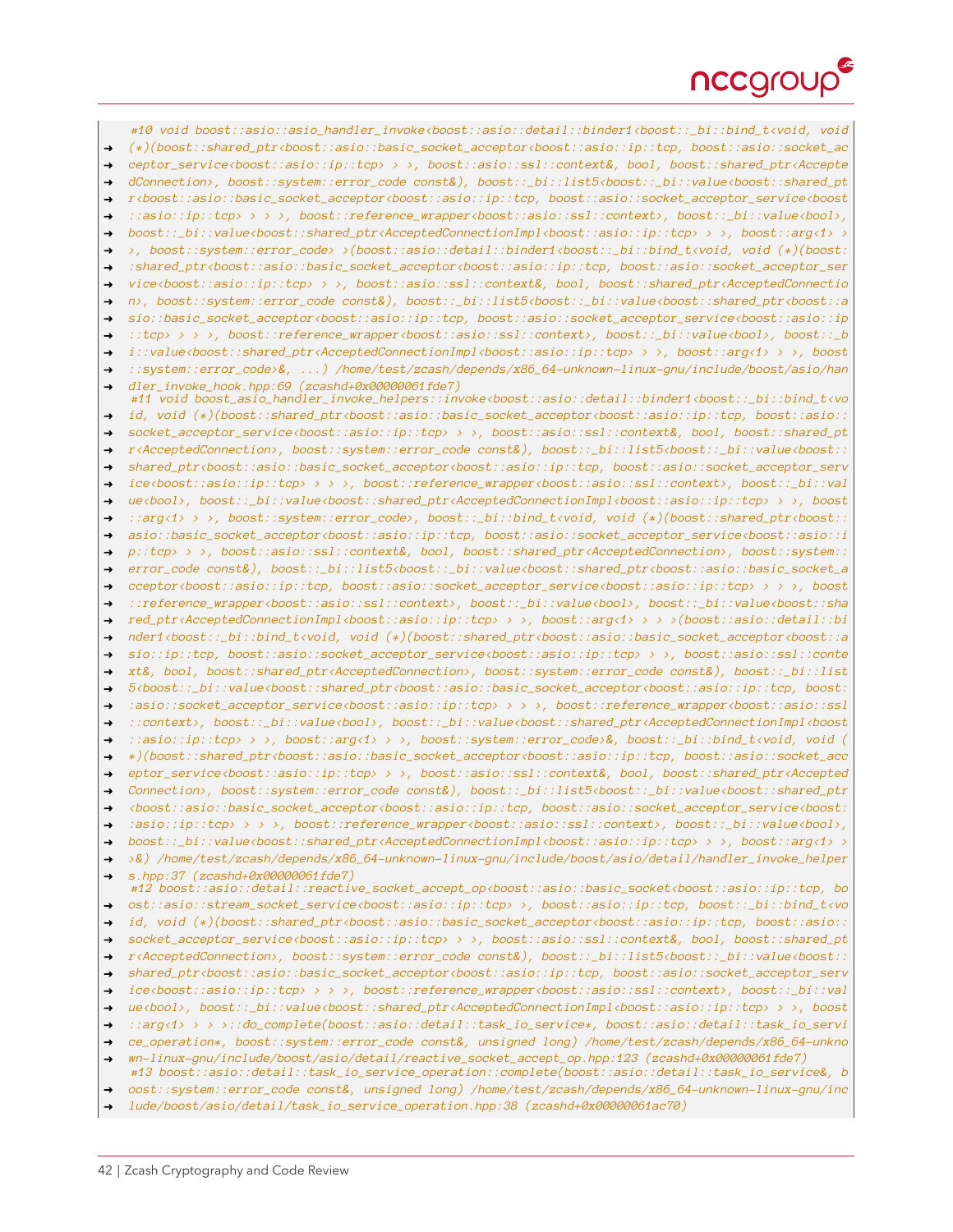

|               | #14 boost::asio::detail::epoll_reactor::descriptor_state::do_complete(boost::asio::detail::task_io_se                                                                                                                                                                                       |
|---------------|---------------------------------------------------------------------------------------------------------------------------------------------------------------------------------------------------------------------------------------------------------------------------------------------|
| →             | rvice*, boost::asio::detail::task_io_service_operation*, boost::system::error_code const&, unsigned l                                                                                                                                                                                       |
| $\rightarrow$ | ong) /home/test/zcash/depends/x86_64-unknown-linux-gnu/include/boost/asio/detail/impl/epoll_reactor.i                                                                                                                                                                                       |
| $\rightarrow$ | pp:651 (zcashd+0x00000061ac70)                                                                                                                                                                                                                                                              |
|               | #15 boost::asio::detail::task_io_service_operation::complete(boost::asio::detail::task_io_service&, b                                                                                                                                                                                       |
| →             | oost::system::error_code const&, unsigned long) /home/test/zcash/depends/x86_64-unknown-linux-gnu/inc                                                                                                                                                                                       |
| $\rightarrow$ | lude/boost/asio/detail/task io service operation.hpp:38 (zcashd+0x00000061e4f3)                                                                                                                                                                                                             |
|               | #16 boost::asio::detail::task_io_service::do_run_one(boost::asio::detail::scoped_lock <boost::asio::de< td=""></boost::asio::de<>                                                                                                                                                           |
| →             | tail::posix_mutex>&, boost::asio::detail::task_io_service_thread_info&, boost::system::error_code con                                                                                                                                                                                       |
| $\rightarrow$ | st&) /home/test/zcash/depends/x86_64-unknown-linux-gnu/include/boost/asio/detail/impl/task_io_service                                                                                                                                                                                       |
| $\rightarrow$ | $i$ pp:372 (zcashd+0x00000061e4f3)                                                                                                                                                                                                                                                          |
|               | #17 boost::asio::detail::task_io_service::run(boost::system::error_code&) /home/test/zcash/depends/x8                                                                                                                                                                                       |
| $\rightarrow$ | 6_64-unknown-linux-gnu/include/boost/asio/detail/impl/task_io_service.ipp:149 (zcashd+0x00000061e4f3)<br>#18 boost::asio::io_service::run() /home/test/zcash/depends/x86_64-unknown-linux-gnu/include/boost/as                                                                              |
| $\rightarrow$ | io/impl/io_service.ipp:59 (zcashd+0x00000062475d)                                                                                                                                                                                                                                           |
|               | #19 boost::_mfi::mf0 <unsigned boost::asio::io_service="" long,="">::operator()(boost::asio::io_service*) co</unsigned>                                                                                                                                                                     |
| $\rightarrow$ | nst /home/test/zcash/depends/x86_64-unknown-linux-qnu/include/boost/bind/mem_fn_template.hpp:49 (zcas                                                                                                                                                                                       |
| $\rightarrow$ | hd+0x000000614b2c)                                                                                                                                                                                                                                                                          |
|               | #20 unsigned long boost::_bi::list1 <boost::_bi::value<boost::asio::io_service*>&gt;::operator()<unsigne< th=""></unsigne<></boost::_bi::value<boost::asio::io_service*>                                                                                                                    |
| $\rightarrow$ | d long, boost::_mfi::mf0 <unsigned boost::asio::io_service="" long,="">, boost::_bi::list0&gt;(boost::_bi::type</unsigned>                                                                                                                                                                  |
| $\rightarrow$ | <unsigned long="">, boost::_mfi::mf0<unsigned boost::asio::io_service="" long,="">&amp;, boost::_bi::list0&amp;, long)</unsigned></unsigned>                                                                                                                                                |
| $\rightarrow$ | /home/test/zcash/depends/x86_64-unknown-linux-gnu/include/boost/bind/bind.hpp:249 (zcashd+0x000000614                                                                                                                                                                                       |
| $\rightarrow$ | $b2c$ )<br>#21 boost::_bi::bind_t <unsigned boost::_mfi::mf0<unsigned="" boost::asio::io_service="" long,="">, boost</unsigned>                                                                                                                                                             |
| $\rightarrow$ | ::_bi::list1<br>boost::_bi::value <boost::asio::io_service*> &gt; &gt;::operator()() /home/test/zcash/depends/x</boost::asio::io_service*>                                                                                                                                                  |
| $\rightarrow$ | 86_64-unknown-linux-gnu/include/boost/bind/bind.hpp:1222 (zcashd+0x000000614b2c)                                                                                                                                                                                                            |
|               | #22 boost::detail::thread_data <boost::_bi::bind_t<unsigned boos<="" boost::_mfi::mf0<unsigned="" long,="" th=""></boost::_bi::bind_t<unsigned>                                                                                                                                             |
| $\rightarrow$ | t::asio::io_service>, boost::_bi::list1 <boost::_bi::value<boost::asio::io_service*> &gt; &gt; &gt;::run() /hom</boost::_bi::value<boost::asio::io_service*>                                                                                                                                |
| $\rightarrow$ | e/test/zcash/depends/x86_64-unknown-linux-gnu/include/boost/thread/detail/thread.hpp:116 (zcashd+0x00                                                                                                                                                                                       |
| $\rightarrow$ | 0000614b2c)                                                                                                                                                                                                                                                                                 |
|               | #23 thread_proxy <null> (zcashd+0x00000094e31a)</null>                                                                                                                                                                                                                                      |
|               | Previous write of size 4 at 0x7d640006ba1c by thread T12 (mutexes: write M801, write M852, write M114):<br>#0 void Unserialize <cdatastream>(CDataStream&amp;, int&amp;, int, int) /home/test/zcash/src/serialize.h:221 (<br/><math>\rightarrow</math> zcashd+0x000000543c0c)</cdatastream> |
|               |                                                                                                                                                                                                                                                                                             |

- *#1 CDataStream& CDataStream::operator>><int>(int&) /home/test/zcash/src/streams.h:291 (zcashd+0x00000 0543c0c)*
	- *#2 ProcessMessage /home/test/zcash/src/main.cpp:4294 (zcashd+0x000000543c0c)*
	- *#3 ProcessMessages(CNode\*) /home/test/zcash/src/main.cpp:5170 (zcashd+0x00000054eb5f)*
	- *#4 boost::detail::function::function\_invoker1<bool (\*)(CNode\*), bool, CNode\*>::invoke(boost::detail::*
- *function::function\_buffer&, CNode\*) /home/test/zcash/depends/x86\_64-unknown-linux-gnu/include/boost/f*
- *unction/function\_template.hpp:101 (zcashd+0x0000005513e2) #5 boost::function1<bool, CNode\*>::operator()(CNode\*) const /home/test/zcash/depends/x86\_64-unknown-l*
- *inux-gnu/include/boost/function/function\_template.hpp:771 (zcashd+0x0000005d3cce) #6 bool boost::signals2::detail::call\_with\_tuple\_args<bool>::m\_invoke<boost::function<bool (CNode\*)>,*
- *0u, CNode\*&>(boost::function<bool (CNode\*)>&, boost::signals2::detail::unsigned\_meta\_array<0u>, std::*
- *tuple<CNode\*&> const&, boost::disable\_if<boost::is\_void<boost::function<bool (CNode\*)>::result\_type>,*
- *void>::type\*) const /home/test/zcash/depends/x86\_64-unknown-linux-gnu/include/boost/signals2/detail/v*
- *ariadic\_slot\_invoker.hpp:98 (zcashd+0x0000005d3cce) #7 bool boost::signals2::detail::call\_with\_tuple\_args<bool>::operator()<boost::function<bool (CNode\*)*
- *>, CNode\*&, 1ul>(boost::function<bool (CNode\*)>&, std::tuple<CNode\*&> const&, mpl\_::size\_t<1ul>) cons*
- *t /home/test/zcash/depends/x86\_64-unknown-linux-gnu/include/boost/signals2/detail/variadic\_slot\_invok*
- *er.hpp:90 (zcashd+0x0000005d3cce) #8 bool boost::signals2::detail::variadic\_slot\_invoker<bool, CNode\*>::operator()<boost::shared\_ptr<bo*
- *ost::signals2::detail::connection\_body<std::pair<boost::signals2::detail::slot\_meta\_group, boost::opt*
- *ional<int> >, boost::signals2::slot<bool (CNode\*), boost::function<bool (CNode\*)> >, boost::signals2:*
- *:mutex> > >(boost::shared\_ptr<boost::signals2::detail::connection\_body<std::pair<boost::signals2::det*
- *ail::slot\_meta\_group, boost::optional<int> >, boost::signals2::slot<bool (CNode\*), boost::function<bo ol (CNode\*)> >, boost::signals2::mutex> > const&) const /home/test/zcash/depends/x86\_64-unknown-linux*
- *-gnu/include/boost/signals2/detail/variadic\_slot\_invoker.hpp:134 (zcashd+0x0000005d3cce)*
- 43 | Zcash Cryptography and Code Review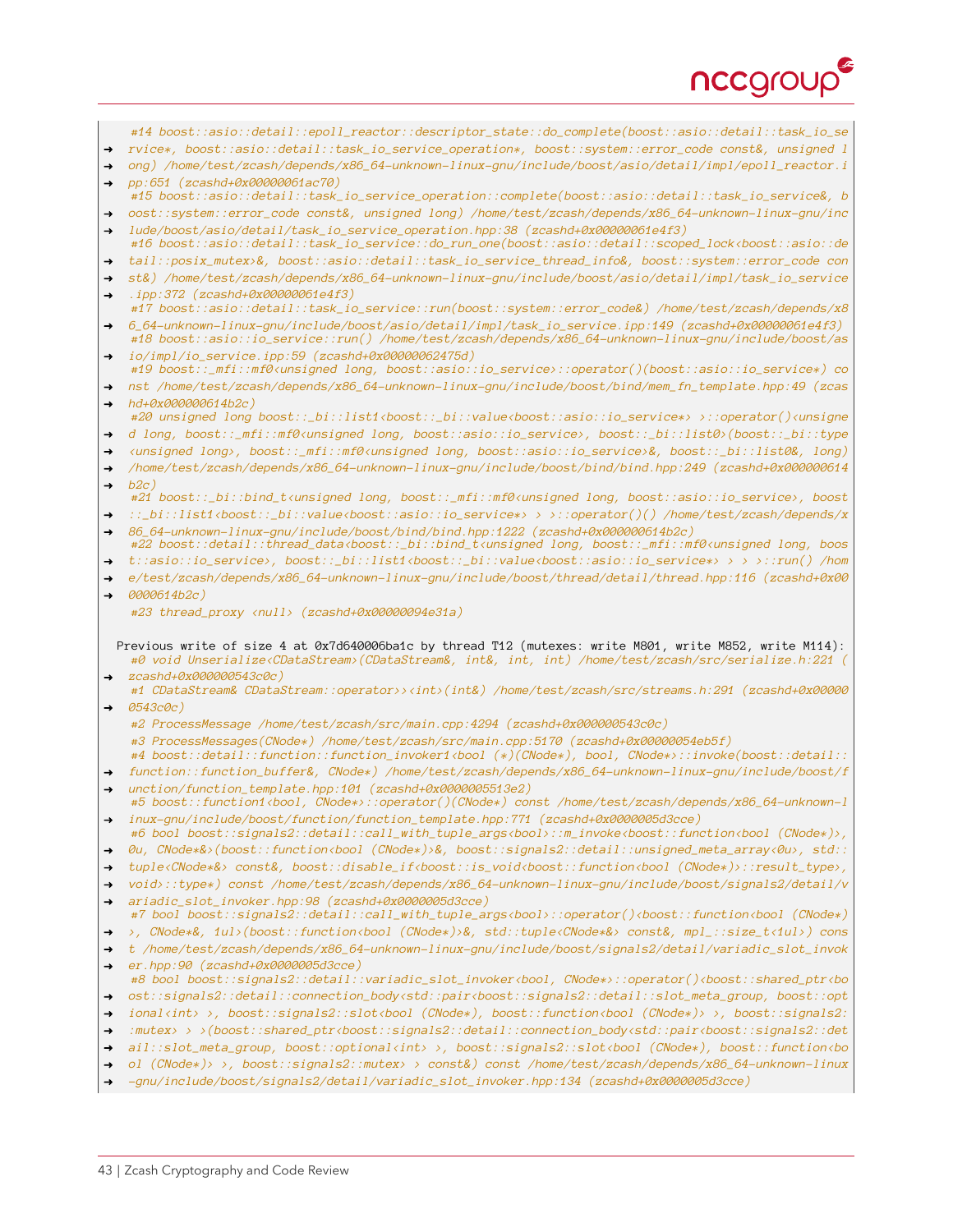

*#9 boost::signals2::detail::slot\_call\_iterator\_t<boost::signals2::detail::variadic\_slot\_invoker<bool*  $\rightarrow$ *, CNode\*>, std::\_List\_iterator<boost::shared\_ptr<boost::signals2::detail::connection\_body<std::pair<b oost::signals2::detail::slot\_meta\_group, boost::optional<int> >, boost::signals2::slot<bool (CNode\*),*  $\rightarrow$ *boost::function<bool (CNode\*)> >, boost::signals2::mutex> > >, boost::signals2::detail::connection\_bo dy<std::pair<boost::signals2::detail::slot\_meta\_group, boost::optional<int> >, boost::signals2::slot <bool (CNode\*), boost::function<bool (CNode\*)> >, boost::signals2::mutex> >::dereference() const /hom e/test/zcash/depends/x86\_64-unknown-linux-gnu/include/boost/signals2/detail/slot\_call\_iterator.hpp:10 9 (zcashd+0x0000005d3cce) #10 boost::signals2::detail::slot\_call\_iterator\_t<boost::signals2::detail::variadic\_slot\_invoker<boo l, CNode\*>, std::\_List\_iterator<boost::shared\_ptr<boost::signals2::detail::connection\_body<std::pair< boost::signals2::detail::slot\_meta\_group, boost::optional<int> >, boost::signals2::slot<bool (CNode\*)*  $\rightarrow$ *, boost::function<bool (CNode\*)> >, boost::signals2::mutex> > >, boost::signals2::detail::connection\_ body<std::pair<boost::signals2::detail::slot\_meta\_group, boost::optional<int> >, boost::signals2::slo t<bool (CNode\*), boost::function<bool (CNode\*)> >, boost::signals2::mutex> >::reference boost::iterat ors::iterator\_core\_access::dereference<boost::signals2::detail::slot\_call\_iterator\_t<boost::signals2: :detail::variadic\_slot\_invoker<bool, CNode\*>, std::\_List\_iterator<boost::shared\_ptr<boost::signals2:: detail::connection\_body<std::pair<boost::signals2::detail::slot\_meta\_group, boost::optional<int> >, b oost::signals2::slot<bool (CNode\*), boost::function<bool (CNode\*)> >, boost::signals2::mutex> > >, bo ost::signals2::detail::connection\_body<std::pair<boost::signals2::detail::slot\_meta\_group, boost::opt ional<int> >, boost::signals2::slot<bool (CNode\*), boost::function<bool (CNode\*)> >, boost::signals2: :mutex> > >(boost::signals2::detail::slot\_call\_iterator\_t<boost::signals2::detail::variadic\_slot\_invo ker<bool, CNode\*>, std::\_List\_iterator<boost::shared\_ptr<boost::signals2::detail::connection\_body<std ::pair<boost::signals2::detail::slot\_meta\_group, boost::optional<int> >, boost::signals2::slot<bool (*  $\rightarrow$ *CNode\*), boost::function<bool (CNode\*)> >, boost::signals2::mutex> > >, boost::signals2::detail::conn*  $\rightarrow$ *ection\_body<std::pair<boost::signals2::detail::slot\_meta\_group, boost::optional<int> >, boost::signal*  $\rightarrow$ *s2::slot<bool (CNode\*), boost::function<bool (CNode\*)> >, boost::signals2::mutex> > const&) /home/tes*  $\rightarrow$ *t/zcash/depends/x86\_64-unknown-linux-gnu/include/boost/iterator/iterator\_facade.hpp:549 (zcashd+0x000 0005d3cce) #11 boost::iterators::detail::iterator\_facade\_base<boost::signals2::detail::slot\_call\_iterator\_t<boos t::signals2::detail::variadic\_slot\_invoker<bool, CNode\*>, std::\_List\_iterator<boost::shared\_ptr<boost*  $\rightarrow$ *::signals2::detail::connection\_body<std::pair<boost::signals2::detail::slot\_meta\_group, boost::option al<int> >, boost::signals2::slot<bool (CNode\*), boost::function<bool (CNode\*)> >, boost::signals2::mu*  $\rightarrow$  $\rightarrow$ *tex> > >, boost::signals2::detail::connection\_body<std::pair<boost::signals2::detail::slot\_meta\_group , boost::optional<int> >, boost::signals2::slot<bool (CNode\*), boost::function<bool (CNode\*)> >, boos*  $\rightarrow$ *t::signals2::mutex> >, bool, boost::iterators::single\_pass\_traversal\_tag, bool&, long, false, false>:*  $\rightarrow$ *:operator\*() const /home/test/zcash/depends/x86\_64-unknown-linux-gnu/include/boost/iterator/iterator\_ facade.hpp:655 (zcashd+0x0000005d3cce) #12 bool CombinerAll::operator()<boost::signals2::detail::slot\_call\_iterator\_t<boost::signals2::detai*  $\rightarrow$ *l::variadic\_slot\_invoker<bool, CNode\*>, std::\_List\_iterator<boost::shared\_ptr<boost::signals2::detail*  $\rightarrow$ *::connection\_body<std::pair<boost::signals2::detail::slot\_meta\_group, boost::optional<int> >, boost:: signals2::slot<bool (CNode\*), boost::function<bool (CNode\*)> >, boost::signals2::mutex> > >, boost::s*  $\rightarrow$ *ignals2::detail::connection\_body<std::pair<boost::signals2::detail::slot\_meta\_group, boost::optional< int> >, boost::signals2::slot<bool (CNode\*), boost::function<bool (CNode\*)> >, boost::signals2::mutex > > >(boost::signals2::detail::slot\_call\_iterator\_t<boost::signals2::detail::variadic\_slot\_invoker<bo ol, CNode\*>, std::\_List\_iterator<boost::shared\_ptr<boost::signals2::detail::connection\_body<std::pair <boost::signals2::detail::slot\_meta\_group, boost::optional<int> >, boost::signals2::slot<bool (CNode\* ), boost::function<bool (CNode\*)> >, boost::signals2::mutex> > >, boost::signals2::detail::connection \_body<std::pair<boost::signals2::detail::slot\_meta\_group, boost::optional<int> >, boost::signals2::sl ot<bool (CNode\*), boost::function<bool (CNode\*)> >, boost::signals2::mutex> >, boost::signals2::detai l::slot\_call\_iterator\_t<boost::signals2::detail::variadic\_slot\_invoker<bool, CNode\*>, std::\_List\_iter ator<boost::shared\_ptr<boost::signals2::detail::connection\_body<std::pair<boost::signals2::detail::sl ot\_meta\_group, boost::optional<int> >, boost::signals2::slot<bool (CNode\*), boost::function<bool (CNo de\*)> >, boost::signals2::mutex> > >, boost::signals2::detail::connection\_body<std::pair<boost::signa ls2::detail::slot\_meta\_group, boost::optional<int> >, boost::signals2::slot<bool (CNode\*), boost::fun ction<bool (CNode\*)> >, boost::signals2::mutex> >) const /home/test/zcash/src/net.h:92 (zcashd+0x0000*

*005d3cce)*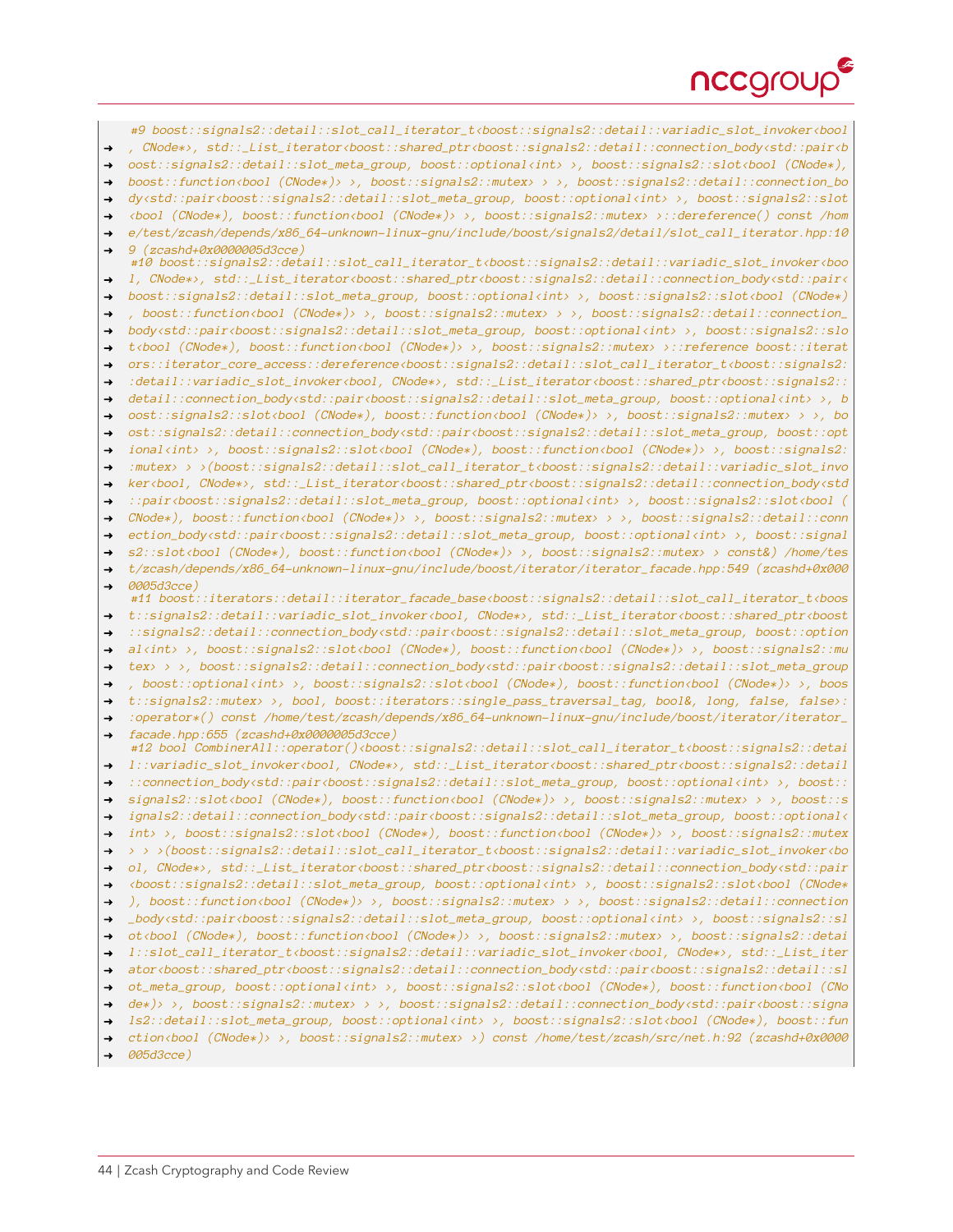

*terator<boost::shared\_ptr<boost::signals2::detail::connection\_body<std::pair<boost::signals2::detail: :slot\_meta\_group, boost::optional<int> >, boost::signals2::slot<bool (CNode\*), boost::function<bool ( CNode\*)> >, boost::signals2::mutex> > >, boost::signals2::detail::connection\_body<std::pair<boost::si gnals2::detail::slot\_meta\_group, boost::optional<int> >, boost::signals2::slot<bool (CNode\*), boost:: function<bool (CNode\*)> >, boost::signals2::mutex> > >(CombinerAll&, boost::signals2::detail::slot\_ca ll\_iterator\_t<boost::signals2::detail::variadic\_slot\_invoker<bool, CNode\*>, std::\_List\_iterator<boost ::shared\_ptr<boost::signals2::detail::connection\_body<std::pair<boost::signals2::detail::slot\_meta\_gr oup, boost::optional<int> >, boost::signals2::slot<bool (CNode\*), boost::function<bool (CNode\*)> >, b oost::signals2::mutex> > >, boost::signals2::detail::connection\_body<std::pair<boost::signals2::detai l::slot\_meta\_group, boost::optional<int> >, boost::signals2::slot<bool (CNode\*), boost::function<bool (CNode\*)> >, boost::signals2::mutex> >, boost::signals2::detail::slot\_call\_iterator\_t<boost::signals2 ::detail::variadic\_slot\_invoker<bool, CNode\*>, std::\_List\_iterator<boost::shared\_ptr<boost::signals2:*  $\rightarrow$ *:detail::connection\_body<std::pair<boost::signals2::detail::slot\_meta\_group, boost::optional<int> >,*  $\rightarrow$ *boost::signals2::slot<bool (CNode\*), boost::function<bool (CNode\*)> >, boost::signals2::mutex> > >, b*  $\rightarrow$  $\rightarrow$ *oost::signals2::detail::connection\_body<std::pair<boost::signals2::detail::slot\_meta\_group, boost::op*  $\rightarrow$ *tional<int> >, boost::signals2::slot<bool (CNode\*), boost::function<bool (CNode\*)> >, boost::signals2 ::mutex> >) const /home/test/zcash/depends/x86\_64-unknown-linux-gnu/include/boost/signals2/detail/res ult\_type\_wrapper.hpp:53 (zcashd+0x0000005d3cce) #14 boost::signals2::detail::signal\_impl<bool (CNode\*), CombinerAll, int, std::less<int>, boost::func tion<bool (CNode\*)>, boost::function<bool (boost::signals2::connection const&, CNode\*)>, boost::signa ls2::mutex>::operator()(CNode\*) /home/test/zcash/depends/x86\_64-unknown-linux-gnu/include/boost/signa ls2/detail/signal\_template.hpp:247 (zcashd+0x0000005d3cce) #15 boost::signals2::signal<bool (CNode\*), CombinerAll, int, std::less<int>, boost::function<bool (CN ode\*)>, boost::function<bool (boost::signals2::connection const&, CNode\*)>, boost::signals2::mutex>:: operator()(CNode\*) /home/test/zcash/depends/x86\_64-unknown-linux-gnu/include/boost/signals2/detail/si*

*#13 bool boost::signals2::detail::combiner\_invoker<bool>::operator()<CombinerAll, boost::signals2::de tail::slot\_call\_iterator\_t<boost::signals2::detail::variadic\_slot\_invoker<bool, CNode\*>, std::\_List\_i*

*gnal\_template.hpp:723 (zcashd+0x0000005d3cce) #16 ThreadMessageHandler() /home/test/zcash/src/net.cpp:1448 (zcashd+0x0000005d3cce) #17 void TraceThread<void (\*)()>(char const\*, void (\*)()) /home/test/zcash/src/util.h:217 (zcashd+0x0 000005e344f)*

*#18 void boost::\_bi::list2<boost::\_bi::value<char const\*>, boost::\_bi::value<void (\*)()> >::operator(*

*)<void (\*)(char const\*, void (\*)()), boost::\_bi::list0>(boost::\_bi::type<void>, void (\*&)(char const\**

- *, void (\*)()), boost::\_bi::list0&, int) /home/test/zcash/depends/x86\_64-unknown-linux-gnu/include/boo st/bind/bind.hpp:319 (zcashd+0x0000005d55d2)*
- *#19 boost::\_bi::bind\_t<void, void (\*)(char const\*, void (\*)()), boost::\_bi::list2<boost::\_bi::value<c*
- *har const\*>, boost::\_bi::value<void (\*)()> > >::operator()() /home/test/zcash/depends/x86\_64-unknownlinux-gnu/include/boost/bind/bind.hpp:1222 (zcashd+0x0000005d55d2)*
- *#20 boost::detail::thread\_data<boost::\_bi::bind\_t<void, void (\*)(char const\*, void (\*)()), boost::\_bi ::list2<boost::\_bi::value<char const\*>, boost::\_bi::value<void (\*)()> > > >::run() /home/test/zcash/d*
- *epends/x86\_64-unknown-linux-gnu/include/boost/thread/detail/thread.hpp:116 (zcashd+0x0000005d55d2) #21 thread\_proxy <null> (zcashd+0x00000094e31a)*

Location is heap block of size 1136 at 0x7d640006b800 allocated by thread T4:

*#0 operator new(unsigned long) <null> (zcashd+0x000000464983)*

*#1 ConnectNode(CAddress, char const\*) /home/test/zcash/src/net.cpp:392 (zcashd+0x0000005cca24)*

- *#2 OpenNetworkConnection(CAddress const&, CSemaphoreGrant\*, char const\*, bool) /home/test/zcash/src/n et.cpp:1399 (zcashd+0x0000005ccf91)*
- *#3 addnode(std::vector<json\_spirit::Value\_impl<json\_spirit::Config\_vector<std::\_\_cxx11::basic\_string*
- *<char, std::char\_traits<char>, std::allocator<char> > > >, std::allocator<json\_spirit::Value\_impl<jso*
- *n\_spirit::Config\_vector<std::\_\_cxx11::basic\_string<char, std::char\_traits<char>, std::allocator<char>*
- *> > > > > const&, bool) /home/test/zcash/src/rpcnet.cpp:192 (zcashd+0x0000006f6357) #4 CRPCTable::execute(std::\_\_cxx11::basic\_string<char, std::char\_traits<char>, std::allocator<char> >*
- *const&, std::vector<json\_spirit::Value\_impl<json\_spirit::Config\_vector<std::\_\_cxx11::basic\_string<cha*
- *r, std::char\_traits<char>, std::allocator<char> > > >, std::allocator<json\_spirit::Value\_impl<json\_sp*
- *irit::Config\_vector<std::\_\_cxx11::basic\_string<char, std::char\_traits<char>, std::allocator<char> > >*
- *> > > const&) const /home/test/zcash/src/rpcserver.cpp:1026 (zcashd+0x00000060ac69) #5 HTTPReq\_JSONRPC /home/test/zcash/src/rpcserver.cpp:950 (zcashd+0x00000060c636)*
- *#6 ServiceConnection(AcceptedConnection\*) /home/test/zcash/src/rpcserver.cpp:998 (zcashd+0x00000060c6 36)*
- *#7 RPCAcceptHandler<boost::asio::ip::tcp, boost::asio::socket\_acceptor\_service<boost::asio::ip::tcp> > /home/test/zcash/src/rpcserver.cpp:563 (zcashd+0x00000060d7bb)*

 $\rightarrow$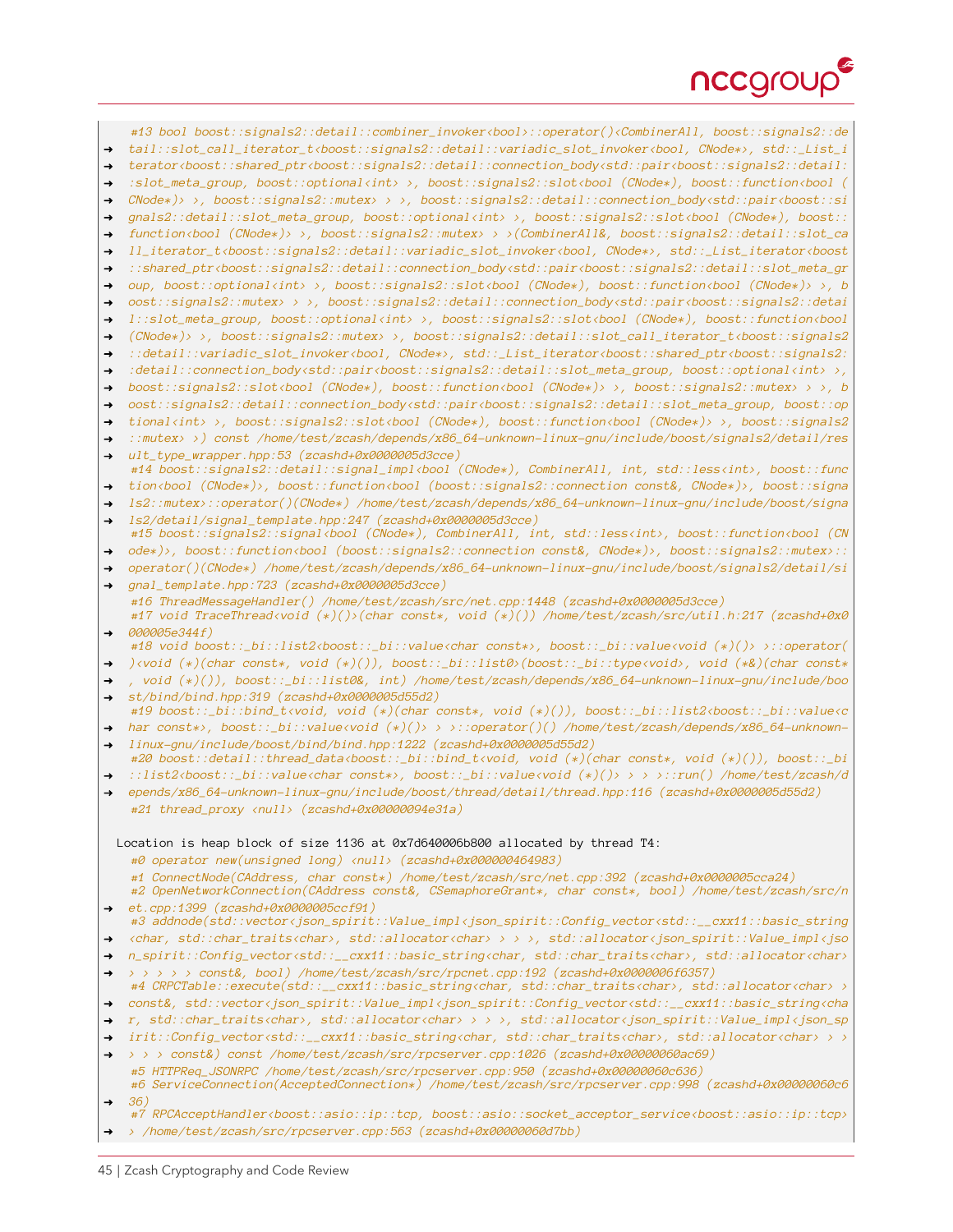

*#8 void boost::\_bi::list5<boost::\_bi::value<boost::shared\_ptr<boost::asio::basic\_socket\_acceptor<boos t::asio::ip::tcp, boost::asio::socket\_acceptor\_service<boost::asio::ip::tcp> > > >, boost::reference\_ wrapper<boost::asio::ssl::context>, boost::\_bi::value<bool>, boost::\_bi::value<boost::shared\_ptr<Acce*  $\rightarrow$ *ptedConnectionImpl<boost::asio::ip::tcp> > >, boost::arg<1> >::operator()<void (\*)(boost::shared\_ptr< boost::asio::basic\_socket\_acceptor<boost::asio::ip::tcp, boost::asio::socket\_acceptor\_service<boost:: asio::ip::tcp> > >, boost::asio::ssl::context&, bool, boost::shared\_ptr<AcceptedConnection>, boost::s ystem::error\_code const&), boost::\_bi::rrlist1<boost::system::error\_code const&> >(boost::\_bi::type<v oid>, void (\*&)(boost::shared\_ptr<boost::asio::basic\_socket\_acceptor<boost::asio::ip::tcp, boost::asi o::socket\_acceptor\_service<boost::asio::ip::tcp> > >, boost::asio::ssl::context&, bool, boost::shared \_ptr<AcceptedConnection>, boost::system::error\_code const&), boost::\_bi::rrlist1<boost::system::error \_code const&>&, int) /home/test/zcash/depends/x86\_64-unknown-linux-gnu/include/boost/bind/bind.hpp:53 1 (zcashd+0x00000061fde7) #9 void boost::\_bi::bind\_t<void, void (\*)(boost::shared\_ptr<boost::asio::basic\_socket\_acceptor<boost: :asio::ip::tcp, boost::asio::socket\_acceptor\_service<boost::asio::ip::tcp> > >, boost::asio::ssl::con text&, bool, boost::shared\_ptr<AcceptedConnection>, boost::system::error\_code const&), boost::\_bi::li st5<boost::\_bi::value<boost::shared\_ptr<boost::asio::basic\_socket\_acceptor<boost::asio::ip::tcp, boos t::asio::socket\_acceptor\_service<boost::asio::ip::tcp> > > >, boost::reference\_wrapper<boost::asio::s sl::context>, boost::\_bi::value<bool>, boost::\_bi::value<boost::shared\_ptr<AcceptedConnectionImpl<boo st::asio::ip::tcp> > >, boost::arg<1> > >::operator()<boost::system::error\_code const&>(boost::system ::error\_code const&) /home/test/zcash/depends/x86\_64-unknown-linux-gnu/include/boost/bind/bind.hpp:12 34 (zcashd+0x00000061fde7) #10 boost::asio::detail::binder1<boost::\_bi::bind\_t<void, void (\*)(boost::shared\_ptr<boost::asio::bas ic\_socket\_acceptor<boost::asio::ip::tcp, boost::asio::socket\_acceptor\_service<boost::asio::ip::tcp> > >, boost::asio::ssl::context&, bool, boost::shared\_ptr<AcceptedConnection>, boost::system::error\_code*  $\rightarrow$ *const&), boost::\_bi::list5<boost::\_bi::value<boost::shared\_ptr<boost::asio::basic\_socket\_acceptor<boo st::asio::ip::tcp, boost::asio::socket\_acceptor\_service<boost::asio::ip::tcp> > > >, boost::reference \_wrapper<boost::asio::ssl::context>, boost::\_bi::value<bool>, boost::\_bi::value<boost::shared\_ptr<Acc eptedConnectionImpl<boost::asio::ip::tcp> > >, boost::arg<1> > >, boost::system::error\_code>::operato*  $\rightarrow$ *r()() /home/test/zcash/depends/x86\_64-unknown-linux-gnu/include/boost/asio/detail/bind\_handler.hpp:47 (zcashd+0x00000061fde7)*  $\rightarrow$ *#11 void boost::asio::asio\_handler\_invoke<boost::asio::detail::binder1<boost::\_bi::bind\_t<void, void (\*)(boost::shared\_ptr<boost::asio::basic\_socket\_acceptor<boost::asio::ip::tcp, boost::asio::socket\_ac*  $\rightarrow$ *ceptor\_service<boost::asio::ip::tcp> > >, boost::asio::ssl::context&, bool, boost::shared\_ptr<Accepte dConnection>, boost::system::error\_code const&), boost::\_bi::list5<boost::\_bi::value<boost::shared\_pt r<boost::asio::basic\_socket\_acceptor<boost::asio::ip::tcp, boost::asio::socket\_acceptor\_service<boost*  $\rightarrow$ *::asio::ip::tcp> > > >, boost::reference\_wrapper<boost::asio::ssl::context>, boost::\_bi::value<bool>,*  $\rightarrow$ *boost::\_bi::value<boost::shared\_ptr<AcceptedConnectionImpl<boost::asio::ip::tcp> > >, boost::arg<1> >*  $\rightarrow$ *>, boost::system::error\_code> >(boost::asio::detail::binder1<boost::\_bi::bind\_t<void, void (\*)(boost:*  $\rightarrow$ *:shared\_ptr<boost::asio::basic\_socket\_acceptor<boost::asio::ip::tcp, boost::asio::socket\_acceptor\_ser*  $\rightarrow$ *vice<boost::asio::ip::tcp> > >, boost::asio::ssl::context&, bool, boost::shared\_ptr<AcceptedConnectio n>, boost::system::error\_code const&), boost::\_bi::list5<boost::\_bi::value<boost::shared\_ptr<boost::a sio::basic\_socket\_acceptor<boost::asio::ip::tcp, boost::asio::socket\_acceptor\_service<boost::asio::ip ::tcp> > > >, boost::reference\_wrapper<boost::asio::ssl::context>, boost::\_bi::value<bool>, boost::\_b i::value<boost::shared\_ptr<AcceptedConnectionImpl<boost::asio::ip::tcp> > >, boost::arg<1> > >, boost ::system::error\_code>&, ...) /home/test/zcash/depends/x86\_64-unknown-linux-gnu/include/boost/asio/han dler\_invoke\_hook.hpp:69 (zcashd+0x00000061fde7)*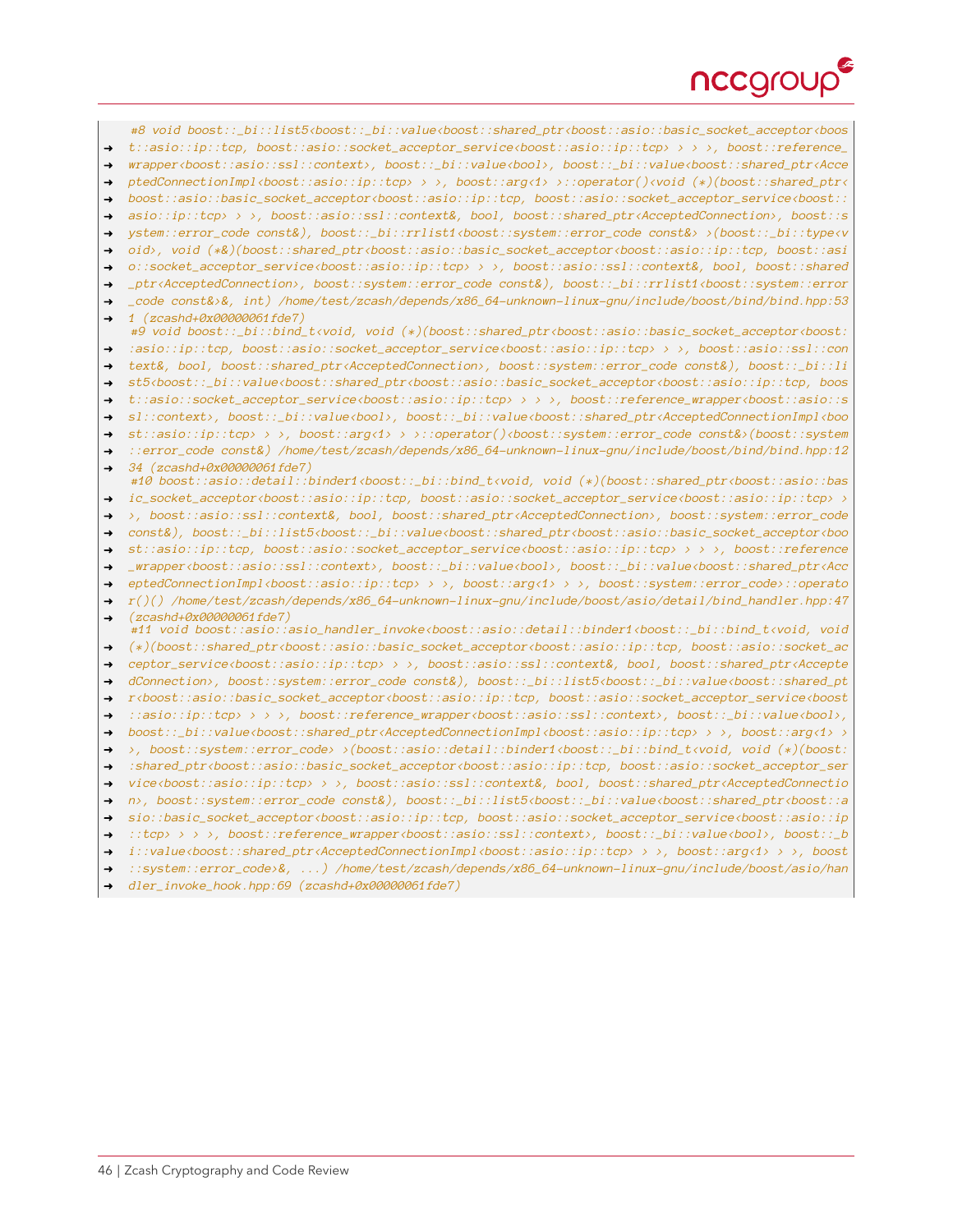

*#12 void boost\_asio\_handler\_invoke\_helpers::invoke<boost::asio::detail::binder1<boost::\_bi::bind\_t<vo*  $\rightarrow$ *id, void (\*)(boost::shared\_ptr<boost::asio::basic\_socket\_acceptor<boost::asio::ip::tcp, boost::asio:: socket\_acceptor\_service<boost::asio::ip::tcp> > >, boost::asio::ssl::context&, bool, boost::shared\_pt*  $\rightarrow$ *r<AcceptedConnection>, boost::system::error\_code const&), boost::\_bi::list5<boost::\_bi::value<boost:: shared\_ptr<boost::asio::basic\_socket\_acceptor<boost::asio::ip::tcp, boost::asio::socket\_acceptor\_serv*  $\rightarrow$ *ice<boost::asio::ip::tcp> > > >, boost::reference\_wrapper<boost::asio::ssl::context>, boost::\_bi::val ue<bool>, boost::\_bi::value<boost::shared\_ptr<AcceptedConnectionImpl<boost::asio::ip::tcp> > >, boost ::arg<1> > >, boost::system::error\_code>, boost::\_bi::bind\_t<void, void (\*)(boost::shared\_ptr<boost:: asio::basic\_socket\_acceptor<boost::asio::ip::tcp, boost::asio::socket\_acceptor\_service<boost::asio::i p::tcp> > >, boost::asio::ssl::context&, bool, boost::shared\_ptr<AcceptedConnection>, boost::system:: error\_code const&), boost::\_bi::list5<boost::\_bi::value<boost::shared\_ptr<boost::asio::basic\_socket\_a cceptor<boost::asio::ip::tcp, boost::asio::socket\_acceptor\_service<boost::asio::ip::tcp> > > >, boost ::reference\_wrapper<boost::asio::ssl::context>, boost::\_bi::value<bool>, boost::\_bi::value<boost::sha red\_ptr<AcceptedConnectionImpl<boost::asio::ip::tcp> > >, boost::arg<1> > > >(boost::asio::detail::bi nder1<boost::\_bi::bind\_t<void, void (\*)(boost::shared\_ptr<boost::asio::basic\_socket\_acceptor<boost::a*  $\rightarrow$ *sio::ip::tcp, boost::asio::socket\_acceptor\_service<boost::asio::ip::tcp> > >, boost::asio::ssl::conte xt&, bool, boost::shared\_ptr<AcceptedConnection>, boost::system::error\_code const&), boost::\_bi::list*  $\rightarrow$  $\rightarrow$ *5<boost::\_bi::value<boost::shared\_ptr<boost::asio::basic\_socket\_acceptor<boost::asio::ip::tcp, boost:*  $\rightarrow$ *:asio::socket\_acceptor\_service<boost::asio::ip::tcp> > > >, boost::reference\_wrapper<boost::asio::ssl ::context>, boost::\_bi::value<bool>, boost::\_bi::value<boost::shared\_ptr<AcceptedConnectionImpl<boost*  $\rightarrow$ *::asio::ip::tcp> > >, boost::arg<1> > >, boost::system::error\_code>&, boost::\_bi::bind\_t<void, void ( \*)(boost::shared\_ptr<boost::asio::basic\_socket\_acceptor<boost::asio::ip::tcp, boost::asio::socket\_acc eptor\_service<boost::asio::ip::tcp> > >, boost::asio::ssl::context&, bool, boost::shared\_ptr<Accepted Connection>, boost::system::error\_code const&), boost::\_bi::list5<boost::\_bi::value<boost::shared\_ptr <boost::asio::basic\_socket\_acceptor<boost::asio::ip::tcp, boost::asio::socket\_acceptor\_service<boost: :asio::ip::tcp> > > >, boost::reference\_wrapper<boost::asio::ssl::context>, boost::\_bi::value<bool>, boost::\_bi::value<boost::shared\_ptr<AcceptedConnectionImpl<boost::asio::ip::tcp> > >, boost::arg<1> > >&) /home/test/zcash/depends/x86\_64-unknown-linux-gnu/include/boost/asio/detail/handler\_invoke\_helper s.hpp:37 (zcashd+0x00000061fde7)*  $\rightarrow$ *#13 boost::asio::detail::reactive\_socket\_accept\_op<boost::asio::basic\_socket<boost::asio::ip::tcp, bo*  $\rightarrow$ *ost::asio::stream\_socket\_service<boost::asio::ip::tcp> >, boost::asio::ip::tcp, boost::\_bi::bind\_t<vo id, void (\*)(boost::shared\_ptr<boost::asio::basic\_socket\_acceptor<boost::asio::ip::tcp, boost::asio:: socket\_acceptor\_service<boost::asio::ip::tcp> > >, boost::asio::ssl::context&, bool, boost::shared\_pt r<AcceptedConnection>, boost::system::error\_code const&), boost::\_bi::list5<boost::\_bi::value<boost:: shared\_ptr<boost::asio::basic\_socket\_acceptor<boost::asio::ip::tcp, boost::asio::socket\_acceptor\_serv ice<boost::asio::ip::tcp> > > >, boost::reference\_wrapper<boost::asio::ssl::context>, boost::\_bi::val ue<bool>, boost::\_bi::value<boost::shared\_ptr<AcceptedConnectionImpl<boost::asio::ip::tcp> > >, boost ::arg<1> > > >::do\_complete(boost::asio::detail::task\_io\_service\*, boost::asio::detail::task\_io\_servi ce\_operation\*, boost::system::error\_code const&, unsigned long) /home/test/zcash/depends/x86\_64-unkno wn-linux-gnu/include/boost/asio/detail/reactive\_socket\_accept\_op.hpp:123 (zcashd+0x00000061fde7)*  $\rightarrow$ *#14 boost::asio::detail::task\_io\_service\_operation::complete(boost::asio::detail::task\_io\_service&, b oost::system::error\_code const&, unsigned long) /home/test/zcash/depends/x86\_64-unknown-linux-gnu/inc lude/boost/asio/detail/task\_io\_service\_operation.hpp:38 (zcashd+0x00000061ac70) #15 boost::asio::detail::epoll\_reactor::descriptor\_state::do\_complete(boost::asio::detail::task\_io\_se rvice\*, boost::asio::detail::task\_io\_service\_operation\*, boost::system::error\_code const&, unsigned l ong) /home/test/zcash/depends/x86\_64-unknown-linux-gnu/include/boost/asio/detail/impl/epoll\_reactor.i pp:651 (zcashd+0x00000061ac70) #16 boost::asio::detail::task\_io\_service\_operation::complete(boost::asio::detail::task\_io\_service&, b oost::system::error\_code const&, unsigned long) /home/test/zcash/depends/x86\_64-unknown-linux-gnu/inc lude/boost/asio/detail/task\_io\_service\_operation.hpp:38 (zcashd+0x00000061e4f3) #17 boost::asio::detail::task\_io\_service::do\_run\_one(boost::asio::detail::scoped\_lock<boost::asio::de tail::posix\_mutex>&, boost::asio::detail::task\_io\_service\_thread\_info&, boost::system::error\_code con st&) /home/test/zcash/depends/x86\_64-unknown-linux-gnu/include/boost/asio/detail/impl/task\_io\_service .ipp:372 (zcashd+0x00000061e4f3) #18 boost::asio::detail::task\_io\_service::run(boost::system::error\_code&) /home/test/zcash/depends/x8 6\_64-unknown-linux-gnu/include/boost/asio/detail/impl/task\_io\_service.ipp:149 (zcashd+0x00000061e4f3) #19 boost::asio::io\_service::run() /home/test/zcash/depends/x86\_64-unknown-linux-gnu/include/boost/as io/impl/io\_service.ipp:59 (zcashd+0x00000062475d) #20 boost::\_mfi::mf0<unsigned long, boost::asio::io\_service>::operator()(boost::asio::io\_service\*) co nst /home/test/zcash/depends/x86\_64-unknown-linux-gnu/include/boost/bind/mem\_fn\_template.hpp:49 (zcas*

*hd+0x000000614b2c)*  $\rightarrow$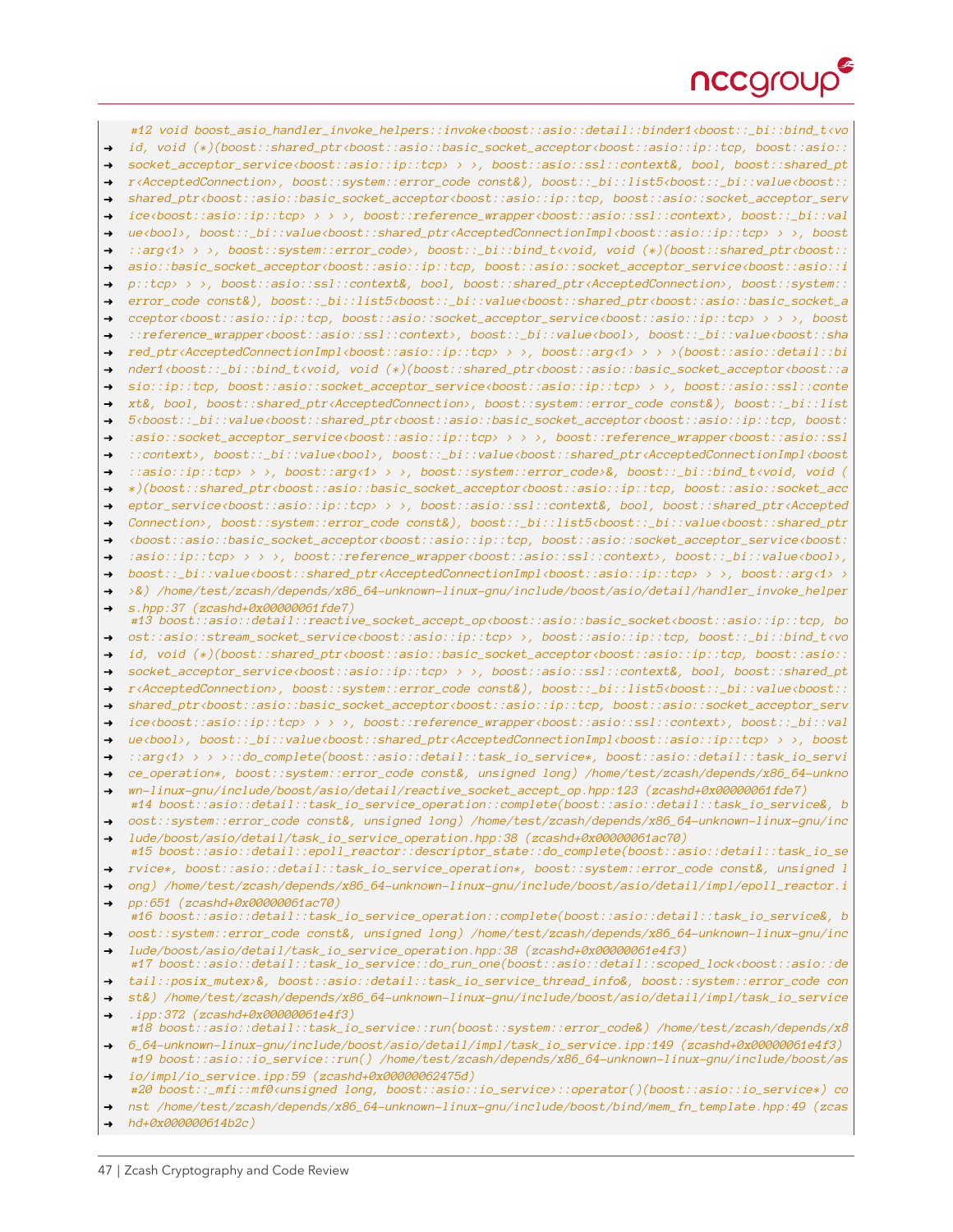nccgroup

*#21 unsigned long boost::\_bi::list1<boost::\_bi::value<boost::asio::io\_service\*> >::operator()<unsigne*

- *d long, boost::\_mfi::mf0<unsigned long, boost::asio::io\_service>, boost::\_bi::list0>(boost::\_bi::type*
- *<unsigned long>, boost::\_mfi::mf0<unsigned long, boost::asio::io\_service>&, boost::\_bi::list0&, long)*  $\rightarrow$
- */home/test/zcash/depends/x86\_64-unknown-linux-gnu/include/boost/bind/bind.hpp:249 (zcashd+0x000000614*
- *b2c)*  $\rightarrow$ *#22 boost::\_bi::bind\_t<unsigned long, boost::\_mfi::mf0<unsigned long, boost::asio::io\_service>, boost*
- *::\_bi::list1<boost::\_bi::value<boost::asio::io\_service\*> > >::operator()() /home/test/zcash/depends/x*
- *86\_64-unknown-linux-gnu/include/boost/bind/bind.hpp:1222 (zcashd+0x000000614b2c) #23 boost::detail::thread\_data<boost::\_bi::bind\_t<unsigned long, boost::\_mfi::mf0<unsigned long, boos*
- *t::asio::io\_service>, boost::\_bi::list1<boost::\_bi::value<boost::asio::io\_service\*> > > >::run() /hom*
- *e/test/zcash/depends/x86\_64-unknown-linux-gnu/include/boost/thread/detail/thread.hpp:116 (zcashd+0x00*
- *0000614b2c) #24 thread\_proxy <null> (zcashd+0x00000094e31a)*

#### Mutex M83 (0x00000200ca20) created at:

*#0 pthread\_mutex\_init <null> (zcashd+0x0000004236ae)*

- *#1 boost::recursive\_mutex::recursive\_mutex() /home/test/zcash/depends/x86\_64-unknown-linux-gnu/includ e/boost/thread/pthread/recursive\_mutex.hpp:79 (zcashd+0x0000004dd1fa)*
- *#2 AnnotatedMixin<boost::recursive\_mutex>::AnnotatedMixin() /home/test/zcash/src/sync.h:55 (zcashd+0x*
- *00000040f95e)*
	- *#3 \_\_static\_initialization\_and\_destruction\_0 /home/test/zcash/src/main.cpp:49 (zcashd+0x00000040f95e)*
	- *#4 \_GLOBAL\_\_sub\_I\_cs\_main /home/test/zcash/src/main.cpp:5491 (zcashd+0x00000040f95e)*
	- *#5 \_\_libc\_csu\_init <null> (zcashd+0x000000d3b4ac)*

#### Mutex M137 (0x00000200dce0) created at:

- *#0 pthread\_mutex\_init <null> (zcashd+0x0000004236ae)*
- *#1 boost::recursive\_mutex::recursive\_mutex() /home/test/zcash/depends/x86\_64-unknown-linux-gnu/includ e/boost/thread/pthread/recursive\_mutex.hpp:79 (zcashd+0x0000004dd1fa)*
- *#2 AnnotatedMixin<boost::recursive\_mutex>::AnnotatedMixin() /home/test/zcash/src/sync.h:55 (zcashd+0x 000000410b49)*
	- *#3 \_\_static\_initialization\_and\_destruction\_0 /home/test/zcash/src/net.cpp:87 (zcashd+0x000000410b49)*
	- *#4 \_GLOBAL\_\_sub\_I\_fDiscover /home/test/zcash/src/net.cpp:2104 (zcashd+0x000000410b49)*
	- *#5 \_\_libc\_csu\_init <null> (zcashd+0x000000d3b4ac)*

#### Mutex M155 (0x00000200d9e0) created at:

- *#0 pthread\_mutex\_init <null> (zcashd+0x0000004236ae)*
- *#1 boost::recursive\_mutex::recursive\_mutex() /home/test/zcash/depends/x86\_64-unknown-linux-gnu/includ e/boost/thread/pthread/recursive\_mutex.hpp:79 (zcashd+0x0000004dd1fa)*
- *#2 AnnotatedMixin<boost::recursive\_mutex>::AnnotatedMixin() /home/test/zcash/src/sync.h:55 (zcashd+0x 0000004111d1)*
	- *#3 \_\_static\_initialization\_and\_destruction\_0 /home/test/zcash/src/net.cpp:105 (zcashd+0x0000004111d1)*
	- *#4 \_GLOBAL\_\_sub\_I\_fDiscover /home/test/zcash/src/net.cpp:2104 (zcashd+0x0000004111d1)*
	- *#5 \_\_libc\_csu\_init <null> (zcashd+0x000000d3b4ac)*

#### Mutex M801 (0x7f7fcdbcacf0) created at:

- *#0 pthread\_mutex\_init <null> (zcashd+0x0000004236ae)*
- *#1 boost::mutex::mutex() /home/test/zcash/depends/x86\_64-unknown-linux-gnu/include/boost/thread/pthre ad/mutex.hpp:101 (zcashd+0x0000005dde1b)*
- *#2 ThreadMessageHandler() /home/test/zcash/src/net.cpp:1416 (zcashd+0x0000005d2c7d)*
- *#3 void TraceThread<void (\*)()>(char const\*, void (\*)()) /home/test/zcash/src/util.h:217 (zcashd+0x00 00005e344f)*
- *#4 void boost::\_bi::list2<boost::\_bi::value<char const\*>, boost::\_bi::value<void (\*)()> >::operator(*
- *)<void (\*)(char const\*, void (\*)()), boost::\_bi::list0>(boost::\_bi::type<void>, void (\*&)(char const\**
- *, void (\*)()), boost::\_bi::list0&, int) /home/test/zcash/depends/x86\_64-unknown-linux-gnu/include/boo st/bind/bind.hpp:319 (zcashd+0x0000005d55d2)*
- *#5 boost::\_bi::bind\_t<void, void (\*)(char const\*, void (\*)()), boost::\_bi::list2<boost::\_bi::value<ch*
- *ar const\*>, boost::\_bi::value<void (\*)()> > >::operator()() /home/test/zcash/depends/x86\_64-unknown-l inux-gnu/include/boost/bind/bind.hpp:1222 (zcashd+0x0000005d55d2)*
- *#6 boost::detail::thread\_data<boost::\_bi::bind\_t<void, void (\*)(char const\*, void (\*)()), boost::\_bi:*
- *:list2<boost::\_bi::value<char const\*>, boost::\_bi::value<void (\*)()> > > >::run() /home/test/zcash/de pends/x86\_64-unknown-linux-gnu/include/boost/thread/detail/thread.hpp:116 (zcashd+0x0000005d55d2)*

*#7 thread\_proxy <null> (zcashd+0x00000094e31a)*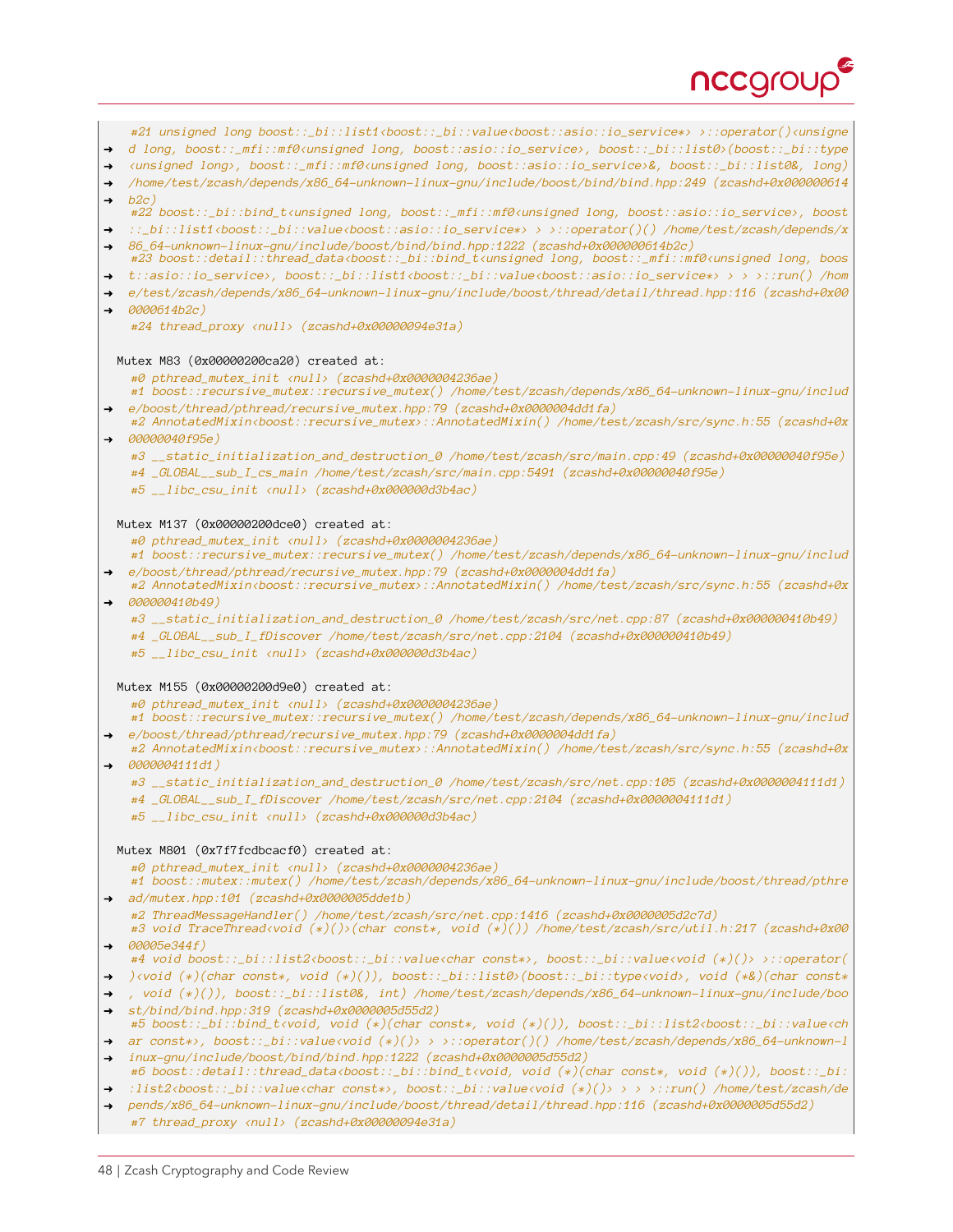

|                    | Mutex M852 (0x7d640006b968) created at:                                                                                                                                                                                                                                                                                                                                                             |
|--------------------|-----------------------------------------------------------------------------------------------------------------------------------------------------------------------------------------------------------------------------------------------------------------------------------------------------------------------------------------------------------------------------------------------------|
|                    | #0 pthread_mutex_init <null> (zcashd+0x0000004236ae)</null>                                                                                                                                                                                                                                                                                                                                         |
|                    | #1 boost::recursive_mutex::recursive_mutex() /home/test/zcash/depends/x86_64-unknown-linux-gnu/includ                                                                                                                                                                                                                                                                                               |
| $\rightarrow$      | e/boost/thread/pthread/recursive_mutex.hpp:79 (zcashd+0x0000004dd1fa)<br>#2 AnnotatedMixin <boost::recursive_mutex>::AnnotatedMixin() /home/test/zcash/src/sync.h:55 (zcashd+0x</boost::recursive_mutex>                                                                                                                                                                                            |
| $\rightarrow$      | 0000005cb822)<br>#3 CNode::CNode(unsigned int, CAddress, std::__cxx11::basic_string <char, std::char_traits<char="">, std:</char,>                                                                                                                                                                                                                                                                  |
| $\rightarrow$      | :allocator <char> &gt;, bool) /home/test/zcash/src/net.cpp:1954 (zcashd+0x0000005cb822)</char>                                                                                                                                                                                                                                                                                                      |
|                    | #4 ConnectNode(CAddress, char const*) /home/test/zcash/src/net.cpp:392 (zcashd+0x0000005cca68)<br>#5 OpenNetworkConnection(CAddress const&, CSemaphoreGrant*, char const*, bool) /home/test/zcash/src/n                                                                                                                                                                                             |
| →                  | $et$ .cpp:1399 $(zcschd + 0x0000005ccf91)$<br>#6 addnode(std::vector <json_spirit::value_impl<json_spirit::config_vector<std::__cxx11::basic_string< th=""></json_spirit::value_impl<json_spirit::config_vector<std::__cxx11::basic_string<>                                                                                                                                                        |
| →                  | <char, std::char_traits<char="">, std::allocator<char> &gt; &gt; &gt; &gt;, std::allocator<json_spirit::value_impl<jso< th=""></json_spirit::value_impl<jso<></char></char,>                                                                                                                                                                                                                        |
| →                  | n_spirit::Config_vector <std::__cxx11::basic_string<char, std::char_traits<char="">, std::allocator<char></char></std::__cxx11::basic_string<char,>                                                                                                                                                                                                                                                 |
| →                  | > > > > > const&, bool) /home/test/zcash/src/rpcnet.cpp:192 (zcashd+0x0000006f6357)<br>#7 CRPCTable::execute(std::__cxx11::basic_string <char, std::char_traits<char="">, std::allocator<char> &gt;</char></char,>                                                                                                                                                                                  |
| →                  | const&, std::vector <json_spirit::value_impl<json_spirit::config_vector<std::__cxx11::basic_string<cha< th=""></json_spirit::value_impl<json_spirit::config_vector<std::__cxx11::basic_string<cha<>                                                                                                                                                                                                 |
| →                  | $r$ , std::char_traits <char>, std::allocator<char> &gt; &gt; &gt; &gt;, std::allocator<json_spirit::value_impl<json_sp< th=""></json_spirit::value_impl<json_sp<></char></char>                                                                                                                                                                                                                    |
| $\rightarrow$      | irit::Config_vector <std::__cxx11::basic_string<char, std::char_traits<char="">, std::allocator<char>&gt;&gt;&gt;&gt;</char></std::__cxx11::basic_string<char,>                                                                                                                                                                                                                                     |
| →                  | > > > const&) const /home/test/zcash/src/rpcserver.cpp:1026 (zcashd+0x00000060ac69)                                                                                                                                                                                                                                                                                                                 |
|                    | #8 HTTPReq_JSONRPC /home/test/zcash/src/rpcserver.cpp:950 (zcashd+0x00000060c636)<br>#9 ServiceConnection(AcceptedConnection*) /home/test/zcash/src/rpcserver.cpp:998 (zcashd+0x00000060c6                                                                                                                                                                                                          |
| →                  | 36)                                                                                                                                                                                                                                                                                                                                                                                                 |
| $\rightarrow$      | #10 RPCAcceptHandler <boost::asio::ip::tcp, boost::asio::socket_acceptor_service<boost::asio::ip::tcp=""><br/>&gt; /home/test/zcash/src/rpcserver.cpp:563 (zcashd+0x000000060d7bb)<br/>#11 void boost::_bi::list5<boost::_bi::value<boost::shared_ptr<boost::asio::basic_socket_acceptor<br></boost::_bi::value<boost::shared_ptr<boost::asio::basic_socket_acceptor<br>koo</boost::asio::ip::tcp,> |
| →                  | $st.: \text{asio.:} \text{ip.:} \text{tcp}, \text{ boost.:} \text{asio.:} \text{socket\_acceptor\_service} \text{choose:} : \text{asio.:} \text{ip.:} \text{tcp} \rightarrow \rightarrow \rightarrow, \text{ boost.:} \text{reference}$                                                                                                                                                             |
| →                  | $\_wrapper \textit{choose}: \textit{assign}::\textit{context}\textit{)}\textit{boost}: \textit{\_bi}: \textit{value} \textit{bool}\textit{)}\textit{},\textit{ boost}: \textit{\_bi}: \textit{value} \textit{boost}: \textit{;} \textit{shared\_ptr} \textit{Acc}$                                                                                                                                  |
| →                  | $eptedConnectionImpl \times boost::asio::ip::tcp \rightarrow \rightarrow, boost::arg \xleftarrow{\land} \rightarrow::operator(\xleftarrow{\land} \xleftarrow{\forall}) (boost::shared_ptr$                                                                                                                                                                                                          |
| →                  | <boost::asio::basic_socket_acceptor<boost::asio::ip::tcp, boost::asio::socket_acceptor_service<boost:<="" th=""></boost::asio::basic_socket_acceptor<boost::asio::ip::tcp,>                                                                                                                                                                                                                         |
| →                  | :asio::ip::tcp> > >, boost::asio::ssl::context&, bool, boost::shared_ptr <acceptedconnection>, boost::</acceptedconnection>                                                                                                                                                                                                                                                                         |
| →                  | system::error_code const&), boost::_bi::rrlist1 <boost::system::error_code const&=""> &gt;(boost::_bi::type&lt;</boost::system::error_code>                                                                                                                                                                                                                                                         |
| →                  | void>, void (*&)(boost::shared_ptr <boost::asio::basic_socket_acceptor<boost::asio::ip::tcp, boost::as<="" th=""></boost::asio::basic_socket_acceptor<boost::asio::ip::tcp,>                                                                                                                                                                                                                        |
| →                  | io::socket_acceptor_service <boost::asio::ip::tcp> &gt; &gt;, boost::asio::ssl::context&amp;, bool, boost::share</boost::asio::ip::tcp>                                                                                                                                                                                                                                                             |
| →                  | d_ptr <acceptedconnection>, boost::system::error_code const&amp;), boost::_bi::rrlist1<boost::system::erro< th=""></boost::system::erro<></acceptedconnection>                                                                                                                                                                                                                                      |
| →                  | r_code const&>&, int) /home/test/zcash/depends/x86_64-unknown-linux-gnu/include/boost/bind/bind.hpp:5                                                                                                                                                                                                                                                                                               |
| →                  | 31 (zcashd+0x00000061fde7)<br>#12 void boost::_bi::bind_t <void, (*)(boost::shared_ptr<boost::asio::basic_socket_acceptor<br="" void=""></void,> kboost                                                                                                                                                                                                                                             |
| →                  | ::asio::ip::tcp, boost::asio::socket_acceptor_service <boost::asio::ip::tcp> &gt; &gt;, boost::asio::ssl::co</boost::asio::ip::tcp>                                                                                                                                                                                                                                                                 |
| →                  | ntext&, bool, boost::shared_ptr <acceptedconnection>, boost::system::error_code const&amp;), boost::_bi::l</acceptedconnection>                                                                                                                                                                                                                                                                     |
| →                  | ist5 <boost::_bi::value<boost::shared_ptr<boost::asio::basic_socket_acceptor<br></boost::_bi::value<boost::shared_ptr<boost::asio::basic_socket_acceptor<br> kboost::asio::ip::tcp, boo                                                                                                                                                                                                             |
| →                  | st::asio::socket_acceptor_service <boost::asio::ip::tcp> &gt; &gt; &gt;, boost::reference_wrapper<boost::asio::< th=""></boost::asio::<></boost::asio::ip::tcp>                                                                                                                                                                                                                                     |
| $\rightarrow$      | ssl::context>, boost::_bi::value <bool>, boost::_bi::value<boost::shared_ptr<acceptedconnectionimpl<br></boost::shared_ptr<acceptedconnectionimpl<br><br/>&amp;co</bool>                                                                                                                                                                                                                            |
| →                  | ost::asio::ip::tcp> > >, boost::arg<1> > >::operator() <boost::system::error_code const&="">(boost::syste<br/>m::error_code const&amp;) /home/test/zcash/depends/x86_64-unknown-linux-gnu/include/boost/bind/bind.hpp:1</boost::system::error_code>                                                                                                                                                 |
| $\rightarrow$<br>→ | 234 (zcashd+0x00000061fde7)<br>#13 boost::asio::detail::binder1 <boost::_bi::bind_t<void, (*)(boost::shared_ptr<br="" void=""></boost::_bi::bind_t<void,> kboost::asio::bas                                                                                                                                                                                                                         |
| →                  | ic_socket_acceptor <boost::asio::ip::tcp, boost::asio::socket_acceptor_service<boost::asio::ip::tcp=""> &gt;</boost::asio::ip::tcp,>                                                                                                                                                                                                                                                                |
| →                  | >, boost::asio::ssl::context&, bool, boost::shared_ptr <acceptedconnection>, boost::system::error_code</acceptedconnection>                                                                                                                                                                                                                                                                         |
| →                  | const&), boost::_bi::list5 <boost::_bi::value<boost::shared_ptr<boost::asio::basic_socket_acceptor<br></boost::_bi::value<boost::shared_ptr<boost::asio::basic_socket_acceptor<br> kboo                                                                                                                                                                                                             |
| →                  | $st.: \text{asio.:} \text{ip.:} \text{tcp}, \text{ boost.:} \text{asio.:} \text{socket\_acceptor\_service} \text{choose:} : \text{asio.:} \text{ip.:} \text{tcp} \rightarrow \rightarrow \rightarrow, \text{ boost.:} \text{reference}$                                                                                                                                                             |
| $\rightarrow$      | $\_wrapper \textit{cboost}: : \textit{asio}: \textit{ss1}: \textit{context}\textit{,} \textit{boost}: \textit{\_bi}: \textit{value}\textit{cbool}\textit{,} \textit{boost}: \textit{\_bi}: \textit{value}\textit{cboot}: \textit{\_ishared\_ptr}\textit{Acc}$                                                                                                                                       |
| →                  | $eptedConnectionImpl choose:asio:is:to > > , boost:arg> > > , boost:system:errorcode:open$                                                                                                                                                                                                                                                                                                          |
| →                  | r()() /home/test/zcash/depends/x86_64-unknown-linux-gnu/include/boost/asio/detail/bind_handler.hpp:47                                                                                                                                                                                                                                                                                               |
| →                  | $(zcashd + 0x00000061 fde7)$                                                                                                                                                                                                                                                                                                                                                                        |
|                    |                                                                                                                                                                                                                                                                                                                                                                                                     |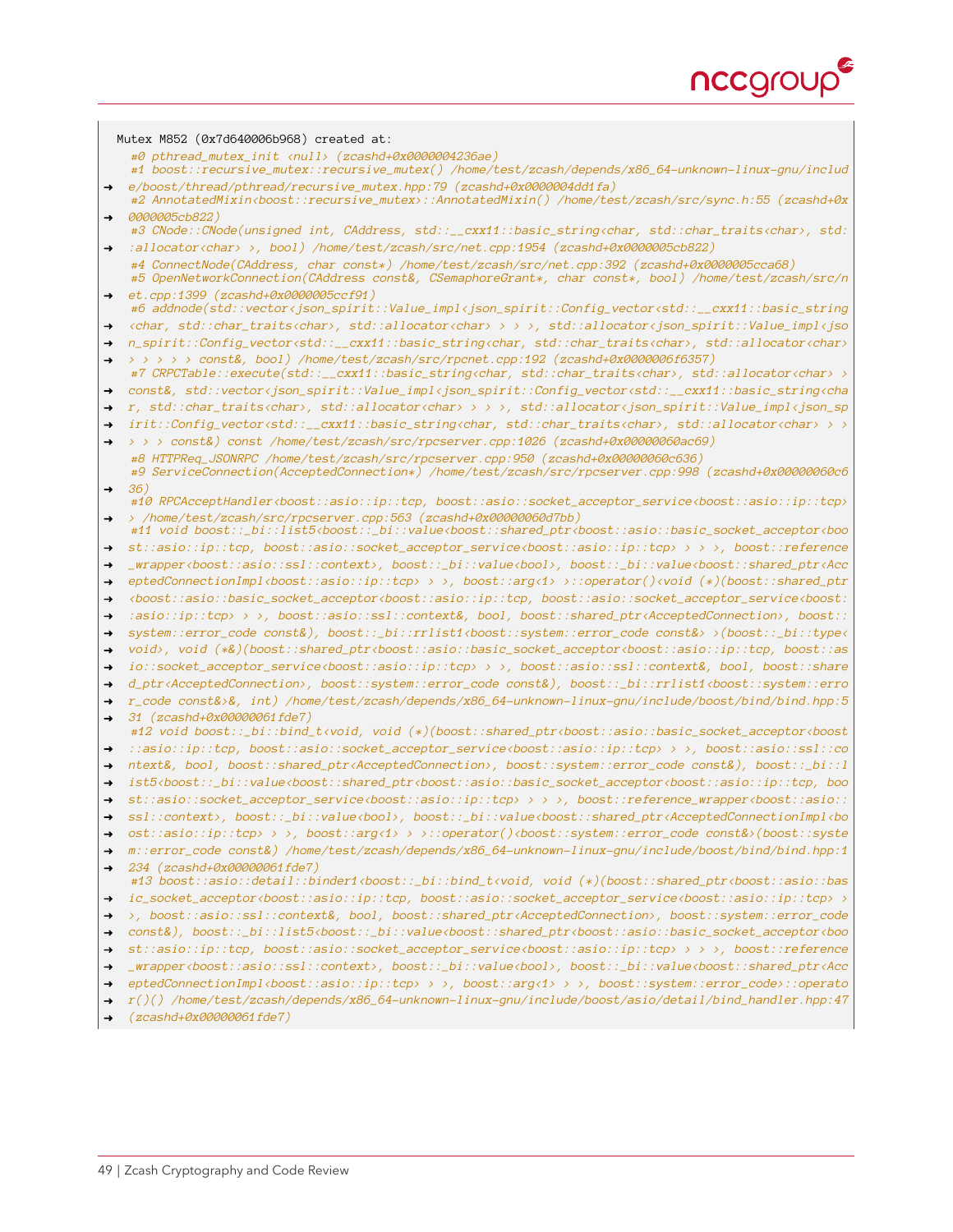

*#14 void boost::asio::asio\_handler\_invoke<boost::asio::detail::binder1<boost::\_bi::bind\_t<void, void (\*)(boost::shared\_ptr<boost::asio::basic\_socket\_acceptor<boost::asio::ip::tcp, boost::asio::socket\_ac ceptor\_service<boost::asio::ip::tcp> > >, boost::asio::ssl::context&, bool, boost::shared\_ptr<Accepte dConnection>, boost::system::error\_code const&), boost::\_bi::list5<boost::\_bi::value<boost::shared\_pt r<boost::asio::basic\_socket\_acceptor<boost::asio::ip::tcp, boost::asio::socket\_acceptor\_service<boost*  $\rightarrow$ *::asio::ip::tcp> > > >, boost::reference\_wrapper<boost::asio::ssl::context>, boost::\_bi::value<bool>, boost::\_bi::value<boost::shared\_ptr<AcceptedConnectionImpl<boost::asio::ip::tcp> > >, boost::arg<1> > >, boost::system::error\_code> >(boost::asio::detail::binder1<boost::\_bi::bind\_t<void, void (\*)(boost: :shared\_ptr<boost::asio::basic\_socket\_acceptor<boost::asio::ip::tcp, boost::asio::socket\_acceptor\_ser vice<boost::asio::ip::tcp> > >, boost::asio::ssl::context&, bool, boost::shared\_ptr<AcceptedConnectio n>, boost::system::error\_code const&), boost::\_bi::list5<boost::\_bi::value<boost::shared\_ptr<boost::a sio::basic\_socket\_acceptor<boost::asio::ip::tcp, boost::asio::socket\_acceptor\_service<boost::asio::ip ::tcp> > > >, boost::reference\_wrapper<boost::asio::ssl::context>, boost::\_bi::value<bool>, boost::\_b i::value<boost::shared\_ptr<AcceptedConnectionImpl<boost::asio::ip::tcp> > >, boost::arg<1> > >, boost ::system::error\_code>&, ...) /home/test/zcash/depends/x86\_64-unknown-linux-gnu/include/boost/asio/han dler\_invoke\_hook.hpp:69 (zcashd+0x00000061fde7) #15 void boost\_asio\_handler\_invoke\_helpers::invoke<boost::asio::detail::binder1<boost::\_bi::bind\_t<vo id, void (\*)(boost::shared\_ptr<boost::asio::basic\_socket\_acceptor<boost::asio::ip::tcp, boost::asio:: socket\_acceptor\_service<boost::asio::ip::tcp> > >, boost::asio::ssl::context&, bool, boost::shared\_pt r<AcceptedConnection>, boost::system::error\_code const&), boost::\_bi::list5<boost::\_bi::value<boost::*  $\rightarrow$ *shared\_ptr<boost::asio::basic\_socket\_acceptor<boost::asio::ip::tcp, boost::asio::socket\_acceptor\_serv ice<boost::asio::ip::tcp> > > >, boost::reference\_wrapper<boost::asio::ssl::context>, boost::\_bi::val ue<bool>, boost::\_bi::value<boost::shared\_ptr<AcceptedConnectionImpl<boost::asio::ip::tcp> > >, boost*  $\rightarrow$ *::arg<1> > >, boost::system::error\_code>, boost::\_bi::bind\_t<void, void (\*)(boost::shared\_ptr<boost::*  $\rightarrow$ *asio::basic\_socket\_acceptor<boost::asio::ip::tcp, boost::asio::socket\_acceptor\_service<boost::asio::i*  $\rightarrow$ *p::tcp> > >, boost::asio::ssl::context&, bool, boost::shared\_ptr<AcceptedConnection>, boost::system::*  $\rightarrow$ *error\_code const&), boost::\_bi::list5<boost::\_bi::value<boost::shared\_ptr<boost::asio::basic\_socket\_a*  $\rightarrow$ *cceptor<boost::asio::ip::tcp, boost::asio::socket\_acceptor\_service<boost::asio::ip::tcp> > > >, boost*  $\rightarrow$ *::reference\_wrapper<boost::asio::ssl::context>, boost::\_bi::value<bool>, boost::\_bi::value<boost::sha red\_ptr<AcceptedConnectionImpl<boost::asio::ip::tcp> > >, boost::arg<1> > > >(boost::asio::detail::bi nder1<boost::\_bi::bind\_t<void, void (\*)(boost::shared\_ptr<boost::asio::basic\_socket\_acceptor<boost::a*  $\rightarrow$ *sio::ip::tcp, boost::asio::socket\_acceptor\_service<boost::asio::ip::tcp> > >, boost::asio::ssl::conte xt&, bool, boost::shared\_ptr<AcceptedConnection>, boost::system::error\_code const&), boost::\_bi::list 5<boost::\_bi::value<boost::shared\_ptr<boost::asio::basic\_socket\_acceptor<boost::asio::ip::tcp, boost: :asio::socket\_acceptor\_service<boost::asio::ip::tcp> > > >, boost::reference\_wrapper<boost::asio::ssl ::context>, boost::\_bi::value<bool>, boost::\_bi::value<boost::shared\_ptr<AcceptedConnectionImpl<boost*  $\rightarrow$ *::asio::ip::tcp> > >, boost::arg<1> > >, boost::system::error\_code>&, boost::\_bi::bind\_t<void, void (*  $\rightarrow$ *\*)(boost::shared\_ptr<boost::asio::basic\_socket\_acceptor<boost::asio::ip::tcp, boost::asio::socket\_acc*  $\rightarrow$ *eptor\_service<boost::asio::ip::tcp> > >, boost::asio::ssl::context&, bool, boost::shared\_ptr<Accepted*  $\rightarrow$ *Connection>, boost::system::error\_code const&), boost::\_bi::list5<boost::\_bi::value<boost::shared\_ptr <boost::asio::basic\_socket\_acceptor<boost::asio::ip::tcp, boost::asio::socket\_acceptor\_service<boost:*  $\rightarrow$ *:asio::ip::tcp> > > >, boost::reference\_wrapper<boost::asio::ssl::context>, boost::\_bi::value<bool>, boost::\_bi::value<boost::shared\_ptr<AcceptedConnectionImpl<boost::asio::ip::tcp> > >, boost::arg<1> > >&) /home/test/zcash/depends/x86\_64-unknown-linux-gnu/include/boost/asio/detail/handler\_invoke\_helper s.hpp:37 (zcashd+0x00000061fde7) #16 boost::asio::detail::reactive\_socket\_accept\_op<boost::asio::basic\_socket<boost::asio::ip::tcp, bo ost::asio::stream\_socket\_service<boost::asio::ip::tcp> >, boost::asio::ip::tcp, boost::\_bi::bind\_t<vo id, void (\*)(boost::shared\_ptr<boost::asio::basic\_socket\_acceptor<boost::asio::ip::tcp, boost::asio:: socket\_acceptor\_service<boost::asio::ip::tcp> > >, boost::asio::ssl::context&, bool, boost::shared\_pt*  $\rightarrow$ *r<AcceptedConnection>, boost::system::error\_code const&), boost::\_bi::list5<boost::\_bi::value<boost:: shared\_ptr<boost::asio::basic\_socket\_acceptor<boost::asio::ip::tcp, boost::asio::socket\_acceptor\_serv ice<boost::asio::ip::tcp> > > >, boost::reference\_wrapper<boost::asio::ssl::context>, boost::\_bi::val ue<bool>, boost::\_bi::value<boost::shared\_ptr<AcceptedConnectionImpl<boost::asio::ip::tcp> > >, boost ::arg<1> > > >::do\_complete(boost::asio::detail::task\_io\_service\*, boost::asio::detail::task\_io\_servi ce\_operation\*, boost::system::error\_code const&, unsigned long) /home/test/zcash/depends/x86\_64-unkno wn-linux-gnu/include/boost/asio/detail/reactive\_socket\_accept\_op.hpp:123 (zcashd+0x00000061fde7) #17 boost::asio::detail::task\_io\_service\_operation::complete(boost::asio::detail::task\_io\_service&, b oost::system::error\_code const&, unsigned long) /home/test/zcash/depends/x86\_64-unknown-linux-gnu/inc*

*lude/boost/asio/detail/task\_io\_service\_operation.hpp:38 (zcashd+0x00000061ac70)*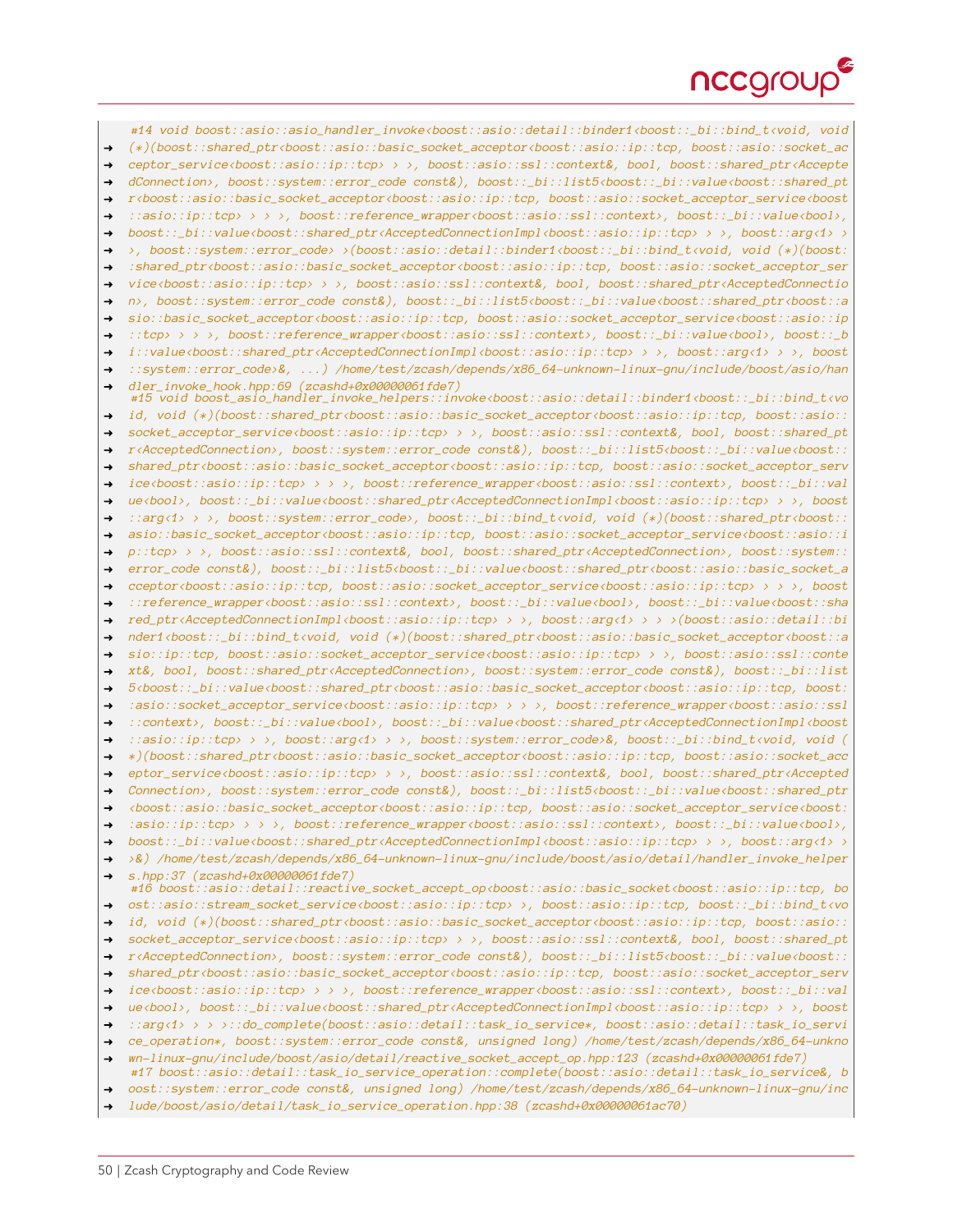

| →                  |                                                                                                                                                                                                                                                                                                                               |
|--------------------|-------------------------------------------------------------------------------------------------------------------------------------------------------------------------------------------------------------------------------------------------------------------------------------------------------------------------------|
|                    | #18 boost::asio::detail::epoll_reactor::descriptor_state::do_complete(boost::asio::detail::task_io_se<br>rvice*, boost::asio::detail::task_io_service_operation*, boost::system::error_code const&, unsigned l<br>ong) /home/test/zcash/depends/x86_64-unknown-linux-gnu/include/boost/asio/detail/impl/epoll_reactor.i       |
| $\rightarrow$<br>→ | pp:651 (zcashd+0x00000061ac70)<br>#19 boost::asio::detail::task_io_service_operation::complete(boost::asio::detail::task_io_service&, b                                                                                                                                                                                       |
| →<br>$\rightarrow$ | oost::system::error_code const&, unsigned long) /home/test/zcash/depends/x86_64-unknown-linux-gnu/inc<br>lude/boost/asio/detail/task_io_service_operation.hpp:38 (zcashd+0x00000061e4f3)<br>#20 boost::asio::detail::task_io_service::do_run_one(boost::asio::detail::scoped_lock <boost::asio::de< th=""></boost::asio::de<> |
| →                  | tail::posix_mutex>&, boost::asio::detail::task_io_service_thread_info&, boost::system::error_code con                                                                                                                                                                                                                         |
| $\rightarrow$      | st&) /home/test/zcash/depends/x86_64-unknown-linux-gnu/include/boost/asio/detail/impl/task_io_service                                                                                                                                                                                                                         |
| $\rightarrow$      | $inp:372 (zcshd+0x00000061e4f3)$                                                                                                                                                                                                                                                                                              |
| $\rightarrow$      | #21 boost::asio::detail::task_io_service::run(boost::system::error_code&) /home/test/zcash/depends/x8<br>6_64-unknown-linux-gnu/include/boost/asio/detail/impl/task_io_service.ipp:149 (zcashd+0x00000061e4f3)<br>#22 boost::asio::io_service::run() /home/test/zcash/depends/x86_64-unknown-linux-gnu/include/boost/as       |
| $\rightarrow$      | io/impl/io_service.ipp:59 (zcashd+0x00000062475d)<br>#23 boost::_mfi::mf0 <unsigned boost::asio::io_service="" long,="">::operator()(boost::asio::io_service*) co</unsigned>                                                                                                                                                  |
| →                  | nst /home/test/zcash/depends/x86_64-unknown-linux-gnu/include/boost/bind/mem_fn_template.hpp:49 (zcas                                                                                                                                                                                                                         |
| $\rightarrow$      | hd+0x000000614b2c)                                                                                                                                                                                                                                                                                                            |
|                    | #24 unsigned long boost::_bi::list1 <boost::_bi::value<boost::asio::io_service*> &gt;::operator()<unsigne< th=""></unsigne<></boost::_bi::value<boost::asio::io_service*>                                                                                                                                                     |
| →                  | d long, boost::_mfi::mf0 <unsigned boost::asio::io_service="" long,="">, boost::_bi::list0&gt;(boost::_bi::type<br/><unsigned long="">, boost::_mfi::mf0<unsigned boost::asio::io_service="" long,="">&amp;, boost::_bi::list0&amp;, long)</unsigned></unsigned></unsigned>                                                   |
| →<br>$\rightarrow$ | /home/test/zcash/depends/x86_64-unknown-linux-gnu/include/boost/bind/bind.hpp:249 (zcashd+0x000000614                                                                                                                                                                                                                         |
| $\rightarrow$      | $b2c$ )                                                                                                                                                                                                                                                                                                                       |
|                    | #25 boost::_bi::bind_t <unsigned boost::_mfi::mf0<unsigned="" boost::asio::io_service="" long,="">, boost</unsigned>                                                                                                                                                                                                          |
| →<br>$\rightarrow$ | ::_bi::list1<br>kboost::_bi::value <boost::asio::io_service*> &gt; &gt;::operator()() /home/test/zcash/depends/x<br/>86_64-unknown-linux-gnu/include/boost/bind/bind.hpp:1222 (zcashd+0x000000614b2c)</boost::asio::io_service*>                                                                                              |
|                    | #26 boost::detail::thread_data <boost::_bi::bind_t<unsigned boos<="" boost::_mfi::mf0<unsigned="" long,="" th=""></boost::_bi::bind_t<unsigned>                                                                                                                                                                               |
| →                  | t::asio::io_service>, boost::_bi::list1<br>boost::_bi::value<br>cboost::asio::io_service*>>>>:run() /hom                                                                                                                                                                                                                      |
| $\rightarrow$      | e/test/zcash/depends/x86_64-unknown-linux-gnu/include/boost/thread/detail/thread.hpp:116 (zcashd+0x00                                                                                                                                                                                                                         |
| $\rightarrow$      | 0000614b2c)<br>#27 thread_proxy <null> (zcashd+0x00000094e31a)</null>                                                                                                                                                                                                                                                         |
|                    |                                                                                                                                                                                                                                                                                                                               |
|                    | Mutex M114 (0x00000200c6e0) created at:                                                                                                                                                                                                                                                                                       |
|                    | #0 pthread_mutex_init <null> (zcashd+0x0000004236ae)<br/>#1 boost::recursive_mutex::recursive_mutex() /home/test/zcash/depends/x86_64-unknown-linux-gnu/includ</null>                                                                                                                                                         |
| →                  | e/boost/thread/pthread/recursive_mutex.hpp:79 (zcashd+0x0000004dd1fa)                                                                                                                                                                                                                                                         |
|                    | #2 AnnotatedMixin <boost::recursive_mutex>::AnnotatedMixin() /home/test/zcash/src/sync.h:55 (zcashd+0x</boost::recursive_mutex>                                                                                                                                                                                               |
| $\rightarrow$      | 00000041017d)                                                                                                                                                                                                                                                                                                                 |
| $\rightarrow$      | #3 __static_initialization_and_destruction_0 /home/test/zcash/src/main.cpp:4265 (zcashd+0x00000041017<br>d)                                                                                                                                                                                                                   |
|                    | #4_GLOBAL__sub_I_cs_main /home/test/zcash/src/main.cpp:5491 (zcashd+0x00000041017d)                                                                                                                                                                                                                                           |
|                    | #5 __libc_csu_init <null> (zcashd+0x000000d3b4ac)</null>                                                                                                                                                                                                                                                                      |
|                    |                                                                                                                                                                                                                                                                                                                               |
|                    | Thread T4 (tid=28309, running) created by main thread at:                                                                                                                                                                                                                                                                     |
|                    | #0 pthread create <null> (zcashd+0x000000422e80)</null>                                                                                                                                                                                                                                                                       |
|                    | #1 boost::thread::start_thread_noexcept() <null> (zcashd+0x00000094cdc8)<br/>#2 StartRPCThreads() /home/test/zcash/src/rpcserver.cpp:731 (zcashd+0x0000006109d9)</null>                                                                                                                                                       |
|                    | #3 AppInit2(boost::thread_group&, CScheduler&) /home/test/zcash/src/init.cpp:988 (zcashd+0x0000004cad                                                                                                                                                                                                                         |
| →                  | d4)                                                                                                                                                                                                                                                                                                                           |
|                    | #4 AppInit(int, char**) /home/test/zcash/src/bitcoind.cpp:147 (zcashd+0x0000004a01f1)                                                                                                                                                                                                                                         |
|                    | #5 main /home/test/zcash/src/bitcoind.cpp:176 (zcashd+0x00000040eea8)                                                                                                                                                                                                                                                         |
|                    | Thread T12 'bitcoin-msghand' (tid=28317, running) created by main thread at:                                                                                                                                                                                                                                                  |
|                    | #0 pthread create <null> (zcashd+0x000000422e80)</null>                                                                                                                                                                                                                                                                       |
|                    | #1 boost::thread::start_thread_noexcept() <null> (zcashd+0x00000094cdc8)</null>                                                                                                                                                                                                                                               |
|                    | #2 boost::thread* boost::thread_group::create_thread <boost::_bi::bind_t<void, (*)(char="" const*,="" th="" v<="" void=""></boost::_bi::bind_t<void,>                                                                                                                                                                         |
| →<br>→             | oid $(*)()$ , boost::_bi::list2<br>cboost::_bi::value <char const*="">, boost::_bi::value<void <math="">(*)()&gt; &gt; &gt; &gt; &gt; <math>(*)</math><br/><math>st::_bi::bind\_t:void</math>, void (*)(char const*, void (*)()), boost::_bi::list2<br/>kboost::_bi::value<char con<="" th=""></char></void></char>           |
| →                  | $sts$ , boost::_bi::value <void <math="">(*)()&gt; &gt; &gt;) /home/test/zcash/depends/x86_64-unknown-linux-gnu/include/bo</void>                                                                                                                                                                                             |
| →                  | ost/thread/detail/thread_group.hpp:79 (zcashd+0x0000005dee97)<br>#3 StartNode(boost::thread_group&, CScheduler&) /home/test/zcash/src/net.cpp:1683 (zcashd+0x0000005d2                                                                                                                                                        |
| →                  | 705)                                                                                                                                                                                                                                                                                                                          |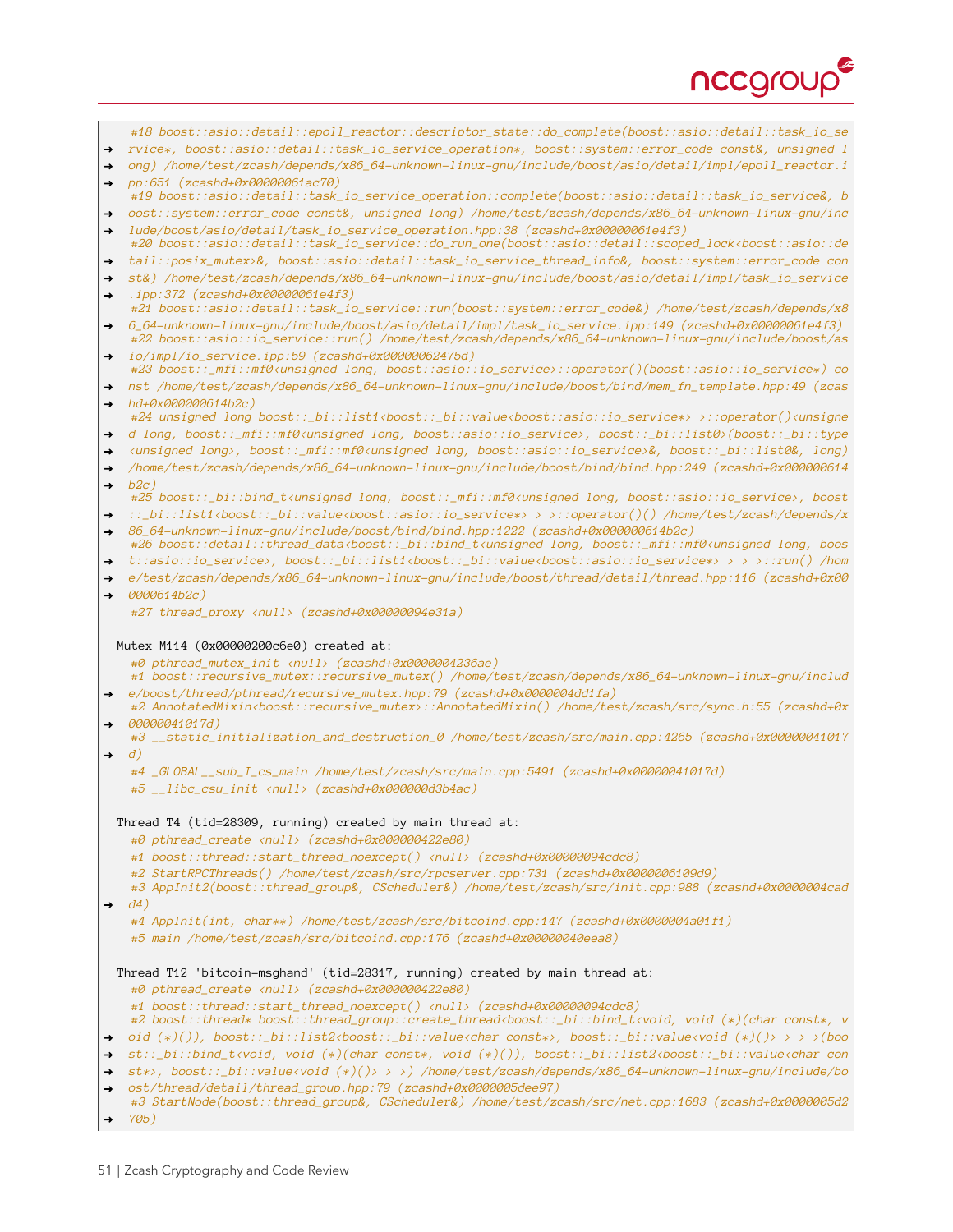

*#4 AppInit2(boost::thread\_group&, CScheduler&) /home/test/zcash/src/init.cpp:1469 (zcashd+0x0000004cf 05b)*

*#5 AppInit(int, char\*\*) /home/test/zcash/src/bitcoind.cpp:147 (zcashd+0x0000004a01f1) #6 main /home/test/zcash/src/bitcoind.cpp:176 (zcashd+0x00000040eea8)*

SUMMARY: ThreadSanitizer: data race /home/test/zcash/src/net.cpp:508 in CNode::copyStats(CNodeStats&)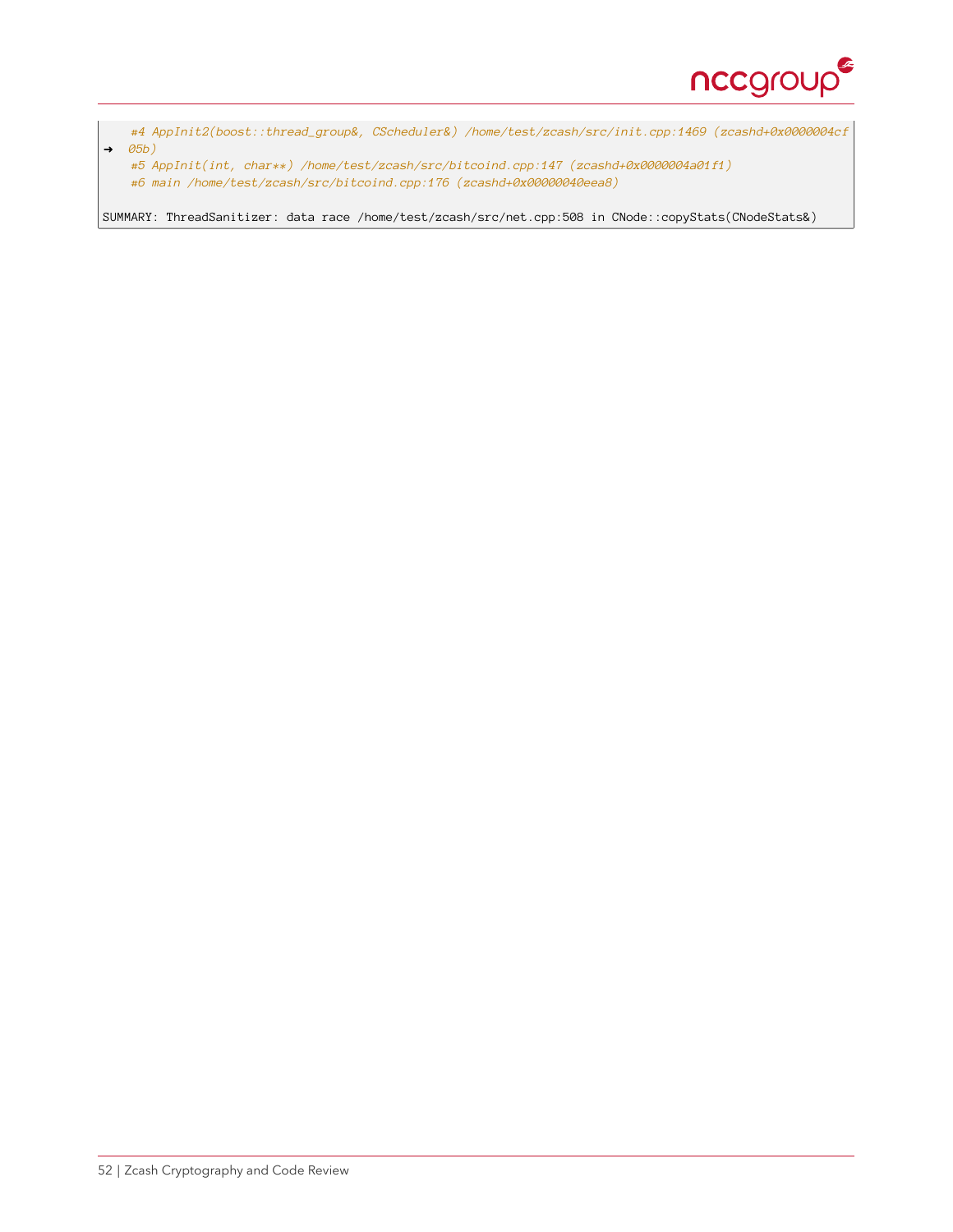**Appendix C: AddressSanitizer Stack-based Buffer Overflow**

<span id="page-52-0"></span>This appendix contains the complete diagnostic issued by AddressSanitizer for the vulnerability finding described by [finding NCC-Zcash2016-014 on page 17](#page-16-0).

nccgrou

```
#0 0x556e92f92356 in tinyformat::detail::FormatIterator::FormatIterator(std::ostream&, char const*) tin
yformat.h:465
   #0 0x55c01b453356 in tinyformat::detail::FormatIterator::FormatIterator(std::ostream&, char const*) t
inyformat.h:465
   #0 0x560804de9356 in tinyformat::detail::FormatIterator::FormatIterator(std::ostream&, char const*) t
inyformat.h:465
   #0 0x559cc96d9356 in tinyformat::detail::FormatIterator::FormatIterator(std::ostream&, char const*) t
inyformat.h:465
   #1 0x556e92fab6eb in void tinyformat::format<char const*>(std::ostream&, char const*, char const* con
  st&) /home/test/zcash/src/tinyformat.h:901
   #2 0x556e92fab6eb in std::__cxx11::basic_string<char, std::char_traits<char>, std::allocator<char> >
  tinyformat::format<char const*>(char const*, char const* const&) /home/test/zcash/src/tinyformat.h:90
9
   #3 0x556e9310a801 in LogPrint<char const*> /home/test/zcash/src/util.h:91
   #4 0x556e9310aa6d in void TraceThread<void (*)()>(char const*, void (*)()) /home/test/zcash/src/util.
  h:222
   #5 0x556e9357d78a in thread_proxy (/home/test/zcash/src/zcashd+0x84c78a)
   #6 0x7f8433e9d6f9 in start_thread (/lib/x86_64-linux-gnu/libpthread.so.0+0x76f9)
   #7 0x7f84339bcb5c in clone (/lib/x86_64-linux-gnu/libc.so.6+0x106b5c)
Address 0x7f842b49da40 is located in stack of thread T11 (bitcoin-opencon) at offset 32 in frame
   #0 0x556e92fab63f in std::__cxx11::basic_string<char, std::char_traits<char>, std::allocator<char> >
 tinyformat::format<char const*>(char const*, char const* const&) /home/test/zcash/src/tinyformat.h:90
→ 6
 This frame has 2 object(s):
   [32, 88) fmtIter <== Memory access at offset 32 is inside this variable
   [128, 504) oss
Thread T11 (bitcoin-opencon) created by T0 here:
   #0 0x556e92e7fdf8 in __interceptor_pthread_create (/home/test/zcash/src/zcashd+0x14edf8)
   #1 0x556e9357c238 in boost::thread::start_thread_noexcept() (/home/test/zcash/src/zcashd+0x84b238)
SUMMARY: AddressSanitizer: stack-buffer-overflow tinyformat.h:465 in tinyformat::detail::FormatIterator::
FormatIterator(std::ostream&, char const*)
Shadow bytes around the buggy address:
 0x0ff10568baf0: 00 00 00 00 00 00 00 00 00 00 00 00 00 00 00 00
 0x0ff10568bb00: 00 00 00 00 00 00 00 00 00 00 00 00 00 00 00 00
 0x0ff10568bb10: 00 00 00 00 00 00 00 00 00 00 00 00 00 00 00 00
 0x0ff10568bb20: 00 00 00 00 00 00 00 00 00 00 00 00 00 00 00 00
 0x0ff10568bb30: 00 00 00 00 00 00 00 00 00 00 00 00 00 00 f1 f1
=>0x0ff10568bb40: f1 f1 00 00 f1 f1 f1 f1[f2]f2 00 00 00 00 00 f4
 0x0ff10568bb50: f2 f2 f2 f2 00 00 00 00 f4 f4 f2 f2 f2 f2 00 00
 0x0ff10568bb60: f4 f4 f2 f2 f2 f2 00 00 f4 f4 f2 f2 f2 f2 00 00
 0x0ff10568bb70: 00 00 00 00 f2 f2 00 00 00 00 00 00 f2 f2 00 00
 0x0ff10568bb80: 00 00 00 f4 f2 f2 00 00 00 00 00 f4 f4 f4 f2 f2
 0x0ff10568bb90: f2 f2 f1 f1 f1 f1 00 00 00 00 f3 f3 f3 f3 00 00
Shadow byte legend (one shadow byte represents 8 application bytes):
 Addressable: 00
 Partially addressable: 01 02 03 04 05 06 07
 Heap left redzone: fa
 Heap right redzone: fb
 Freed heap region: fd
 Stack left redzone: f1
 Stack mid redzone: f2
 Stack right redzone: f3
 Stack partial redzone: f4
 Stack after return: f5
```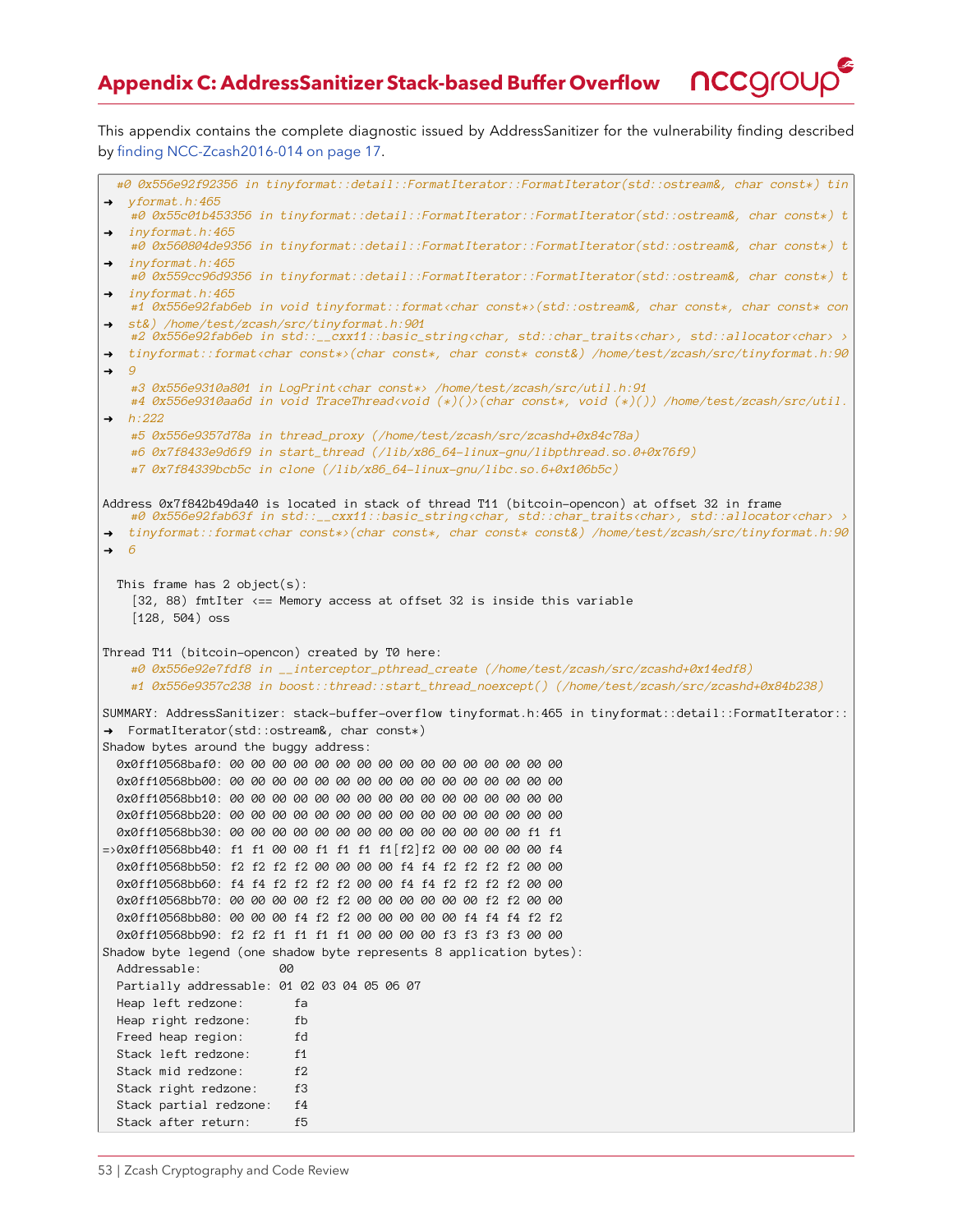

| Stack use after scope: | f8 |
|------------------------|----|
| Global redzone:        | fQ |
| Global init order:     | f6 |
| Poisoned by user:      | f7 |
| Container overflow:    | fc |
| Array cookie:          | ac |
| Intra object redzone:  | hh |
| ASan internal ·        | fe |
| Left alloca redzone:   | ca |
| Right alloca redzone:  | гh |
|                        |    |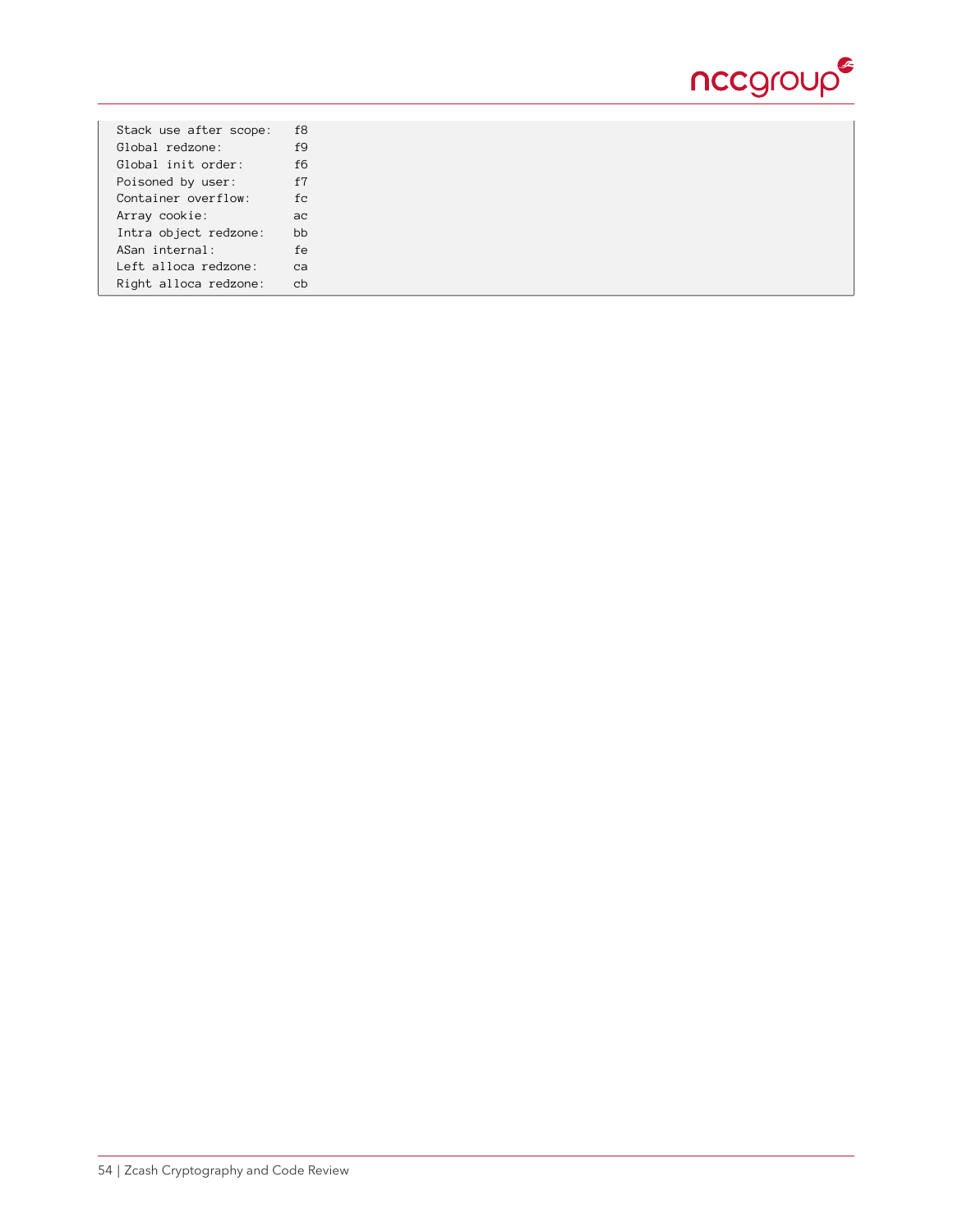# **Appendix D: Use of Reserved Identifiers**



<span id="page-54-0"></span>This appendix contains a complete list of locations for the vulnerability finding described by [finding NCC-Zcash2016-](#page-31-0) [012 on page 32](#page-31-0).

In file [src/zcash/util.h:](https://github.com/zcash/zcash/blob/ecef582339d960a3e882c505206197a920acfd9f/src/zcash/util.h)

*#define \_\_ZCASH\_UTIL\_H*

In file [src/secp256k1/src/ecmult.h](https://github.com/zcash/zcash/blob/94f0dcddb4d200d95bafa106047d9020cfc79fd7/src/secp256k1/src/ecmult.h):

*#define \_SECP256K1\_ECMULT\_*

In file [secp256k1/src/num\\_impl.h:](https://github.com/zcash/zcash/blob/94f0dcddb4d200d95bafa106047d9020cfc79fd7/src/secp256k1/src/num_impl.h)

*#define \_SECP256K1\_NUM\_IMPL\_H\_*

In file [secp256k1/src/field\\_5x52\\_asm\\_impl.h:](https://github.com/zcash/zcash/blob/94f0dcddb4d200d95bafa106047d9020cfc79fd7/src/secp256k1/src/field_5x52_asm_impl.h)

*#define \_SECP256K1\_FIELD\_INNER5X52\_IMPL\_H\_*

In file [secp256k1/src/ecmult\\_impl.h](https://github.com/zcash/zcash/blob/94f0dcddb4d200d95bafa106047d9020cfc79fd7/src/secp256k1/src/ecmult_impl.h):

*#define \_SECP256K1\_ECMULT\_IMPL\_H\_*

In file [secp256k1/src/scalar\\_4x64\\_impl.h:](https://github.com/zcash/zcash/blob/94f0dcddb4d200d95bafa106047d9020cfc79fd7/src/secp256k1/src/calar_4x64_impl.h)

*#define \_SECP256K1\_SCALAR\_REPR\_IMPL\_H\_*

In file [secp256k1/src/hash\\_impl.h:](https://github.com/zcash/zcash/blob/94f0dcddb4d200d95bafa106047d9020cfc79fd7/src/secp256k1/src/hash_impl.h)

*#define \_SECP256K1\_HASH\_IMPL\_H\_*

In file [secp256k1/src/field\\_5x52\\_int128\\_impl.h:](https://github.com/zcash/zcash/blob/94f0dcddb4d200d95bafa106047d9020cfc79fd7/src/secp256k1/src/field_5x52_int128_impl.h)

*#define \_SECP256K1\_FIELD\_INNER5X52\_IMPL\_H\_*

In file [secp256k1/src/eckey\\_impl.h:](https://github.com/zcash/zcash/blob/94f0dcddb4d200d95bafa106047d9020cfc79fd7/src/secp256k1/src/eckey_impl.h)

*#define \_SECP256K1\_ECKEY\_IMPL\_H\_*

In file [secp256k1/src/field.h](https://github.com/zcash/zcash/blob/94f0dcddb4d200d95bafa106047d9020cfc79fd7/src/secp256k1/src/field.h):

*#define \_SECP256K1\_FIELD\_*

In file [secp256k1/src/scalar\\_impl.h:](https://github.com/zcash/zcash/blob/94f0dcddb4d200d95bafa106047d9020cfc79fd7/src/secp256k1/src/scalar_impl.h)

*#define \_SECP256K1\_SCALAR\_IMPL\_H\_*

In file [secp256k1/src/scalar\\_8x32\\_impl.h:](https://github.com/zcash/zcash/blob/94f0dcddb4d200d95bafa106047d9020cfc79fd7/src/secp256k1/src/scalar_8x32_impl.h)

*#define \_SECP256K1\_SCALAR\_REPR\_IMPL\_H\_*

In file [secp256k1/src/ecdsa.h](https://github.com/zcash/zcash/blob/94f0dcddb4d200d95bafa106047d9020cfc79fd7/src/secp256k1/src/secp256k1/src/ecdsa.h):

*#define \_SECP256K1\_ECDSA\_*

In file [secp256k1/src/group\\_impl.h:](https://github.com/zcash/zcash/blob/94f0dcddb4d200d95bafa106047d9020cfc79fd7/src/secp256k1/src/group_impl.h)

*#define \_SECP256K1\_GROUP\_IMPL\_H\_*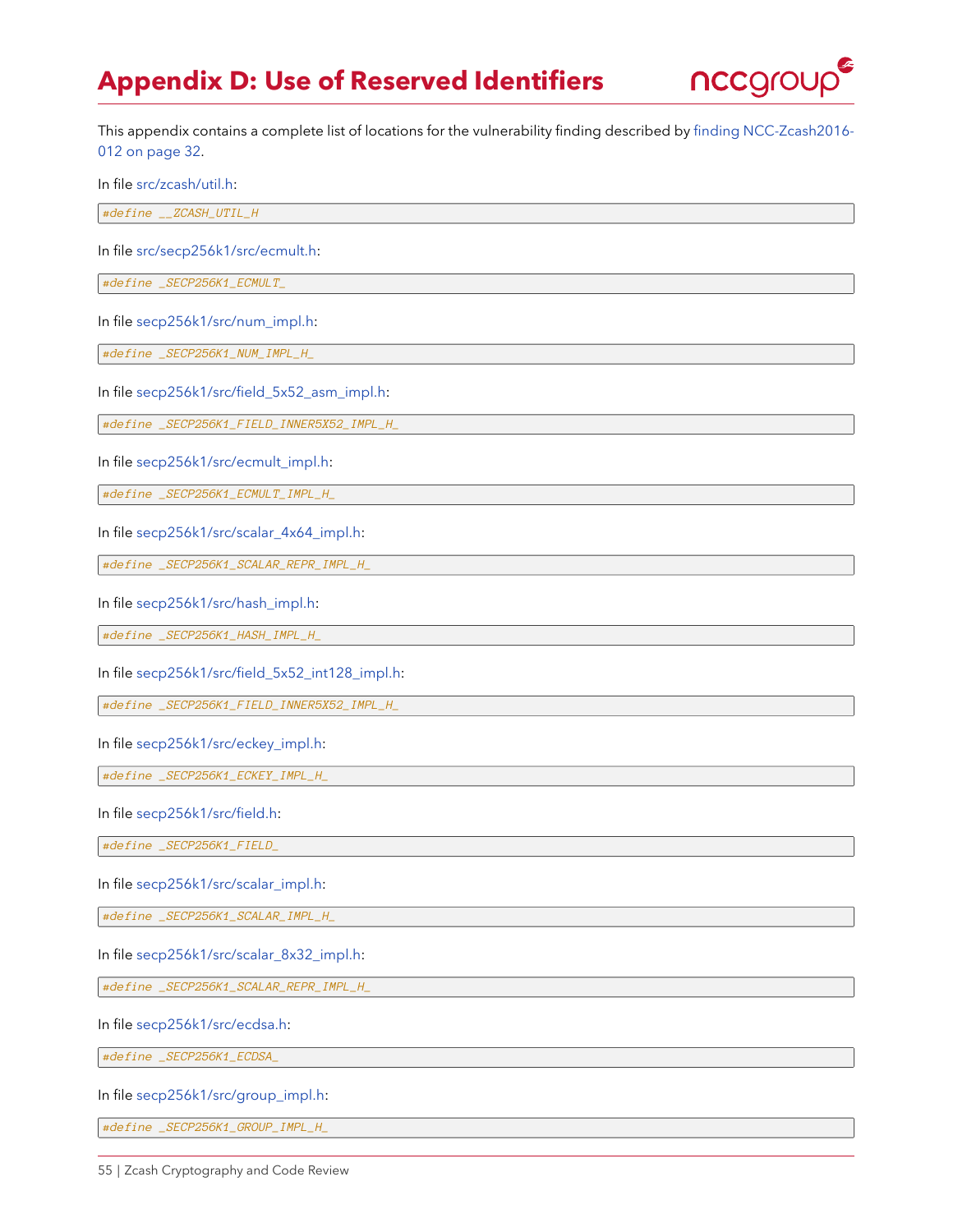

In file [secp256k1/src/bench.h](https://github.com/zcash/zcash/blob/94f0dcddb4d200d95bafa106047d9020cfc79fd7/src/secp256k1/src/bench.h):

*#define \_SECP256K1\_BENCH\_H\_*

In file [secp256k1/src/group.h](https://github.com/zcash/zcash/blob/94f0dcddb4d200d95bafa106047d9020cfc79fd7/src/secp256k1/src/group.h):

*#define \_SECP256K1\_GROUP\_*

In file [secp256k1/src/util.h:](https://github.com/zcash/zcash/blob/94f0dcddb4d200d95bafa106047d9020cfc79fd7/src/secp256k1/src/util.h)

*#define \_SECP256K1\_UTIL\_H\_*

In file [secp256k1/src/num\\_gmp.h:](https://github.com/zcash/zcash/blob/94f0dcddb4d200d95bafa106047d9020cfc79fd7/src/secp256k1/src/num_gmp.h)

*#define \_SECP256K1\_NUM\_REPR\_*

In file [secp256k1/src/ecmult\\_gen.h](https://github.com/zcash/zcash/blob/94f0dcddb4d200d95bafa106047d9020cfc79fd7/src/secp256k1/src/ecmult_gen.h):

*#define \_SECP256K1\_ECMULT\_GEN\_*

In file [secp256k1/src/num.h:](https://github.com/zcash/zcash/blob/94f0dcddb4d200d95bafa106047d9020cfc79fd7/src/secp256k1/src/num.h)

*#define \_SECP256K1\_NUM\_*

In file [secp256k1/src/scalar.h](https://github.com/zcash/zcash/blob/94f0dcddb4d200d95bafa106047d9020cfc79fd7/src/secp256k1/src/scalar.h):

*#define \_SECP256K1\_SCALAR\_*

In file [secp256k1/src/testrand\\_impl.h](https://github.com/zcash/zcash/blob/94f0dcddb4d200d95bafa106047d9020cfc79fd7/src/secp256k1/src/testrand_impl.h):

*#define \_SECP256K1\_TESTRAND\_IMPL\_H\_*

In file [secp256k1/src/ecdsa\\_impl.h:](https://github.com/zcash/zcash/blob/94f0dcddb4d200d95bafa106047d9020cfc79fd7/src/secp256k1/src/ecdsa_impl.h)

*#define \_SECP256K1\_ECDSA\_IMPL\_H\_*

In file [secp256k1/src/testrand.h](https://github.com/zcash/zcash/blob/94f0dcddb4d200d95bafa106047d9020cfc79fd7/src/secp256k1/src/testrand.h):

*#define \_SECP256K1\_TESTRAND\_H\_*

In file [secp256k1/src/field\\_5x52\\_impl.h](https://github.com/zcash/zcash/blob/94f0dcddb4d200d95bafa106047d9020cfc79fd7/src/secp256k1/src/field_5x52_impl.h):

*#define \_SECP256K1\_FIELD\_REPR\_IMPL\_H\_*

In file [secp256k1/src/field\\_10x26.h](https://github.com/zcash/zcash/blob/94f0dcddb4d200d95bafa106047d9020cfc79fd7/src/secp256k1/src/field_10x26.h):

*#define \_SECP256K1\_FIELD\_REPR\_*

In file [secp256k1/src/field\\_5x52.h](https://github.com/zcash/zcash/blob/94f0dcddb4d200d95bafa106047d9020cfc79fd7/src/secp256k1/src/field_5x52.h):

*#define \_SECP256K1\_FIELD\_REPR\_*

In file [secp256k1/src/scalar\\_4x64.h:](https://github.com/zcash/zcash/blob/94f0dcddb4d200d95bafa106047d9020cfc79fd7/src/secp256k1/src/scalar_4x64.h)

*#define \_SECP256K1\_SCALAR\_REPR\_*

In file [secp256k1/src/scalar\\_8x32.h:](https://github.com/zcash/zcash/blob/94f0dcddb4d200d95bafa106047d9020cfc79fd7/src/secp256k1/src/scalar_8x32.h)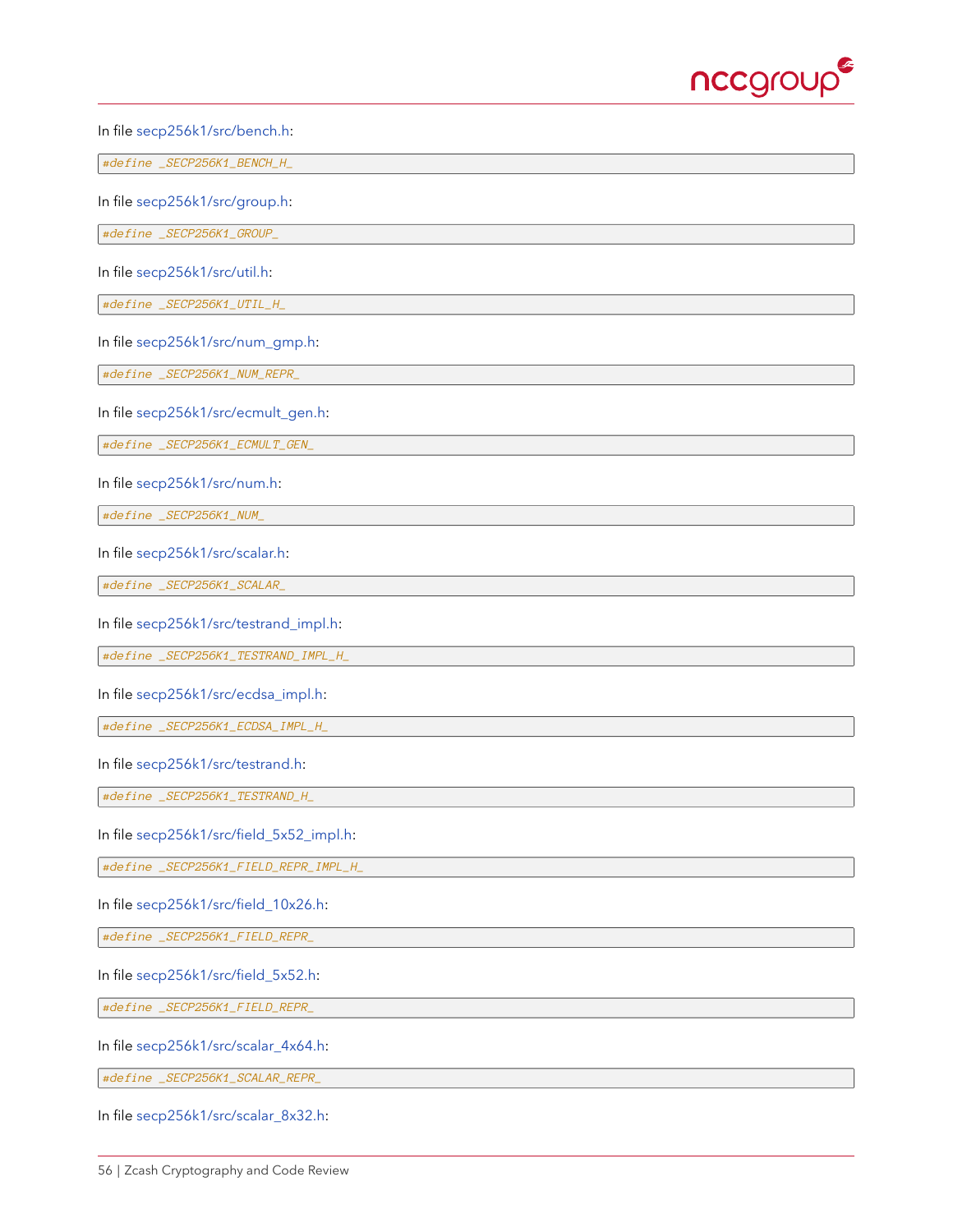

*#define \_SECP256K1\_SCALAR\_REPR\_*

In file [secp256k1/src/eckey.h](https://github.com/zcash/zcash/blob/94f0dcddb4d200d95bafa106047d9020cfc79fd7/src/secp256k1/src/eckey.h):

*#define \_SECP256K1\_ECKEY\_*

In file [secp256k1/src/field\\_10x26\\_impl.h:](https://github.com/zcash/zcash/blob/94f0dcddb4d200d95bafa106047d9020cfc79fd7/src/secp256k1/src/field_10x26_impl.h)

*#define \_SECP256K1\_FIELD\_REPR\_IMPL\_H\_*

In file [secp256k1/src/ecmult\\_gen\\_impl.h](https://github.com/zcash/zcash/blob/94f0dcddb4d200d95bafa106047d9020cfc79fd7/src/secp256k1/src/ecmult_gen_impl.h):

*#define \_SECP256K1\_ECMULT\_GEN\_IMPL\_H\_*

In file [secp256k1/src/num\\_gmp\\_impl.h:](https://github.com/zcash/zcash/blob/94f0dcddb4d200d95bafa106047d9020cfc79fd7/src/secp256k1/src/num_gmp_impl.h)

*#define \_SECP256K1\_NUM\_REPR\_IMPL\_H\_*

In file [secp256k1/src/hash.h](https://github.com/zcash/zcash/blob/94f0dcddb4d200d95bafa106047d9020cfc79fd7/src/secp256k1/src/hash.h):

*#define \_SECP256K1\_HASH\_*

In file [secp256k1/src/field\\_impl.h](https://github.com/zcash/zcash/blob/94f0dcddb4d200d95bafa106047d9020cfc79fd7/src/secp256k1/src/field_impl.h):

*#define \_SECP256K1\_FIELD\_IMPL\_H\_*

In file [secp256k1/src/java/org\\_bitcoin\\_NativeSecp256k1.h](https://github.com/zcash/zcash/blob/94f0dcddb4d200d95bafa106047d9020cfc79fd7/src/secp256k1/src/java/org_bitcoin_NativeSecp256k1.h):

*#define \_Included\_org\_bitcoin\_NativeSecp256k1*

In file [zcash/prf.h:](https://github.com/zcash/zcash/tree/zc.v0.11.2.latest/src/zcash/prf.h)

*#define \_PRF\_H\_*

In file [zcash/JoinSplit.hpp:](https://github.com/zcash/zcash/tree/zc.v0.11.2.latest/src/zcash/JoinSplit.hpp)

*#define \_ZCJOINSPLIT\_H\_*

In file [zcash/util.h:](https://github.com/zcash/zcash/tree/zc.v0.11.2.latest/src/zcash/util.h)

*#define \_\_ZCASH\_UTIL\_H*

In file [zcash/Address.hpp](https://github.com/zcash/zcash/tree/zc.v0.11.2.latest/src/zcash/Address.hpp):

*#define \_ZCADDRESS\_H\_*

In file [zcash/Zcash.h:](https://github.com/zcash/zcash/tree/zc.v0.11.2.latest/src/zcash/Zcash.h/)

*#define \_ZCCONSTANTS\_H\_*

In file [zcash/Note.hpp](https://github.com/zcash/zcash/tree/zc.v0.11.2.latest/src/zcash/Note.hpp):

*#define \_ZCNOTE\_H\_*

One solution is to just remove the "\_" from the beginning of the name. Another solution is to use:

*#pragma once*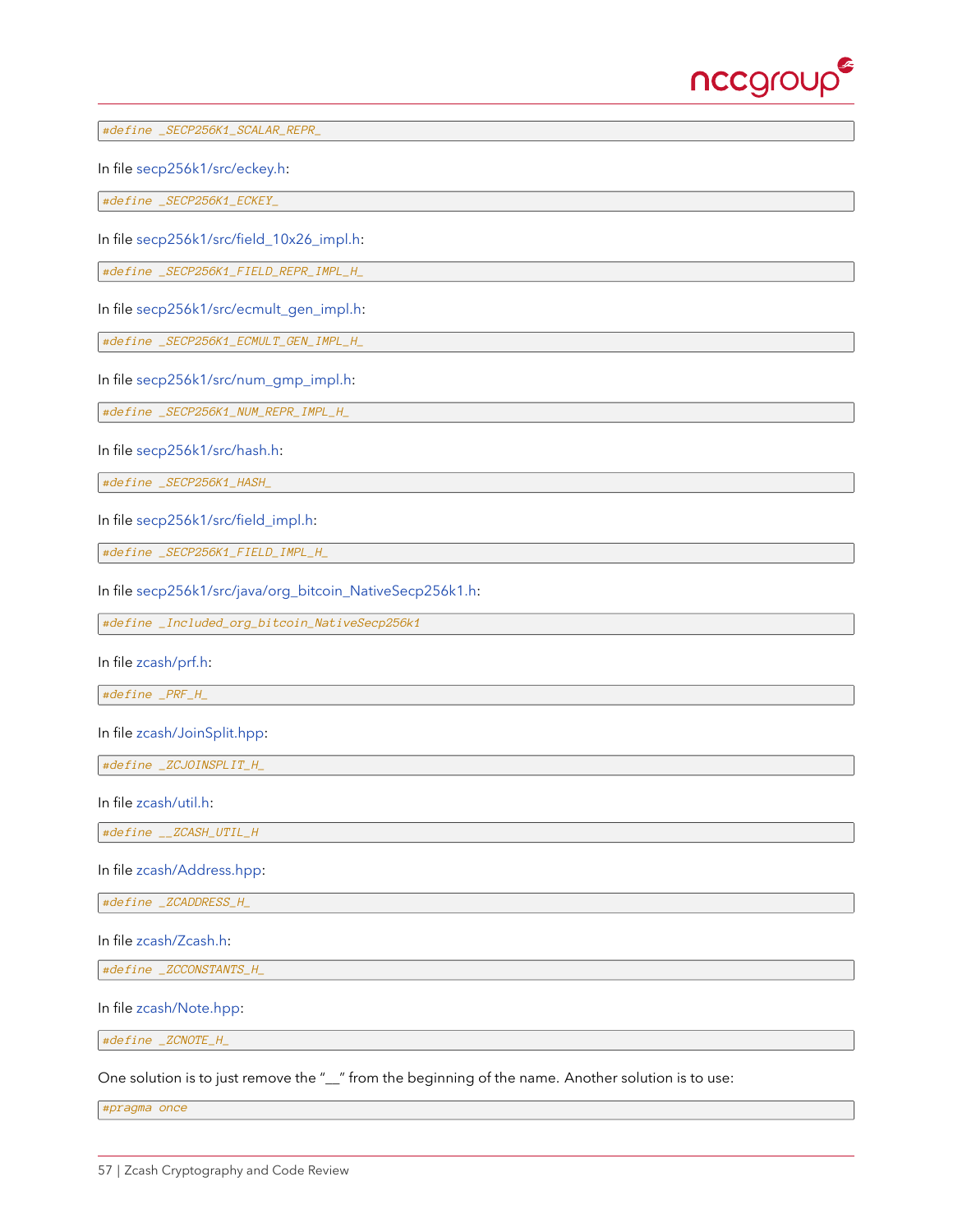nccgrou **Appendix E: Zcash and Dependencies - Fuzzing Efforts**

<span id="page-57-0"></span>NCC Group's Cryptography Services began fuzzing libsnark and the Zcash bitcoin fork in early July using AFL and AddressSanitizer. Two distinct efforts were made focusing on the libsnark fork in isolation and zcashd peer-to-peer network entry points. The former used the zkSNARK prover and verification routines without prior sanitization, this is different to the latter effort that executed deserialization logic similar to zcashd. Symbolic execution was also used in an attempt to generate better corpora to achieve greater coverage. NCC Group also performed cursory fuzzing of the JSON\_Spirit implementation and Note encryption/decryption logic.

Isolated testing of libsnark produced a number of memory safety issues that have been raised outside of this report. Tests that mimicked Zcash networked data-flows were not affected by these vulnerabilities due to deserialization error handling and input validation. Despite this, NCC Group reminds the Zcash team that fuzzing should be integrated into their continuous test regime (or proofs be implemented in a memory safe language such as Rust).

The following programs are examples of template harnesses used in this exercise. Extract one exercises zkSNARK generator and witness and prover routines, the latter sample targets the CheckTransaction P2P entry point, both to be tailored accordingly.

```
#include <iostream>
#include <memory>
#include <cassert>
#include <cstdio>
#include <stdexcept>
#include <boost/foreach.hpp>
#include <boost/format.hpp>
#include <boost/optional.hpp>
#include <fstream>
#include "common/default_types/r1cs_ppzksnark_pp.hpp"
#include "common/profiling.hpp"
#include "common/utils.hpp"
#include "relations/constraint_satisfaction_problems/r1cs/examples/r1cs_examples.hpp"
#include "zk_proof_systems/ppzksnark/r1cs_ppzksnark/examples/run_r1cs_ppzksnark.hpp"
using namespace std;
using namespace libsnark;
int main(int argc, char** argv)
{
  default_r1cs_ppzksnark_pp::init_public_params();
  r1cs_example<Fr<default_r1cs_ppzksnark_pp> > system;
 ifstream paramFile("parameters.bin");
  paramFile>>system.constraint_system;
  paramFile.close();
  try {
    r1cs_ppzksnark_keypair<default_r1cs_ppzksnark_pp> keypair = r1cs_ppzksnark_generator<default_r1cs_ppz
ksnark_pp>(system.constraint_system);
    r1cs_ppzksnark_proving_key<default_r1cs_ppzksnark_pp> pk = keypair.pk;
   ifstream witnessFile("witness.bin");
   r1cs_ppzksnark_primary_input<default_r1cs_ppzksnark_pp> witness;
    witnessFile>>witness;
    witnessFile.close();
    ifstream auxFile("aux.bin");
    r1cs_ppzksnark_auxiliary_input<default_r1cs_ppzksnark_pp> aux;
    auxFile>>aux;
```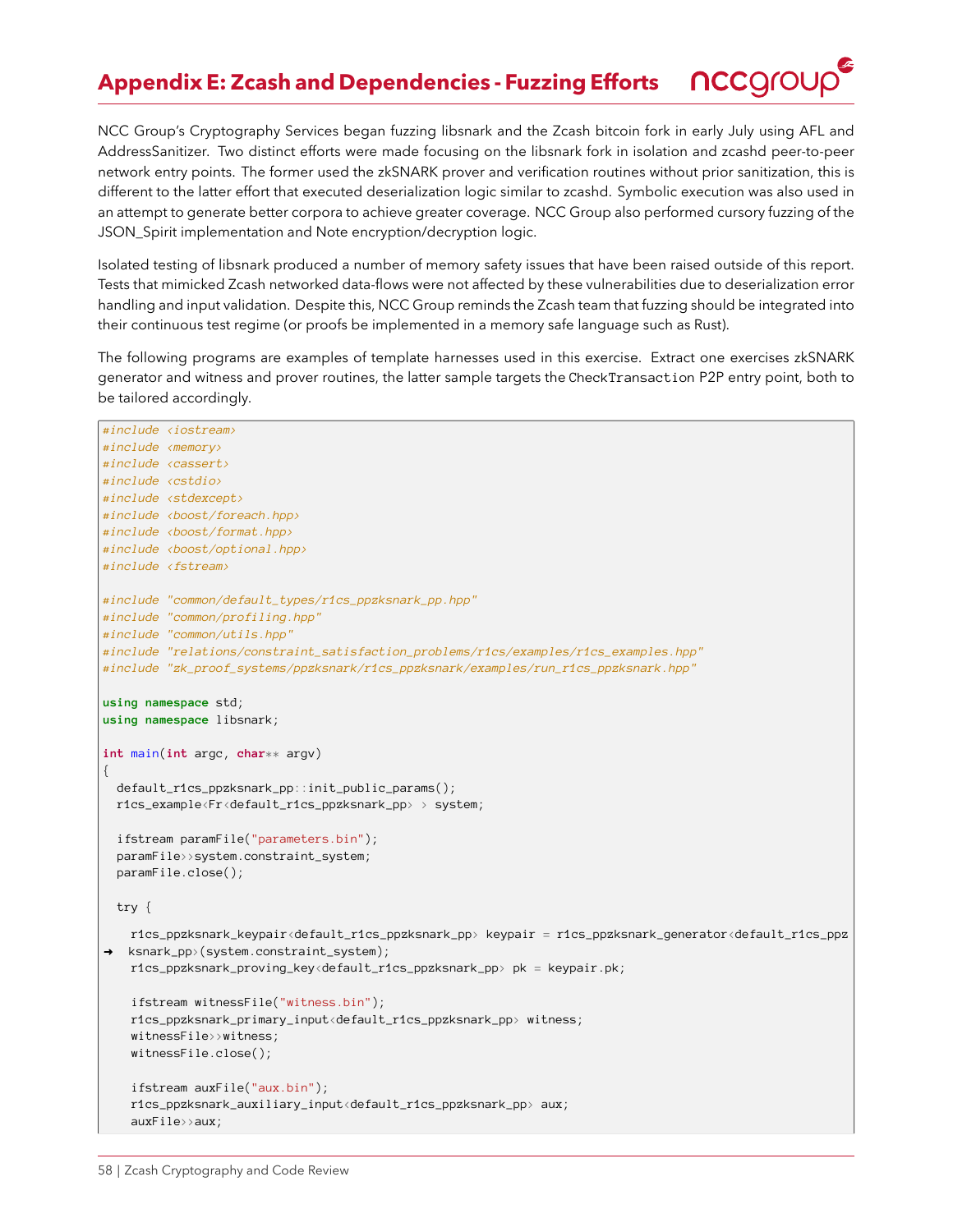

```
auxFile.close();
   r1cs_ppzksnark_prover<default_r1cs_ppzksnark_pp>(pk, witness, aux);
 } catch (exception &e) {
  cout << e.what() << endl;
  return -1;
 }
 return 0;
}
```

```
#include "primitives/transaction.h"
#include "clientversion.h"
#include "serialize.h"
#include "streams.h"
#include "uint256.h"
#include "util.h"
#include "utilstrencodings.h"
#include "../depends/x86_64-unknown-linux-gnu/include/boost/log/support/exception.hpp"
#include <iostream>
#include <stdexcept>
#include <fstream>
#include <string>
#include "main.h"
#include "consensus/validation.h"
#include "json/json_spirit_reader.h"
#include "json/json_spirit_reader_template.h"
#include "test/test_bitcoin.h"
#include "zcash/NoteEncryption.hpp"
#include "zcash/Zcash.h"
#include "zcash/JoinSplit.hpp"
#include "zcash/Proof.hpp"
#include "init.h"
#include "primitives/transaction.h"
using namespace json_spirit;
using namespace std;
//JSDescription js = ZCJoinSplit::Unopened();
int GetValidTransaction(JSDescription js) {
   CMutableTransaction mtx;
   mtx.vin.resize(2);
   mtx.vin[0].prevout.hash = uint256S("0000000000000000000000000000000000000000000000000000000000000001"
\rightarrow );
   mtx.vin[0].prevout.n = 0;
   mtx.vin[1].prevout.hash = uint256S("0000000000000000000000000000000000000000000000000000000000000002"
\rightarrow );
   mtx.vin[1].prevout.n = \emptyset;
   mtx.vout.resize(2);
   mtx.vout[0].nValue = 0;
   mtx.vout[1].nValue = 0;
   mtx.vjoinsplit.resize(1);
   mtx.vjoinsplit[0] = js;uint256 joinSplitPubKey;
```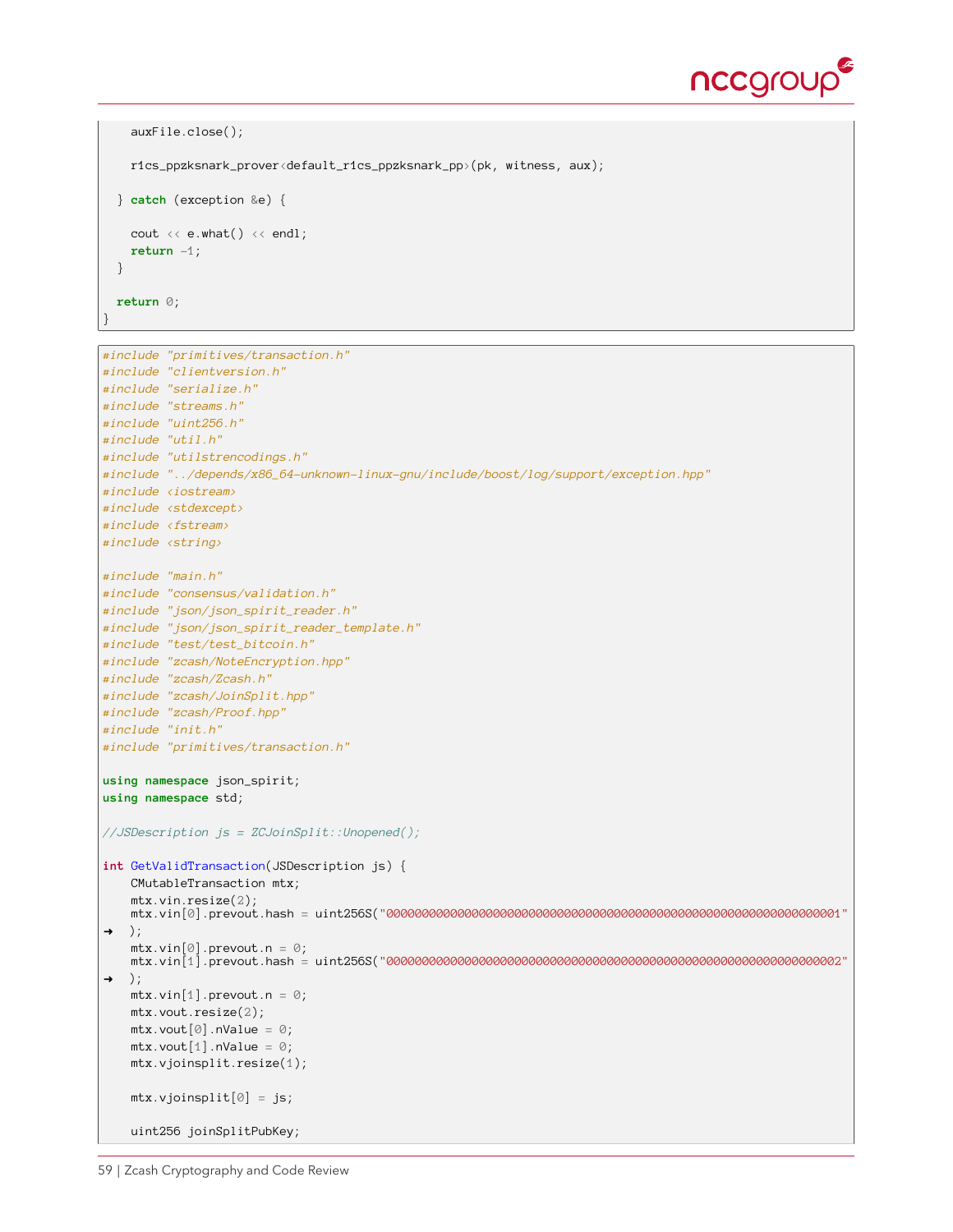

```
unsigned char joinSplitPrivKey[crypto_sign_SECRETKEYBYTES];
    crypto_sign_keypair(joinSplitPubKey.begin(), joinSplitPrivKey);
    mtx.joinSplitPubKey = joinSplitPubKey;
   static const uint256 one(uint256S("0000000000000000000000000000000000000000000000000000000000000001"
\rightarrow ));
   CScript scriptCode;
   CTransaction signTx(mtx);
   uint256 dataToBeSigned = SignatureHash(scriptCode, signTx, NOT_AN_INPUT, SIGHASH_ALL);
   crypto_sign_detached(&mtx.joinSplitSig[0], NULL,
                         dataToBeSigned.begin(), 32,
                         joinSplitPrivKey
                        );
   CTransaction ctx(mtx);
   CValidationState state;
   CheckTransaction(ctx, state);
   return 0;
}
struct Init : BasicTestingSetup
{
    Init() \{fPrintToDebugLog = true;
   };
   \simInit() {};
};
int main(int argc, char** argv)
{
   Init();
   string str;
   ifstream infile(argv[1]);
   infile \rightarrow str;
   vector<unsigned char> tc(str.begin(), str.end());
   try {
       CDataStream cds(tc, SER_NETWORK, CLIENT_VERSION);
       JSDescription js;
       cds >> js;
       cout << GetValidTransaction(js) << endl;
    } catch (exception &ea) {
       cout << e.what() << endl;
       return -1;
    }
    return 0;
}
```